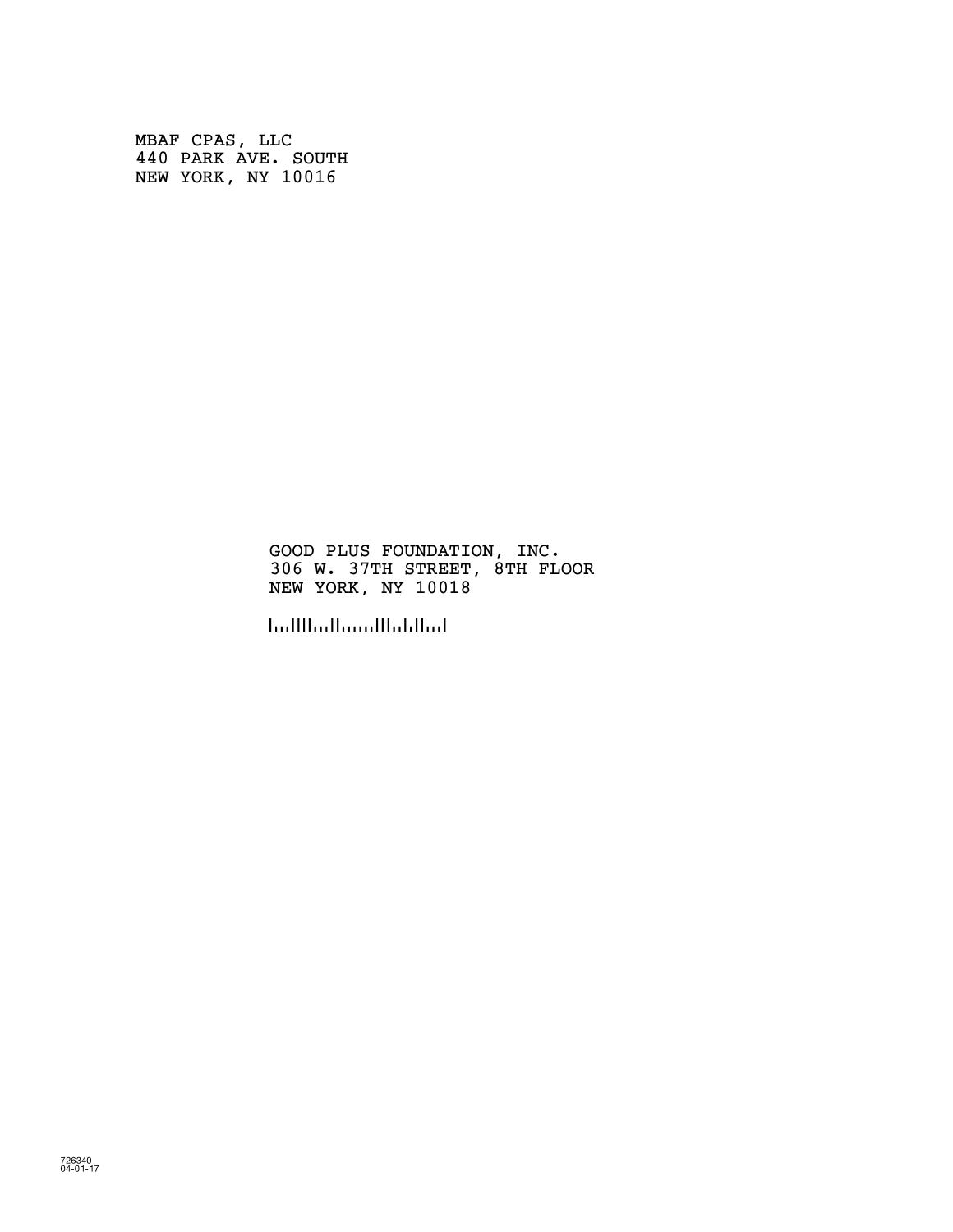| <b>Return of Organization Exempt From Income Tax</b><br>Form 990<br>Under section 501(c), 527, or 4947(a)(1) of the Internal Revenue Code (except private foundations)<br>Do not enter social security numbers on this form as it may be made public.<br>Department of the Treasury<br>Go to www.irs.gov/Form990 for instructions and the latest information.<br>Internal Revenue Service<br>and ending<br>A For the 2017 calendar year, or tax year beginning<br>D Employer identification number<br>C Name of organization<br><b>B</b> Check if<br>applicable:<br>Address<br>GOOD PLUS FOUNDATION, INC.<br>change<br>31-1777082<br>X Name<br>Doing business as | Open to Public<br>Inspection     |
|------------------------------------------------------------------------------------------------------------------------------------------------------------------------------------------------------------------------------------------------------------------------------------------------------------------------------------------------------------------------------------------------------------------------------------------------------------------------------------------------------------------------------------------------------------------------------------------------------------------------------------------------------------------|----------------------------------|
|                                                                                                                                                                                                                                                                                                                                                                                                                                                                                                                                                                                                                                                                  |                                  |
|                                                                                                                                                                                                                                                                                                                                                                                                                                                                                                                                                                                                                                                                  |                                  |
|                                                                                                                                                                                                                                                                                                                                                                                                                                                                                                                                                                                                                                                                  |                                  |
|                                                                                                                                                                                                                                                                                                                                                                                                                                                                                                                                                                                                                                                                  |                                  |
|                                                                                                                                                                                                                                                                                                                                                                                                                                                                                                                                                                                                                                                                  |                                  |
|                                                                                                                                                                                                                                                                                                                                                                                                                                                                                                                                                                                                                                                                  |                                  |
| E Telephone number<br>Initial<br>Room/suite                                                                                                                                                                                                                                                                                                                                                                                                                                                                                                                                                                                                                      |                                  |
| Number and street (or P.O. box if mail is not delivered to street address)<br>return<br>736-1777<br>(212)<br>306 W. 37TH STREET, 8TH FLOOR<br>Final<br>return/                                                                                                                                                                                                                                                                                                                                                                                                                                                                                                   |                                  |
| G Gross receipts \$<br>termin-<br>City or town, state or province, country, and ZIP or foreign postal code<br>ated<br>H(a) is this a group return<br>10018<br>Amended                                                                                                                                                                                                                                                                                                                                                                                                                                                                                            | 10,540,409.                      |
| NEW YORK, NY<br>return<br>F Name and address of principal officer: KATHERINE SNIDER<br>for subordinates?<br>Applica-<br>tion                                                                                                                                                                                                                                                                                                                                                                                                                                                                                                                                     | $\Box$ Yes $\boxed{\text{X}}$ No |
| H(b) Are all subordinates included? Ves<br>pending<br>SAME AS C ABOVE<br>If "No," attach a list. (see instructions)                                                                                                                                                                                                                                                                                                                                                                                                                                                                                                                                              | ⊥No                              |
| 527<br>4947(a)(1) or<br>$\rightarrow$ (insert no.)<br>$\Box$ 501(c) (<br>I Tax-exempt status: $X$ 501(c)(3)<br>H(c) Group exemption number<br>J Website: WWW.GOODPLUSFOUNDATION.ORG                                                                                                                                                                                                                                                                                                                                                                                                                                                                              |                                  |
| L Year of formation: 2001 M State of legal domicile: DE<br>Other $\blacktriangleright$<br>Association<br>K Form of organization: X Corporation<br>Trust                                                                                                                                                                                                                                                                                                                                                                                                                                                                                                          |                                  |
| <b>Summary</b><br>Part II                                                                                                                                                                                                                                                                                                                                                                                                                                                                                                                                                                                                                                        |                                  |
| Briefly describe the organization's mission or most significant activities: FOUNDED IN 2001 BY JESSICA<br>1                                                                                                                                                                                                                                                                                                                                                                                                                                                                                                                                                      |                                  |
| <b>Activities &amp; Governance</b><br>SEINFELD, THE ORGANIZATION'S MISSION IS TO PARTNER WITH A NATIONAL                                                                                                                                                                                                                                                                                                                                                                                                                                                                                                                                                         |                                  |
| Check this box $\blacktriangleright$ If the organization discontinued its operations or disposed of more than 25% of its net assets.<br>$\mathbf{2}$                                                                                                                                                                                                                                                                                                                                                                                                                                                                                                             | 16                               |
| $\mathbf{3}$<br>з                                                                                                                                                                                                                                                                                                                                                                                                                                                                                                                                                                                                                                                | $\overline{16}$                  |
| $\overline{4}$<br>4                                                                                                                                                                                                                                                                                                                                                                                                                                                                                                                                                                                                                                              | $\overline{24}$                  |
| 5<br>5                                                                                                                                                                                                                                                                                                                                                                                                                                                                                                                                                                                                                                                           | 6389                             |
| 6<br>6                                                                                                                                                                                                                                                                                                                                                                                                                                                                                                                                                                                                                                                           | 0.                               |
| 7a<br>7 a Total unrelated business revenue from Part VIII, column (C), line 12 [11] [12] [11] Total unrelated business revenue from Part VIII, column (C), line 12                                                                                                                                                                                                                                                                                                                                                                                                                                                                                               | $\overline{0}$ .                 |
| 7 <sub>b</sub>                                                                                                                                                                                                                                                                                                                                                                                                                                                                                                                                                                                                                                                   |                                  |
| <b>Current Year</b><br><b>Prior Year</b>                                                                                                                                                                                                                                                                                                                                                                                                                                                                                                                                                                                                                         |                                  |
| 7,740,235.<br>8                                                                                                                                                                                                                                                                                                                                                                                                                                                                                                                                                                                                                                                  | 9,955,516.                       |
| 0.<br>Program service revenue (Part VIII, line 2g)<br>9                                                                                                                                                                                                                                                                                                                                                                                                                                                                                                                                                                                                          | 0.                               |
| Revenue<br>104,447.<br>10                                                                                                                                                                                                                                                                                                                                                                                                                                                                                                                                                                                                                                        | 115,981.                         |
| $\overline{0}$ .<br>11                                                                                                                                                                                                                                                                                                                                                                                                                                                                                                                                                                                                                                           | 0.                               |
| 7,844,682.<br>Total revenue - add lines 8 through 11 (must equal Part VIII, column (A), line 12)<br>12                                                                                                                                                                                                                                                                                                                                                                                                                                                                                                                                                           | 10,071,497.                      |
| 5,818,665.<br>Grants and similar amounts paid (Part IX, column (A), lines 1-3)<br>13                                                                                                                                                                                                                                                                                                                                                                                                                                                                                                                                                                             | 6,997,312.                       |
| $\overline{0}$ .                                                                                                                                                                                                                                                                                                                                                                                                                                                                                                                                                                                                                                                 | ο.                               |
| 14<br>1,301,507.<br>15 Salaries, other compensation, employee benefits (Part IX, column (A), lines 5-10)                                                                                                                                                                                                                                                                                                                                                                                                                                                                                                                                                         | 1,360,079.                       |
| ses<br>$0$ .<br>16a Professional fundraising fees (Part IX, column (A), line 11e)                                                                                                                                                                                                                                                                                                                                                                                                                                                                                                                                                                                | Ο.                               |
| <b>b</b> Total fundraising expenses (Part IX, column (D), line 25) $\rightarrow$ 422, 663.                                                                                                                                                                                                                                                                                                                                                                                                                                                                                                                                                                       |                                  |
| Expens<br>1,022,559.                                                                                                                                                                                                                                                                                                                                                                                                                                                                                                                                                                                                                                             | 1,010,454.                       |
| 8, 142, 731.                                                                                                                                                                                                                                                                                                                                                                                                                                                                                                                                                                                                                                                     | 9,367,845.                       |
| 18 Total expenses. Add lines 13-17 (must equal Part IX, column (A), line 25)<br>$-298,049.$                                                                                                                                                                                                                                                                                                                                                                                                                                                                                                                                                                      | 703,652.                         |
| Revenue less expenses. Subtract line 18 from line 12 [2010] Revenue less expenses. Subtract line 18 from line 12<br>19<br><b>Beginning of Current Year</b>                                                                                                                                                                                                                                                                                                                                                                                                                                                                                                       | <b>End of Year</b>               |
| 3,815,252.                                                                                                                                                                                                                                                                                                                                                                                                                                                                                                                                                                                                                                                       | 4,594,979.                       |
| Net Assets or<br>Fund Balances<br>Total assets (Part X, line 16)<br>20<br>84,433.                                                                                                                                                                                                                                                                                                                                                                                                                                                                                                                                                                                | 126,969.                         |
| Total liabilities (Part X, line 26)<br>21<br>3,730,819.                                                                                                                                                                                                                                                                                                                                                                                                                                                                                                                                                                                                          | 4,468,010.                       |
| 22                                                                                                                                                                                                                                                                                                                                                                                                                                                                                                                                                                                                                                                               |                                  |
| Signature Block<br>Part II<br>Under penalties of perjury, I declare that I have examined this return, including accompanying schedules and statements, and to the best of my knowledge and belief, it is                                                                                                                                                                                                                                                                                                                                                                                                                                                         |                                  |
| true, correct, and complete. Declaration of preparer (other than officer) is based on all information of which preparer has any knowledge.                                                                                                                                                                                                                                                                                                                                                                                                                                                                                                                       |                                  |
|                                                                                                                                                                                                                                                                                                                                                                                                                                                                                                                                                                                                                                                                  |                                  |
| Date<br>Signature of officer                                                                                                                                                                                                                                                                                                                                                                                                                                                                                                                                                                                                                                     |                                  |
| Sign<br>KATHERINE SNIDER, EXECUTIVE DIRECTOR                                                                                                                                                                                                                                                                                                                                                                                                                                                                                                                                                                                                                     |                                  |
| Here<br>Type or print name and title                                                                                                                                                                                                                                                                                                                                                                                                                                                                                                                                                                                                                             |                                  |
| PTIN<br>Check<br>Preparer's signifying                                                                                                                                                                                                                                                                                                                                                                                                                                                                                                                                                                                                                           |                                  |
| Print/Type preparer's name<br>self-employed                                                                                                                                                                                                                                                                                                                                                                                                                                                                                                                                                                                                                      | P00236664                        |
| MARC TAUB<br>Paid<br>13-3842744<br>Firm's EIN                                                                                                                                                                                                                                                                                                                                                                                                                                                                                                                                                                                                                    |                                  |
| MBAF CPAS, LLC<br>Firm's name<br>Preparer                                                                                                                                                                                                                                                                                                                                                                                                                                                                                                                                                                                                                        |                                  |
| Firm's address 140 PARK AVE. SOUTH<br>Use Only<br>Phone no.212-576-1400                                                                                                                                                                                                                                                                                                                                                                                                                                                                                                                                                                                          |                                  |
| NEW YORK, NY 10016<br>$X$ Yes                                                                                                                                                                                                                                                                                                                                                                                                                                                                                                                                                                                                                                    | No.                              |
| May the IRS discuss this return with the preparer shown above? (see instructions)                                                                                                                                                                                                                                                                                                                                                                                                                                                                                                                                                                                | Form 990 (2017)                  |
| LHA For Paperwork Reduction Act Notice, see the separate instructions.<br>732001 11-28-17                                                                                                                                                                                                                                                                                                                                                                                                                                                                                                                                                                        |                                  |
| SCHEDULE O FOR ORGANIZATION MISSION STATEMENT CONTINUATION<br>SEE                                                                                                                                                                                                                                                                                                                                                                                                                                                                                                                                                                                                |                                  |
|                                                                                                                                                                                                                                                                                                                                                                                                                                                                                                                                                                                                                                                                  |                                  |

 $\overline{\phantom{0}}$ 

 $\epsilon_{\rm m}$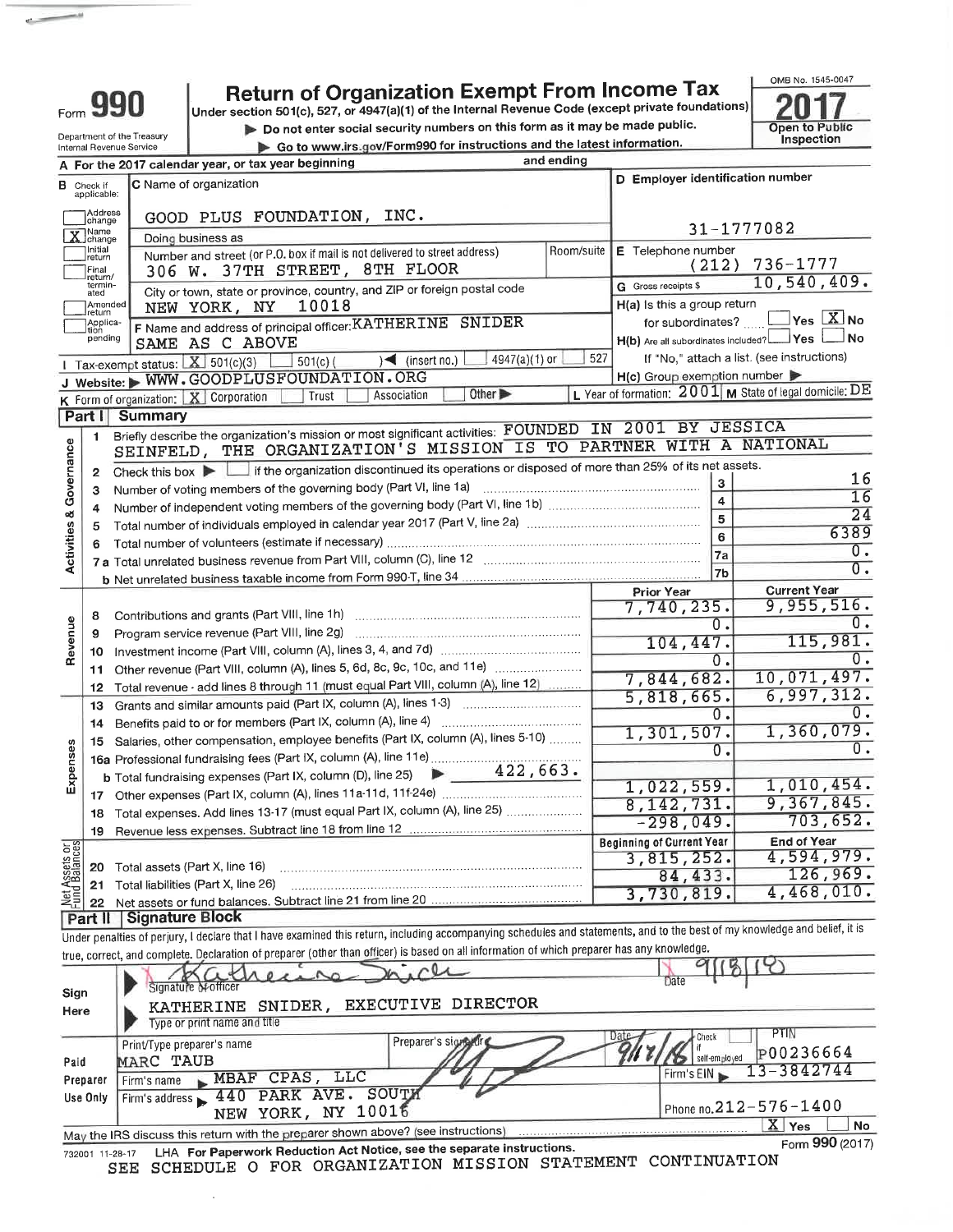|              | 31-1777082<br>GOOD PLUS FOUNDATION, INC.<br>Page 2<br>Form 990 (2017)                                                                                                                               |
|--------------|-----------------------------------------------------------------------------------------------------------------------------------------------------------------------------------------------------|
|              | <b>Part III   Statement of Program Service Accomplishments</b>                                                                                                                                      |
|              | $\overline{\mathbf{X}}$                                                                                                                                                                             |
| $\mathbf{1}$ | Briefly describe the organization's mission:<br>FOUNDED IN 2001 BY JESSICA SEINFELD, THE ORGANIZATION'S MISSION IS TO                                                                               |
|              | PARTNER WITH A NATIONAL NETWORK OF LEADING PROGRAMS TO BREAK THE CYCLE                                                                                                                              |
|              | OF FAMILY POVERTY THROUGH THE POWER OF DONATED GOODS AND<br>TRANSFORMATIONAL SERVICES.                                                                                                              |
| $\mathbf{2}$ | Did the organization undertake any significant program services during the year which were not listed on the                                                                                        |
|              | $\sqrt{\mathsf{Yes}\ \mathbf{X}}$ No<br>prior Form 990 or 990-EZ?<br>If "Yes," describe these new services on Schedule O.                                                                           |
| 3            | $\sqrt{\mathsf{Yes}\mathord{\;\mathbb{X}}\mathord{\;\mathsf{No}}}$<br>Did the organization cease conducting, or make significant changes in how it conducts, any program services?                  |
|              | If "Yes," describe these changes on Schedule O.                                                                                                                                                     |
| 4            | Describe the organization's program service accomplishments for each of its three largest program services, as measured by expenses.                                                                |
|              | Section 501(c)(3) and 501(c)(4) organizations are required to report the amount of grants and allocations to others, the total expenses, and<br>revenue, if any, for each program service reported. |
| 4a l         | 8,598,197. including grants of \$ 6,997,312. ) (Revenue \$<br>23,988.<br>) (Expenses \$<br>(Code:                                                                                                   |
|              | NFP: THE ORGANIZATION DONATED TO THE NURSE-FAMILY PARTNERSHIP (NFP)                                                                                                                                 |
|              | PROGRAM IN LOS ANGELES, NEW YORK CITY, HOUSTON, DALLAS AND DETROIT. ALL                                                                                                                             |
|              | ARE CITIES WITH HIGH-CHILD POVERTY RATES. NFP PAIRS POOR FIRST-TIME                                                                                                                                 |
|              | MOMS WITH A VISITING NURSE FROM THE 20TH WEEK OF PREGNANCY UNTIL HER                                                                                                                                |
|              | CHILD'S SECOND BIRTHDAY. DEMONSTRATED IMPACTS INCLUDE BETTER MATERNAL                                                                                                                               |
|              | HEALTH, LOWER RATES OF CHILD ABUSE AND CHILDHOOD ACCIDENTS, LONGER                                                                                                                                  |
|              | INTERVALS BETWEEN BIRTH AND BETTER MATERNAL EMPLOYMENT AND GRADUATION                                                                                                                               |
|              | RATES.                                                                                                                                                                                              |
|              |                                                                                                                                                                                                     |
|              | SEE THE CONTINUATION ON SCHEDULE O.                                                                                                                                                                 |
|              |                                                                                                                                                                                                     |
| 4b           | (Expenses \$<br>including grants of \$<br>(Revenue \$<br>$\left(\text{Code:}\right)$                                                                                                                |
|              |                                                                                                                                                                                                     |
|              |                                                                                                                                                                                                     |
|              |                                                                                                                                                                                                     |
|              |                                                                                                                                                                                                     |
|              |                                                                                                                                                                                                     |
|              |                                                                                                                                                                                                     |
|              |                                                                                                                                                                                                     |
|              |                                                                                                                                                                                                     |
|              |                                                                                                                                                                                                     |
|              |                                                                                                                                                                                                     |
|              |                                                                                                                                                                                                     |
| 4с           | (Revenue \$<br>) (Expenses \$<br>including grants of \$<br>(Code:                                                                                                                                   |
|              |                                                                                                                                                                                                     |
|              |                                                                                                                                                                                                     |
|              |                                                                                                                                                                                                     |
|              |                                                                                                                                                                                                     |
|              |                                                                                                                                                                                                     |
|              |                                                                                                                                                                                                     |
|              |                                                                                                                                                                                                     |
|              |                                                                                                                                                                                                     |
|              |                                                                                                                                                                                                     |
|              |                                                                                                                                                                                                     |
|              |                                                                                                                                                                                                     |
| 4d           | Other program services (Describe in Schedule O.)                                                                                                                                                    |
|              | (Expenses \$<br>including grants of \$<br>(Revenue \$<br>8,598,197.                                                                                                                                 |
| 4e           | Total program service expenses<br>Form 990 (2017)                                                                                                                                                   |
|              | SEE SCHEDULE O FOR CONTINUATION(S)<br>732002 11-28-17                                                                                                                                               |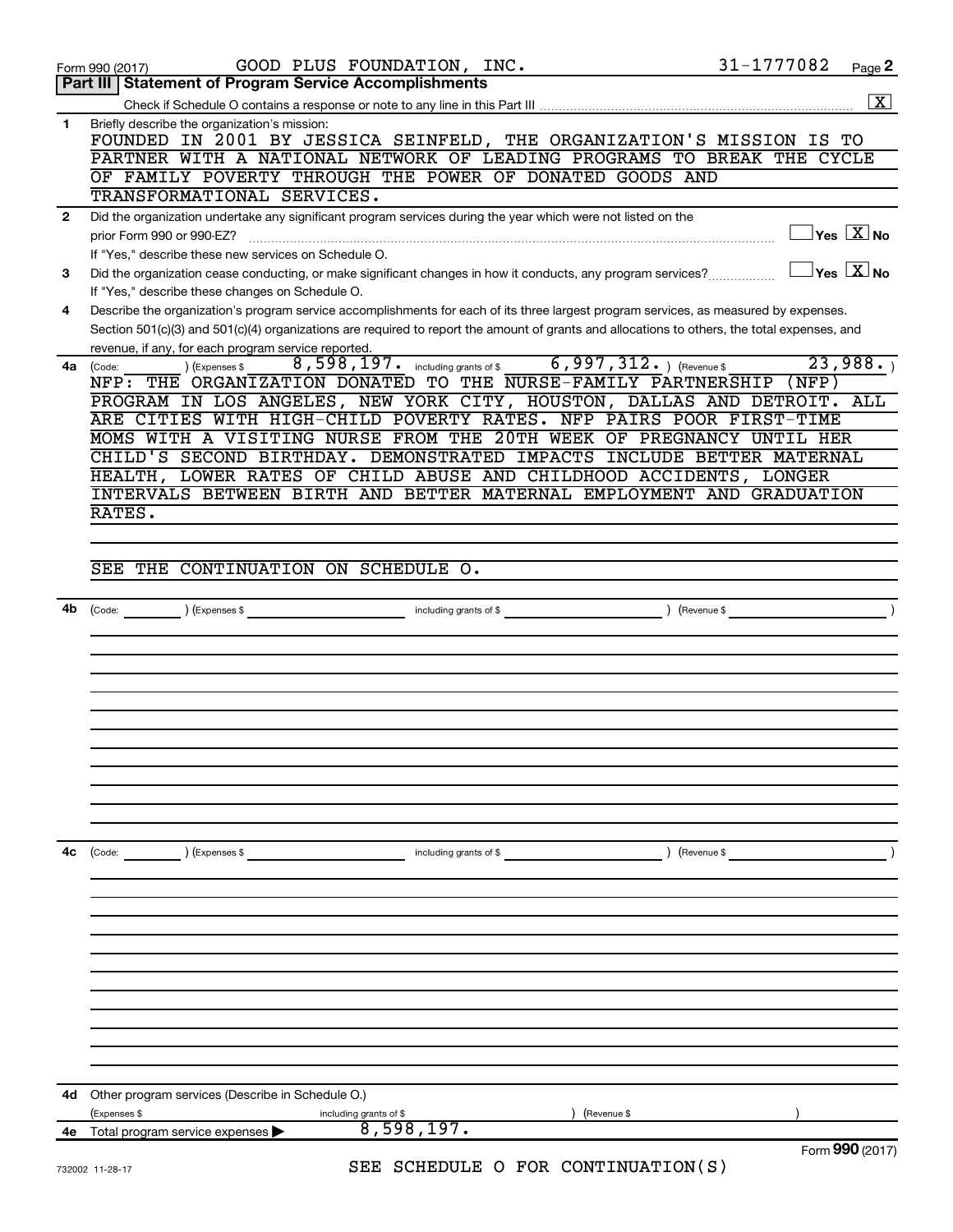|  | Form 990 (2017) |
|--|-----------------|

**Part IV Checklist of Required Schedules**

Form 990 (2017) Page GOOD PLUS FOUNDATION, INC. 31-1777082

|    |                                                                                                                                                                                                                                                                                                                                                                     |                | Yes                     | No |
|----|---------------------------------------------------------------------------------------------------------------------------------------------------------------------------------------------------------------------------------------------------------------------------------------------------------------------------------------------------------------------|----------------|-------------------------|----|
| 1  | Is the organization described in section $501(c)(3)$ or $4947(a)(1)$ (other than a private foundation)?                                                                                                                                                                                                                                                             | 1              | X                       |    |
| 2  | Is the organization required to complete Schedule B, Schedule of Contributors? [11] The organization required to complete Schedule B, Schedule of Contributors?                                                                                                                                                                                                     | $\overline{2}$ | $\overline{\textbf{x}}$ |    |
| 3  | Did the organization engage in direct or indirect political campaign activities on behalf of or in opposition to candidates for                                                                                                                                                                                                                                     |                |                         |    |
|    |                                                                                                                                                                                                                                                                                                                                                                     | з              |                         | х  |
| 4  | Section 501(c)(3) organizations. Did the organization engage in lobbying activities, or have a section 501(h) election in effect                                                                                                                                                                                                                                    | 4              |                         | x  |
| 5  | Is the organization a section 501(c)(4), 501(c)(5), or 501(c)(6) organization that receives membership dues, assessments, or                                                                                                                                                                                                                                        |                |                         |    |
|    |                                                                                                                                                                                                                                                                                                                                                                     | 5              |                         | x  |
| 6  | Did the organization maintain any donor advised funds or any similar funds or accounts for which donors have the right to                                                                                                                                                                                                                                           |                |                         |    |
|    | provide advice on the distribution or investment of amounts in such funds or accounts? If "Yes," complete Schedule D, Part I                                                                                                                                                                                                                                        | 6              |                         | х  |
| 7  | Did the organization receive or hold a conservation easement, including easements to preserve open space,                                                                                                                                                                                                                                                           |                |                         |    |
|    |                                                                                                                                                                                                                                                                                                                                                                     | $\overline{7}$ |                         | x  |
| 8  | Did the organization maintain collections of works of art, historical treasures, or other similar assets? If "Yes," complete<br>Schedule D, Part III <b>Marting Communities</b> and the contract of the contract of the contract of the contract of the contract of the contract of the contract of the contract of the contract of the contract of the contract of | 8              |                         | x  |
| 9  | Did the organization report an amount in Part X, line 21, for escrow or custodial account liability, serve as a custodian for                                                                                                                                                                                                                                       |                |                         |    |
|    | amounts not listed in Part X; or provide credit counseling, debt management, credit repair, or debt negotiation services?                                                                                                                                                                                                                                           |                |                         |    |
|    | If "Yes," complete Schedule D, Part IV                                                                                                                                                                                                                                                                                                                              | 9              |                         | х  |
| 10 | Did the organization, directly or through a related organization, hold assets in temporarily restricted endowments, permanent                                                                                                                                                                                                                                       |                |                         |    |
|    |                                                                                                                                                                                                                                                                                                                                                                     | 10             |                         | x  |
| 11 | If the organization's answer to any of the following questions is "Yes," then complete Schedule D, Parts VI, VII, VIII, IX, or X                                                                                                                                                                                                                                    |                |                         |    |
|    | as applicable.                                                                                                                                                                                                                                                                                                                                                      |                |                         |    |
|    | a Did the organization report an amount for land, buildings, and equipment in Part X, line 10? If "Yes," complete Schedule D,<br>Part VI                                                                                                                                                                                                                            | 11a            | х                       |    |
|    | <b>b</b> Did the organization report an amount for investments - other securities in Part X, line 12 that is 5% or more of its total                                                                                                                                                                                                                                |                |                         |    |
|    |                                                                                                                                                                                                                                                                                                                                                                     | <b>11b</b>     |                         | x  |
|    | c Did the organization report an amount for investments - program related in Part X, line 13 that is 5% or more of its total                                                                                                                                                                                                                                        |                |                         |    |
|    |                                                                                                                                                                                                                                                                                                                                                                     | 11c            |                         | х  |
|    | d Did the organization report an amount for other assets in Part X, line 15 that is 5% or more of its total assets reported in                                                                                                                                                                                                                                      |                |                         |    |
|    |                                                                                                                                                                                                                                                                                                                                                                     | <b>11d</b>     |                         | х  |
|    |                                                                                                                                                                                                                                                                                                                                                                     | 11e            |                         | x  |
| f  | Did the organization's separate or consolidated financial statements for the tax year include a footnote that addresses                                                                                                                                                                                                                                             |                |                         |    |
|    | the organization's liability for uncertain tax positions under FIN 48 (ASC 740)? If "Yes," complete Schedule D, Part X                                                                                                                                                                                                                                              | 11f            | х                       |    |
|    | 12a Did the organization obtain separate, independent audited financial statements for the tax year? If "Yes," complete<br>Schedule D, Parts XI and XII                                                                                                                                                                                                             | 12a            | х                       |    |
|    | <b>b</b> Was the organization included in consolidated, independent audited financial statements for the tax year?                                                                                                                                                                                                                                                  |                |                         |    |
|    | If "Yes," and if the organization answered "No" to line 12a, then completing Schedule D, Parts XI and XII is optional                                                                                                                                                                                                                                               | 12b            |                         | Δ. |
| 13 |                                                                                                                                                                                                                                                                                                                                                                     | 13             |                         | х  |
|    | 14a Did the organization maintain an office, employees, or agents outside of the United States?                                                                                                                                                                                                                                                                     | 14a            |                         | x  |
|    | <b>b</b> Did the organization have aggregate revenues or expenses of more than \$10,000 from grantmaking, fundraising, business,                                                                                                                                                                                                                                    |                |                         |    |
|    | investment, and program service activities outside the United States, or aggregate foreign investments valued at \$100,000                                                                                                                                                                                                                                          |                |                         |    |
|    |                                                                                                                                                                                                                                                                                                                                                                     | 14b            |                         | x  |
| 15 | Did the organization report on Part IX, column (A), line 3, more than \$5,000 of grants or other assistance to or for any                                                                                                                                                                                                                                           |                |                         |    |
|    |                                                                                                                                                                                                                                                                                                                                                                     | 15             |                         | х  |
| 16 | Did the organization report on Part IX, column (A), line 3, more than \$5,000 of aggregate grants or other assistance to                                                                                                                                                                                                                                            | 16             |                         | х  |
| 17 | Did the organization report a total of more than \$15,000 of expenses for professional fundraising services on Part IX,                                                                                                                                                                                                                                             |                |                         |    |
|    |                                                                                                                                                                                                                                                                                                                                                                     | 17             |                         | х  |
| 18 | Did the organization report more than \$15,000 total of fundraising event gross income and contributions on Part VIII, lines                                                                                                                                                                                                                                        |                |                         |    |
|    |                                                                                                                                                                                                                                                                                                                                                                     | 18             | х                       |    |
| 19 | Did the organization report more than \$15,000 of gross income from gaming activities on Part VIII, line 9a? If "Yes,"                                                                                                                                                                                                                                              | 19             |                         | x  |

Form (2017) **990**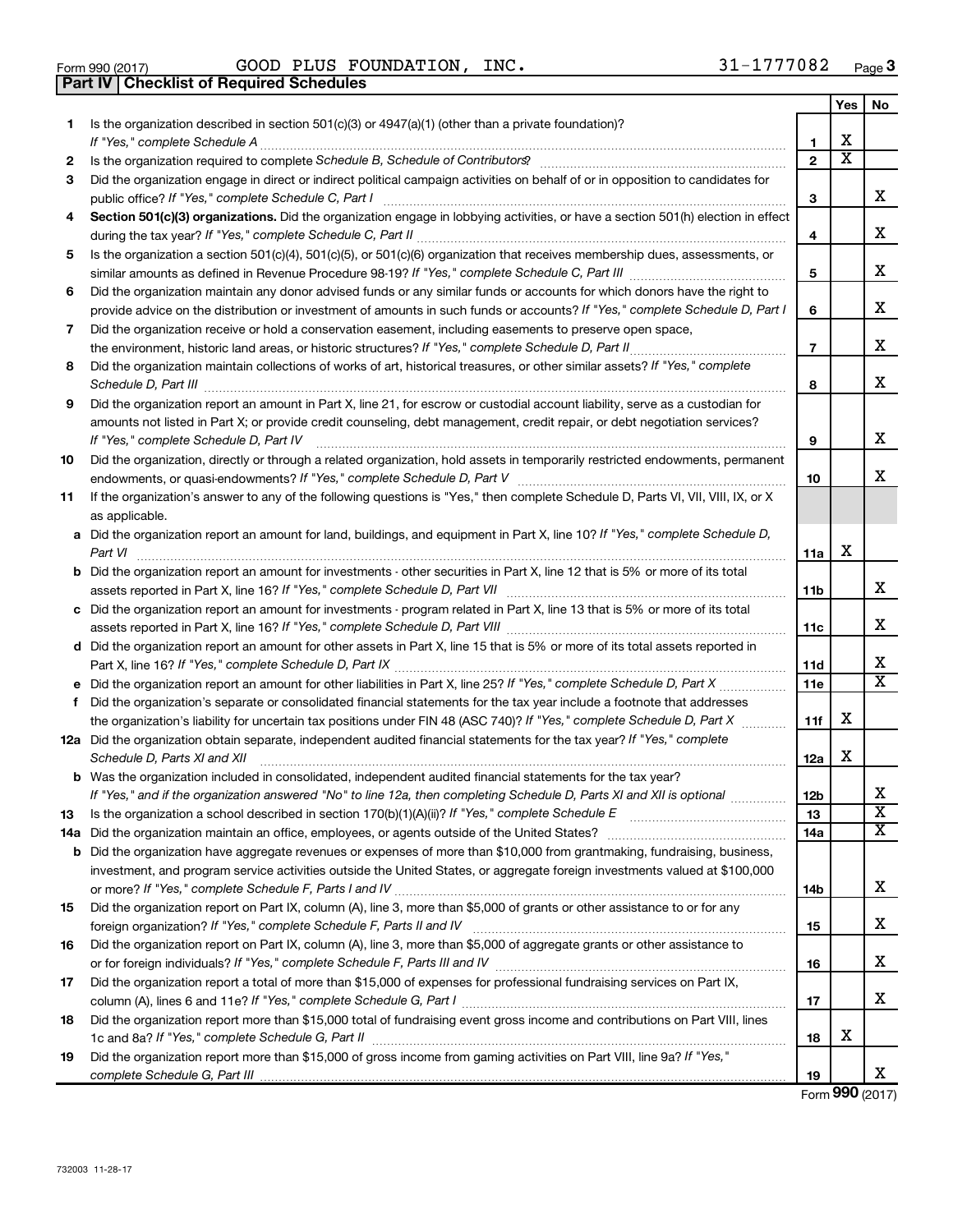|  | Form 990 (2017) |
|--|-----------------|
|  |                 |

Form 990 (2017) Page GOOD PLUS FOUNDATION, INC. 31-1777082

*(continued)* **Part IV Checklist of Required Schedules**

|          |                                                                                                                                     |                 | Yes                     | No                      |
|----------|-------------------------------------------------------------------------------------------------------------------------------------|-----------------|-------------------------|-------------------------|
|          | 20a Did the organization operate one or more hospital facilities? If "Yes," complete Schedule H                                     | 20a             |                         | x                       |
|          | <b>b</b> If "Yes" to line 20a, did the organization attach a copy of its audited financial statements to this return?               | 20 <sub>b</sub> |                         |                         |
| 21       | Did the organization report more than \$5,000 of grants or other assistance to any domestic organization or                         |                 |                         |                         |
|          |                                                                                                                                     | 21              | х                       |                         |
| 22       | Did the organization report more than \$5,000 of grants or other assistance to or for domestic individuals on                       |                 |                         |                         |
|          |                                                                                                                                     | 22              |                         | х                       |
| 23       | Did the organization answer "Yes" to Part VII, Section A, line 3, 4, or 5 about compensation of the organization's current          |                 |                         |                         |
|          | and former officers, directors, trustees, key employees, and highest compensated employees? If "Yes," complete                      |                 |                         |                         |
|          | Schedule J                                                                                                                          | 23              | х                       |                         |
|          | 24a Did the organization have a tax-exempt bond issue with an outstanding principal amount of more than \$100,000 as of the         |                 |                         |                         |
|          | last day of the year, that was issued after December 31, 2002? If "Yes," answer lines 24b through 24d and complete                  |                 |                         |                         |
|          | Schedule K. If "No", go to line 25a                                                                                                 | 24a             |                         | х                       |
|          | <b>b</b> Did the organization invest any proceeds of tax-exempt bonds beyond a temporary period exception?                          | 24 <sub>b</sub> |                         |                         |
| c        | Did the organization maintain an escrow account other than a refunding escrow at any time during the year to defease                |                 |                         |                         |
|          |                                                                                                                                     | 24c             |                         |                         |
|          |                                                                                                                                     | 24d             |                         |                         |
|          | 25a Section 501(c)(3), 501(c)(4), and 501(c)(29) organizations. Did the organization engage in an excess benefit                    |                 |                         |                         |
|          |                                                                                                                                     | 25a             |                         | х                       |
|          | <b>b</b> Is the organization aware that it engaged in an excess benefit transaction with a disqualified person in a prior year, and |                 |                         |                         |
|          | that the transaction has not been reported on any of the organization's prior Forms 990 or 990-EZ? If "Yes," complete               |                 |                         |                         |
|          | Schedule L, Part I                                                                                                                  | 25b             |                         | х                       |
| 26       | Did the organization report any amount on Part X, line 5, 6, or 22 for receivables from or payables to any current or               |                 |                         |                         |
|          | former officers, directors, trustees, key employees, highest compensated employees, or disqualified persons? If "Yes,"              |                 |                         |                         |
|          | complete Schedule L, Part II                                                                                                        | 26              |                         | х                       |
| 27       | Did the organization provide a grant or other assistance to an officer, director, trustee, key employee, substantial                |                 |                         |                         |
|          | contributor or employee thereof, a grant selection committee member, or to a 35% controlled entity or family member                 |                 |                         |                         |
|          |                                                                                                                                     | 27              |                         | х                       |
| 28       | Was the organization a party to a business transaction with one of the following parties (see Schedule L, Part IV                   |                 |                         |                         |
|          | instructions for applicable filing thresholds, conditions, and exceptions):                                                         |                 |                         | х                       |
| а        | A current or former officer, director, trustee, or key employee? If "Yes," complete Schedule L, Part IV                             | 28a             |                         | $\overline{\mathbf{X}}$ |
| b        | A family member of a current or former officer, director, trustee, or key employee? If "Yes," complete Schedule L, Part IV          | 28b             |                         |                         |
|          | c An entity of which a current or former officer, director, trustee, or key employee (or a family member thereof) was an officer,   |                 |                         | X                       |
|          | director, trustee, or direct or indirect owner? If "Yes," complete Schedule L, Part IV                                              | 28c<br>29       | $\overline{\textbf{x}}$ |                         |
| 29<br>30 | Did the organization receive contributions of art, historical treasures, or other similar assets, or qualified conservation         |                 |                         |                         |
|          |                                                                                                                                     | 30              |                         | х                       |
| 31       | Did the organization liquidate, terminate, or dissolve and cease operations?                                                        |                 |                         |                         |
|          | If "Yes," complete Schedule N, Part I                                                                                               | 31              |                         | х                       |
| 32       | Did the organization sell, exchange, dispose of, or transfer more than 25% of its net assets? If "Yes," complete                    |                 |                         |                         |
|          |                                                                                                                                     | 32              |                         | х                       |
| 33       | Did the organization own 100% of an entity disregarded as separate from the organization under Regulations                          |                 |                         |                         |
|          |                                                                                                                                     | 33              |                         | х                       |
| 34       | Was the organization related to any tax-exempt or taxable entity? If "Yes," complete Schedule R, Part II, III, or IV, and           |                 |                         |                         |
|          | Part V, line 1                                                                                                                      | 34              |                         | x                       |
|          |                                                                                                                                     | 35a             |                         | х                       |
|          | b If "Yes" to line 35a, did the organization receive any payment from or engage in any transaction with a controlled entity         |                 |                         |                         |
|          |                                                                                                                                     | 35b             |                         |                         |
| 36       | Section 501(c)(3) organizations. Did the organization make any transfers to an exempt non-charitable related organization?          |                 |                         |                         |
|          |                                                                                                                                     | 36              |                         | х                       |
| 37       | Did the organization conduct more than 5% of its activities through an entity that is not a related organization                    |                 |                         |                         |
|          |                                                                                                                                     | 37              |                         | х                       |
| 38       | Did the organization complete Schedule O and provide explanations in Schedule O for Part VI, lines 11b and 19?                      |                 |                         |                         |
|          |                                                                                                                                     | 38              | х                       |                         |

Form (2017) **990**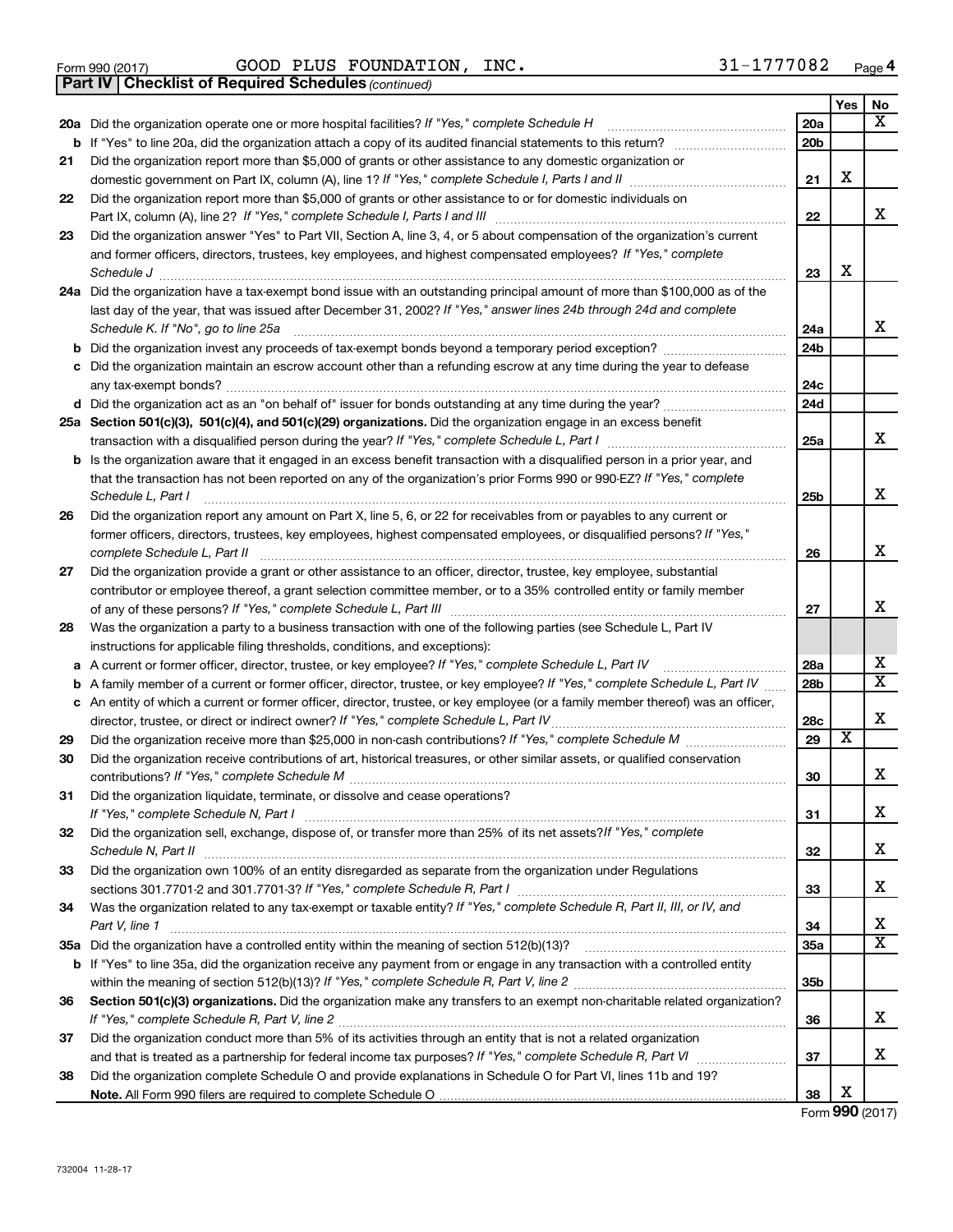|               | GOOD PLUS FOUNDATION, INC.<br>Form 990 (2017)                                                                                                   |                 | 31-1777082     |                 |            | Page 5                  |
|---------------|-------------------------------------------------------------------------------------------------------------------------------------------------|-----------------|----------------|-----------------|------------|-------------------------|
| <b>Part V</b> | <b>Statements Regarding Other IRS Filings and Tax Compliance</b>                                                                                |                 |                |                 |            |                         |
|               | Check if Schedule O contains a response or note to any line in this Part V                                                                      |                 |                |                 |            |                         |
|               |                                                                                                                                                 |                 |                |                 | <b>Yes</b> | No                      |
|               |                                                                                                                                                 | 1a              | 21<br>$\Omega$ |                 |            |                         |
| b             | Enter the number of Forms W-2G included in line 1a. Enter -0- if not applicable                                                                 | 1 <sub>b</sub>  |                |                 |            |                         |
|               | c Did the organization comply with backup withholding rules for reportable payments to vendors and reportable gaming                            |                 |                |                 | х          |                         |
|               |                                                                                                                                                 |                 |                | 1c              |            |                         |
|               | 2a Enter the number of employees reported on Form W-3, Transmittal of Wage and Tax Statements,                                                  |                 | 24             |                 |            |                         |
|               | filed for the calendar year ending with or within the year covered by this return                                                               | 2a              |                | 2 <sub>b</sub>  | х          |                         |
|               |                                                                                                                                                 |                 |                |                 |            |                         |
|               | 3a Did the organization have unrelated business gross income of \$1,000 or more during the year?                                                |                 |                | 3a              |            | x                       |
|               |                                                                                                                                                 |                 |                | 3b              |            |                         |
|               | 4a At any time during the calendar year, did the organization have an interest in, or a signature or other authority over, a                    |                 |                |                 |            |                         |
|               | financial account in a foreign country (such as a bank account, securities account, or other financial account)?                                |                 |                | 4a              |            | x                       |
|               | <b>b</b> If "Yes," enter the name of the foreign country: $\blacktriangleright$                                                                 |                 |                |                 |            |                         |
|               | See instructions for filing requirements for FinCEN Form 114, Report of Foreign Bank and Financial Accounts (FBAR).                             |                 |                |                 |            |                         |
|               |                                                                                                                                                 |                 |                | 5a              |            | х                       |
|               |                                                                                                                                                 |                 |                | 5 <sub>b</sub>  |            | $\overline{\mathbf{X}}$ |
|               |                                                                                                                                                 |                 |                | 5c              |            |                         |
|               | 6a Does the organization have annual gross receipts that are normally greater than \$100,000, and did the organization solicit                  |                 |                |                 |            |                         |
|               |                                                                                                                                                 |                 |                | 6а              |            | x                       |
|               | <b>b</b> If "Yes," did the organization include with every solicitation an express statement that such contributions or gifts                   |                 |                |                 |            |                         |
|               |                                                                                                                                                 |                 |                | 6b              |            |                         |
| 7             | Organizations that may receive deductible contributions under section 170(c).                                                                   |                 |                |                 |            | x                       |
| a             | Did the organization receive a payment in excess of \$75 made partly as a contribution and partly for goods and services provided to the payor? |                 |                | 7a<br>7b        |            |                         |
|               | c Did the organization sell, exchange, or otherwise dispose of tangible personal property for which it was required                             |                 |                |                 |            |                         |
|               |                                                                                                                                                 |                 |                | 7c              |            | x                       |
|               |                                                                                                                                                 | 7d              |                |                 |            |                         |
|               | e Did the organization receive any funds, directly or indirectly, to pay premiums on a personal benefit contract?                               |                 |                | 7е              |            | х                       |
| Ť.            | Did the organization, during the year, pay premiums, directly or indirectly, on a personal benefit contract?                                    |                 |                | 7f              |            | X                       |
|               | If the organization received a contribution of qualified intellectual property, did the organization file Form 8899 as required?                |                 |                | 7g              |            |                         |
|               | h If the organization received a contribution of cars, boats, airplanes, or other vehicles, did the organization file a Form 1098-C?            |                 |                | 7h              |            |                         |
| 8             | Sponsoring organizations maintaining donor advised funds. Did a donor advised fund maintained by the                                            |                 |                |                 |            |                         |
|               |                                                                                                                                                 |                 |                | 8               |            |                         |
|               | Sponsoring organizations maintaining donor advised funds.                                                                                       |                 |                |                 |            |                         |
| а             | Did the sponsoring organization make any taxable distributions under section 4966?                                                              |                 |                | 9а              |            |                         |
| b             |                                                                                                                                                 |                 |                | 9b              |            |                         |
| 10            | Section 501(c)(7) organizations. Enter:                                                                                                         | 10a             |                |                 |            |                         |
| а<br>b        | Gross receipts, included on Form 990, Part VIII, line 12, for public use of club facilities                                                     | 10 <sub>b</sub> |                |                 |            |                         |
| 11            | Section 501(c)(12) organizations. Enter:                                                                                                        |                 |                |                 |            |                         |
| а             |                                                                                                                                                 | 11a             |                |                 |            |                         |
|               | b Gross income from other sources (Do not net amounts due or paid to other sources against                                                      |                 |                |                 |            |                         |
|               | amounts due or received from them.)                                                                                                             | 11b             |                |                 |            |                         |
|               | 12a Section 4947(a)(1) non-exempt charitable trusts. Is the organization filing Form 990 in lieu of Form 1041?                                  |                 |                | 12a             |            |                         |
|               | <b>b</b> If "Yes," enter the amount of tax-exempt interest received or accrued during the year                                                  | 12b             |                |                 |            |                         |
| 13            | Section 501(c)(29) qualified nonprofit health insurance issuers.                                                                                |                 |                |                 |            |                         |
|               | a Is the organization licensed to issue qualified health plans in more than one state?                                                          |                 |                | 13a             |            |                         |
|               | Note. See the instructions for additional information the organization must report on Schedule O.                                               |                 |                |                 |            |                         |
|               | <b>b</b> Enter the amount of reserves the organization is required to maintain by the states in which the                                       |                 |                |                 |            |                         |
|               |                                                                                                                                                 | 13b             |                |                 |            |                         |
|               |                                                                                                                                                 | 13 <sub>c</sub> |                |                 |            |                         |
|               | 14a Did the organization receive any payments for indoor tanning services during the tax year?                                                  |                 |                | 14a             |            | х                       |
|               |                                                                                                                                                 |                 |                | 14 <sub>b</sub> |            |                         |

| Form 990 (2017) |  |
|-----------------|--|
|-----------------|--|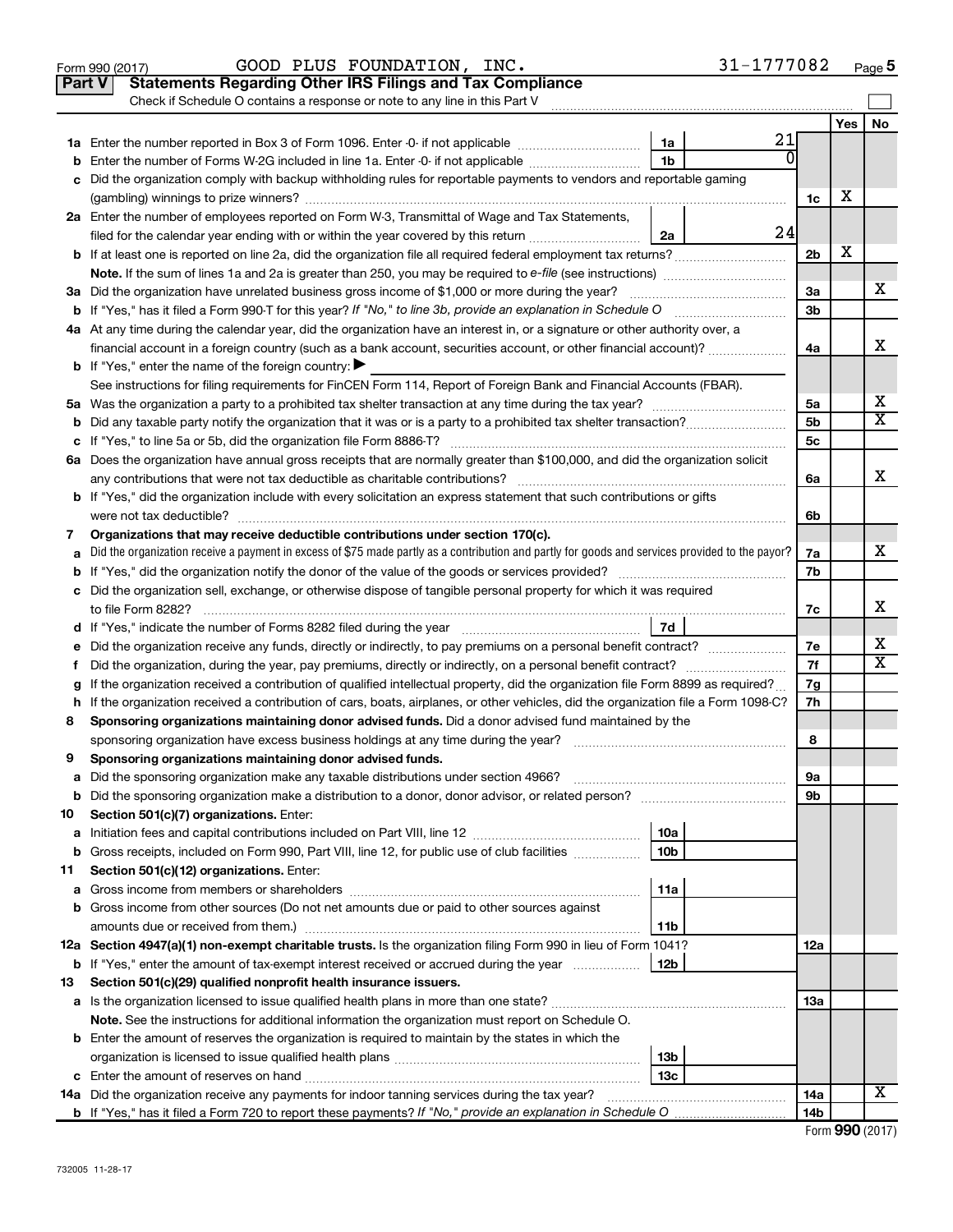| Form 990 (2017) |
|-----------------|
|-----------------|

Form 990 (2017) Page GOOD PLUS FOUNDATION, INC. 31-1777082

**Part VI** Governance, Management, and Disclosure For each "Yes" response to lines 2 through 7b below, and for a "No" response *to line 8a, 8b, or 10b below, describe the circumstances, processes, or changes in Schedule O. See instructions.*

|     |                                                                                                                                                                                                                  |                         |                         | $\mathbf{X}$            |
|-----|------------------------------------------------------------------------------------------------------------------------------------------------------------------------------------------------------------------|-------------------------|-------------------------|-------------------------|
|     | <b>Section A. Governing Body and Management</b>                                                                                                                                                                  |                         |                         |                         |
|     |                                                                                                                                                                                                                  |                         | Yes                     | No                      |
|     | 16<br><b>1a</b> Enter the number of voting members of the governing body at the end of the tax year<br>1a                                                                                                        |                         |                         |                         |
|     | If there are material differences in voting rights among members of the governing body, or if the governing                                                                                                      |                         |                         |                         |
|     | body delegated broad authority to an executive committee or similar committee, explain in Schedule O.                                                                                                            |                         |                         |                         |
| b   | 16<br>Enter the number of voting members included in line 1a, above, who are independent<br>1b                                                                                                                   |                         |                         |                         |
| 2   | Did any officer, director, trustee, or key employee have a family relationship or a business relationship with any other                                                                                         |                         |                         |                         |
|     | officer, director, trustee, or key employee?                                                                                                                                                                     | $\mathbf{2}$            | х                       |                         |
| 3   | Did the organization delegate control over management duties customarily performed by or under the direct supervision                                                                                            |                         |                         |                         |
|     |                                                                                                                                                                                                                  | З                       |                         | х                       |
| 4   | Did the organization make any significant changes to its governing documents since the prior Form 990 was filed?                                                                                                 | $\overline{\mathbf{4}}$ | $\overline{\textbf{x}}$ |                         |
| 5   |                                                                                                                                                                                                                  | 5                       |                         | $\overline{\textbf{X}}$ |
| 6   | Did the organization have members or stockholders?                                                                                                                                                               | 6                       | $\overline{\mathbf{x}}$ |                         |
| 7а  | Did the organization have members, stockholders, or other persons who had the power to elect or appoint one or                                                                                                   |                         |                         |                         |
|     |                                                                                                                                                                                                                  | 7a                      | X                       |                         |
|     | <b>b</b> Are any governance decisions of the organization reserved to (or subject to approval by) members, stockholders, or                                                                                      |                         |                         |                         |
|     | persons other than the governing body?                                                                                                                                                                           | 7b                      |                         | x                       |
| 8   | Did the organization contemporaneously document the meetings held or written actions undertaken during the year by the following:                                                                                |                         |                         |                         |
| a   |                                                                                                                                                                                                                  | 8а                      | х                       |                         |
| b   | Each committee with authority to act on behalf of the governing body?                                                                                                                                            | 8b                      | $\overline{\textbf{x}}$ |                         |
| 9   | Is there any officer, director, trustee, or key employee listed in Part VII, Section A, who cannot be reached at the                                                                                             |                         |                         |                         |
|     |                                                                                                                                                                                                                  | 9                       |                         | x                       |
|     | <b>Section B. Policies</b> (This Section B requests information about policies not required by the Internal Revenue Code.)                                                                                       |                         |                         |                         |
|     |                                                                                                                                                                                                                  |                         | Yes                     | No                      |
|     |                                                                                                                                                                                                                  | 10a                     |                         | х                       |
|     | <b>b</b> If "Yes," did the organization have written policies and procedures governing the activities of such chapters, affiliates,                                                                              |                         |                         |                         |
|     |                                                                                                                                                                                                                  | 10 <sub>b</sub>         |                         |                         |
|     | 11a Has the organization provided a complete copy of this Form 990 to all members of its governing body before filing the form?                                                                                  | 11a                     | X                       |                         |
| b   | Describe in Schedule O the process, if any, used by the organization to review this Form 990.                                                                                                                    |                         |                         |                         |
| 12a | Did the organization have a written conflict of interest policy? If "No," go to line 13                                                                                                                          | 12a                     | х                       |                         |
| b   | Were officers, directors, or trustees, and key employees required to disclose annually interests that could give rise to conflicts?                                                                              | 12 <sub>b</sub>         | $\overline{\textbf{x}}$ |                         |
| с   | Did the organization regularly and consistently monitor and enforce compliance with the policy? If "Yes," describe                                                                                               |                         |                         |                         |
|     | in Schedule O how this was done                                                                                                                                                                                  | 12c                     | х                       |                         |
| 13  | Did the organization have a written whistleblower policy?                                                                                                                                                        | 13                      | $\overline{\textbf{x}}$ |                         |
| 14  |                                                                                                                                                                                                                  | 14                      | $\overline{\mathbf{X}}$ |                         |
| 15  | Did the process for determining compensation of the following persons include a review and approval by independent                                                                                               |                         |                         |                         |
|     | persons, comparability data, and contemporaneous substantiation of the deliberation and decision?                                                                                                                |                         |                         |                         |
| a   | The organization's CEO, Executive Director, or top management official manufactured content of the organization's CEO, Executive Director, or top management official manufactured content of the organization's | 15a                     | х                       |                         |
|     |                                                                                                                                                                                                                  | 15b                     |                         | х                       |
|     | If "Yes" to line 15a or 15b, describe the process in Schedule O (see instructions).                                                                                                                              |                         |                         |                         |
|     | 16a Did the organization invest in, contribute assets to, or participate in a joint venture or similar arrangement with a                                                                                        |                         |                         |                         |
|     | taxable entity during the year?                                                                                                                                                                                  | 16a                     |                         | x                       |
|     | b If "Yes," did the organization follow a written policy or procedure requiring the organization to evaluate its participation                                                                                   |                         |                         |                         |
|     | in joint venture arrangements under applicable federal tax law, and take steps to safeguard the organization's                                                                                                   |                         |                         |                         |
|     | exempt status with respect to such arrangements?                                                                                                                                                                 | 16b                     |                         |                         |
|     | <b>Section C. Disclosure</b>                                                                                                                                                                                     |                         |                         |                         |
| 17  | List the states with which a copy of this Form 990 is required to be filed >AL, AR, CA, CT, FL, GA, IL, KS, KY, MA, MD, MI                                                                                       |                         |                         |                         |
| 18  | Section 6104 requires an organization to make its Forms 1023 (or 1024 if applicable), 990, and 990-T (Section 501(c)(3)s only) available                                                                         |                         |                         |                         |
|     | for public inspection. Indicate how you made these available. Check all that apply.                                                                                                                              |                         |                         |                         |
|     | $ \mathbf{X} $ Own website<br>$\lfloor x \rfloor$ Upon request<br>Another's website<br>Other (explain in Schedule O)                                                                                             |                         |                         |                         |
| 19  | Describe in Schedule O whether (and if so, how) the organization made its governing documents, conflict of interest policy, and financial                                                                        |                         |                         |                         |
|     | statements available to the public during the tax year.                                                                                                                                                          |                         |                         |                         |
| 20  | State the name, address, and telephone number of the person who possesses the organization's books and records:                                                                                                  |                         |                         |                         |
|     | KATHERINE SNIDER - 212-736-1777<br>10018                                                                                                                                                                         |                         |                         |                         |
|     | 306 W. 37TH STREET, 8TH FLOOR, NEW YORK, NY                                                                                                                                                                      |                         |                         |                         |

SEE SCHEDULE O FOR FULL LIST OF STATES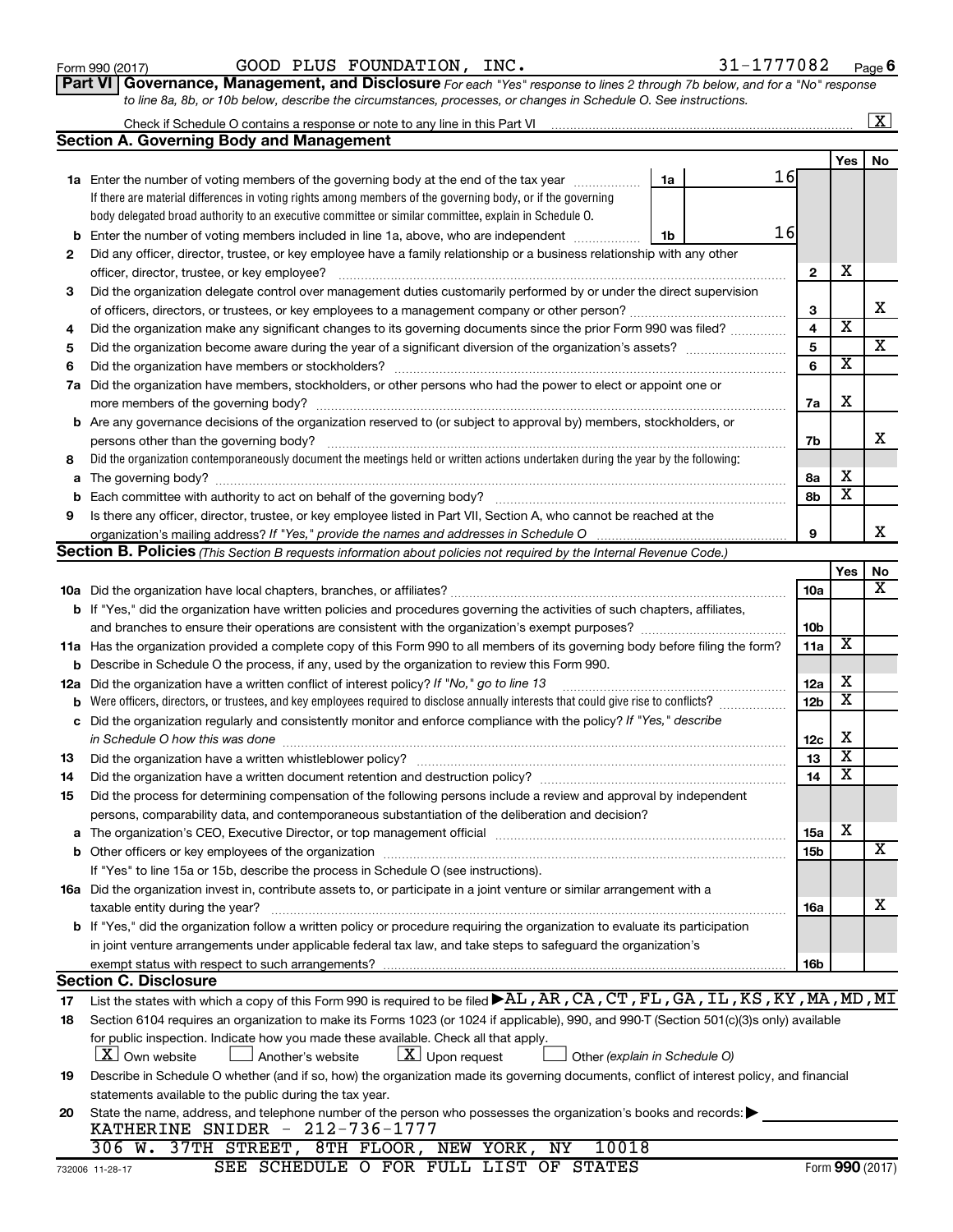$\Box$ 

| Part VII Compensation of Officers, Directors, Trustees, Key Employees, Highest Compensated |
|--------------------------------------------------------------------------------------------|
| <b>Employees, and Independent Contractors</b>                                              |

Check if Schedule O contains a response or note to any line in this Part VII

**Section A. Officers, Directors, Trustees, Key Employees, and Highest Compensated Employees**

**1a**  Complete this table for all persons required to be listed. Report compensation for the calendar year ending with or within the organization's tax year.

**•** List all of the organization's current officers, directors, trustees (whether individuals or organizations), regardless of amount of compensation. Enter -0- in columns  $(D)$ ,  $(E)$ , and  $(F)$  if no compensation was paid.

**•** List all of the organization's **current** key employees, if any. See instructions for definition of "key employee."

**•** List the organization's five current highest compensated employees (other than an officer, director, trustee, or key employee) who received reportable compensation (Box 5 of Form W-2 and/or Box 7 of Form 1099-MISC) of more than \$100,000 from the organization and any related organizations.

**•** List all of the organization's former officers, key employees, and highest compensated employees who received more than \$100,000 of reportable compensation from the organization and any related organizations.

**•** List all of the organization's former directors or trustees that received, in the capacity as a former director or trustee of the organization, more than \$10,000 of reportable compensation from the organization and any related organizations.

List persons in the following order: individual trustees or directors; institutional trustees; officers; key employees; highest compensated employees; and former such persons.

Check this box if neither the organization nor any related organization compensated any current officer, director, or trustee.  $\Box$ 

| Position<br>Name and Title<br>Reportable<br>Reportable<br>Estimated<br>Average<br>(do not check more than one<br>hours per<br>box, unless person is both an<br>compensation<br>compensation<br>amount of<br>officer and a director/trustee)<br>from related<br>other<br>week<br>from<br>Individual trustee or director<br>the<br>(list any<br>organizations<br>compensation<br>organization<br>(W-2/1099-MISC)<br>from the<br>hours for<br>Highest compensated<br>employee<br>Institutional trustee<br>(W-2/1099-MISC)<br>related<br>organization<br>Key employee<br>organizations<br>and related<br>below<br>organizations<br>Former<br>Officer<br>line)<br>1.00<br>(1)<br>JENNIFER CARLSTON<br>$\mathbf X$<br>$\mathbf 0$<br>$\mathbf 0$ .<br>$\mathbf 0$ .<br><b>DIRECTOR</b><br>1.00<br>(2)<br>DANIELLE DEVINE<br>X<br>0<br>$\mathbf 0$<br>$\mathbf 0$ .<br><b>DIRECTOR</b><br>1.00<br>STACEY BENDET EISNER<br>(3)<br>$\mathbf 0$<br>$\mathbf 0$ .<br>$\mathbf 0$ .<br>$\mathbf X$<br><b>DIRECTOR</b><br>3.00<br>JENNIFER FRANKLIN<br>(4)<br>$\mathbf X$<br>$\mathbf 0$<br>0.<br>$\mathbf 0$ .<br>X<br>DIRECTOR AND SECRETARY<br>1.00<br>STEFANI GREENFIELD<br>(5)<br>$\mathbf 0$<br>0.<br>$\mathbf 0$ .<br>$\mathbf X$<br><b>DIRECTOR</b><br>1.00<br>(6)<br><b>JENNIFER KOEN</b><br>$\mathbf X$<br>$\mathbf 0$<br>0.<br>$0$ .<br><b>DIRECTOR</b><br>1.00<br>(7) MICHELLE MYERS<br>$\mathbf X$<br>$\mathbf 0$<br>0.<br>$\mathbf 0$ .<br><b>DIRECTOR</b><br>4.00<br>(8)<br>MICHAEL NISSAN<br>$\mathbf X$<br>0.<br>0.<br>$\mathbf 0$ .<br>20.00<br><b>JESSICA SEINFELD</b><br>(9)<br>$\mathbf X$<br>$\mathbf X$<br>$\mathbf 0$<br>$\mathbf 0$ .<br>$\boldsymbol{0}$ .<br>DIRECTOR, FOUNDER AND PRESIDENT<br>1.00<br>(10) ARI SHALAM<br>$\mathbf X$<br>$\mathbf 0$<br>$\mathbf 0$ .<br>$\mathbf 0$ .<br><b>DIRECTOR</b><br>1.00<br>(11) MICHAEL TIEDEMANN<br>$\mathbf X$<br>$\mathbf X$<br>$\mathbf 0$<br>$\mathbf 0$ .<br>$\mathbf 0$ .<br>DIRECTOR, VP AND TREASURER<br>1.00<br>(12) ALI WENTWORTH<br>$\rm X$<br>$\mathbf 0$ .<br>$\mathbf 0$ .<br>$\mathbf 0$<br>1.00<br>(13) CONNIE VERDUCCI<br>X<br>$\mathbf 0$<br>$\mathbf 0$ .<br>$\boldsymbol{0}$ .<br><b>DIRECTOR</b><br>1.00<br>(14) VERONICA SWANSON BEARD<br>$\mathbf X$<br>0.<br>$\mathbf 0$<br>$\mathbf 0$ .<br><b>DIRECTOR</b><br>1.00<br>(15) LESLIE SIMMONS BRILLE<br>$\mathbf X$<br>0.<br>$\mathbf 0$<br>$\boldsymbol{0}$ .<br><b>DIRECTOR</b><br>4.00<br>(16) MARY KITCHEN<br>$\mathbf X$<br>0<br>$\mathbf 0$ .<br>$\mathbf 0$ .<br>1.00<br>(17) MINDY DEHNERT<br>$\mathbf X$<br>0.<br>$\mathbf 0$ .<br>$\mathbf 0$ .<br>DIRECTOR THRU JAN 2018 | (A)             | (B) |  | (C) |  | (D) | (E) | (F) |
|---------------------------------------------------------------------------------------------------------------------------------------------------------------------------------------------------------------------------------------------------------------------------------------------------------------------------------------------------------------------------------------------------------------------------------------------------------------------------------------------------------------------------------------------------------------------------------------------------------------------------------------------------------------------------------------------------------------------------------------------------------------------------------------------------------------------------------------------------------------------------------------------------------------------------------------------------------------------------------------------------------------------------------------------------------------------------------------------------------------------------------------------------------------------------------------------------------------------------------------------------------------------------------------------------------------------------------------------------------------------------------------------------------------------------------------------------------------------------------------------------------------------------------------------------------------------------------------------------------------------------------------------------------------------------------------------------------------------------------------------------------------------------------------------------------------------------------------------------------------------------------------------------------------------------------------------------------------------------------------------------------------------------------------------------------------------------------------------------------------------------------------------------------------------------------------------------------------------------------------------------------------------------------------------------------------------------------------------------------------------------------------------------------------------------------------------------------------------------------------------------------------------------------------------------------------------------------------------------------------------|-----------------|-----|--|-----|--|-----|-----|-----|
|                                                                                                                                                                                                                                                                                                                                                                                                                                                                                                                                                                                                                                                                                                                                                                                                                                                                                                                                                                                                                                                                                                                                                                                                                                                                                                                                                                                                                                                                                                                                                                                                                                                                                                                                                                                                                                                                                                                                                                                                                                                                                                                                                                                                                                                                                                                                                                                                                                                                                                                                                                                                                     |                 |     |  |     |  |     |     |     |
|                                                                                                                                                                                                                                                                                                                                                                                                                                                                                                                                                                                                                                                                                                                                                                                                                                                                                                                                                                                                                                                                                                                                                                                                                                                                                                                                                                                                                                                                                                                                                                                                                                                                                                                                                                                                                                                                                                                                                                                                                                                                                                                                                                                                                                                                                                                                                                                                                                                                                                                                                                                                                     |                 |     |  |     |  |     |     |     |
|                                                                                                                                                                                                                                                                                                                                                                                                                                                                                                                                                                                                                                                                                                                                                                                                                                                                                                                                                                                                                                                                                                                                                                                                                                                                                                                                                                                                                                                                                                                                                                                                                                                                                                                                                                                                                                                                                                                                                                                                                                                                                                                                                                                                                                                                                                                                                                                                                                                                                                                                                                                                                     |                 |     |  |     |  |     |     |     |
|                                                                                                                                                                                                                                                                                                                                                                                                                                                                                                                                                                                                                                                                                                                                                                                                                                                                                                                                                                                                                                                                                                                                                                                                                                                                                                                                                                                                                                                                                                                                                                                                                                                                                                                                                                                                                                                                                                                                                                                                                                                                                                                                                                                                                                                                                                                                                                                                                                                                                                                                                                                                                     |                 |     |  |     |  |     |     |     |
|                                                                                                                                                                                                                                                                                                                                                                                                                                                                                                                                                                                                                                                                                                                                                                                                                                                                                                                                                                                                                                                                                                                                                                                                                                                                                                                                                                                                                                                                                                                                                                                                                                                                                                                                                                                                                                                                                                                                                                                                                                                                                                                                                                                                                                                                                                                                                                                                                                                                                                                                                                                                                     |                 |     |  |     |  |     |     |     |
|                                                                                                                                                                                                                                                                                                                                                                                                                                                                                                                                                                                                                                                                                                                                                                                                                                                                                                                                                                                                                                                                                                                                                                                                                                                                                                                                                                                                                                                                                                                                                                                                                                                                                                                                                                                                                                                                                                                                                                                                                                                                                                                                                                                                                                                                                                                                                                                                                                                                                                                                                                                                                     |                 |     |  |     |  |     |     |     |
|                                                                                                                                                                                                                                                                                                                                                                                                                                                                                                                                                                                                                                                                                                                                                                                                                                                                                                                                                                                                                                                                                                                                                                                                                                                                                                                                                                                                                                                                                                                                                                                                                                                                                                                                                                                                                                                                                                                                                                                                                                                                                                                                                                                                                                                                                                                                                                                                                                                                                                                                                                                                                     |                 |     |  |     |  |     |     |     |
|                                                                                                                                                                                                                                                                                                                                                                                                                                                                                                                                                                                                                                                                                                                                                                                                                                                                                                                                                                                                                                                                                                                                                                                                                                                                                                                                                                                                                                                                                                                                                                                                                                                                                                                                                                                                                                                                                                                                                                                                                                                                                                                                                                                                                                                                                                                                                                                                                                                                                                                                                                                                                     |                 |     |  |     |  |     |     |     |
|                                                                                                                                                                                                                                                                                                                                                                                                                                                                                                                                                                                                                                                                                                                                                                                                                                                                                                                                                                                                                                                                                                                                                                                                                                                                                                                                                                                                                                                                                                                                                                                                                                                                                                                                                                                                                                                                                                                                                                                                                                                                                                                                                                                                                                                                                                                                                                                                                                                                                                                                                                                                                     |                 |     |  |     |  |     |     |     |
|                                                                                                                                                                                                                                                                                                                                                                                                                                                                                                                                                                                                                                                                                                                                                                                                                                                                                                                                                                                                                                                                                                                                                                                                                                                                                                                                                                                                                                                                                                                                                                                                                                                                                                                                                                                                                                                                                                                                                                                                                                                                                                                                                                                                                                                                                                                                                                                                                                                                                                                                                                                                                     |                 |     |  |     |  |     |     |     |
|                                                                                                                                                                                                                                                                                                                                                                                                                                                                                                                                                                                                                                                                                                                                                                                                                                                                                                                                                                                                                                                                                                                                                                                                                                                                                                                                                                                                                                                                                                                                                                                                                                                                                                                                                                                                                                                                                                                                                                                                                                                                                                                                                                                                                                                                                                                                                                                                                                                                                                                                                                                                                     |                 |     |  |     |  |     |     |     |
|                                                                                                                                                                                                                                                                                                                                                                                                                                                                                                                                                                                                                                                                                                                                                                                                                                                                                                                                                                                                                                                                                                                                                                                                                                                                                                                                                                                                                                                                                                                                                                                                                                                                                                                                                                                                                                                                                                                                                                                                                                                                                                                                                                                                                                                                                                                                                                                                                                                                                                                                                                                                                     |                 |     |  |     |  |     |     |     |
|                                                                                                                                                                                                                                                                                                                                                                                                                                                                                                                                                                                                                                                                                                                                                                                                                                                                                                                                                                                                                                                                                                                                                                                                                                                                                                                                                                                                                                                                                                                                                                                                                                                                                                                                                                                                                                                                                                                                                                                                                                                                                                                                                                                                                                                                                                                                                                                                                                                                                                                                                                                                                     |                 |     |  |     |  |     |     |     |
|                                                                                                                                                                                                                                                                                                                                                                                                                                                                                                                                                                                                                                                                                                                                                                                                                                                                                                                                                                                                                                                                                                                                                                                                                                                                                                                                                                                                                                                                                                                                                                                                                                                                                                                                                                                                                                                                                                                                                                                                                                                                                                                                                                                                                                                                                                                                                                                                                                                                                                                                                                                                                     |                 |     |  |     |  |     |     |     |
|                                                                                                                                                                                                                                                                                                                                                                                                                                                                                                                                                                                                                                                                                                                                                                                                                                                                                                                                                                                                                                                                                                                                                                                                                                                                                                                                                                                                                                                                                                                                                                                                                                                                                                                                                                                                                                                                                                                                                                                                                                                                                                                                                                                                                                                                                                                                                                                                                                                                                                                                                                                                                     |                 |     |  |     |  |     |     |     |
|                                                                                                                                                                                                                                                                                                                                                                                                                                                                                                                                                                                                                                                                                                                                                                                                                                                                                                                                                                                                                                                                                                                                                                                                                                                                                                                                                                                                                                                                                                                                                                                                                                                                                                                                                                                                                                                                                                                                                                                                                                                                                                                                                                                                                                                                                                                                                                                                                                                                                                                                                                                                                     |                 |     |  |     |  |     |     |     |
|                                                                                                                                                                                                                                                                                                                                                                                                                                                                                                                                                                                                                                                                                                                                                                                                                                                                                                                                                                                                                                                                                                                                                                                                                                                                                                                                                                                                                                                                                                                                                                                                                                                                                                                                                                                                                                                                                                                                                                                                                                                                                                                                                                                                                                                                                                                                                                                                                                                                                                                                                                                                                     |                 |     |  |     |  |     |     |     |
|                                                                                                                                                                                                                                                                                                                                                                                                                                                                                                                                                                                                                                                                                                                                                                                                                                                                                                                                                                                                                                                                                                                                                                                                                                                                                                                                                                                                                                                                                                                                                                                                                                                                                                                                                                                                                                                                                                                                                                                                                                                                                                                                                                                                                                                                                                                                                                                                                                                                                                                                                                                                                     |                 |     |  |     |  |     |     |     |
|                                                                                                                                                                                                                                                                                                                                                                                                                                                                                                                                                                                                                                                                                                                                                                                                                                                                                                                                                                                                                                                                                                                                                                                                                                                                                                                                                                                                                                                                                                                                                                                                                                                                                                                                                                                                                                                                                                                                                                                                                                                                                                                                                                                                                                                                                                                                                                                                                                                                                                                                                                                                                     |                 |     |  |     |  |     |     |     |
|                                                                                                                                                                                                                                                                                                                                                                                                                                                                                                                                                                                                                                                                                                                                                                                                                                                                                                                                                                                                                                                                                                                                                                                                                                                                                                                                                                                                                                                                                                                                                                                                                                                                                                                                                                                                                                                                                                                                                                                                                                                                                                                                                                                                                                                                                                                                                                                                                                                                                                                                                                                                                     |                 |     |  |     |  |     |     |     |
|                                                                                                                                                                                                                                                                                                                                                                                                                                                                                                                                                                                                                                                                                                                                                                                                                                                                                                                                                                                                                                                                                                                                                                                                                                                                                                                                                                                                                                                                                                                                                                                                                                                                                                                                                                                                                                                                                                                                                                                                                                                                                                                                                                                                                                                                                                                                                                                                                                                                                                                                                                                                                     |                 |     |  |     |  |     |     |     |
|                                                                                                                                                                                                                                                                                                                                                                                                                                                                                                                                                                                                                                                                                                                                                                                                                                                                                                                                                                                                                                                                                                                                                                                                                                                                                                                                                                                                                                                                                                                                                                                                                                                                                                                                                                                                                                                                                                                                                                                                                                                                                                                                                                                                                                                                                                                                                                                                                                                                                                                                                                                                                     |                 |     |  |     |  |     |     |     |
|                                                                                                                                                                                                                                                                                                                                                                                                                                                                                                                                                                                                                                                                                                                                                                                                                                                                                                                                                                                                                                                                                                                                                                                                                                                                                                                                                                                                                                                                                                                                                                                                                                                                                                                                                                                                                                                                                                                                                                                                                                                                                                                                                                                                                                                                                                                                                                                                                                                                                                                                                                                                                     |                 |     |  |     |  |     |     |     |
|                                                                                                                                                                                                                                                                                                                                                                                                                                                                                                                                                                                                                                                                                                                                                                                                                                                                                                                                                                                                                                                                                                                                                                                                                                                                                                                                                                                                                                                                                                                                                                                                                                                                                                                                                                                                                                                                                                                                                                                                                                                                                                                                                                                                                                                                                                                                                                                                                                                                                                                                                                                                                     | <b>DIRECTOR</b> |     |  |     |  |     |     |     |
|                                                                                                                                                                                                                                                                                                                                                                                                                                                                                                                                                                                                                                                                                                                                                                                                                                                                                                                                                                                                                                                                                                                                                                                                                                                                                                                                                                                                                                                                                                                                                                                                                                                                                                                                                                                                                                                                                                                                                                                                                                                                                                                                                                                                                                                                                                                                                                                                                                                                                                                                                                                                                     |                 |     |  |     |  |     |     |     |
|                                                                                                                                                                                                                                                                                                                                                                                                                                                                                                                                                                                                                                                                                                                                                                                                                                                                                                                                                                                                                                                                                                                                                                                                                                                                                                                                                                                                                                                                                                                                                                                                                                                                                                                                                                                                                                                                                                                                                                                                                                                                                                                                                                                                                                                                                                                                                                                                                                                                                                                                                                                                                     |                 |     |  |     |  |     |     |     |
|                                                                                                                                                                                                                                                                                                                                                                                                                                                                                                                                                                                                                                                                                                                                                                                                                                                                                                                                                                                                                                                                                                                                                                                                                                                                                                                                                                                                                                                                                                                                                                                                                                                                                                                                                                                                                                                                                                                                                                                                                                                                                                                                                                                                                                                                                                                                                                                                                                                                                                                                                                                                                     |                 |     |  |     |  |     |     |     |
|                                                                                                                                                                                                                                                                                                                                                                                                                                                                                                                                                                                                                                                                                                                                                                                                                                                                                                                                                                                                                                                                                                                                                                                                                                                                                                                                                                                                                                                                                                                                                                                                                                                                                                                                                                                                                                                                                                                                                                                                                                                                                                                                                                                                                                                                                                                                                                                                                                                                                                                                                                                                                     |                 |     |  |     |  |     |     |     |
|                                                                                                                                                                                                                                                                                                                                                                                                                                                                                                                                                                                                                                                                                                                                                                                                                                                                                                                                                                                                                                                                                                                                                                                                                                                                                                                                                                                                                                                                                                                                                                                                                                                                                                                                                                                                                                                                                                                                                                                                                                                                                                                                                                                                                                                                                                                                                                                                                                                                                                                                                                                                                     |                 |     |  |     |  |     |     |     |
|                                                                                                                                                                                                                                                                                                                                                                                                                                                                                                                                                                                                                                                                                                                                                                                                                                                                                                                                                                                                                                                                                                                                                                                                                                                                                                                                                                                                                                                                                                                                                                                                                                                                                                                                                                                                                                                                                                                                                                                                                                                                                                                                                                                                                                                                                                                                                                                                                                                                                                                                                                                                                     |                 |     |  |     |  |     |     |     |
|                                                                                                                                                                                                                                                                                                                                                                                                                                                                                                                                                                                                                                                                                                                                                                                                                                                                                                                                                                                                                                                                                                                                                                                                                                                                                                                                                                                                                                                                                                                                                                                                                                                                                                                                                                                                                                                                                                                                                                                                                                                                                                                                                                                                                                                                                                                                                                                                                                                                                                                                                                                                                     |                 |     |  |     |  |     |     |     |
|                                                                                                                                                                                                                                                                                                                                                                                                                                                                                                                                                                                                                                                                                                                                                                                                                                                                                                                                                                                                                                                                                                                                                                                                                                                                                                                                                                                                                                                                                                                                                                                                                                                                                                                                                                                                                                                                                                                                                                                                                                                                                                                                                                                                                                                                                                                                                                                                                                                                                                                                                                                                                     | <b>DIRECTOR</b> |     |  |     |  |     |     |     |
|                                                                                                                                                                                                                                                                                                                                                                                                                                                                                                                                                                                                                                                                                                                                                                                                                                                                                                                                                                                                                                                                                                                                                                                                                                                                                                                                                                                                                                                                                                                                                                                                                                                                                                                                                                                                                                                                                                                                                                                                                                                                                                                                                                                                                                                                                                                                                                                                                                                                                                                                                                                                                     |                 |     |  |     |  |     |     |     |
|                                                                                                                                                                                                                                                                                                                                                                                                                                                                                                                                                                                                                                                                                                                                                                                                                                                                                                                                                                                                                                                                                                                                                                                                                                                                                                                                                                                                                                                                                                                                                                                                                                                                                                                                                                                                                                                                                                                                                                                                                                                                                                                                                                                                                                                                                                                                                                                                                                                                                                                                                                                                                     |                 |     |  |     |  |     |     |     |
|                                                                                                                                                                                                                                                                                                                                                                                                                                                                                                                                                                                                                                                                                                                                                                                                                                                                                                                                                                                                                                                                                                                                                                                                                                                                                                                                                                                                                                                                                                                                                                                                                                                                                                                                                                                                                                                                                                                                                                                                                                                                                                                                                                                                                                                                                                                                                                                                                                                                                                                                                                                                                     |                 |     |  |     |  |     |     |     |
|                                                                                                                                                                                                                                                                                                                                                                                                                                                                                                                                                                                                                                                                                                                                                                                                                                                                                                                                                                                                                                                                                                                                                                                                                                                                                                                                                                                                                                                                                                                                                                                                                                                                                                                                                                                                                                                                                                                                                                                                                                                                                                                                                                                                                                                                                                                                                                                                                                                                                                                                                                                                                     |                 |     |  |     |  |     |     |     |
|                                                                                                                                                                                                                                                                                                                                                                                                                                                                                                                                                                                                                                                                                                                                                                                                                                                                                                                                                                                                                                                                                                                                                                                                                                                                                                                                                                                                                                                                                                                                                                                                                                                                                                                                                                                                                                                                                                                                                                                                                                                                                                                                                                                                                                                                                                                                                                                                                                                                                                                                                                                                                     |                 |     |  |     |  |     |     |     |
|                                                                                                                                                                                                                                                                                                                                                                                                                                                                                                                                                                                                                                                                                                                                                                                                                                                                                                                                                                                                                                                                                                                                                                                                                                                                                                                                                                                                                                                                                                                                                                                                                                                                                                                                                                                                                                                                                                                                                                                                                                                                                                                                                                                                                                                                                                                                                                                                                                                                                                                                                                                                                     |                 |     |  |     |  |     |     |     |
|                                                                                                                                                                                                                                                                                                                                                                                                                                                                                                                                                                                                                                                                                                                                                                                                                                                                                                                                                                                                                                                                                                                                                                                                                                                                                                                                                                                                                                                                                                                                                                                                                                                                                                                                                                                                                                                                                                                                                                                                                                                                                                                                                                                                                                                                                                                                                                                                                                                                                                                                                                                                                     |                 |     |  |     |  |     |     |     |
|                                                                                                                                                                                                                                                                                                                                                                                                                                                                                                                                                                                                                                                                                                                                                                                                                                                                                                                                                                                                                                                                                                                                                                                                                                                                                                                                                                                                                                                                                                                                                                                                                                                                                                                                                                                                                                                                                                                                                                                                                                                                                                                                                                                                                                                                                                                                                                                                                                                                                                                                                                                                                     | <b>DIRECTOR</b> |     |  |     |  |     |     |     |
|                                                                                                                                                                                                                                                                                                                                                                                                                                                                                                                                                                                                                                                                                                                                                                                                                                                                                                                                                                                                                                                                                                                                                                                                                                                                                                                                                                                                                                                                                                                                                                                                                                                                                                                                                                                                                                                                                                                                                                                                                                                                                                                                                                                                                                                                                                                                                                                                                                                                                                                                                                                                                     |                 |     |  |     |  |     |     |     |
|                                                                                                                                                                                                                                                                                                                                                                                                                                                                                                                                                                                                                                                                                                                                                                                                                                                                                                                                                                                                                                                                                                                                                                                                                                                                                                                                                                                                                                                                                                                                                                                                                                                                                                                                                                                                                                                                                                                                                                                                                                                                                                                                                                                                                                                                                                                                                                                                                                                                                                                                                                                                                     |                 |     |  |     |  |     |     |     |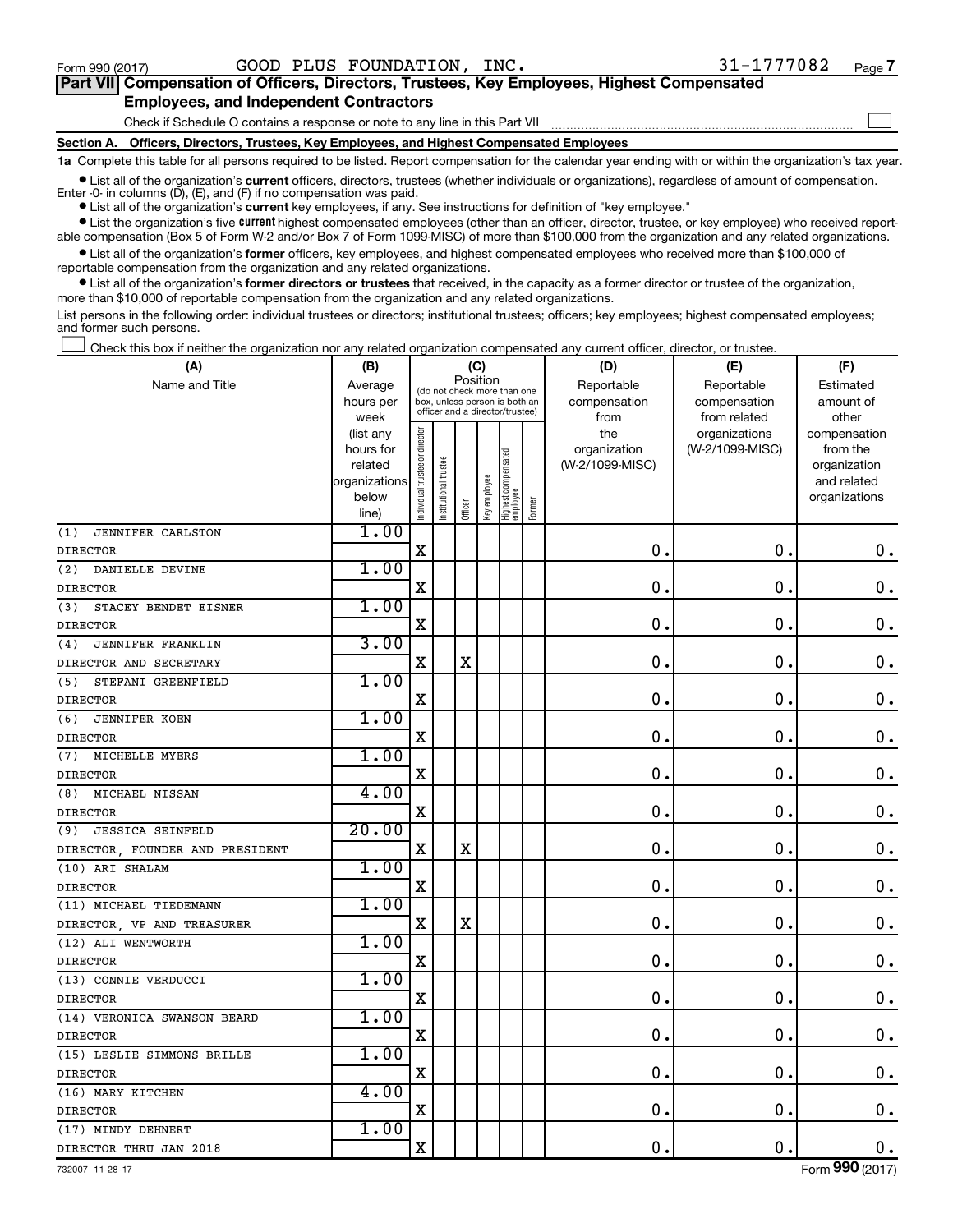| <b>Part VII</b><br>Section A. Officers, Directors, Trustees, Key Employees, and Highest Compensated Employees (continued)<br>(B)<br>(C)<br>(A)<br>(D)<br>(E)<br>Position<br>Average<br>Reportable<br>Name and title<br>Reportable<br>(do not check more than one<br>hours per<br>compensation<br>compensation<br>box, unless person is both an<br>officer and a director/trustee)<br>week<br>from related<br>from<br>(list any<br>Individual trustee or director<br>the<br>organizations<br>hours for<br>(W-2/1099-MISC)<br>organization<br>  Highest compensated<br>  employee<br>Institutional trustee<br>related<br>(W-2/1099-MISC)<br>organizations<br>below | (F)<br>Estimated<br>amount of<br>other<br>compensation<br>from the<br>organization<br>and related<br>organizations |
|------------------------------------------------------------------------------------------------------------------------------------------------------------------------------------------------------------------------------------------------------------------------------------------------------------------------------------------------------------------------------------------------------------------------------------------------------------------------------------------------------------------------------------------------------------------------------------------------------------------------------------------------------------------|--------------------------------------------------------------------------------------------------------------------|
|                                                                                                                                                                                                                                                                                                                                                                                                                                                                                                                                                                                                                                                                  |                                                                                                                    |
|                                                                                                                                                                                                                                                                                                                                                                                                                                                                                                                                                                                                                                                                  |                                                                                                                    |
| Key employee<br>Former<br>Officer<br>line)                                                                                                                                                                                                                                                                                                                                                                                                                                                                                                                                                                                                                       |                                                                                                                    |
| 1.00<br>(18) CAROLINE KUNITZ<br>$\mathbf X$<br>0.<br>О.<br>DIRECTOR THRU JAN 2018                                                                                                                                                                                                                                                                                                                                                                                                                                                                                                                                                                                | $0$ .                                                                                                              |
| 45.00<br>(19) KATHERINE E. SNIDER<br>X<br>О.                                                                                                                                                                                                                                                                                                                                                                                                                                                                                                                                                                                                                     |                                                                                                                    |
| 209,787.<br>EXECUTIVE DIRECTOR<br>45.00<br>(20) CARLY B. HARRILL                                                                                                                                                                                                                                                                                                                                                                                                                                                                                                                                                                                                 | 28,324.                                                                                                            |
| 103,000.<br>X<br>О.<br>ASSOCIATE VP, DEVELOPMENT & MARKETIN<br>45.00                                                                                                                                                                                                                                                                                                                                                                                                                                                                                                                                                                                             | 9,994.                                                                                                             |
| (21) LAUREL P. WEST<br>117,545.<br>X<br>О.<br>VP OF NATIONAL PROGRAMS & OPERATIONS                                                                                                                                                                                                                                                                                                                                                                                                                                                                                                                                                                               | 28,324.                                                                                                            |
|                                                                                                                                                                                                                                                                                                                                                                                                                                                                                                                                                                                                                                                                  |                                                                                                                    |
|                                                                                                                                                                                                                                                                                                                                                                                                                                                                                                                                                                                                                                                                  |                                                                                                                    |
|                                                                                                                                                                                                                                                                                                                                                                                                                                                                                                                                                                                                                                                                  |                                                                                                                    |
|                                                                                                                                                                                                                                                                                                                                                                                                                                                                                                                                                                                                                                                                  |                                                                                                                    |
|                                                                                                                                                                                                                                                                                                                                                                                                                                                                                                                                                                                                                                                                  |                                                                                                                    |
| 430, 332.<br>$\overline{0}$ .<br>1b Sub-total<br>σ.<br>0.                                                                                                                                                                                                                                                                                                                                                                                                                                                                                                                                                                                                        | 66,642.<br>σ.                                                                                                      |
| c Total from continuation sheets to Part VII, Section A [111] [120] [20]<br>430, 332.<br>σ.                                                                                                                                                                                                                                                                                                                                                                                                                                                                                                                                                                      | 66,642.                                                                                                            |
| Total number of individuals (including but not limited to those listed above) who received more than \$100,000 of reportable<br>$\mathbf{2}$<br>compensation from the organization $\blacktriangleright$                                                                                                                                                                                                                                                                                                                                                                                                                                                         | 3                                                                                                                  |
|                                                                                                                                                                                                                                                                                                                                                                                                                                                                                                                                                                                                                                                                  | Yes<br>No                                                                                                          |
| Did the organization list any former officer, director, or trustee, key employee, or highest compensated employee on<br>3<br>line 1a? If "Yes," complete Schedule J for such individual<br>3                                                                                                                                                                                                                                                                                                                                                                                                                                                                     | x                                                                                                                  |
| For any individual listed on line 1a, is the sum of reportable compensation and other compensation from the organization<br>4                                                                                                                                                                                                                                                                                                                                                                                                                                                                                                                                    | х                                                                                                                  |
| and related organizations greater than \$150,000? If "Yes," complete Schedule J for such individual<br>4<br>Did any person listed on line 1a receive or accrue compensation from any unrelated organization or individual for services<br>5                                                                                                                                                                                                                                                                                                                                                                                                                      |                                                                                                                    |
| 5<br><b>Section B. Independent Contractors</b>                                                                                                                                                                                                                                                                                                                                                                                                                                                                                                                                                                                                                   | x                                                                                                                  |
| Complete this table for your five highest compensated independent contractors that received more than \$100,000 of compensation from<br>1                                                                                                                                                                                                                                                                                                                                                                                                                                                                                                                        |                                                                                                                    |
| the organization. Report compensation for the calendar year ending with or within the organization's tax year.<br>(C)<br>(A)<br>(B)                                                                                                                                                                                                                                                                                                                                                                                                                                                                                                                              |                                                                                                                    |
| Name and business address<br>Description of services<br>Compensation<br><b>NONE</b>                                                                                                                                                                                                                                                                                                                                                                                                                                                                                                                                                                              |                                                                                                                    |
|                                                                                                                                                                                                                                                                                                                                                                                                                                                                                                                                                                                                                                                                  |                                                                                                                    |
|                                                                                                                                                                                                                                                                                                                                                                                                                                                                                                                                                                                                                                                                  |                                                                                                                    |
|                                                                                                                                                                                                                                                                                                                                                                                                                                                                                                                                                                                                                                                                  |                                                                                                                    |
|                                                                                                                                                                                                                                                                                                                                                                                                                                                                                                                                                                                                                                                                  |                                                                                                                    |
| Total number of independent contractors (including but not limited to those listed above) who received more than<br>2<br>0<br>\$100,000 of compensation from the organization                                                                                                                                                                                                                                                                                                                                                                                                                                                                                    |                                                                                                                    |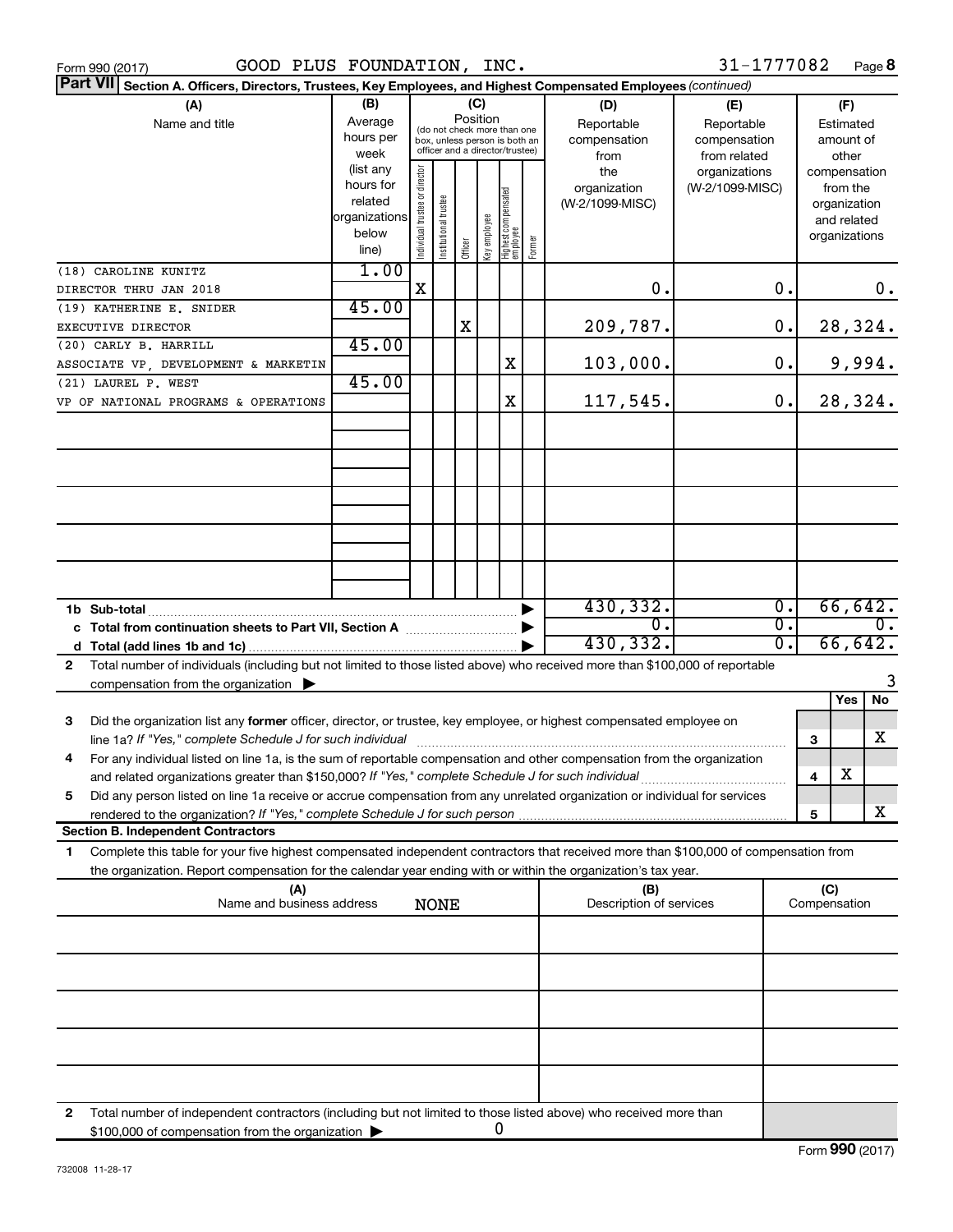|                                                           | <b>Part VIII</b><br><b>Statement of Revenue</b> |                                                                                                                           |                |                        |               |                                          |                                  |                                                                    |
|-----------------------------------------------------------|-------------------------------------------------|---------------------------------------------------------------------------------------------------------------------------|----------------|------------------------|---------------|------------------------------------------|----------------------------------|--------------------------------------------------------------------|
|                                                           |                                                 |                                                                                                                           |                |                        |               |                                          |                                  |                                                                    |
|                                                           |                                                 |                                                                                                                           |                |                        | Total revenue | Related or<br>exempt function<br>revenue | Unrelated<br>business<br>revenue | (D)<br>Revenue excluded<br>from tax under<br>sections<br>512 - 514 |
|                                                           |                                                 | 1 a Federated campaigns                                                                                                   | 1a             |                        |               |                                          |                                  |                                                                    |
| Contributions, Gifts, Grants<br>and Other Similar Amounts |                                                 |                                                                                                                           | 1 <sub>b</sub> |                        |               |                                          |                                  |                                                                    |
|                                                           |                                                 | c Fundraising events                                                                                                      | 1 <sub>c</sub> | 1,119,066.             |               |                                          |                                  |                                                                    |
|                                                           |                                                 | d Related organizations                                                                                                   | 1 <sub>d</sub> |                        |               |                                          |                                  |                                                                    |
|                                                           |                                                 | e Government grants (contributions)                                                                                       | 1e             |                        |               |                                          |                                  |                                                                    |
|                                                           |                                                 | f All other contributions, gifts, grants, and                                                                             |                |                        |               |                                          |                                  |                                                                    |
|                                                           |                                                 | similar amounts not included above                                                                                        | 1f             | 8,836,450.             |               |                                          |                                  |                                                                    |
|                                                           |                                                 | Noncash contributions included in lines 1a-1f: \$                                                                         |                | 7,656,516              |               |                                          |                                  |                                                                    |
|                                                           |                                                 |                                                                                                                           |                | ▶                      | 9,955,516.    |                                          |                                  |                                                                    |
|                                                           |                                                 |                                                                                                                           |                | <b>Business Code</b>   |               |                                          |                                  |                                                                    |
| Program Service<br>Revenue                                | 2 a                                             |                                                                                                                           |                |                        |               |                                          |                                  |                                                                    |
|                                                           |                                                 | b                                                                                                                         |                |                        |               |                                          |                                  |                                                                    |
|                                                           |                                                 | the control of the control of the control of the control of the control of                                                |                |                        |               |                                          |                                  |                                                                    |
|                                                           |                                                 | the control of the control of the control of the control of the control of                                                |                |                        |               |                                          |                                  |                                                                    |
|                                                           |                                                 |                                                                                                                           |                |                        |               |                                          |                                  |                                                                    |
|                                                           |                                                 |                                                                                                                           |                | ▶                      |               |                                          |                                  |                                                                    |
|                                                           | 3                                               | Investment income (including dividends, interest, and                                                                     |                |                        |               |                                          |                                  |                                                                    |
|                                                           |                                                 |                                                                                                                           |                | ▶                      | 91,993.       |                                          |                                  | 91,993.                                                            |
|                                                           | 4                                               | Income from investment of tax-exempt bond proceeds                                                                        |                |                        |               |                                          |                                  |                                                                    |
|                                                           | 5                                               |                                                                                                                           |                |                        |               |                                          |                                  |                                                                    |
|                                                           |                                                 |                                                                                                                           | (i) Real       | (ii) Personal          |               |                                          |                                  |                                                                    |
|                                                           |                                                 | Gross rents<br>6а                                                                                                         |                |                        |               |                                          |                                  |                                                                    |
|                                                           |                                                 | <b>b</b> Less: rental expenses                                                                                            |                |                        |               |                                          |                                  |                                                                    |
|                                                           |                                                 | c Rental income or (loss)                                                                                                 |                |                        |               |                                          |                                  |                                                                    |
|                                                           |                                                 |                                                                                                                           |                | ▶                      |               |                                          |                                  |                                                                    |
|                                                           |                                                 | 7 a Gross amount from sales of                                                                                            | (i) Securities | (ii) Other             |               |                                          |                                  |                                                                    |
|                                                           |                                                 | assets other than inventory                                                                                               | 201,820.       |                        |               |                                          |                                  |                                                                    |
|                                                           |                                                 | <b>b</b> Less: cost or other basis                                                                                        |                |                        |               |                                          |                                  |                                                                    |
|                                                           |                                                 | and sales expenses                                                                                                        | 177,832.       |                        |               |                                          |                                  |                                                                    |
|                                                           |                                                 | c Gain or (loss) 23,988.                                                                                                  |                |                        |               |                                          |                                  |                                                                    |
|                                                           |                                                 | 8 a Gross income from fundraising events (not<br>$1,119,066.$ of<br>including $$$                                         |                | ▶                      | 23,988.       | 23,988                                   |                                  |                                                                    |
|                                                           |                                                 |                                                                                                                           |                |                        |               |                                          |                                  |                                                                    |
|                                                           |                                                 |                                                                                                                           |                |                        |               |                                          |                                  |                                                                    |
| <b>Other Revenue</b>                                      |                                                 | contributions reported on line 1c). See                                                                                   |                | 291,080.               |               |                                          |                                  |                                                                    |
|                                                           |                                                 |                                                                                                                           | b              | 291,080.               |               |                                          |                                  |                                                                    |
|                                                           |                                                 | c Net income or (loss) from fundraising events                                                                            |                | ▶                      | 0.            |                                          |                                  |                                                                    |
|                                                           |                                                 | 9 a Gross income from gaming activities. See                                                                              |                | $\ldots \ldots \ldots$ |               |                                          |                                  |                                                                    |
|                                                           |                                                 |                                                                                                                           |                |                        |               |                                          |                                  |                                                                    |
|                                                           |                                                 |                                                                                                                           | b              |                        |               |                                          |                                  |                                                                    |
|                                                           |                                                 | c Net income or (loss) from gaming activities                                                                             |                | ▶                      |               |                                          |                                  |                                                                    |
|                                                           |                                                 | 10 a Gross sales of inventory, less returns                                                                               |                |                        |               |                                          |                                  |                                                                    |
|                                                           |                                                 | $\mathbf{b}$                                                                                                              |                |                        |               |                                          |                                  |                                                                    |
|                                                           |                                                 |                                                                                                                           |                |                        |               |                                          |                                  |                                                                    |
|                                                           |                                                 | c Net income or (loss) from sales of inventory                                                                            |                | ▶                      |               |                                          |                                  |                                                                    |
|                                                           |                                                 | Miscellaneous Revenue                                                                                                     |                | <b>Business Code</b>   |               |                                          |                                  |                                                                    |
|                                                           | 11a                                             |                                                                                                                           |                |                        |               |                                          |                                  |                                                                    |
|                                                           |                                                 | b                                                                                                                         |                |                        |               |                                          |                                  |                                                                    |
|                                                           |                                                 | с<br><u> 1980 - Johann John Stein, markin fan it ferstjer fan it ferstjer fan it ferstjer fan it ferstjer fan it fers</u> |                |                        |               |                                          |                                  |                                                                    |
|                                                           |                                                 | d                                                                                                                         |                |                        |               |                                          |                                  |                                                                    |
|                                                           |                                                 |                                                                                                                           |                | $\blacktriangleright$  |               |                                          |                                  |                                                                    |
|                                                           | 12                                              |                                                                                                                           |                |                        | 10,071,497.   | 23,988.                                  | $\mathbf{0}$ .                   | 91,993.                                                            |

Form 990 (2017) Page GOOD PLUS FOUNDATION, INC. 31-1777082

**9**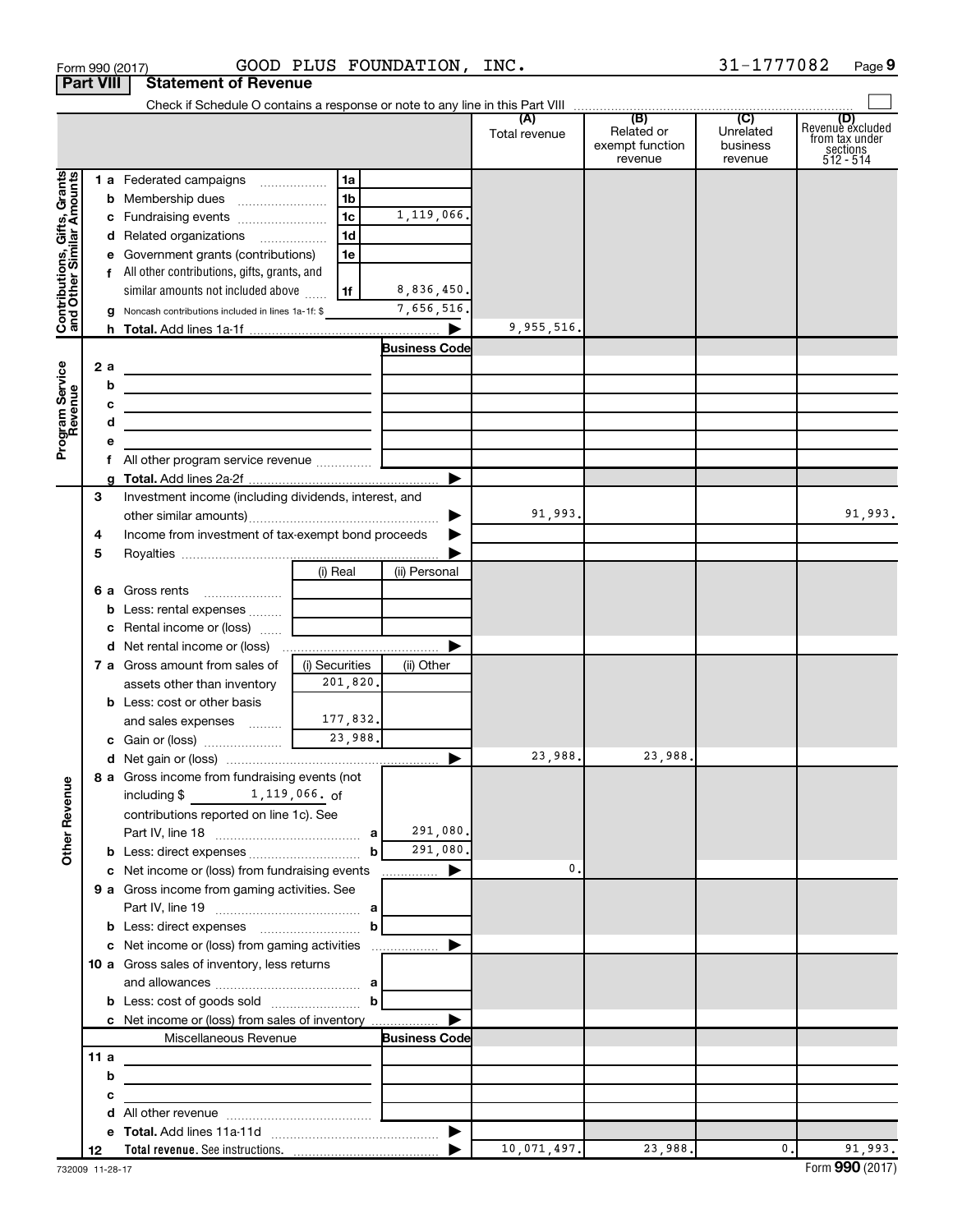**Part IX Statement of Functional Expenses** 

Form 990 (2017) Page GOOD PLUS FOUNDATION, INC. 31-1777082

| Section 501(c)(3) and 501(c)(4) organizations must complete all columns. All other organizations must complete column (A). |                                                                                                                                                                                                             |                       |                                    |                                           |                                |  |  |  |
|----------------------------------------------------------------------------------------------------------------------------|-------------------------------------------------------------------------------------------------------------------------------------------------------------------------------------------------------------|-----------------------|------------------------------------|-------------------------------------------|--------------------------------|--|--|--|
|                                                                                                                            | Check if Schedule O contains a response or note to any line in this Part IX.                                                                                                                                |                       |                                    |                                           |                                |  |  |  |
|                                                                                                                            | Do not include amounts reported on lines 6b,<br>7b, 8b, 9b, and 10b of Part VIII.                                                                                                                           | (A)<br>Total expenses | (B)<br>Program service<br>expenses | (C)<br>Management and<br>general expenses | (D)<br>Fundraising<br>expenses |  |  |  |
| 1                                                                                                                          | Grants and other assistance to domestic organizations                                                                                                                                                       |                       |                                    |                                           |                                |  |  |  |
|                                                                                                                            | and domestic governments. See Part IV, line 21                                                                                                                                                              | 6,997,312.            | 6,997,312.                         |                                           |                                |  |  |  |
| 2                                                                                                                          | Grants and other assistance to domestic                                                                                                                                                                     |                       |                                    |                                           |                                |  |  |  |
|                                                                                                                            | individuals. See Part IV, line 22                                                                                                                                                                           |                       |                                    |                                           |                                |  |  |  |
| 3                                                                                                                          | Grants and other assistance to foreign                                                                                                                                                                      |                       |                                    |                                           |                                |  |  |  |
|                                                                                                                            | organizations, foreign governments, and foreign                                                                                                                                                             |                       |                                    |                                           |                                |  |  |  |
|                                                                                                                            | individuals. See Part IV, lines 15 and 16                                                                                                                                                                   |                       |                                    |                                           |                                |  |  |  |
| 4                                                                                                                          | Benefits paid to or for members                                                                                                                                                                             |                       |                                    |                                           |                                |  |  |  |
| 5                                                                                                                          | Compensation of current officers, directors,                                                                                                                                                                |                       |                                    |                                           |                                |  |  |  |
|                                                                                                                            | trustees, and key employees                                                                                                                                                                                 | 239,555.              | 136,546.                           | 55,098.                                   | 47,911.                        |  |  |  |
| 6                                                                                                                          | Compensation not included above, to disqualified                                                                                                                                                            |                       |                                    |                                           |                                |  |  |  |
|                                                                                                                            | persons (as defined under section 4958(f)(1)) and                                                                                                                                                           |                       |                                    |                                           |                                |  |  |  |
|                                                                                                                            | persons described in section 4958(c)(3)(B)                                                                                                                                                                  |                       |                                    |                                           |                                |  |  |  |
| 7                                                                                                                          | Other salaries and wages                                                                                                                                                                                    | 902, 265.             | 542,593.                           | 152,295.                                  | 207, 377.                      |  |  |  |
| 8                                                                                                                          | Pension plan accruals and contributions (include                                                                                                                                                            |                       |                                    |                                           |                                |  |  |  |
|                                                                                                                            | section 401(k) and 403(b) employer contributions)                                                                                                                                                           |                       |                                    |                                           |                                |  |  |  |
| 9                                                                                                                          |                                                                                                                                                                                                             | 135,882.              | 101,438.                           | 15,391.                                   | 19,053.                        |  |  |  |
| 10                                                                                                                         |                                                                                                                                                                                                             | 82,377.               | 48,758.                            | 14,942.                                   | 18,677.                        |  |  |  |
| 11                                                                                                                         | Fees for services (non-employees):                                                                                                                                                                          |                       |                                    |                                           |                                |  |  |  |
| a                                                                                                                          |                                                                                                                                                                                                             |                       |                                    |                                           |                                |  |  |  |
|                                                                                                                            |                                                                                                                                                                                                             | 6,840.                |                                    | 6,840.                                    |                                |  |  |  |
|                                                                                                                            |                                                                                                                                                                                                             | 43,327.               | 516.                               | 42,700.                                   | 111.                           |  |  |  |
|                                                                                                                            |                                                                                                                                                                                                             |                       |                                    |                                           |                                |  |  |  |
| е                                                                                                                          | Professional fundraising services. See Part IV, line 17                                                                                                                                                     |                       |                                    |                                           |                                |  |  |  |
| f                                                                                                                          | Investment management fees                                                                                                                                                                                  |                       |                                    |                                           |                                |  |  |  |
| g                                                                                                                          | Other. (If line 11g amount exceeds 10% of line 25,                                                                                                                                                          |                       |                                    |                                           |                                |  |  |  |
|                                                                                                                            | column (A) amount, list line 11g expenses on Sch O.)                                                                                                                                                        | 29,039.               | $\frac{17,567}{870}$               | 1,708.                                    | $\frac{9,764}{77,181}$ .       |  |  |  |
| 12                                                                                                                         |                                                                                                                                                                                                             | 78, 122.              |                                    | 71.                                       |                                |  |  |  |
| 13                                                                                                                         |                                                                                                                                                                                                             | 160,907.              | 100,664.                           | 32, 255.                                  | 27,988.                        |  |  |  |
| 14                                                                                                                         |                                                                                                                                                                                                             | 3,067.                | 3,048.                             | $\overline{9}$ .                          | 10.                            |  |  |  |
| 15                                                                                                                         |                                                                                                                                                                                                             |                       |                                    |                                           |                                |  |  |  |
| 16                                                                                                                         |                                                                                                                                                                                                             | 226,831               | 211, 160.                          | 7,787.                                    | 7,884.                         |  |  |  |
| 17                                                                                                                         |                                                                                                                                                                                                             |                       |                                    |                                           |                                |  |  |  |
| 18                                                                                                                         | Payments of travel or entertainment expenses                                                                                                                                                                |                       |                                    |                                           |                                |  |  |  |
|                                                                                                                            | for any federal, state, or local public officials                                                                                                                                                           |                       |                                    |                                           |                                |  |  |  |
| 19                                                                                                                         | Conferences, conventions, and meetings                                                                                                                                                                      |                       |                                    |                                           |                                |  |  |  |
| 20                                                                                                                         | Interest                                                                                                                                                                                                    |                       |                                    |                                           |                                |  |  |  |
| 21                                                                                                                         |                                                                                                                                                                                                             |                       |                                    |                                           |                                |  |  |  |
| 22                                                                                                                         | Depreciation, depletion, and amortization                                                                                                                                                                   | 14,629.               |                                    | 14,629.                                   |                                |  |  |  |
| 23                                                                                                                         | Insurance                                                                                                                                                                                                   | 28,979.               | 25,773.                            | 1,673.                                    | 1,533.                         |  |  |  |
| 24                                                                                                                         | Other expenses. Itemize expenses not covered<br>above. (List miscellaneous expenses in line 24e. If line<br>24e amount exceeds 10% of line 25, column (A)<br>amount, list line 24e expenses on Schedule O.) |                       |                                    |                                           |                                |  |  |  |
| a                                                                                                                          | PROGRAM SUPPLIES                                                                                                                                                                                            | 343,427.              | 343, 427.                          |                                           |                                |  |  |  |
| b                                                                                                                          | <b>DELIVERY</b>                                                                                                                                                                                             | 47,744.               | 47,016.                            | 591.                                      | 137.                           |  |  |  |
|                                                                                                                            | REPAIRS AND MAINTENANCE                                                                                                                                                                                     | 17,516.               | 16, 287.                           | 613.                                      | 616.                           |  |  |  |
| d                                                                                                                          | PRINTING                                                                                                                                                                                                    | 5,424.                | 1,840.                             | <b>166.</b>                               | 3,418.                         |  |  |  |
|                                                                                                                            | e All other expenses                                                                                                                                                                                        | 4,602.                | 3,382.                             | 217.                                      | 1,003.                         |  |  |  |
| 25                                                                                                                         | Total functional expenses. Add lines 1 through 24e                                                                                                                                                          | 9,367,845.            | 8,598,197.                         | 346,985.                                  | 422,663.                       |  |  |  |
| 26                                                                                                                         | <b>Joint costs.</b> Complete this line only if the organization                                                                                                                                             |                       |                                    |                                           |                                |  |  |  |
|                                                                                                                            | reported in column (B) joint costs from a combined                                                                                                                                                          |                       |                                    |                                           |                                |  |  |  |
|                                                                                                                            | educational campaign and fundraising solicitation.                                                                                                                                                          |                       |                                    |                                           |                                |  |  |  |
|                                                                                                                            | Check here $\blacktriangleright$<br>if following SOP 98-2 (ASC 958-720)                                                                                                                                     |                       |                                    |                                           |                                |  |  |  |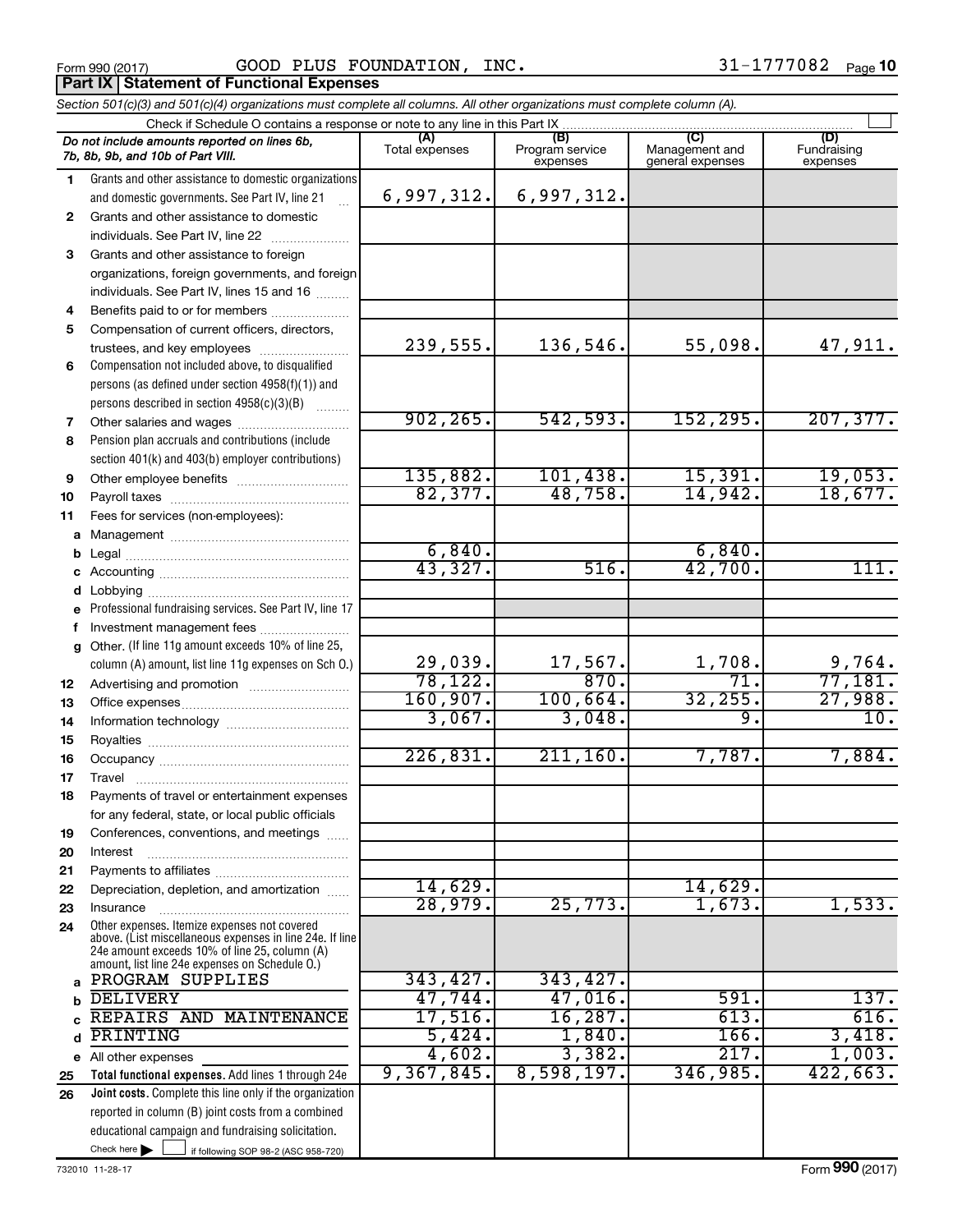| J990 (2017)<br>-<br>Form | PLUS<br>$\cap$<br>◡ | FOUNDATION | <b>INC</b> | -<br>Page |
|--------------------------|---------------------|------------|------------|-----------|
|                          |                     |            |            |           |

|                             |          |                                                                                                                         |                     | (A)<br>Beginning of year |                         | (B)<br>End of year    |
|-----------------------------|----------|-------------------------------------------------------------------------------------------------------------------------|---------------------|--------------------------|-------------------------|-----------------------|
|                             | 1        |                                                                                                                         |                     | 570, 349.                | $\mathbf{1}$            | 595,692.              |
|                             | 2        |                                                                                                                         |                     | 648,995.                 | $\overline{\mathbf{2}}$ | 748, 156.             |
|                             | З        |                                                                                                                         | 31,321.             | $\mathbf{3}$             |                         |                       |
|                             | 4        |                                                                                                                         |                     |                          | $\overline{4}$          |                       |
|                             | 5        | Loans and other receivables from current and former officers, directors,                                                |                     |                          |                         |                       |
|                             |          | trustees, key employees, and highest compensated employees. Complete                                                    |                     |                          |                         |                       |
|                             |          | Part II of Schedule L                                                                                                   |                     |                          | 5                       |                       |
|                             | 6        | Loans and other receivables from other disqualified persons (as defined under                                           |                     |                          |                         |                       |
|                             |          | section 4958(f)(1)), persons described in section 4958(c)(3)(B), and contributing                                       |                     |                          |                         |                       |
|                             |          | employers and sponsoring organizations of section 501(c)(9) voluntary                                                   |                     |                          |                         |                       |
|                             |          | employees' beneficiary organizations (see instr). Complete Part II of Sch L                                             |                     |                          | 6                       |                       |
| Assets                      | 7        |                                                                                                                         |                     |                          | $\overline{7}$          |                       |
|                             | 8        |                                                                                                                         |                     | 1,083,422.               | 8                       | 1,742,626.            |
|                             | 9        | Prepaid expenses and deferred charges                                                                                   |                     | 40,544.                  | $\mathbf{9}$            | 28,403.               |
|                             |          | 10a Land, buildings, and equipment: cost or other                                                                       |                     |                          |                         |                       |
|                             |          | 10a <br>basis. Complete Part VI of Schedule D                                                                           | 49,730.<br>38, 113. |                          |                         |                       |
|                             |          | 10 <sub>b</sub><br><b>b</b> Less: accumulated depreciation                                                              |                     | 4,925.<br>1,383,491.     | 10 <sub>c</sub>         | 11,617.<br>1,418,908. |
|                             | 11       |                                                                                                                         |                     |                          | 11                      |                       |
|                             | 12       |                                                                                                                         |                     |                          | 12                      |                       |
|                             | 13       |                                                                                                                         |                     | 40,000.                  | 13<br>14                | 30,000.               |
|                             | 14       |                                                                                                                         | 12, 205.            | 15                       | 19,577.                 |                       |
|                             | 15<br>16 |                                                                                                                         |                     | 3,815,252.               | 16                      | 4,594,979.            |
|                             | 17       |                                                                                                                         | 84, 433.            | 17                       | 126,969.                |                       |
|                             | 18       |                                                                                                                         |                     | 18                       |                         |                       |
|                             | 19       |                                                                                                                         |                     |                          | 19                      |                       |
|                             | 20       |                                                                                                                         |                     |                          | 20                      |                       |
|                             | 21       | Escrow or custodial account liability. Complete Part IV of Schedule D                                                   |                     |                          | 21                      |                       |
|                             | 22       | Loans and other payables to current and former officers, directors, trustees,                                           |                     |                          |                         |                       |
| Liabilities                 |          | key employees, highest compensated employees, and disqualified persons.                                                 |                     |                          |                         |                       |
|                             |          |                                                                                                                         |                     |                          | 22                      |                       |
|                             | 23       | Secured mortgages and notes payable to unrelated third parties                                                          |                     |                          | 23                      |                       |
|                             | 24       | Unsecured notes and loans payable to unrelated third parties                                                            |                     |                          | 24                      |                       |
|                             | 25       | Other liabilities (including federal income tax, payables to related third                                              |                     |                          |                         |                       |
|                             |          | parties, and other liabilities not included on lines 17-24). Complete Part X of                                         |                     |                          |                         |                       |
|                             |          | Schedule D                                                                                                              |                     |                          | 25                      |                       |
|                             | 26       |                                                                                                                         |                     | 84,433.                  | 26                      | 126,969.              |
|                             |          | Organizations that follow SFAS 117 (ASC 958), check here $\blacktriangleright \begin{array}{c} \perp X \end{array}$ and |                     |                          |                         |                       |
|                             |          | complete lines 27 through 29, and lines 33 and 34.                                                                      |                     | 3,613,256.               |                         |                       |
|                             | 27       |                                                                                                                         |                     | 117,563.                 | 27                      | 4,435,429.<br>32,581. |
|                             | 28       |                                                                                                                         |                     |                          | 28                      |                       |
|                             | 29       | Permanently restricted net assets                                                                                       |                     |                          | 29                      |                       |
|                             |          | Organizations that do not follow SFAS 117 (ASC 958), check here $\blacktriangleright$                                   |                     |                          |                         |                       |
| Net Assets or Fund Balances | 30       | and complete lines 30 through 34.                                                                                       |                     |                          | 30                      |                       |
|                             | 31       | Paid-in or capital surplus, or land, building, or equipment fund                                                        |                     |                          | 31                      |                       |
|                             | 32       | Retained earnings, endowment, accumulated income, or other funds                                                        |                     |                          | 32                      |                       |
|                             | 33       |                                                                                                                         |                     | 3,730,819.               | 33                      | 4,468,010.            |
|                             | 34       |                                                                                                                         |                     | 3,815,252.               | 34                      | 4,594,979.            |
|                             |          |                                                                                                                         |                     |                          |                         |                       |

Form (2017) **990**

# **Part X Balance Sheet**

|  | Form 990 (2017 |
|--|----------------|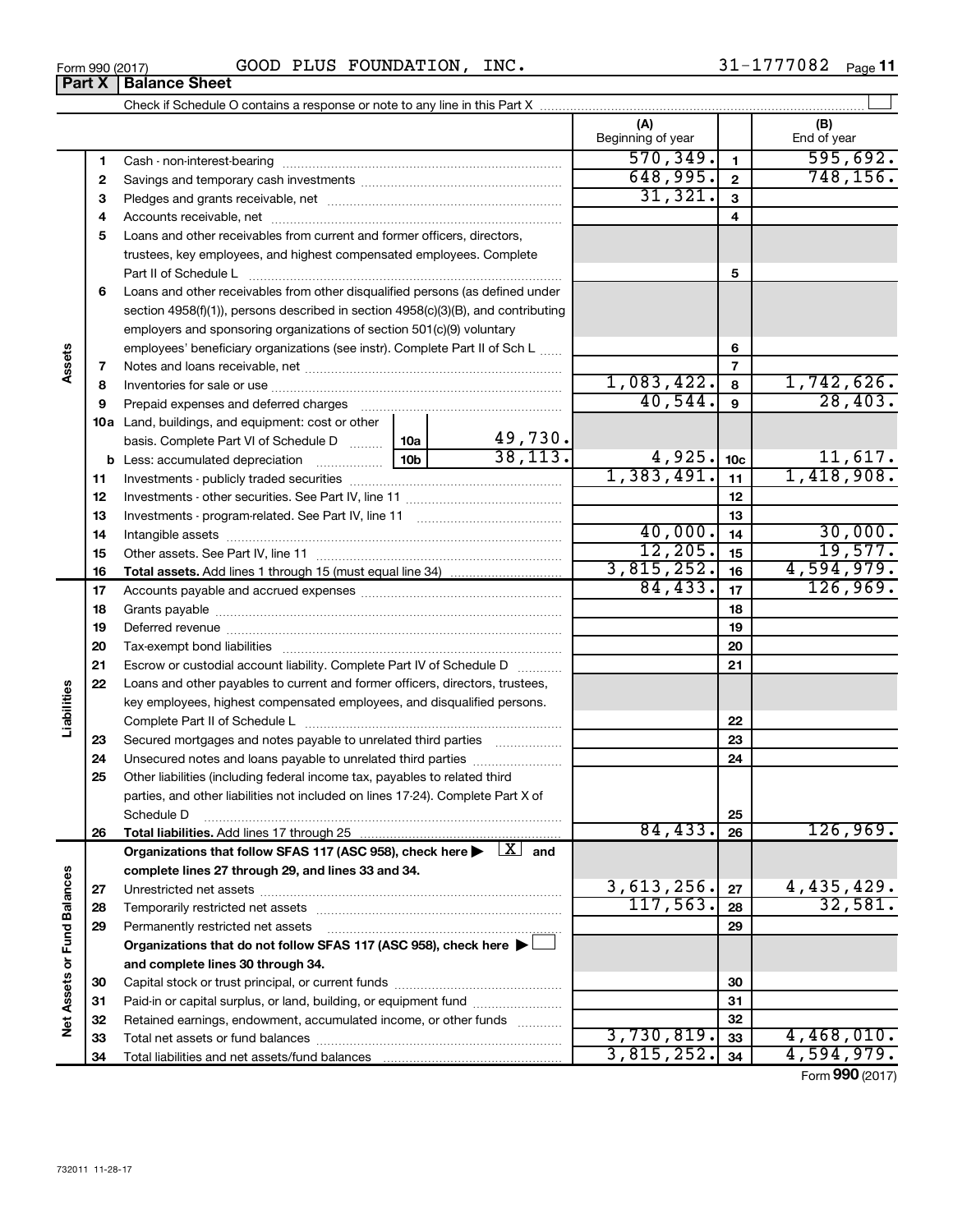| 732012 11-28-17 |  |  |
|-----------------|--|--|

**2 3**

| 4  | $\overline{\mathbf{4}}$                                                                                                              |                |                |            | 3,730,819. |  |
|----|--------------------------------------------------------------------------------------------------------------------------------------|----------------|----------------|------------|------------|--|
| 5  |                                                                                                                                      | 5              |                |            | 33,539.    |  |
| 6  | Donated services and use of facilities                                                                                               | 6              |                |            |            |  |
| 7  | Investment expenses                                                                                                                  | $\overline{7}$ |                |            |            |  |
| 8  | Prior period adjustments                                                                                                             | 8              |                |            |            |  |
| 9  |                                                                                                                                      | 9              |                |            | 0.         |  |
| 10 | Net assets or fund balances at end of year. Combine lines 3 through 9 (must equal Part X, line 33,                                   |                |                |            |            |  |
|    | column (B))                                                                                                                          | 10             | 4,468,010.     |            |            |  |
|    | Part XII Financial Statements and Reporting                                                                                          |                |                |            |            |  |
|    |                                                                                                                                      |                |                |            | X          |  |
|    |                                                                                                                                      |                |                | <b>Yes</b> | <b>No</b>  |  |
|    | $ \mathbf{X} $ Accrual<br>Accounting method used to prepare the Form 990: $\Box$ Cash<br>Other                                       |                |                |            |            |  |
|    | If the organization changed its method of accounting from a prior year or checked "Other," explain in Schedule O.                    |                |                |            |            |  |
| 2a | Were the organization's financial statements compiled or reviewed by an independent accountant?                                      |                |                |            |            |  |
|    | If "Yes," check a box below to indicate whether the financial statements for the year were compiled or reviewed on a                 |                |                |            |            |  |
|    | separate basis, consolidated basis, or both:                                                                                         |                |                |            |            |  |
|    | Consolidated basis<br>Both consolidated and separate basis<br>Separate basis                                                         |                |                |            |            |  |
| b  |                                                                                                                                      |                | 2 <sub>b</sub> | х          |            |  |
|    | If "Yes," check a box below to indicate whether the financial statements for the year were audited on a separate basis,              |                |                |            |            |  |
|    | consolidated basis, or both:                                                                                                         |                |                |            |            |  |
|    | $ \mathbf{X} $ Separate basis<br><b>Consolidated basis</b><br>Both consolidated and separate basis                                   |                |                |            |            |  |
| c  | If "Yes" to line 2a or 2b, does the organization have a committee that assumes responsibility for oversight of the audit,            |                |                |            |            |  |
|    | review, or compilation of its financial statements and selection of an independent accountant?                                       |                |                |            |            |  |
|    | If the organization changed either its oversight process or selection process during the tax year, explain in Schedule O.            |                |                |            |            |  |
|    | 3a As a result of a federal award, was the organization required to undergo an audit or audits as set forth in the Single Audit      |                |                |            |            |  |
|    |                                                                                                                                      |                | За             |            | x          |  |
|    | <b>b</b> If "Yes," did the organization undergo the required audit or audits? If the organization did not undergo the required audit |                |                |            |            |  |
|    | or audits, explain why in Schedule O and describe any steps taken to undergo such audits                                             |                | 3b             |            |            |  |

Form (2017) **990**

 $\Box$ 

10,071,497. 9,367,845. 703,652.

**1 2 3**

| Form 990 (2017) | $_{\tt{INC.}}$<br>GOOD PLUS FOUNDATION, | 31-1777082<br>Page 12 |
|-----------------|-----------------------------------------|-----------------------|
|-----------------|-----------------------------------------|-----------------------|

Check if Schedule O contains a response or note to any line in this Part XI

**Part XI Reconciliation of Net Assets**

**1** Total revenue (must equal Part VIII, column (A), line 12) *www.www.www.www.www.www.www.*ww...

Total expenses (must equal Part IX, column (A), line 25) …………………………………………………………… Revenue less expenses. Subtract line 2 from line 1 ~~~~~~~~~~~~~~~~~~~~~~~~~~~~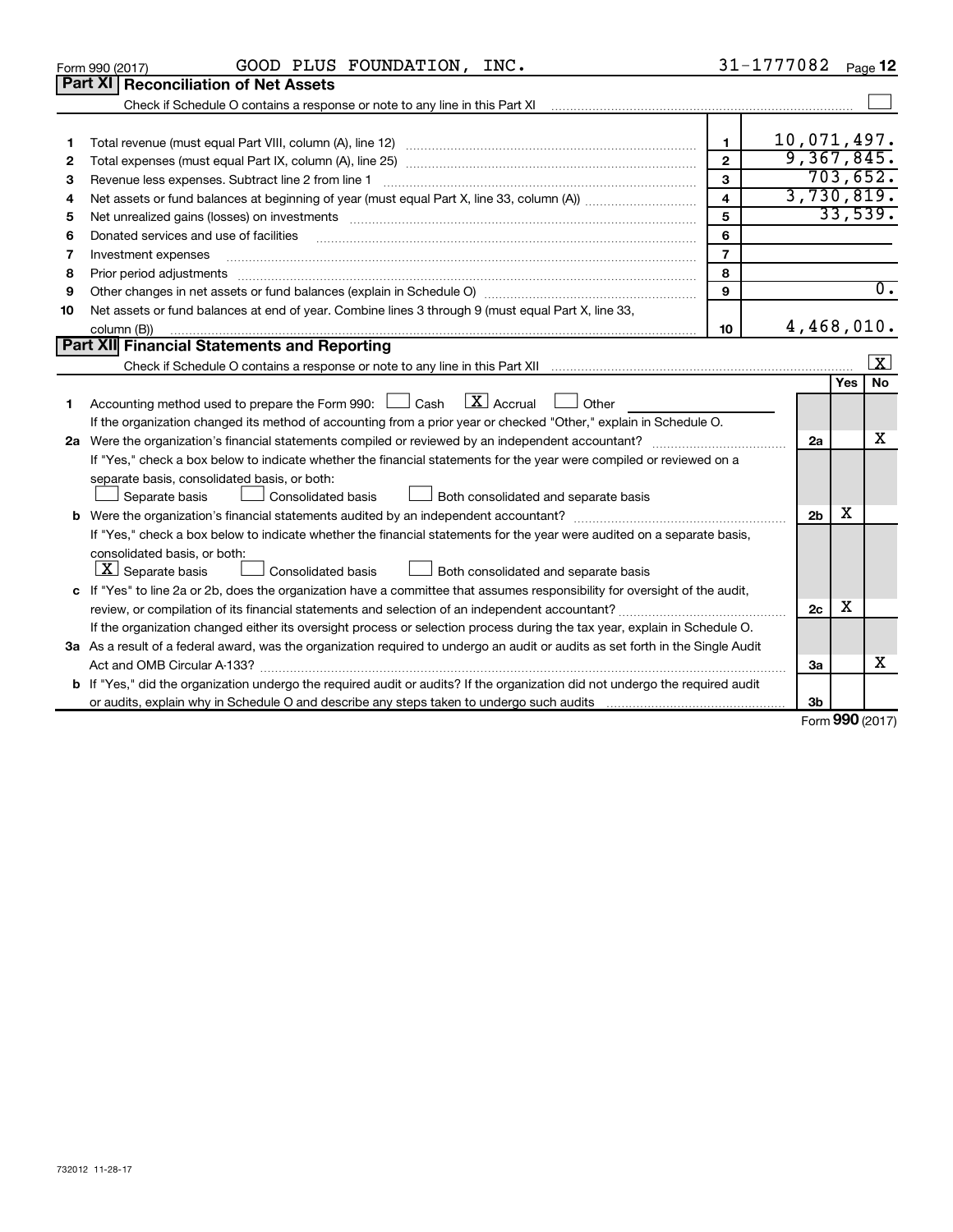**SCHEDULE A**

| (Form 990 or 990-EZ) |  |  |  |  |
|----------------------|--|--|--|--|
|----------------------|--|--|--|--|

# Form 990 or 990-EZ)<br>
Complete if the organization is a section 501(c)(3) organization or a section<br> **Public Charity Status and Public Support**

**4947(a)(1) nonexempt charitable trust.**

| OMB No. 1545-0047                   |  |  |  |  |  |
|-------------------------------------|--|--|--|--|--|
|                                     |  |  |  |  |  |
| <b>Open to Public</b><br>Inspection |  |  |  |  |  |
|                                     |  |  |  |  |  |

| Attach to Form 990 or Form 990-EZ.<br>Department of the Treasury<br>Internal Revenue Service<br>$\blacktriangleright$ Go to www.irs.gov/Form990 for instructions and the latest information. |              |                          |  |                                                                        |                                                                                                                                               |     | <b>Open to Public</b><br>Inspection                            |                            |                                       |
|----------------------------------------------------------------------------------------------------------------------------------------------------------------------------------------------|--------------|--------------------------|--|------------------------------------------------------------------------|-----------------------------------------------------------------------------------------------------------------------------------------------|-----|----------------------------------------------------------------|----------------------------|---------------------------------------|
|                                                                                                                                                                                              |              | Name of the organization |  |                                                                        |                                                                                                                                               |     |                                                                |                            | <b>Employer identification number</b> |
|                                                                                                                                                                                              |              |                          |  |                                                                        | GOOD PLUS FOUNDATION, INC.                                                                                                                    |     |                                                                |                            | 31-1777082                            |
|                                                                                                                                                                                              | Part I       |                          |  |                                                                        | Reason for Public Charity Status (All organizations must complete this part.) See instructions.                                               |     |                                                                |                            |                                       |
|                                                                                                                                                                                              |              |                          |  |                                                                        | The organization is not a private foundation because it is: (For lines 1 through 12, check only one box.)                                     |     |                                                                |                            |                                       |
| 1                                                                                                                                                                                            |              |                          |  |                                                                        | A church, convention of churches, or association of churches described in section 170(b)(1)(A)(i).                                            |     |                                                                |                            |                                       |
| 2                                                                                                                                                                                            |              |                          |  |                                                                        | A school described in section 170(b)(1)(A)(ii). (Attach Schedule E (Form 990 or 990-EZ).)                                                     |     |                                                                |                            |                                       |
| 3                                                                                                                                                                                            |              |                          |  |                                                                        | A hospital or a cooperative hospital service organization described in section 170(b)(1)(A)(iii).                                             |     |                                                                |                            |                                       |
| 4                                                                                                                                                                                            |              |                          |  |                                                                        | A medical research organization operated in conjunction with a hospital described in section 170(b)(1)(A)(iii). Enter the hospital's name,    |     |                                                                |                            |                                       |
|                                                                                                                                                                                              |              | city, and state:         |  |                                                                        |                                                                                                                                               |     |                                                                |                            |                                       |
| 5                                                                                                                                                                                            |              |                          |  |                                                                        | An organization operated for the benefit of a college or university owned or operated by a governmental unit described in                     |     |                                                                |                            |                                       |
|                                                                                                                                                                                              |              |                          |  | section 170(b)(1)(A)(iv). (Complete Part II.)                          |                                                                                                                                               |     |                                                                |                            |                                       |
| 6                                                                                                                                                                                            |              |                          |  |                                                                        | A federal, state, or local government or governmental unit described in section 170(b)(1)(A)(v).                                              |     |                                                                |                            |                                       |
| $\overline{7}$                                                                                                                                                                               | $\mathbf{X}$ |                          |  |                                                                        | An organization that normally receives a substantial part of its support from a governmental unit or from the general public described in     |     |                                                                |                            |                                       |
|                                                                                                                                                                                              |              |                          |  | section 170(b)(1)(A)(vi). (Complete Part II.)                          |                                                                                                                                               |     |                                                                |                            |                                       |
| 8                                                                                                                                                                                            |              |                          |  |                                                                        | A community trust described in section 170(b)(1)(A)(vi). (Complete Part II.)                                                                  |     |                                                                |                            |                                       |
| 9                                                                                                                                                                                            |              |                          |  |                                                                        | An agricultural research organization described in section 170(b)(1)(A)(ix) operated in conjunction with a land-grant college                 |     |                                                                |                            |                                       |
|                                                                                                                                                                                              |              |                          |  |                                                                        | or university or a non-land-grant college of agriculture (see instructions). Enter the name, city, and state of the college or                |     |                                                                |                            |                                       |
|                                                                                                                                                                                              |              | university:              |  |                                                                        |                                                                                                                                               |     |                                                                |                            |                                       |
| 10                                                                                                                                                                                           |              |                          |  |                                                                        | An organization that normally receives: (1) more than 33 1/3% of its support from contributions, membership fees, and gross receipts from     |     |                                                                |                            |                                       |
|                                                                                                                                                                                              |              |                          |  |                                                                        | activities related to its exempt functions - subject to certain exceptions, and (2) no more than 33 1/3% of its support from gross investment |     |                                                                |                            |                                       |
|                                                                                                                                                                                              |              |                          |  |                                                                        | income and unrelated business taxable income (less section 511 tax) from businesses acquired by the organization after June 30, 1975.         |     |                                                                |                            |                                       |
|                                                                                                                                                                                              |              |                          |  | See section 509(a)(2). (Complete Part III.)                            |                                                                                                                                               |     |                                                                |                            |                                       |
| 11                                                                                                                                                                                           |              |                          |  |                                                                        | An organization organized and operated exclusively to test for public safety. See section 509(a)(4).                                          |     |                                                                |                            |                                       |
| 12                                                                                                                                                                                           |              |                          |  |                                                                        | An organization organized and operated exclusively for the benefit of, to perform the functions of, or to carry out the purposes of one or    |     |                                                                |                            |                                       |
|                                                                                                                                                                                              |              |                          |  |                                                                        | more publicly supported organizations described in section 509(a)(1) or section 509(a)(2). See section 509(a)(3). Check the box in            |     |                                                                |                            |                                       |
|                                                                                                                                                                                              |              |                          |  |                                                                        | lines 12a through 12d that describes the type of supporting organization and complete lines 12e, 12f, and 12g.                                |     |                                                                |                            |                                       |
| а                                                                                                                                                                                            |              |                          |  |                                                                        | Type I. A supporting organization operated, supervised, or controlled by its supported organization(s), typically by giving                   |     |                                                                |                            |                                       |
|                                                                                                                                                                                              |              |                          |  |                                                                        | the supported organization(s) the power to regularly appoint or elect a majority of the directors or trustees of the supporting               |     |                                                                |                            |                                       |
|                                                                                                                                                                                              |              |                          |  | organization. You must complete Part IV, Sections A and B.             |                                                                                                                                               |     |                                                                |                            |                                       |
| b                                                                                                                                                                                            |              |                          |  |                                                                        | Type II. A supporting organization supervised or controlled in connection with its supported organization(s), by having                       |     |                                                                |                            |                                       |
|                                                                                                                                                                                              |              |                          |  |                                                                        | control or management of the supporting organization vested in the same persons that control or manage the supported                          |     |                                                                |                            |                                       |
|                                                                                                                                                                                              |              |                          |  | organization(s). You must complete Part IV, Sections A and C.          |                                                                                                                                               |     |                                                                |                            |                                       |
| с                                                                                                                                                                                            |              |                          |  |                                                                        | Type III functionally integrated. A supporting organization operated in connection with, and functionally integrated with,                    |     |                                                                |                            |                                       |
|                                                                                                                                                                                              |              |                          |  |                                                                        | its supported organization(s) (see instructions). You must complete Part IV, Sections A, D, and E.                                            |     |                                                                |                            |                                       |
| d                                                                                                                                                                                            |              |                          |  |                                                                        | Type III non-functionally integrated. A supporting organization operated in connection with its supported organization(s)                     |     |                                                                |                            |                                       |
|                                                                                                                                                                                              |              |                          |  |                                                                        | that is not functionally integrated. The organization generally must satisfy a distribution requirement and an attentiveness                  |     |                                                                |                            |                                       |
|                                                                                                                                                                                              |              |                          |  |                                                                        | requirement (see instructions). You must complete Part IV, Sections A and D, and Part V.                                                      |     |                                                                |                            |                                       |
|                                                                                                                                                                                              |              |                          |  |                                                                        | Check this box if the organization received a written determination from the IRS that it is a Type I, Type II, Type III                       |     |                                                                |                            |                                       |
|                                                                                                                                                                                              |              |                          |  |                                                                        | functionally integrated, or Type III non-functionally integrated supporting organization.                                                     |     |                                                                |                            |                                       |
|                                                                                                                                                                                              |              |                          |  |                                                                        |                                                                                                                                               |     |                                                                |                            |                                       |
|                                                                                                                                                                                              |              |                          |  | Provide the following information about the supported organization(s). |                                                                                                                                               |     |                                                                |                            |                                       |
|                                                                                                                                                                                              |              | (i) Name of supported    |  | (ii) EIN                                                               | (iii) Type of organization<br>(described on lines 1-10                                                                                        |     | (iv) Is the organization listed<br>in your governing document? | (v) Amount of monetary     | (vi) Amount of other                  |
|                                                                                                                                                                                              |              | organization             |  |                                                                        | above (see instructions))                                                                                                                     | Yes | No                                                             | support (see instructions) | support (see instructions)            |
|                                                                                                                                                                                              |              |                          |  |                                                                        |                                                                                                                                               |     |                                                                |                            |                                       |
|                                                                                                                                                                                              |              |                          |  |                                                                        |                                                                                                                                               |     |                                                                |                            |                                       |
|                                                                                                                                                                                              |              |                          |  |                                                                        |                                                                                                                                               |     |                                                                |                            |                                       |
|                                                                                                                                                                                              |              |                          |  |                                                                        |                                                                                                                                               |     |                                                                |                            |                                       |
|                                                                                                                                                                                              |              |                          |  |                                                                        |                                                                                                                                               |     |                                                                |                            |                                       |
|                                                                                                                                                                                              |              |                          |  |                                                                        |                                                                                                                                               |     |                                                                |                            |                                       |
|                                                                                                                                                                                              |              |                          |  |                                                                        |                                                                                                                                               |     |                                                                |                            |                                       |
|                                                                                                                                                                                              |              |                          |  |                                                                        |                                                                                                                                               |     |                                                                |                            |                                       |
|                                                                                                                                                                                              |              |                          |  |                                                                        |                                                                                                                                               |     |                                                                |                            |                                       |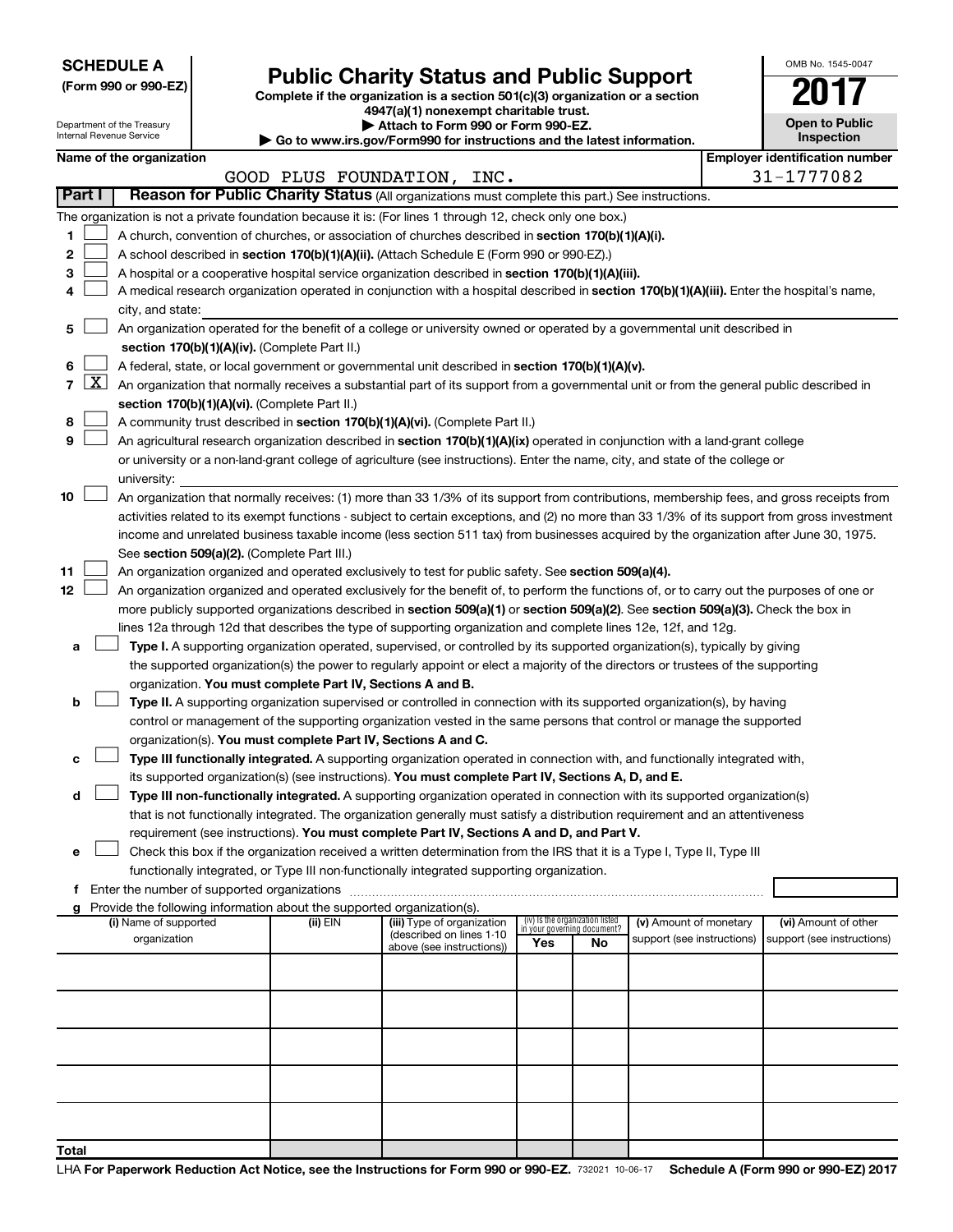### Schedule A (Form 990 or 990-EZ) 2017  $\,$  GOOD PLUS FOUNDATION, INC.  $\,$  31-1777082  $\,$  Page

31-1777082 Page 2

(Complete only if you checked the box on line 5, 7, or 8 of Part I or if the organization failed to qualify under Part III. If the organization fails to qualify under the tests listed below, please complete Part III.) **Part II Support Schedule for Organizations Described in Sections 170(b)(1)(A)(iv) and 170(b)(1)(A)(vi)**

| <b>Section A. Public Support</b>                                                                                                               |                      |                        |                        |                       |          |                                          |  |
|------------------------------------------------------------------------------------------------------------------------------------------------|----------------------|------------------------|------------------------|-----------------------|----------|------------------------------------------|--|
| Calendar year (or fiscal year beginning in)                                                                                                    | (a) 2013             | (b) 2014               | $(c)$ 2015             | $(d)$ 2016            | (e) 2017 | (f) Total                                |  |
| 1 Gifts, grants, contributions, and                                                                                                            |                      |                        |                        |                       |          |                                          |  |
| membership fees received. (Do not                                                                                                              |                      |                        |                        |                       |          |                                          |  |
| include any "unusual grants.")                                                                                                                 | 6889796.             | 6476257.               | 8229200.               | 7740235.              |          | 9955516.39291004.                        |  |
| 2 Tax revenues levied for the organ-                                                                                                           |                      |                        |                        |                       |          |                                          |  |
| ization's benefit and either paid to                                                                                                           |                      |                        |                        |                       |          |                                          |  |
| or expended on its behalf                                                                                                                      |                      |                        |                        |                       |          |                                          |  |
| 3 The value of services or facilities                                                                                                          |                      |                        |                        |                       |          |                                          |  |
| furnished by a governmental unit to                                                                                                            |                      |                        |                        |                       |          |                                          |  |
| the organization without charge                                                                                                                |                      |                        |                        |                       |          |                                          |  |
| 4 Total. Add lines 1 through 3                                                                                                                 | 6889796.             | 6476257.               | 8229200.               | 7740235.              |          | 9955516.39291004.                        |  |
| 5 The portion of total contributions                                                                                                           |                      |                        |                        |                       |          |                                          |  |
| by each person (other than a                                                                                                                   |                      |                        |                        |                       |          |                                          |  |
| governmental unit or publicly                                                                                                                  |                      |                        |                        |                       |          |                                          |  |
| supported organization) included                                                                                                               |                      |                        |                        |                       |          |                                          |  |
| on line 1 that exceeds 2% of the                                                                                                               |                      |                        |                        |                       |          |                                          |  |
| amount shown on line 11,                                                                                                                       |                      |                        |                        |                       |          |                                          |  |
| column (f)                                                                                                                                     |                      |                        |                        |                       |          | 4402142.                                 |  |
|                                                                                                                                                |                      |                        |                        |                       |          | 34888862.                                |  |
| 6 Public support. Subtract line 5 from line 4.<br><b>Section B. Total Support</b>                                                              |                      |                        |                        |                       |          |                                          |  |
|                                                                                                                                                |                      |                        |                        |                       |          |                                          |  |
| Calendar year (or fiscal year beginning in)                                                                                                    | (a) 2013<br>6889796. | $(b)$ 2014<br>6476257. | $(c)$ 2015<br>8229200. | $(d)$ 2016<br>7740235 | (e) 2017 | (f) Total<br>9955516.39291004.           |  |
| <b>7</b> Amounts from line 4                                                                                                                   |                      |                        |                        |                       |          |                                          |  |
| 8 Gross income from interest.                                                                                                                  |                      |                        |                        |                       |          |                                          |  |
| dividends, payments received on                                                                                                                |                      |                        |                        |                       |          |                                          |  |
| securities loans, rents, royalties,                                                                                                            |                      |                        |                        |                       |          |                                          |  |
| and income from similar sources                                                                                                                | 39,630.              | 33,827.                | 42,355.                | 104, 447.             | 115,981. | 336,240.                                 |  |
| <b>9</b> Net income from unrelated business                                                                                                    |                      |                        |                        |                       |          |                                          |  |
| activities, whether or not the                                                                                                                 |                      |                        |                        |                       |          |                                          |  |
| business is regularly carried on                                                                                                               |                      |                        |                        |                       |          |                                          |  |
| 10 Other income. Do not include gain                                                                                                           |                      |                        |                        |                       |          |                                          |  |
| or loss from the sale of capital                                                                                                               |                      |                        |                        |                       |          |                                          |  |
| assets (Explain in Part VI.)                                                                                                                   |                      |                        | 3,308.                 |                       |          | 3,308.                                   |  |
| 11 Total support. Add lines 7 through 10                                                                                                       |                      |                        |                        |                       |          | 39630552.                                |  |
| 12 Gross receipts from related activities, etc. (see instructions)                                                                             |                      |                        |                        |                       | 12       |                                          |  |
| 13 First five years. If the Form 990 is for the organization's first, second, third, fourth, or fifth tax year as a section 501(c)(3)          |                      |                        |                        |                       |          |                                          |  |
| organization, check this box and stop here                                                                                                     |                      |                        |                        |                       |          |                                          |  |
| <b>Section C. Computation of Public Support Percentage</b>                                                                                     |                      |                        |                        |                       |          |                                          |  |
|                                                                                                                                                |                      |                        |                        |                       | 14       | 88.04<br>$\%$                            |  |
|                                                                                                                                                |                      |                        |                        |                       | 15       | 84.56<br>$\%$                            |  |
| 16a 33 1/3% support test - 2017. If the organization did not check the box on line 13, and line 14 is 33 1/3% or more, check this box and      |                      |                        |                        |                       |          |                                          |  |
|                                                                                                                                                |                      |                        |                        |                       |          | $\blacktriangleright$ $\boxed{\text{X}}$ |  |
| b 33 1/3% support test - 2016. If the organization did not check a box on line 13 or 16a, and line 15 is 33 1/3% or more, check this box       |                      |                        |                        |                       |          |                                          |  |
|                                                                                                                                                |                      |                        |                        |                       |          |                                          |  |
| 17a 10% -facts-and-circumstances test - 2017. If the organization did not check a box on line 13, 16a, or 16b, and line 14 is 10% or more,     |                      |                        |                        |                       |          |                                          |  |
| and if the organization meets the "facts-and-circumstances" test, check this box and stop here. Explain in Part VI how the organization        |                      |                        |                        |                       |          |                                          |  |
| meets the "facts-and-circumstances" test. The organization qualifies as a publicly supported organization <i>manumumumum</i>                   |                      |                        |                        |                       |          |                                          |  |
| <b>b 10%</b> -facts-and-circumstances test - 2016. If the organization did not check a box on line 13, 16a, 16b, or 17a, and line 15 is 10% or |                      |                        |                        |                       |          |                                          |  |
| more, and if the organization meets the "facts-and-circumstances" test, check this box and stop here. Explain in Part VI how the               |                      |                        |                        |                       |          |                                          |  |
| organization meets the "facts-and-circumstances" test. The organization qualifies as a publicly supported organization                         |                      |                        |                        |                       |          |                                          |  |
|                                                                                                                                                |                      |                        |                        |                       |          |                                          |  |
| 18 Private foundation. If the organization did not check a box on line 13, 16a, 16b, 17a, or 17b, check this box and see instructions          |                      |                        |                        |                       |          |                                          |  |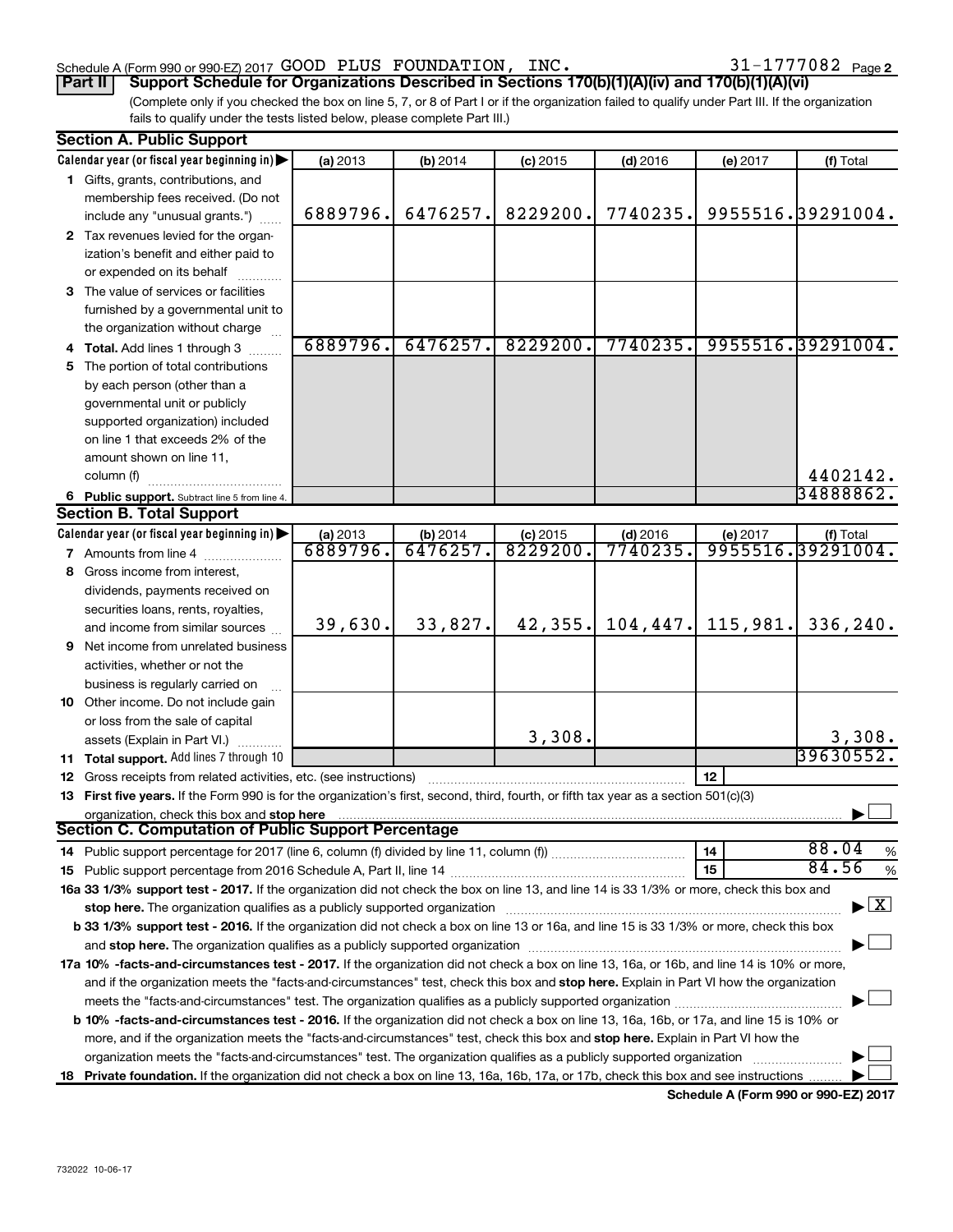### Schedule A (Form 990 or 990-EZ) 2017  $\,$  GOOD PLUS FOUNDATION, INC.  $\,$  31-1777082  $\,$  Page **Part III Support Schedule for Organizations Described in Section 509(a)(2)**

(Complete only if you checked the box on line 10 of Part I or if the organization failed to qualify under Part II. If the organization fails to qualify under the tests listed below, please complete Part II.)

| <b>Section A. Public Support</b>                                                                                                                                                                                                                                       |          |          |          |            |          |           |
|------------------------------------------------------------------------------------------------------------------------------------------------------------------------------------------------------------------------------------------------------------------------|----------|----------|----------|------------|----------|-----------|
| Calendar year (or fiscal year beginning in)                                                                                                                                                                                                                            | (a) 2013 | (b) 2014 | (c) 2015 | $(d)$ 2016 | (e) 2017 | (f) Total |
| 1 Gifts, grants, contributions, and                                                                                                                                                                                                                                    |          |          |          |            |          |           |
| membership fees received. (Do not                                                                                                                                                                                                                                      |          |          |          |            |          |           |
| include any "unusual grants.")                                                                                                                                                                                                                                         |          |          |          |            |          |           |
| <b>2</b> Gross receipts from admissions,                                                                                                                                                                                                                               |          |          |          |            |          |           |
| merchandise sold or services per-                                                                                                                                                                                                                                      |          |          |          |            |          |           |
| formed, or facilities furnished in                                                                                                                                                                                                                                     |          |          |          |            |          |           |
| any activity that is related to the<br>organization's tax-exempt purpose                                                                                                                                                                                               |          |          |          |            |          |           |
| 3 Gross receipts from activities that                                                                                                                                                                                                                                  |          |          |          |            |          |           |
| are not an unrelated trade or bus-                                                                                                                                                                                                                                     |          |          |          |            |          |           |
| iness under section 513                                                                                                                                                                                                                                                |          |          |          |            |          |           |
| 4 Tax revenues levied for the organ-                                                                                                                                                                                                                                   |          |          |          |            |          |           |
| ization's benefit and either paid to                                                                                                                                                                                                                                   |          |          |          |            |          |           |
| or expended on its behalf                                                                                                                                                                                                                                              |          |          |          |            |          |           |
| .<br>5 The value of services or facilities                                                                                                                                                                                                                             |          |          |          |            |          |           |
| furnished by a governmental unit to                                                                                                                                                                                                                                    |          |          |          |            |          |           |
| the organization without charge                                                                                                                                                                                                                                        |          |          |          |            |          |           |
|                                                                                                                                                                                                                                                                        |          |          |          |            |          |           |
| <b>6 Total.</b> Add lines 1 through 5                                                                                                                                                                                                                                  |          |          |          |            |          |           |
| 7a Amounts included on lines 1, 2, and                                                                                                                                                                                                                                 |          |          |          |            |          |           |
| 3 received from disqualified persons                                                                                                                                                                                                                                   |          |          |          |            |          |           |
| <b>b</b> Amounts included on lines 2 and 3 received<br>from other than disqualified persons that                                                                                                                                                                       |          |          |          |            |          |           |
| exceed the greater of \$5,000 or 1% of the                                                                                                                                                                                                                             |          |          |          |            |          |           |
| amount on line 13 for the year                                                                                                                                                                                                                                         |          |          |          |            |          |           |
| c Add lines 7a and 7b                                                                                                                                                                                                                                                  |          |          |          |            |          |           |
| 8 Public support. (Subtract line 7c from line 6.)                                                                                                                                                                                                                      |          |          |          |            |          |           |
| <b>Section B. Total Support</b>                                                                                                                                                                                                                                        |          |          |          |            |          |           |
| Calendar year (or fiscal year beginning in)                                                                                                                                                                                                                            | (a) 2013 | (b) 2014 | (c) 2015 | $(d)$ 2016 | (e) 2017 | (f) Total |
| <b>9</b> Amounts from line 6                                                                                                                                                                                                                                           |          |          |          |            |          |           |
| <b>10a</b> Gross income from interest,<br>dividends, payments received on                                                                                                                                                                                              |          |          |          |            |          |           |
| securities loans, rents, royalties,                                                                                                                                                                                                                                    |          |          |          |            |          |           |
| and income from similar sources                                                                                                                                                                                                                                        |          |          |          |            |          |           |
| <b>b</b> Unrelated business taxable income                                                                                                                                                                                                                             |          |          |          |            |          |           |
| (less section 511 taxes) from businesses                                                                                                                                                                                                                               |          |          |          |            |          |           |
| acquired after June 30, 1975                                                                                                                                                                                                                                           |          |          |          |            |          |           |
| c Add lines 10a and 10b                                                                                                                                                                                                                                                |          |          |          |            |          |           |
| <b>11</b> Net income from unrelated business                                                                                                                                                                                                                           |          |          |          |            |          |           |
| activities not included in line 10b.                                                                                                                                                                                                                                   |          |          |          |            |          |           |
| whether or not the business is<br>regularly carried on                                                                                                                                                                                                                 |          |          |          |            |          |           |
| 12 Other income. Do not include gain                                                                                                                                                                                                                                   |          |          |          |            |          |           |
| or loss from the sale of capital                                                                                                                                                                                                                                       |          |          |          |            |          |           |
| assets (Explain in Part VI.)<br><b>13</b> Total support. (Add lines 9, 10c, 11, and 12.)                                                                                                                                                                               |          |          |          |            |          |           |
| 14 First five years. If the Form 990 is for the organization's first, second, third, fourth, or fifth tax year as a section 501(c)(3) organization,                                                                                                                    |          |          |          |            |          |           |
| check this box and stop here <b>construction and construction</b> and stop here <b>constructed</b> and stop here <b>constructed</b> and stop here <b>constructed</b> and <b>construction</b> and <b>construction</b> and <b>construction</b> and <b>construction</b> a |          |          |          |            |          |           |
| <b>Section C. Computation of Public Support Percentage</b>                                                                                                                                                                                                             |          |          |          |            |          |           |
|                                                                                                                                                                                                                                                                        |          |          |          |            | 15       | %         |
| 16 Public support percentage from 2016 Schedule A, Part III, line 15                                                                                                                                                                                                   |          |          |          |            | 16       | %         |
| Section D. Computation of Investment Income Percentage                                                                                                                                                                                                                 |          |          |          |            |          |           |
| 17 Investment income percentage for 2017 (line 10c, column (f) divided by line 13, column (f))                                                                                                                                                                         |          |          |          |            | 17       | %         |
| 18 Investment income percentage from 2016 Schedule A, Part III, line 17                                                                                                                                                                                                |          |          |          |            | 18       | %         |
| 19a 33 1/3% support tests - 2017. If the organization did not check the box on line 14, and line 15 is more than 33 1/3%, and line 17 is not                                                                                                                           |          |          |          |            |          |           |
| more than 33 1/3%, check this box and stop here. The organization qualifies as a publicly supported organization                                                                                                                                                       |          |          |          |            |          |           |
| b 33 1/3% support tests - 2016. If the organization did not check a box on line 14 or line 19a, and line 16 is more than 33 1/3%, and                                                                                                                                  |          |          |          |            |          |           |
| line 18 is not more than 33 1/3%, check this box and stop here. The organization qualifies as a publicly supported organization                                                                                                                                        |          |          |          |            |          |           |
|                                                                                                                                                                                                                                                                        |          |          |          |            |          |           |
|                                                                                                                                                                                                                                                                        |          |          |          |            |          |           |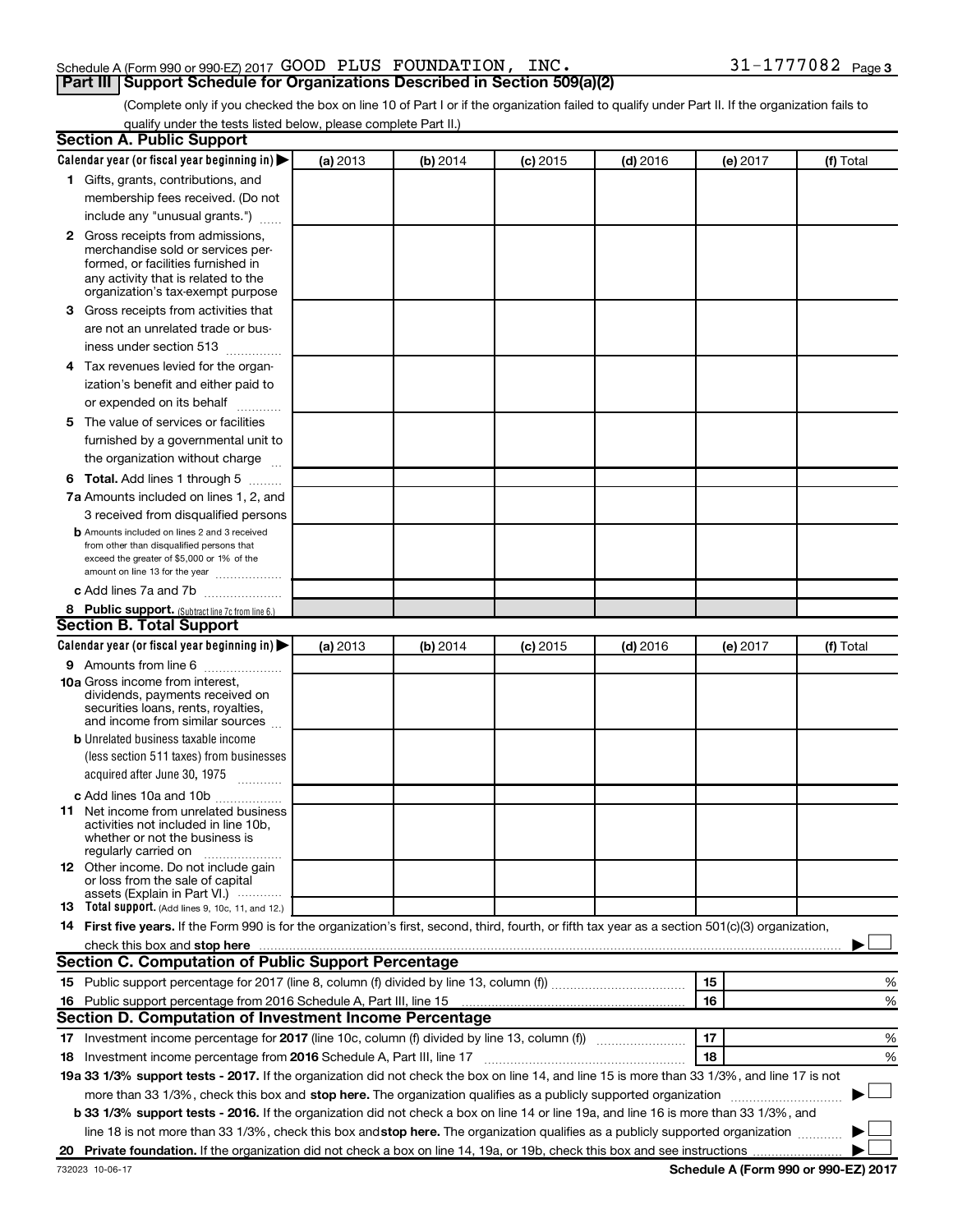**1**

**Yes No**

### **Part IV Supporting Organizations**

(Complete only if you checked a box in line 12 on Part I. If you checked 12a of Part I, complete Sections A and B. If you checked 12b of Part I, complete Sections A and C. If you checked 12c of Part I, complete Sections A, D, and E. If you checked 12d of Part I, complete Sections A and D, and complete Part V.)

### **Section A. All Supporting Organizations**

- **1** Are all of the organization's supported organizations listed by name in the organization's governing documents? If "No," describe in Part VI how the supported organizations are designated. If designated by *class or purpose, describe the designation. If historic and continuing relationship, explain.*
- **2** Did the organization have any supported organization that does not have an IRS determination of status under section 509(a)(1) or (2)? If "Yes," explain in Part **VI** how the organization determined that the supported *organization was described in section 509(a)(1) or (2).*
- **3a** Did the organization have a supported organization described in section 501(c)(4), (5), or (6)? If "Yes," answer *(b) and (c) below.*
- **b** Did the organization confirm that each supported organization qualified under section 501(c)(4), (5), or (6) and satisfied the public support tests under section 509(a)(2)? If "Yes," describe in Part VI when and how the *organization made the determination.*
- **c** Did the organization ensure that all support to such organizations was used exclusively for section 170(c)(2)(B) purposes? If "Yes," explain in Part VI what controls the organization put in place to ensure such use.
- **4 a** *If* Was any supported organization not organized in the United States ("foreign supported organization")? *"Yes," and if you checked 12a or 12b in Part I, answer (b) and (c) below.*
- **b** Did the organization have ultimate control and discretion in deciding whether to make grants to the foreign supported organization? If "Yes," describe in Part VI how the organization had such control and discretion *despite being controlled or supervised by or in connection with its supported organizations.*
- **c** Did the organization support any foreign supported organization that does not have an IRS determination under sections 501(c)(3) and 509(a)(1) or (2)? If "Yes," explain in Part VI what controls the organization used *to ensure that all support to the foreign supported organization was used exclusively for section 170(c)(2)(B) purposes.*
- **5a** Did the organization add, substitute, or remove any supported organizations during the tax year? If "Yes," answer (b) and (c) below (if applicable). Also, provide detail in **Part VI,** including (i) the names and EIN *numbers of the supported organizations added, substituted, or removed; (ii) the reasons for each such action; (iii) the authority under the organization's organizing document authorizing such action; and (iv) how the action was accomplished (such as by amendment to the organizing document).*
- **b** Type I or Type II only. Was any added or substituted supported organization part of a class already designated in the organization's organizing document?
- **c Substitutions only.**  Was the substitution the result of an event beyond the organization's control?
- **6** Did the organization provide support (whether in the form of grants or the provision of services or facilities) to **Part VI.** support or benefit one or more of the filing organization's supported organizations? If "Yes," provide detail in anyone other than (i) its supported organizations, (ii) individuals that are part of the charitable class benefited by one or more of its supported organizations, or (iii) other supporting organizations that also
- **7** Did the organization provide a grant, loan, compensation, or other similar payment to a substantial contributor regard to a substantial contributor? If "Yes," complete Part I of Schedule L (Form 990 or 990-EZ). (defined in section 4958(c)(3)(C)), a family member of a substantial contributor, or a 35% controlled entity with
- **8** Did the organization make a loan to a disqualified person (as defined in section 4958) not described in line 7? *If "Yes," complete Part I of Schedule L (Form 990 or 990-EZ).*
- **9 a** Was the organization controlled directly or indirectly at any time during the tax year by one or more in section 509(a)(1) or (2))? If "Yes," provide detail in **Part VI.** disqualified persons as defined in section 4946 (other than foundation managers and organizations described
- **b** Did one or more disqualified persons (as defined in line 9a) hold a controlling interest in any entity in which the supporting organization had an interest? If "Yes," provide detail in Part VI.
- **c** Did a disqualified person (as defined in line 9a) have an ownership interest in, or derive any personal benefit from, assets in which the supporting organization also had an interest? If "Yes," provide detail in Part VI.
- **10 a** Was the organization subject to the excess business holdings rules of section 4943 because of section supporting organizations)? If "Yes," answer 10b below. 4943(f) (regarding certain Type II supporting organizations, and all Type III non-functionally integrated
	- **b** Did the organization have any excess business holdings in the tax year? (Use Schedule C, Form 4720, to *determine whether the organization had excess business holdings.)*

**2 3a 3b 3c 4a 4b 4c 5a 5b 5c 6 7 8 9a 9b 9c 10a 10b**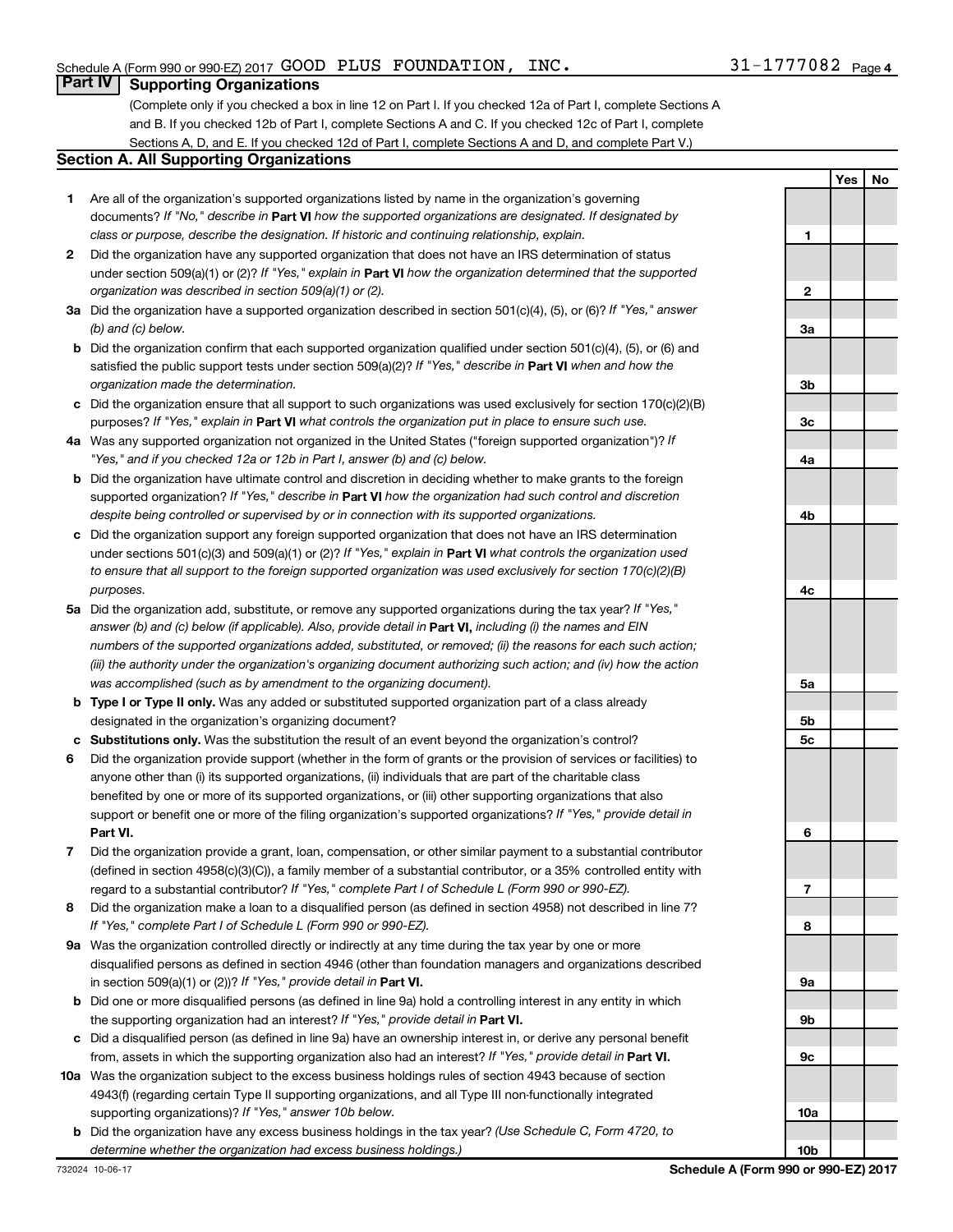|    | Part IV<br><b>Supporting Organizations (continued)</b>                                                                                                                                                                                       |                 |     |    |
|----|----------------------------------------------------------------------------------------------------------------------------------------------------------------------------------------------------------------------------------------------|-----------------|-----|----|
|    |                                                                                                                                                                                                                                              |                 | Yes | No |
| 11 | Has the organization accepted a gift or contribution from any of the following persons?                                                                                                                                                      |                 |     |    |
|    | a A person who directly or indirectly controls, either alone or together with persons described in (b) and (c)                                                                                                                               |                 |     |    |
|    | below, the governing body of a supported organization?                                                                                                                                                                                       | 11a             |     |    |
|    | <b>b</b> A family member of a person described in (a) above?                                                                                                                                                                                 | 11 <sub>b</sub> |     |    |
|    | c A 35% controlled entity of a person described in (a) or (b) above? If "Yes" to a, b, or c, provide detail in Part VI.                                                                                                                      | 11c             |     |    |
|    | <b>Section B. Type I Supporting Organizations</b>                                                                                                                                                                                            |                 |     |    |
|    |                                                                                                                                                                                                                                              |                 | Yes | No |
| 1  | Did the directors, trustees, or membership of one or more supported organizations have the power to                                                                                                                                          |                 |     |    |
|    | regularly appoint or elect at least a majority of the organization's directors or trustees at all times during the                                                                                                                           |                 |     |    |
|    | tax year? If "No," describe in Part VI how the supported organization(s) effectively operated, supervised, or                                                                                                                                |                 |     |    |
|    | controlled the organization's activities. If the organization had more than one supported organization,                                                                                                                                      |                 |     |    |
|    | describe how the powers to appoint and/or remove directors or trustees were allocated among the supported                                                                                                                                    |                 |     |    |
|    | organizations and what conditions or restrictions, if any, applied to such powers during the tax year.                                                                                                                                       | 1               |     |    |
| 2  | Did the organization operate for the benefit of any supported organization other than the supported                                                                                                                                          |                 |     |    |
|    | organization(s) that operated, supervised, or controlled the supporting organization? If "Yes," explain in                                                                                                                                   |                 |     |    |
|    | Part VI how providing such benefit carried out the purposes of the supported organization(s) that operated,                                                                                                                                  |                 |     |    |
|    | supervised, or controlled the supporting organization.                                                                                                                                                                                       | $\mathbf{2}$    |     |    |
|    | <b>Section C. Type II Supporting Organizations</b>                                                                                                                                                                                           |                 |     |    |
|    |                                                                                                                                                                                                                                              |                 | Yes | No |
| 1. | Were a majority of the organization's directors or trustees during the tax year also a majority of the directors                                                                                                                             |                 |     |    |
|    | or trustees of each of the organization's supported organization(s)? If "No," describe in Part VI how control                                                                                                                                |                 |     |    |
|    | or management of the supporting organization was vested in the same persons that controlled or managed                                                                                                                                       |                 |     |    |
|    | the supported organization(s).                                                                                                                                                                                                               | 1               |     |    |
|    | <b>Section D. All Type III Supporting Organizations</b>                                                                                                                                                                                      |                 |     |    |
|    |                                                                                                                                                                                                                                              |                 | Yes | No |
| 1  | Did the organization provide to each of its supported organizations, by the last day of the fifth month of the                                                                                                                               |                 |     |    |
|    | organization's tax year, (i) a written notice describing the type and amount of support provided during the prior tax                                                                                                                        |                 |     |    |
|    | year, (ii) a copy of the Form 990 that was most recently filed as of the date of notification, and (iii) copies of the                                                                                                                       |                 |     |    |
|    | organization's governing documents in effect on the date of notification, to the extent not previously provided?                                                                                                                             | 1               |     |    |
| 2  | Were any of the organization's officers, directors, or trustees either (i) appointed or elected by the supported                                                                                                                             |                 |     |    |
|    |                                                                                                                                                                                                                                              |                 |     |    |
|    | organization(s) or (ii) serving on the governing body of a supported organization? If "No," explain in Part VI how                                                                                                                           | $\mathbf{2}$    |     |    |
|    | the organization maintained a close and continuous working relationship with the supported organization(s).<br>By reason of the relationship described in (2), did the organization's supported organizations have a                         |                 |     |    |
| 3  |                                                                                                                                                                                                                                              |                 |     |    |
|    | significant voice in the organization's investment policies and in directing the use of the organization's                                                                                                                                   |                 |     |    |
|    | income or assets at all times during the tax year? If "Yes," describe in Part VI the role the organization's<br>supported organizations played in this regard.                                                                               |                 |     |    |
|    | Section E. Type III Functionally Integrated Supporting Organizations                                                                                                                                                                         | з               |     |    |
| 1  | Check the box next to the method that the organization used to satisfy the Integral Part Test during the yealsee instructions).                                                                                                              |                 |     |    |
| a  | The organization satisfied the Activities Test. Complete line 2 below.                                                                                                                                                                       |                 |     |    |
| b  | The organization is the parent of each of its supported organizations. Complete line 3 below.                                                                                                                                                |                 |     |    |
| с  | The organization supported a governmental entity. Describe in Part VI how you supported a government entity (see instructions).                                                                                                              |                 |     |    |
| 2  | Activities Test. Answer (a) and (b) below.                                                                                                                                                                                                   |                 | Yes | No |
|    | Did substantially all of the organization's activities during the tax year directly further the exempt purposes of                                                                                                                           |                 |     |    |
| а  | the supported organization(s) to which the organization was responsive? If "Yes," then in Part VI identify                                                                                                                                   |                 |     |    |
|    | those supported organizations and explain how these activities directly furthered their exempt purposes,                                                                                                                                     |                 |     |    |
|    | how the organization was responsive to those supported organizations, and how the organization determined                                                                                                                                    |                 |     |    |
|    | that these activities constituted substantially all of its activities.                                                                                                                                                                       | 2a              |     |    |
|    |                                                                                                                                                                                                                                              |                 |     |    |
|    | <b>b</b> Did the activities described in (a) constitute activities that, but for the organization's involvement, one or more<br>of the organization's supported organization(s) would have been engaged in? If "Yes," explain in Part VI the |                 |     |    |
|    |                                                                                                                                                                                                                                              |                 |     |    |
|    | reasons for the organization's position that its supported organization(s) would have engaged in these                                                                                                                                       |                 |     |    |
|    | activities but for the organization's involvement.                                                                                                                                                                                           | 2b              |     |    |
| з  | Parent of Supported Organizations. Answer (a) and (b) below.                                                                                                                                                                                 |                 |     |    |
| а  | Did the organization have the power to regularly appoint or elect a majority of the officers, directors, or                                                                                                                                  |                 |     |    |
|    | trustees of each of the supported organizations? Provide details in Part VI.<br><b>b</b> Did the organization exercise a substantial degree of direction over the policies, programs, and activities of each                                 | За              |     |    |
|    | of its supported organizations? If "Yes," describe in Part VI the role played by the organization in this regard.                                                                                                                            | 3b              |     |    |
|    |                                                                                                                                                                                                                                              |                 |     |    |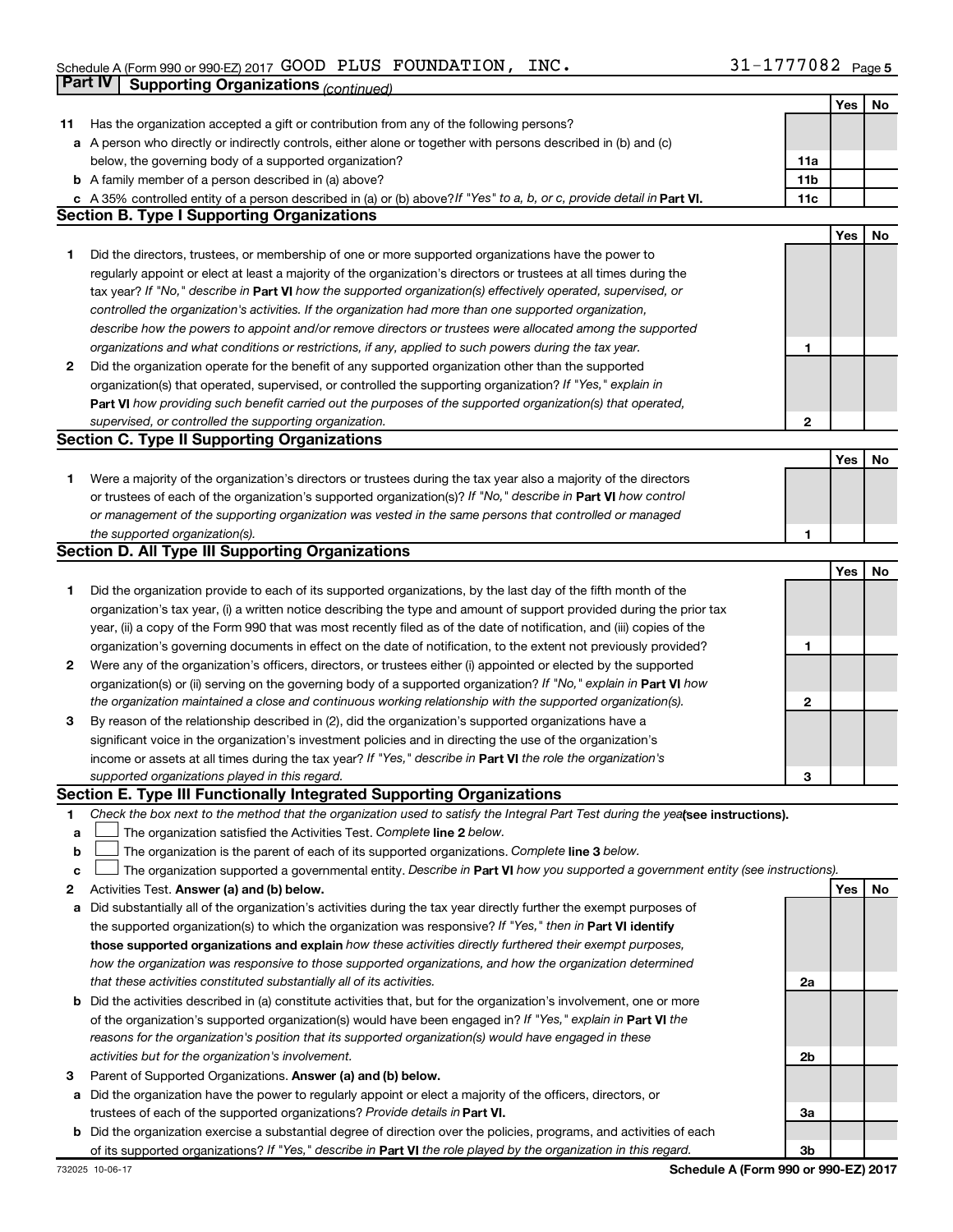### Schedule A (Form 990 or 990-EZ) 2017  $\,$  GOOD PLUS FOUNDATION, INC.  $\,$  31-1777082  $\,$  Page **Part V Type III Non-Functionally Integrated 509(a)(3) Supporting Organizations**

1 **Letter See instructions.** All Check here if the organization satisfied the Integral Part Test as a qualifying trust on Nov. 20, 1970 (explain in Part VI.) See instructions. All other Type III non-functionally integrated supporting organizations must complete Sections A through E.

|                | Section A - Adjusted Net Income                                              |                | (A) Prior Year | (B) Current Year<br>(optional) |
|----------------|------------------------------------------------------------------------------|----------------|----------------|--------------------------------|
| 1              | Net short-term capital gain                                                  | 1              |                |                                |
| $\mathbf{2}$   | Recoveries of prior-year distributions                                       | $\overline{2}$ |                |                                |
| 3              | Other gross income (see instructions)                                        | 3              |                |                                |
| 4              | Add lines 1 through 3                                                        | 4              |                |                                |
| 5              | Depreciation and depletion                                                   | 5              |                |                                |
| 6              | Portion of operating expenses paid or incurred for production or             |                |                |                                |
|                | collection of gross income or for management, conservation, or               |                |                |                                |
|                | maintenance of property held for production of income (see instructions)     | 6              |                |                                |
| 7              | Other expenses (see instructions)                                            | $\overline{7}$ |                |                                |
| 8              | Adjusted Net Income (subtract lines 5, 6, and 7 from line 4)                 | 8              |                |                                |
|                | <b>Section B - Minimum Asset Amount</b>                                      |                | (A) Prior Year | (B) Current Year<br>(optional) |
| 1              | Aggregate fair market value of all non-exempt-use assets (see                |                |                |                                |
|                | instructions for short tax year or assets held for part of year):            |                |                |                                |
|                | a Average monthly value of securities                                        | 1a             |                |                                |
|                | <b>b</b> Average monthly cash balances                                       | 1b             |                |                                |
|                | c Fair market value of other non-exempt-use assets                           | 1c             |                |                                |
|                | d Total (add lines 1a, 1b, and 1c)                                           | 1 <sub>d</sub> |                |                                |
|                | e Discount claimed for blockage or other                                     |                |                |                                |
|                | factors (explain in detail in Part VI):                                      |                |                |                                |
| 2              | Acquisition indebtedness applicable to non-exempt-use assets                 | $\mathbf{2}$   |                |                                |
| 3              | Subtract line 2 from line 1d                                                 | 3              |                |                                |
| 4              | Cash deemed held for exempt use. Enter 1-1/2% of line 3 (for greater amount, |                |                |                                |
|                | see instructions)                                                            | 4              |                |                                |
| 5              | Net value of non-exempt-use assets (subtract line 4 from line 3)             | 5              |                |                                |
| 6              | Multiply line 5 by .035                                                      | 6              |                |                                |
| $\overline{7}$ | Recoveries of prior-year distributions                                       | $\overline{7}$ |                |                                |
| 8              | Minimum Asset Amount (add line 7 to line 6)                                  | 8              |                |                                |
|                | <b>Section C - Distributable Amount</b>                                      |                |                | <b>Current Year</b>            |
| 1              | Adjusted net income for prior year (from Section A, line 8, Column A)        | 1              |                |                                |
| $\mathbf{2}$   | Enter 85% of line 1                                                          | $\mathbf{2}$   |                |                                |
| З              | Minimum asset amount for prior year (from Section B, line 8, Column A)       | 3              |                |                                |
| 4              | Enter greater of line 2 or line 3                                            | 4              |                |                                |
| 5              | Income tax imposed in prior year                                             | 5              |                |                                |
| 6              | <b>Distributable Amount.</b> Subtract line 5 from line 4, unless subject to  |                |                |                                |
|                | emergency temporary reduction (see instructions)                             | 6              |                |                                |
|                |                                                                              |                |                |                                |

**7** Check here if the current year is the organization's first as a non-functionally integrated Type III supporting organization (see † instructions).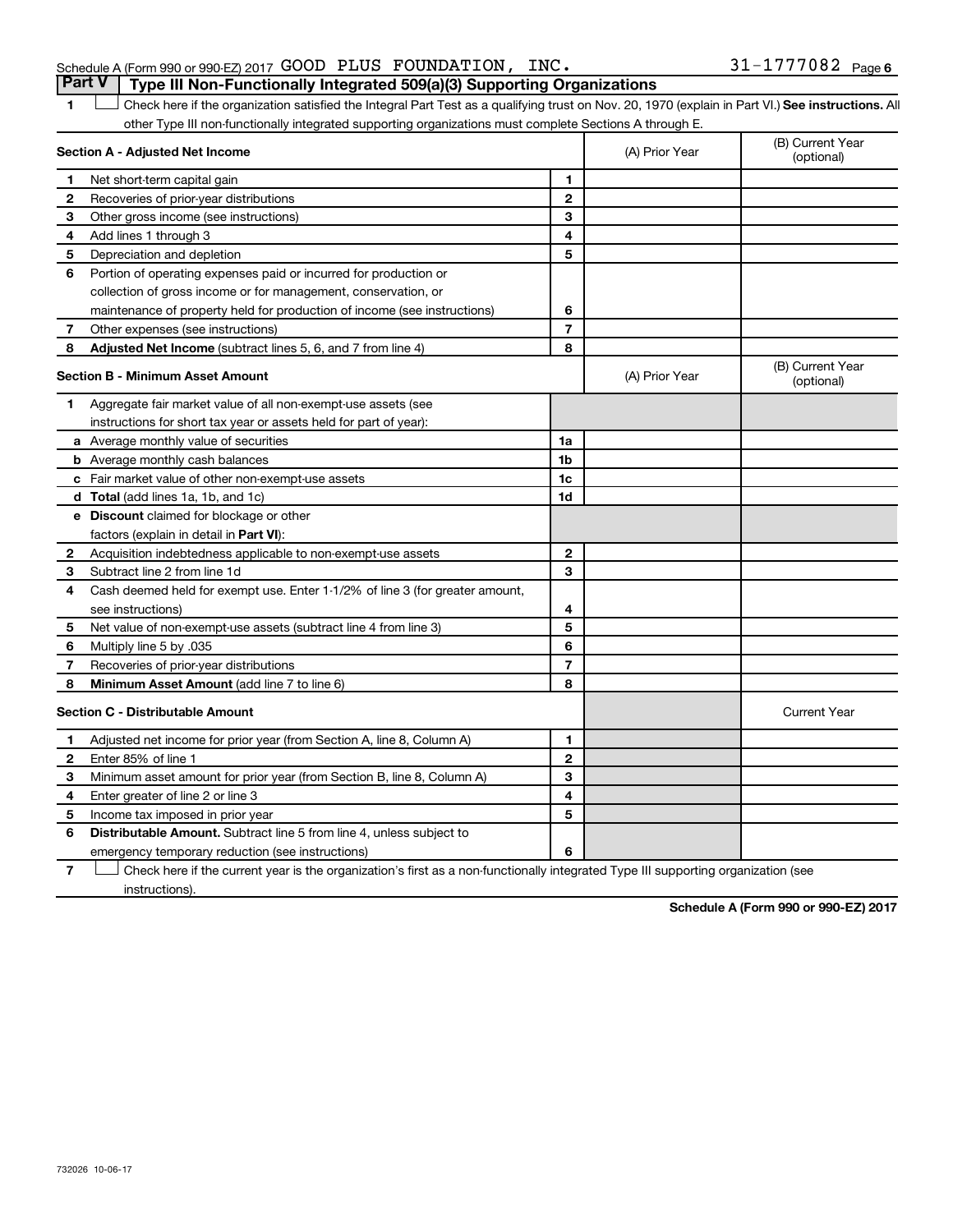| <b>Part V</b><br>Type III Non-Functionally Integrated 509(a)(3) Supporting Organizations (continued) |                                                                                            |                             |                                       |                                                |  |  |  |  |  |
|------------------------------------------------------------------------------------------------------|--------------------------------------------------------------------------------------------|-----------------------------|---------------------------------------|------------------------------------------------|--|--|--|--|--|
|                                                                                                      | <b>Section D - Distributions</b>                                                           |                             |                                       | <b>Current Year</b>                            |  |  |  |  |  |
| 1                                                                                                    | Amounts paid to supported organizations to accomplish exempt purposes                      |                             |                                       |                                                |  |  |  |  |  |
| $\mathbf{2}$                                                                                         | Amounts paid to perform activity that directly furthers exempt purposes of supported       |                             |                                       |                                                |  |  |  |  |  |
|                                                                                                      | organizations, in excess of income from activity                                           |                             |                                       |                                                |  |  |  |  |  |
| 3                                                                                                    | Administrative expenses paid to accomplish exempt purposes of supported organizations      |                             |                                       |                                                |  |  |  |  |  |
| 4                                                                                                    | Amounts paid to acquire exempt-use assets                                                  |                             |                                       |                                                |  |  |  |  |  |
| 5                                                                                                    | Qualified set-aside amounts (prior IRS approval required)                                  |                             |                                       |                                                |  |  |  |  |  |
| 6                                                                                                    | Other distributions (describe in <b>Part VI</b> ). See instructions.                       |                             |                                       |                                                |  |  |  |  |  |
| 7                                                                                                    | Total annual distributions. Add lines 1 through 6.                                         |                             |                                       |                                                |  |  |  |  |  |
| 8                                                                                                    | Distributions to attentive supported organizations to which the organization is responsive |                             |                                       |                                                |  |  |  |  |  |
|                                                                                                      | (provide details in Part VI). See instructions.                                            |                             |                                       |                                                |  |  |  |  |  |
| 9                                                                                                    | Distributable amount for 2017 from Section C, line 6                                       |                             |                                       |                                                |  |  |  |  |  |
| 10                                                                                                   | Line 8 amount divided by line 9 amount                                                     |                             |                                       |                                                |  |  |  |  |  |
|                                                                                                      |                                                                                            | (i)                         | (ii)                                  | (iii)                                          |  |  |  |  |  |
|                                                                                                      | Section E - Distribution Allocations (see instructions)                                    | <b>Excess Distributions</b> | <b>Underdistributions</b><br>Pre-2017 | <b>Distributable</b><br><b>Amount for 2017</b> |  |  |  |  |  |
| 1                                                                                                    | Distributable amount for 2017 from Section C, line 6                                       |                             |                                       |                                                |  |  |  |  |  |
| $\mathbf{2}$                                                                                         | Underdistributions, if any, for years prior to 2017 (reason-                               |                             |                                       |                                                |  |  |  |  |  |
|                                                                                                      | able cause required- explain in Part VI). See instructions.                                |                             |                                       |                                                |  |  |  |  |  |
| 3                                                                                                    | Excess distributions carryover, if any, to 2017                                            |                             |                                       |                                                |  |  |  |  |  |
| a                                                                                                    |                                                                                            |                             |                                       |                                                |  |  |  |  |  |
|                                                                                                      | <b>b</b> From 2013                                                                         |                             |                                       |                                                |  |  |  |  |  |
|                                                                                                      | c From 2014                                                                                |                             |                                       |                                                |  |  |  |  |  |
|                                                                                                      | d From 2015                                                                                |                             |                                       |                                                |  |  |  |  |  |
|                                                                                                      | e From 2016                                                                                |                             |                                       |                                                |  |  |  |  |  |
|                                                                                                      | f Total of lines 3a through e                                                              |                             |                                       |                                                |  |  |  |  |  |
|                                                                                                      | <b>g</b> Applied to underdistributions of prior years                                      |                             |                                       |                                                |  |  |  |  |  |
|                                                                                                      | <b>h</b> Applied to 2017 distributable amount                                              |                             |                                       |                                                |  |  |  |  |  |
| Ť.                                                                                                   | Carryover from 2012 not applied (see instructions)                                         |                             |                                       |                                                |  |  |  |  |  |
|                                                                                                      | Remainder. Subtract lines 3g, 3h, and 3i from 3f.                                          |                             |                                       |                                                |  |  |  |  |  |
| 4                                                                                                    | Distributions for 2017 from Section D,                                                     |                             |                                       |                                                |  |  |  |  |  |
|                                                                                                      | line $7:$                                                                                  |                             |                                       |                                                |  |  |  |  |  |
|                                                                                                      | a Applied to underdistributions of prior years                                             |                             |                                       |                                                |  |  |  |  |  |
|                                                                                                      | <b>b</b> Applied to 2017 distributable amount                                              |                             |                                       |                                                |  |  |  |  |  |
| c                                                                                                    | Remainder. Subtract lines 4a and 4b from 4.                                                |                             |                                       |                                                |  |  |  |  |  |
| 5                                                                                                    | Remaining underdistributions for years prior to 2017, if                                   |                             |                                       |                                                |  |  |  |  |  |
|                                                                                                      | any. Subtract lines 3g and 4a from line 2. For result greater                              |                             |                                       |                                                |  |  |  |  |  |
|                                                                                                      | than zero, explain in Part VI. See instructions.                                           |                             |                                       |                                                |  |  |  |  |  |
| 6                                                                                                    | Remaining underdistributions for 2017. Subtract lines 3h                                   |                             |                                       |                                                |  |  |  |  |  |
|                                                                                                      | and 4b from line 1. For result greater than zero, explain in                               |                             |                                       |                                                |  |  |  |  |  |
|                                                                                                      | <b>Part VI.</b> See instructions.                                                          |                             |                                       |                                                |  |  |  |  |  |
| $\mathbf{7}$                                                                                         | Excess distributions carryover to 2018. Add lines 3j                                       |                             |                                       |                                                |  |  |  |  |  |
|                                                                                                      | and 4c.                                                                                    |                             |                                       |                                                |  |  |  |  |  |
| 8                                                                                                    | Breakdown of line 7:                                                                       |                             |                                       |                                                |  |  |  |  |  |
|                                                                                                      | a Excess from 2013                                                                         |                             |                                       |                                                |  |  |  |  |  |
|                                                                                                      | <b>b</b> Excess from 2014                                                                  |                             |                                       |                                                |  |  |  |  |  |
|                                                                                                      | c Excess from 2015                                                                         |                             |                                       |                                                |  |  |  |  |  |
|                                                                                                      | d Excess from 2016                                                                         |                             |                                       |                                                |  |  |  |  |  |
|                                                                                                      | e Excess from 2017                                                                         |                             |                                       |                                                |  |  |  |  |  |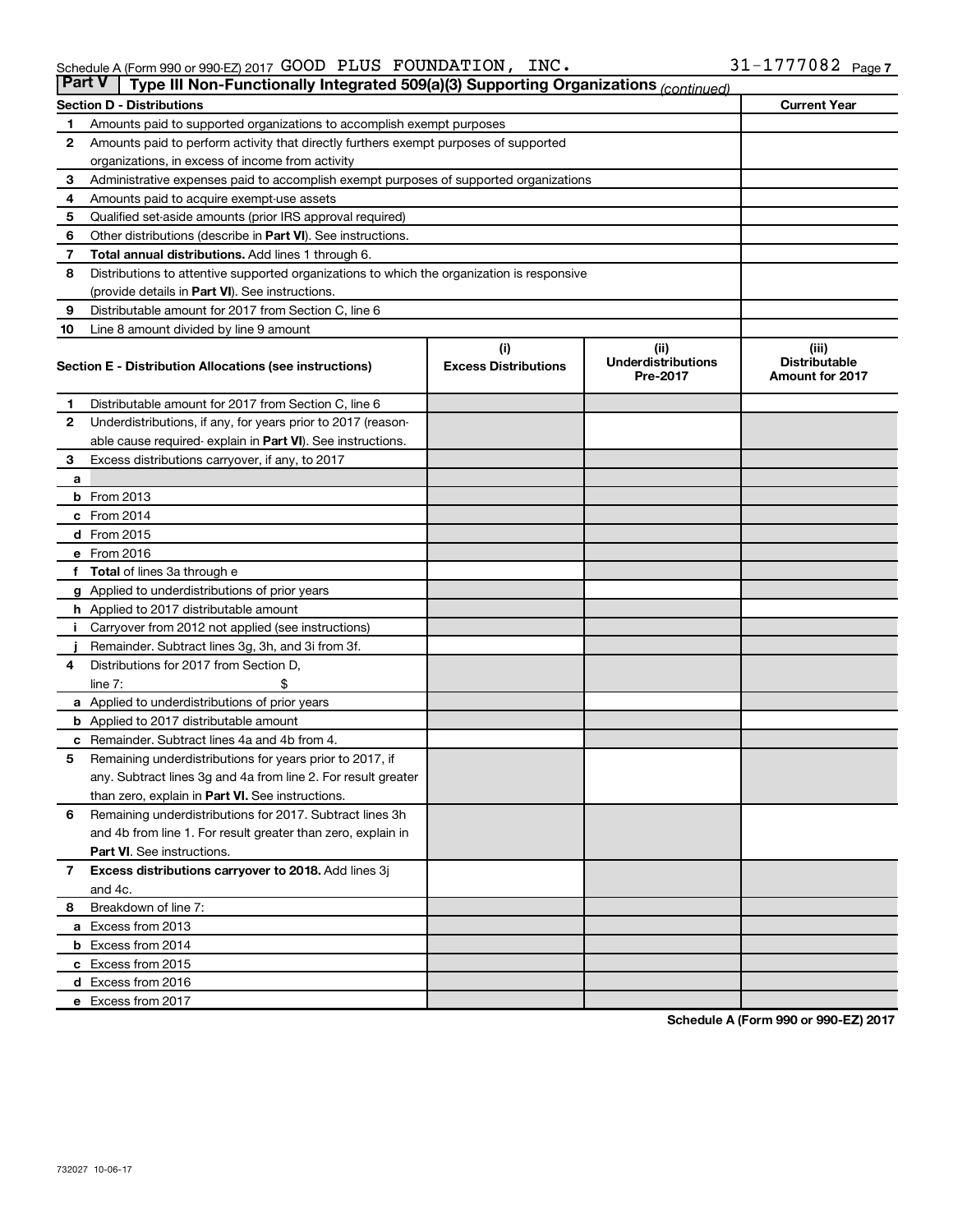|                | Schedule A (Form 990 or 990-EZ) 2017 GOOD PLUS FOUNDATION, INC.                                                                                                                                                                                                                                                                                                                                                                                                                                                                                                                             |  | 31-1777082 Page 8 |
|----------------|---------------------------------------------------------------------------------------------------------------------------------------------------------------------------------------------------------------------------------------------------------------------------------------------------------------------------------------------------------------------------------------------------------------------------------------------------------------------------------------------------------------------------------------------------------------------------------------------|--|-------------------|
| <b>Part VI</b> | Supplemental Information. Provide the explanations required by Part II, line 10; Part II, line 17a or 17b; Part III, line 12;<br>Part IV, Section A, lines 1, 2, 3b, 3c, 4b, 4c, 5a, 6, 9a, 9b, 9c, 11a, 11b, and 11c; Part IV, Section B, lines 1 and 2; Part IV, Section C,<br>line 1; Part IV, Section D, lines 2 and 3; Part IV, Section E, lines 1c, 2a, 2b, 3a, and 3b; Part V, line 1; Part V, Section B, line 1e; Part V,<br>Section D, lines 5, 6, and 8; and Part V, Section E, lines 2, 5, and 6. Also complete this part for any additional information.<br>(See instructions.) |  |                   |
|                |                                                                                                                                                                                                                                                                                                                                                                                                                                                                                                                                                                                             |  |                   |
|                |                                                                                                                                                                                                                                                                                                                                                                                                                                                                                                                                                                                             |  |                   |
|                |                                                                                                                                                                                                                                                                                                                                                                                                                                                                                                                                                                                             |  |                   |
|                |                                                                                                                                                                                                                                                                                                                                                                                                                                                                                                                                                                                             |  |                   |
|                |                                                                                                                                                                                                                                                                                                                                                                                                                                                                                                                                                                                             |  |                   |
|                |                                                                                                                                                                                                                                                                                                                                                                                                                                                                                                                                                                                             |  |                   |
|                |                                                                                                                                                                                                                                                                                                                                                                                                                                                                                                                                                                                             |  |                   |
|                |                                                                                                                                                                                                                                                                                                                                                                                                                                                                                                                                                                                             |  |                   |
|                |                                                                                                                                                                                                                                                                                                                                                                                                                                                                                                                                                                                             |  |                   |
|                |                                                                                                                                                                                                                                                                                                                                                                                                                                                                                                                                                                                             |  |                   |
|                |                                                                                                                                                                                                                                                                                                                                                                                                                                                                                                                                                                                             |  |                   |
|                |                                                                                                                                                                                                                                                                                                                                                                                                                                                                                                                                                                                             |  |                   |
|                |                                                                                                                                                                                                                                                                                                                                                                                                                                                                                                                                                                                             |  |                   |
|                |                                                                                                                                                                                                                                                                                                                                                                                                                                                                                                                                                                                             |  |                   |
|                |                                                                                                                                                                                                                                                                                                                                                                                                                                                                                                                                                                                             |  |                   |
|                |                                                                                                                                                                                                                                                                                                                                                                                                                                                                                                                                                                                             |  |                   |
|                |                                                                                                                                                                                                                                                                                                                                                                                                                                                                                                                                                                                             |  |                   |
|                |                                                                                                                                                                                                                                                                                                                                                                                                                                                                                                                                                                                             |  |                   |
|                |                                                                                                                                                                                                                                                                                                                                                                                                                                                                                                                                                                                             |  |                   |
|                |                                                                                                                                                                                                                                                                                                                                                                                                                                                                                                                                                                                             |  |                   |
|                |                                                                                                                                                                                                                                                                                                                                                                                                                                                                                                                                                                                             |  |                   |
|                |                                                                                                                                                                                                                                                                                                                                                                                                                                                                                                                                                                                             |  |                   |
|                |                                                                                                                                                                                                                                                                                                                                                                                                                                                                                                                                                                                             |  |                   |
|                |                                                                                                                                                                                                                                                                                                                                                                                                                                                                                                                                                                                             |  |                   |
|                |                                                                                                                                                                                                                                                                                                                                                                                                                                                                                                                                                                                             |  |                   |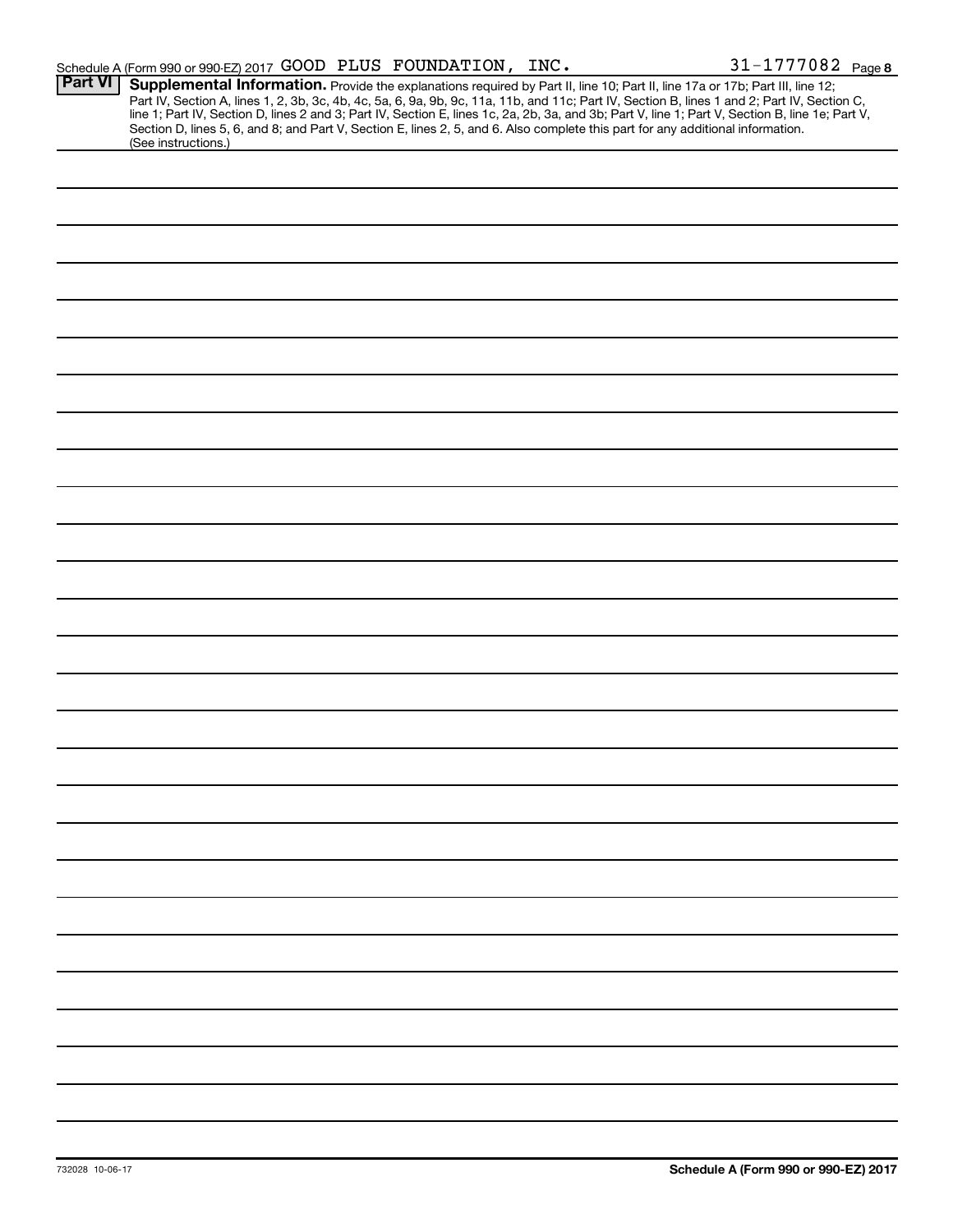| <b>SCHEDULE D</b><br>(Form 990)<br>Department of the Treasury<br>Go to www.irs.gov/Form990 for instructions and the latest information.<br>Internal Revenue Service |                                |                                                                                                               | <b>Supplemental Financial Statements</b><br>Complete if the organization answered "Yes" on Form 990,<br>Part IV, line 6, 7, 8, 9, 10, 11a, 11b, 11c, 11d, 11e, 11f, 12a, or 12b.<br>Attach to Form 990. |                      | OMB No. 1545-0047<br><b>Open to Public</b><br>Inspection |  |  |
|---------------------------------------------------------------------------------------------------------------------------------------------------------------------|--------------------------------|---------------------------------------------------------------------------------------------------------------|---------------------------------------------------------------------------------------------------------------------------------------------------------------------------------------------------------|----------------------|----------------------------------------------------------|--|--|
|                                                                                                                                                                     | Name of the organization       |                                                                                                               |                                                                                                                                                                                                         |                      | <b>Employer identification number</b>                    |  |  |
|                                                                                                                                                                     |                                | GOOD PLUS FOUNDATION, INC.                                                                                    |                                                                                                                                                                                                         |                      | 31-1777082                                               |  |  |
| Part I                                                                                                                                                              |                                |                                                                                                               | Organizations Maintaining Donor Advised Funds or Other Similar Funds or Accounts. Complete if the                                                                                                       |                      |                                                          |  |  |
|                                                                                                                                                                     |                                | organization answered "Yes" on Form 990, Part IV, line 6.                                                     |                                                                                                                                                                                                         |                      |                                                          |  |  |
|                                                                                                                                                                     |                                |                                                                                                               | (a) Donor advised funds                                                                                                                                                                                 |                      | (b) Funds and other accounts                             |  |  |
| 1.                                                                                                                                                                  |                                |                                                                                                               |                                                                                                                                                                                                         |                      |                                                          |  |  |
| 2                                                                                                                                                                   |                                | Aggregate value of contributions to (during year)                                                             |                                                                                                                                                                                                         |                      |                                                          |  |  |
| 3                                                                                                                                                                   |                                |                                                                                                               |                                                                                                                                                                                                         |                      |                                                          |  |  |
| 4<br>5                                                                                                                                                              |                                |                                                                                                               | Did the organization inform all donors and donor advisors in writing that the assets held in donor advised funds                                                                                        |                      |                                                          |  |  |
|                                                                                                                                                                     |                                |                                                                                                               |                                                                                                                                                                                                         |                      | Yes<br>No                                                |  |  |
| 6                                                                                                                                                                   |                                |                                                                                                               | Did the organization inform all grantees, donors, and donor advisors in writing that grant funds can be used only                                                                                       |                      |                                                          |  |  |
|                                                                                                                                                                     |                                |                                                                                                               | for charitable purposes and not for the benefit of the donor or donor advisor, or for any other purpose conferring                                                                                      |                      |                                                          |  |  |
|                                                                                                                                                                     | impermissible private benefit? |                                                                                                               |                                                                                                                                                                                                         |                      | Yes<br>No                                                |  |  |
| <b>Part II</b>                                                                                                                                                      |                                |                                                                                                               | Conservation Easements. Complete if the organization answered "Yes" on Form 990, Part IV, line 7.                                                                                                       |                      |                                                          |  |  |
| 1.                                                                                                                                                                  |                                | Purpose(s) of conservation easements held by the organization (check all that apply).                         |                                                                                                                                                                                                         |                      |                                                          |  |  |
|                                                                                                                                                                     |                                | Preservation of land for public use (e.g., recreation or education)                                           | Preservation of a historically important land area                                                                                                                                                      |                      |                                                          |  |  |
|                                                                                                                                                                     |                                | Protection of natural habitat                                                                                 | Preservation of a certified historic structure                                                                                                                                                          |                      |                                                          |  |  |
|                                                                                                                                                                     |                                | Preservation of open space                                                                                    |                                                                                                                                                                                                         |                      |                                                          |  |  |
| 2                                                                                                                                                                   |                                |                                                                                                               | Complete lines 2a through 2d if the organization held a qualified conservation contribution in the form of a conservation easement on the last                                                          |                      |                                                          |  |  |
|                                                                                                                                                                     | day of the tax year.           |                                                                                                               |                                                                                                                                                                                                         |                      | Held at the End of the Tax Year                          |  |  |
|                                                                                                                                                                     |                                |                                                                                                               |                                                                                                                                                                                                         | 2a<br>2 <sub>b</sub> |                                                          |  |  |
| с                                                                                                                                                                   |                                |                                                                                                               |                                                                                                                                                                                                         | 2c                   |                                                          |  |  |
| d                                                                                                                                                                   |                                |                                                                                                               | Number of conservation easements included in (c) acquired after 7/25/06, and not on a historic structure                                                                                                |                      |                                                          |  |  |
|                                                                                                                                                                     |                                | listed in the National Register [111] increases the National Property of the National Register [11] increases |                                                                                                                                                                                                         | 2d                   |                                                          |  |  |
| 3                                                                                                                                                                   |                                |                                                                                                               | Number of conservation easements modified, transferred, released, extinguished, or terminated by the organization during the tax                                                                        |                      |                                                          |  |  |
|                                                                                                                                                                     | vear                           |                                                                                                               |                                                                                                                                                                                                         |                      |                                                          |  |  |
| 4                                                                                                                                                                   |                                | Number of states where property subject to conservation easement is located >                                 |                                                                                                                                                                                                         |                      |                                                          |  |  |
| 5                                                                                                                                                                   |                                | Does the organization have a written policy regarding the periodic monitoring, inspection, handling of        |                                                                                                                                                                                                         |                      |                                                          |  |  |
|                                                                                                                                                                     |                                |                                                                                                               |                                                                                                                                                                                                         |                      | Yes<br>No                                                |  |  |
| 6                                                                                                                                                                   |                                |                                                                                                               | Staff and volunteer hours devoted to monitoring, inspecting, handling of violations, and enforcing conservation easements during the year                                                               |                      |                                                          |  |  |
|                                                                                                                                                                     |                                |                                                                                                               |                                                                                                                                                                                                         |                      |                                                          |  |  |
| 7                                                                                                                                                                   |                                |                                                                                                               | Amount of expenses incurred in monitoring, inspecting, handling of violations, and enforcing conservation easements during the year                                                                     |                      |                                                          |  |  |
| 8                                                                                                                                                                   | ▶ \$                           |                                                                                                               | Does each conservation easement reported on line 2(d) above satisfy the requirements of section 170(h)(4)(B)(i)                                                                                         |                      |                                                          |  |  |
|                                                                                                                                                                     |                                |                                                                                                               |                                                                                                                                                                                                         |                      | Yes<br><b>No</b>                                         |  |  |
| 9                                                                                                                                                                   |                                |                                                                                                               | In Part XIII, describe how the organization reports conservation easements in its revenue and expense statement, and balance sheet, and                                                                 |                      |                                                          |  |  |
|                                                                                                                                                                     |                                |                                                                                                               | include, if applicable, the text of the footnote to the organization's financial statements that describes the organization's accounting for                                                            |                      |                                                          |  |  |
|                                                                                                                                                                     | conservation easements.        |                                                                                                               |                                                                                                                                                                                                         |                      |                                                          |  |  |
|                                                                                                                                                                     | Part III                       |                                                                                                               | Organizations Maintaining Collections of Art, Historical Treasures, or Other Similar Assets.                                                                                                            |                      |                                                          |  |  |
|                                                                                                                                                                     |                                | Complete if the organization answered "Yes" on Form 990, Part IV, line 8.                                     |                                                                                                                                                                                                         |                      |                                                          |  |  |
|                                                                                                                                                                     |                                |                                                                                                               | 1a If the organization elected, as permitted under SFAS 116 (ASC 958), not to report in its revenue statement and balance sheet works of art,                                                           |                      |                                                          |  |  |
|                                                                                                                                                                     |                                |                                                                                                               | historical treasures, or other similar assets held for public exhibition, education, or research in furtherance of public service, provide, in Part XIII,                                               |                      |                                                          |  |  |
|                                                                                                                                                                     |                                | the text of the footnote to its financial statements that describes these items.                              |                                                                                                                                                                                                         |                      |                                                          |  |  |
| b                                                                                                                                                                   |                                |                                                                                                               | If the organization elected, as permitted under SFAS 116 (ASC 958), to report in its revenue statement and balance sheet works of art, historical                                                       |                      |                                                          |  |  |
|                                                                                                                                                                     |                                |                                                                                                               | treasures, or other similar assets held for public exhibition, education, or research in furtherance of public service, provide the following amounts                                                   |                      |                                                          |  |  |
|                                                                                                                                                                     | relating to these items:       |                                                                                                               |                                                                                                                                                                                                         |                      |                                                          |  |  |
|                                                                                                                                                                     |                                |                                                                                                               |                                                                                                                                                                                                         |                      |                                                          |  |  |
|                                                                                                                                                                     |                                | (ii) Assets included in Form 990, Part X                                                                      |                                                                                                                                                                                                         |                      |                                                          |  |  |
| 2                                                                                                                                                                   |                                | the following amounts required to be reported under SFAS 116 (ASC 958) relating to these items:               | If the organization received or held works of art, historical treasures, or other similar assets for financial gain, provide                                                                            |                      |                                                          |  |  |
|                                                                                                                                                                     |                                |                                                                                                               |                                                                                                                                                                                                         |                      |                                                          |  |  |

732051 10-09-17 **b** Assets included in Form 990, Part X **For Paperwork Reduction Act Notice, see the Instructions for Form 990. Schedule D (Form 990) 2017** LHA | \$

**a** Revenue included on Form 990, Part VIII, line 1 ~~~~~~~~~~~~~~~~~~~~~~~~~~~~~~ | \$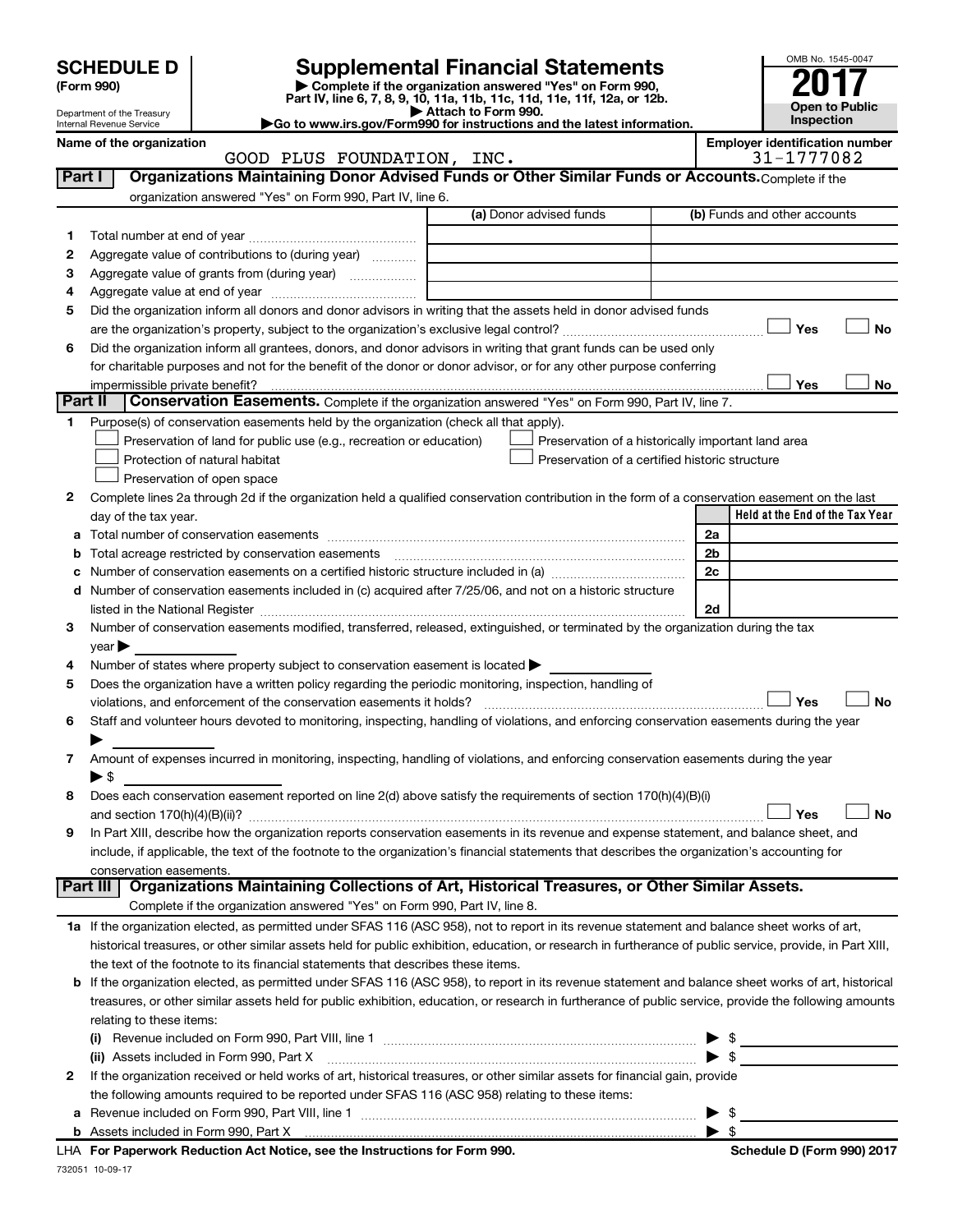|               | Schedule D (Form 990) 2017                                                                                                                                                                                                     | GOOD PLUS FOUNDATION, INC.              |                |                                                                                                                                                                                                                               |  |                                 |   |                | 31-1777082 Page 2 |
|---------------|--------------------------------------------------------------------------------------------------------------------------------------------------------------------------------------------------------------------------------|-----------------------------------------|----------------|-------------------------------------------------------------------------------------------------------------------------------------------------------------------------------------------------------------------------------|--|---------------------------------|---|----------------|-------------------|
|               | Organizations Maintaining Collections of Art, Historical Treasures, or Other Similar Assets (continued)<br>Part III                                                                                                            |                                         |                |                                                                                                                                                                                                                               |  |                                 |   |                |                   |
| 3             | Using the organization's acquisition, accession, and other records, check any of the following that are a significant use of its collection items                                                                              |                                         |                |                                                                                                                                                                                                                               |  |                                 |   |                |                   |
|               | (check all that apply):                                                                                                                                                                                                        |                                         |                |                                                                                                                                                                                                                               |  |                                 |   |                |                   |
| a             | Public exhibition                                                                                                                                                                                                              | d                                       |                | Loan or exchange programs                                                                                                                                                                                                     |  |                                 |   |                |                   |
| b             | Scholarly research                                                                                                                                                                                                             | e                                       |                | Other and the contract of the contract of the contract of the contract of the contract of the contract of the contract of the contract of the contract of the contract of the contract of the contract of the contract of the |  |                                 |   |                |                   |
| c             | Preservation for future generations                                                                                                                                                                                            |                                         |                |                                                                                                                                                                                                                               |  |                                 |   |                |                   |
| 4             | Provide a description of the organization's collections and explain how they further the organization's exempt purpose in Part XIII.                                                                                           |                                         |                |                                                                                                                                                                                                                               |  |                                 |   |                |                   |
| 5             | During the year, did the organization solicit or receive donations of art, historical treasures, or other similar assets                                                                                                       |                                         |                |                                                                                                                                                                                                                               |  |                                 |   |                |                   |
|               | Yes<br>No<br>Escrow and Custodial Arrangements. Complete if the organization answered "Yes" on Form 990, Part IV, line 9, or                                                                                                   |                                         |                |                                                                                                                                                                                                                               |  |                                 |   |                |                   |
|               | Part IV<br>reported an amount on Form 990, Part X, line 21.                                                                                                                                                                    |                                         |                |                                                                                                                                                                                                                               |  |                                 |   |                |                   |
|               |                                                                                                                                                                                                                                |                                         |                |                                                                                                                                                                                                                               |  |                                 |   |                |                   |
|               | 1a Is the organization an agent, trustee, custodian or other intermediary for contributions or other assets not included                                                                                                       |                                         |                |                                                                                                                                                                                                                               |  |                                 |   | Yes            | No                |
|               | b If "Yes," explain the arrangement in Part XIII and complete the following table:                                                                                                                                             |                                         |                |                                                                                                                                                                                                                               |  |                                 |   |                |                   |
|               |                                                                                                                                                                                                                                |                                         |                |                                                                                                                                                                                                                               |  |                                 |   | Amount         |                   |
|               |                                                                                                                                                                                                                                |                                         |                |                                                                                                                                                                                                                               |  | 1c                              |   |                |                   |
|               | c Beginning balance measurements and the contract of the contract of the contract of the contract of the contract of the contract of the contract of the contract of the contract of the contract of the contract of the contr |                                         |                |                                                                                                                                                                                                                               |  | 1d                              |   |                |                   |
| е             | Distributions during the year manufactured and an account of the year manufactured and the year manufactured and the year manufactured and the year manufactured and the year manufactured and the year manufactured and the y |                                         |                |                                                                                                                                                                                                                               |  | 1e                              |   |                |                   |
|               |                                                                                                                                                                                                                                |                                         |                |                                                                                                                                                                                                                               |  | 1f                              |   |                |                   |
|               | 2a Did the organization include an amount on Form 990, Part X, line 21, for escrow or custodial account liability?                                                                                                             |                                         |                |                                                                                                                                                                                                                               |  |                                 | . | Yes            | No                |
|               | <b>b</b> If "Yes," explain the arrangement in Part XIII. Check here if the explanation has been provided on Part XIII                                                                                                          |                                         |                |                                                                                                                                                                                                                               |  |                                 |   |                |                   |
| <b>Part V</b> | Endowment Funds. Complete if the organization answered "Yes" on Form 990, Part IV, line 10.                                                                                                                                    |                                         |                |                                                                                                                                                                                                                               |  |                                 |   |                |                   |
|               |                                                                                                                                                                                                                                | (a) Current year                        | (b) Prior year | (c) Two years back $\vert$ (d) Three years back $\vert$ (e) Four years back                                                                                                                                                   |  |                                 |   |                |                   |
|               | <b>1a</b> Beginning of year balance                                                                                                                                                                                            |                                         |                |                                                                                                                                                                                                                               |  |                                 |   |                |                   |
|               |                                                                                                                                                                                                                                |                                         |                |                                                                                                                                                                                                                               |  |                                 |   |                |                   |
| с             | Net investment earnings, gains, and losses                                                                                                                                                                                     |                                         |                |                                                                                                                                                                                                                               |  |                                 |   |                |                   |
| d             |                                                                                                                                                                                                                                |                                         |                |                                                                                                                                                                                                                               |  |                                 |   |                |                   |
|               | e Other expenditures for facilities                                                                                                                                                                                            |                                         |                |                                                                                                                                                                                                                               |  |                                 |   |                |                   |
|               | and programs                                                                                                                                                                                                                   |                                         |                |                                                                                                                                                                                                                               |  |                                 |   |                |                   |
|               | Administrative expenses                                                                                                                                                                                                        |                                         |                |                                                                                                                                                                                                                               |  |                                 |   |                |                   |
| g             |                                                                                                                                                                                                                                |                                         |                |                                                                                                                                                                                                                               |  |                                 |   |                |                   |
| 2             | Provide the estimated percentage of the current year end balance (line 1g, column (a)) held as:                                                                                                                                |                                         |                |                                                                                                                                                                                                                               |  |                                 |   |                |                   |
| а             | Board designated or quasi-endowment                                                                                                                                                                                            |                                         | %              |                                                                                                                                                                                                                               |  |                                 |   |                |                   |
| b             | Permanent endowment                                                                                                                                                                                                            | %                                       |                |                                                                                                                                                                                                                               |  |                                 |   |                |                   |
| с             | Temporarily restricted endowment                                                                                                                                                                                               | %                                       |                |                                                                                                                                                                                                                               |  |                                 |   |                |                   |
|               | The percentages on lines 2a, 2b, and 2c should equal 100%.                                                                                                                                                                     |                                         |                |                                                                                                                                                                                                                               |  |                                 |   |                |                   |
|               | 3a Are there endowment funds not in the possession of the organization that are held and administered for the organization                                                                                                     |                                         |                |                                                                                                                                                                                                                               |  |                                 |   |                |                   |
|               | by:                                                                                                                                                                                                                            |                                         |                |                                                                                                                                                                                                                               |  |                                 |   |                | Yes<br>No         |
|               | (i)                                                                                                                                                                                                                            |                                         |                |                                                                                                                                                                                                                               |  |                                 |   | 3a(i)          |                   |
|               |                                                                                                                                                                                                                                |                                         |                |                                                                                                                                                                                                                               |  |                                 |   | 3a(ii)         |                   |
|               |                                                                                                                                                                                                                                |                                         |                |                                                                                                                                                                                                                               |  |                                 |   | 3b             |                   |
| 4             | Describe in Part XIII the intended uses of the organization's endowment funds.                                                                                                                                                 |                                         |                |                                                                                                                                                                                                                               |  |                                 |   |                |                   |
|               | Land, Buildings, and Equipment.<br><b>Part VI</b>                                                                                                                                                                              |                                         |                |                                                                                                                                                                                                                               |  |                                 |   |                |                   |
|               | Complete if the organization answered "Yes" on Form 990, Part IV, line 11a. See Form 990, Part X, line 10.                                                                                                                     |                                         |                |                                                                                                                                                                                                                               |  |                                 |   |                |                   |
|               | Description of property                                                                                                                                                                                                        | (a) Cost or other<br>basis (investment) |                | (b) Cost or other<br>basis (other)                                                                                                                                                                                            |  | (c) Accumulated<br>depreciation |   | (d) Book value |                   |
|               |                                                                                                                                                                                                                                |                                         |                |                                                                                                                                                                                                                               |  |                                 |   |                |                   |
|               |                                                                                                                                                                                                                                |                                         |                |                                                                                                                                                                                                                               |  |                                 |   |                |                   |
|               |                                                                                                                                                                                                                                |                                         |                |                                                                                                                                                                                                                               |  |                                 |   |                |                   |
|               |                                                                                                                                                                                                                                |                                         |                | 49,730.                                                                                                                                                                                                                       |  | 38, 113.                        |   |                | 11,617.           |
|               |                                                                                                                                                                                                                                |                                         |                |                                                                                                                                                                                                                               |  |                                 |   |                |                   |
|               | Total. Add lines 1a through 1e. (Column (d) must equal Form 990, Part X, column (B), line 10c.)                                                                                                                                |                                         |                |                                                                                                                                                                                                                               |  |                                 |   |                | 11,617.           |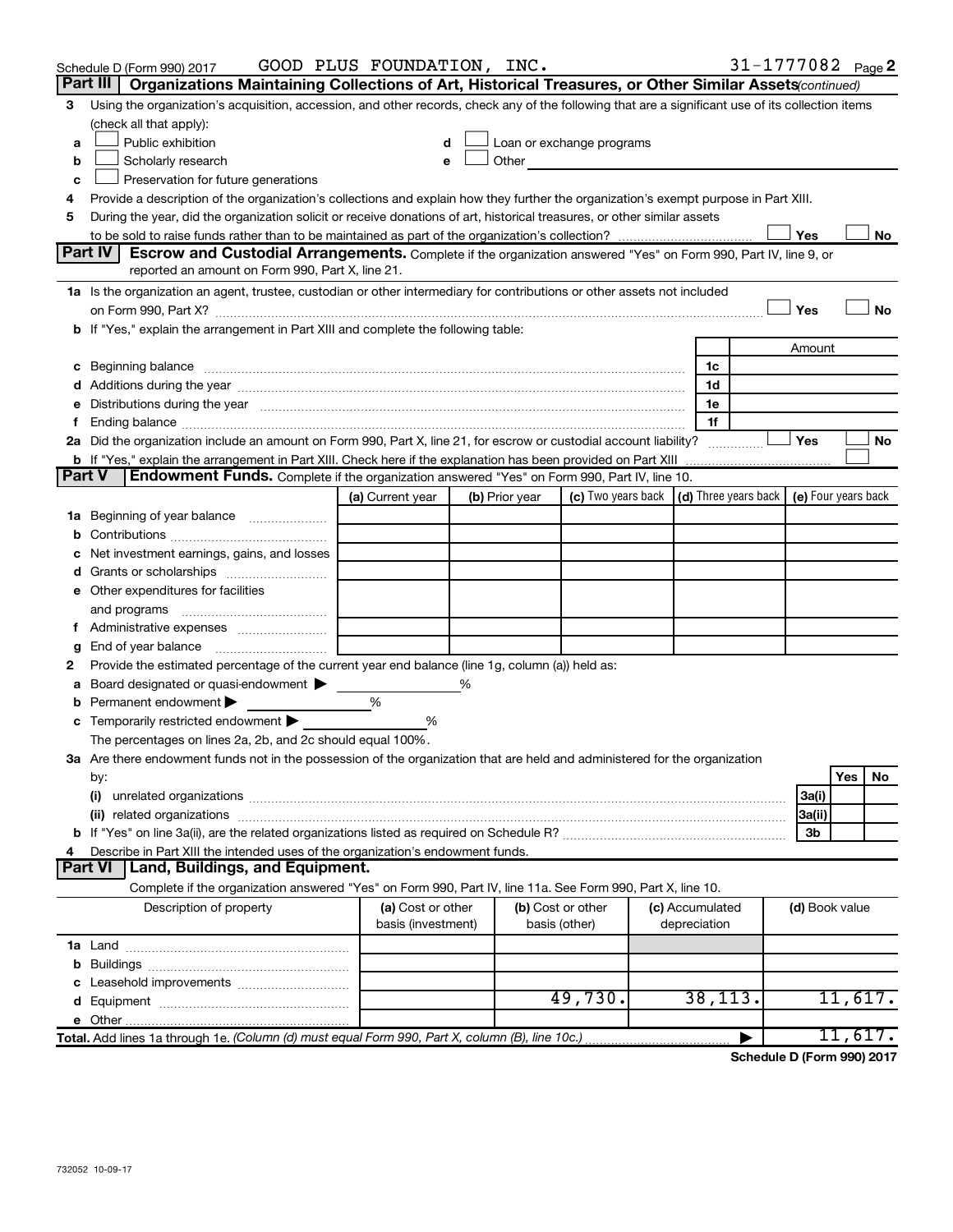| Schedule D (Form 990) 2017 | GOOD | PLUS | FOUNDATION, | INC. | 777082 | Page 3 |
|----------------------------|------|------|-------------|------|--------|--------|
|                            |      |      |             |      |        |        |

| Part VII Investments - Other Securities.                                                                                                          |                 |                                                                                                                                                      |
|---------------------------------------------------------------------------------------------------------------------------------------------------|-----------------|------------------------------------------------------------------------------------------------------------------------------------------------------|
| Complete if the organization answered "Yes" on Form 990, Part IV, line 11b. See Form 990, Part X, line 12.                                        |                 |                                                                                                                                                      |
| (a) Description of security or category (including name of security)                                                                              | (b) Book value  | (c) Method of valuation: Cost or end-of-year market value                                                                                            |
| (1) Financial derivatives                                                                                                                         |                 |                                                                                                                                                      |
|                                                                                                                                                   |                 |                                                                                                                                                      |
| (3) Other                                                                                                                                         |                 |                                                                                                                                                      |
| (A)                                                                                                                                               |                 |                                                                                                                                                      |
| (B)                                                                                                                                               |                 |                                                                                                                                                      |
| (C)                                                                                                                                               |                 |                                                                                                                                                      |
| (D)                                                                                                                                               |                 |                                                                                                                                                      |
| (E)                                                                                                                                               |                 |                                                                                                                                                      |
| (F)                                                                                                                                               |                 |                                                                                                                                                      |
| (G)                                                                                                                                               |                 |                                                                                                                                                      |
| (H)                                                                                                                                               |                 |                                                                                                                                                      |
| Total. (Col. (b) must equal Form 990, Part X, col. (B) line 12.) $\blacktriangleright$                                                            |                 |                                                                                                                                                      |
| Part VIII Investments - Program Related.                                                                                                          |                 |                                                                                                                                                      |
| Complete if the organization answered "Yes" on Form 990, Part IV, line 11c. See Form 990, Part X, line 13.                                        |                 |                                                                                                                                                      |
| (a) Description of investment                                                                                                                     | (b) Book value  | (c) Method of valuation: Cost or end-of-year market value                                                                                            |
| (1)                                                                                                                                               |                 |                                                                                                                                                      |
| (2)                                                                                                                                               |                 |                                                                                                                                                      |
| (3)                                                                                                                                               |                 |                                                                                                                                                      |
| (4)                                                                                                                                               |                 |                                                                                                                                                      |
| (5)                                                                                                                                               |                 |                                                                                                                                                      |
| (6)                                                                                                                                               |                 |                                                                                                                                                      |
| (7)                                                                                                                                               |                 |                                                                                                                                                      |
| (8)                                                                                                                                               |                 |                                                                                                                                                      |
| (9)                                                                                                                                               |                 |                                                                                                                                                      |
| Total. (Col. (b) must equal Form 990, Part X, col. (B) line $13.$ )                                                                               |                 |                                                                                                                                                      |
| <b>Other Assets.</b><br>Part IX                                                                                                                   |                 |                                                                                                                                                      |
| Complete if the organization answered "Yes" on Form 990, Part IV, line 11d. See Form 990, Part X, line 15.                                        |                 |                                                                                                                                                      |
|                                                                                                                                                   | (a) Description | (b) Book value                                                                                                                                       |
| (1)                                                                                                                                               |                 |                                                                                                                                                      |
| (2)                                                                                                                                               |                 |                                                                                                                                                      |
| (3)                                                                                                                                               |                 |                                                                                                                                                      |
| (4)                                                                                                                                               |                 |                                                                                                                                                      |
| (5)                                                                                                                                               |                 |                                                                                                                                                      |
|                                                                                                                                                   |                 |                                                                                                                                                      |
| (6)                                                                                                                                               |                 |                                                                                                                                                      |
| (7)                                                                                                                                               |                 |                                                                                                                                                      |
| (8)                                                                                                                                               |                 |                                                                                                                                                      |
| (9)                                                                                                                                               |                 |                                                                                                                                                      |
| Total. (Column (b) must equal Form 990, Part X, col. (B) line 15.).<br><b>Other Liabilities.</b><br>Part X                                        |                 |                                                                                                                                                      |
|                                                                                                                                                   |                 |                                                                                                                                                      |
| Complete if the organization answered "Yes" on Form 990, Part IV, line 11e or 11f. See Form 990, Part X, line 25.<br>(a) Description of liability |                 | (b) Book value                                                                                                                                       |
| 1.                                                                                                                                                |                 |                                                                                                                                                      |
| (1)<br>Federal income taxes                                                                                                                       |                 |                                                                                                                                                      |
| (2)                                                                                                                                               |                 |                                                                                                                                                      |
| (3)                                                                                                                                               |                 |                                                                                                                                                      |
| (4)                                                                                                                                               |                 |                                                                                                                                                      |
| (5)                                                                                                                                               |                 |                                                                                                                                                      |
| (6)                                                                                                                                               |                 |                                                                                                                                                      |
| (7)                                                                                                                                               |                 |                                                                                                                                                      |
| (8)                                                                                                                                               |                 |                                                                                                                                                      |
| (9)                                                                                                                                               |                 |                                                                                                                                                      |
| Total. (Column (b) must equal Form 990, Part X, col. (B) line 25.)                                                                                |                 |                                                                                                                                                      |
|                                                                                                                                                   |                 | 2. Liability for uncertain tax positions. In Part XIII, provide the text of the footnote to the organization's financial statements that reports the |

organization's liability for uncertain tax positions under FIN 48 (ASC 740). Check here if the text of the footnote has been provided in Part XIII  $\boxed{\text{X}}$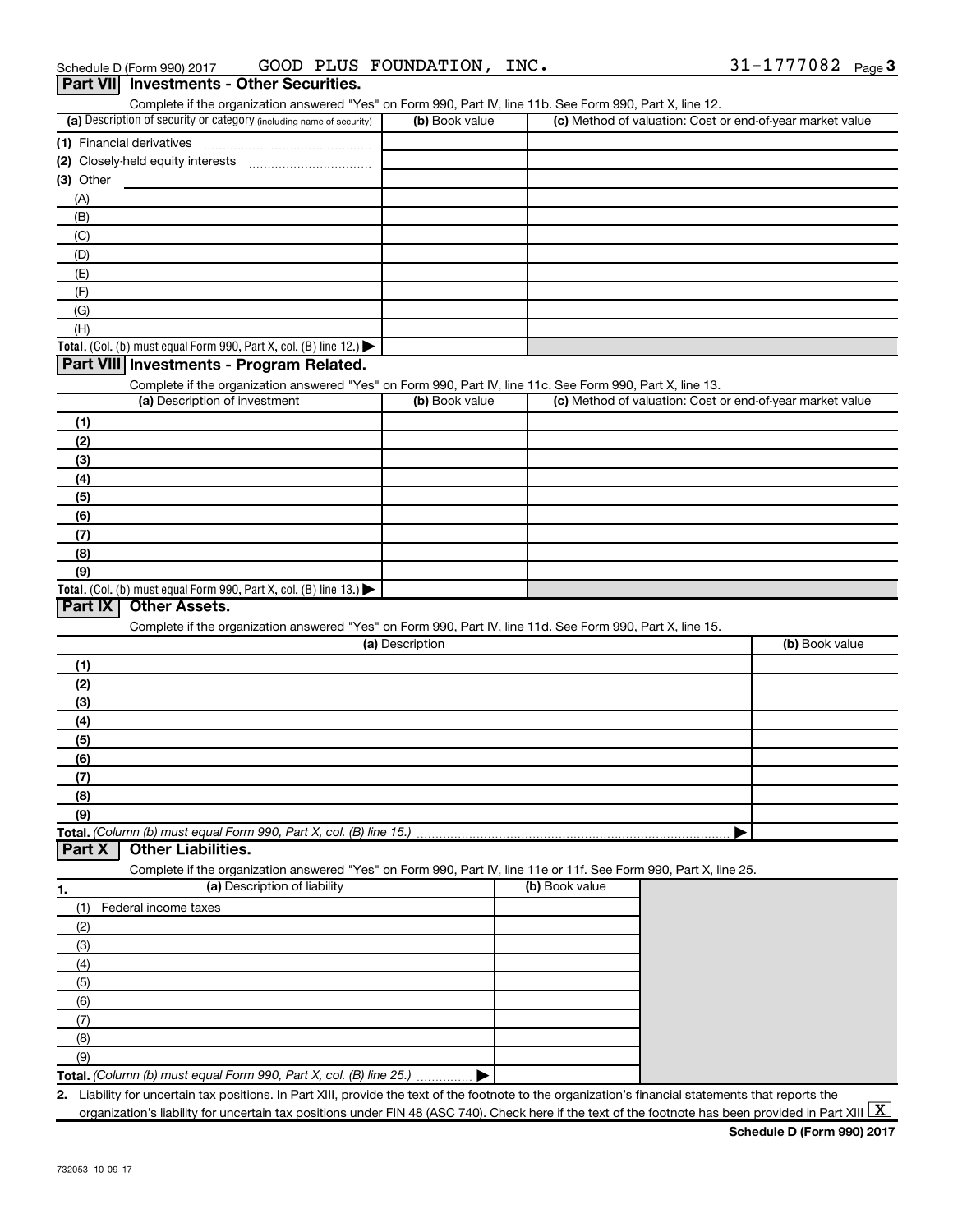|              | GOOD PLUS FOUNDATION, INC.<br>Schedule D (Form 990) 2017                                                                                                                                                                           |                |          |                | $31 - 1777082$ Page 4 |
|--------------|------------------------------------------------------------------------------------------------------------------------------------------------------------------------------------------------------------------------------------|----------------|----------|----------------|-----------------------|
|              | <b>Part XI</b><br>Reconciliation of Revenue per Audited Financial Statements With Revenue per Return.                                                                                                                              |                |          |                |                       |
|              | Complete if the organization answered "Yes" on Form 990, Part IV, line 12a.                                                                                                                                                        |                |          |                |                       |
| 1.           | Total revenue, gains, and other support per audited financial statements [111] [11] Total revenue, gains, and other support per audited financial statements                                                                       |                |          | $\overline{1}$ | 10, 275, 465.         |
| 2            | Amounts included on line 1 but not on Form 990, Part VIII, line 12:                                                                                                                                                                |                |          |                |                       |
| a            |                                                                                                                                                                                                                                    | 2a             | 33,539.  |                |                       |
|              |                                                                                                                                                                                                                                    | 2 <sub>h</sub> | 170,429. |                |                       |
| c            | Recoveries of prior year grants [11,111] Recoveries of prior year grants [11] Recoveries of prior year grants                                                                                                                      | 2 <sub>c</sub> |          |                |                       |
| d            |                                                                                                                                                                                                                                    | 2d             |          |                |                       |
| e            | Add lines 2a through 2d                                                                                                                                                                                                            |                |          | 2e             | 203,968.              |
| 3            |                                                                                                                                                                                                                                    |                |          | $\mathbf{3}$   | 10,071,497.           |
| 4            | Amounts included on Form 990, Part VIII, line 12, but not on line 1:                                                                                                                                                               |                |          |                |                       |
|              | Investment expenses not included on Form 990, Part VIII, line 7b [[[[[[[[[[[[[[[[[[[[[[]]]]]]]                                                                                                                                     | 4a             |          |                |                       |
| b            |                                                                                                                                                                                                                                    | 4 <sub>b</sub> |          |                |                       |
| $\mathbf{c}$ | Add lines 4a and 4b                                                                                                                                                                                                                |                |          | 4c             | 0.                    |
|              |                                                                                                                                                                                                                                    |                |          | $\overline{5}$ | 10,071,497.           |
|              |                                                                                                                                                                                                                                    |                |          |                |                       |
|              | Part XII   Reconciliation of Expenses per Audited Financial Statements With Expenses per Return.                                                                                                                                   |                |          |                |                       |
|              | Complete if the organization answered "Yes" on Form 990, Part IV, line 12a.                                                                                                                                                        |                |          |                |                       |
| 1            |                                                                                                                                                                                                                                    |                |          | $\blacksquare$ | 9,538,274.            |
| 2            | Amounts included on line 1 but not on Form 990, Part IX, line 25:                                                                                                                                                                  |                |          |                |                       |
| a            |                                                                                                                                                                                                                                    | 2a             | 170,429. |                |                       |
| b            |                                                                                                                                                                                                                                    | 2 <sub>b</sub> |          |                |                       |
|              |                                                                                                                                                                                                                                    | 2 <sub>c</sub> |          |                |                       |
| d            |                                                                                                                                                                                                                                    | 2d             |          |                |                       |
|              | Add lines 2a through 2d <b>must be a constructed as the constant of the construction</b> and the state of the state of the state of the state of the state of the state of the state of the state of the state of the state of the |                |          | 2e             | 170,429.              |
| з            |                                                                                                                                                                                                                                    |                |          | 3              | 9,367,845.            |
| 4            | Amounts included on Form 990, Part IX, line 25, but not on line 1:                                                                                                                                                                 |                |          |                |                       |
| a            | Investment expenses not included on Form 990, Part VIII, line 7b [11, 111, 120]                                                                                                                                                    | 4a             |          |                |                       |
| b            | Other (Describe in Part XIII.)                                                                                                                                                                                                     | 4 <sub>b</sub> |          |                |                       |
| c            | Add lines 4a and 4b                                                                                                                                                                                                                |                |          | 4с             | 0.                    |
|              | Part XIII Supplemental Information.                                                                                                                                                                                                |                |          | 5              | 9,367,845.            |

Provide the descriptions required for Part II, lines 3, 5, and 9; Part III, lines 1a and 4; Part IV, lines 1b and 2b; Part V, line 4; Part X, line 2; Part XI, lines 2d and 4b; and Part XII, lines 2d and 4b. Also complete this part to provide any additional information.

### PART X, LINE 2:

THE ORGANIZATION FILES INFORMATIONAL RETURNS IN THE FEDERAL AND NEW YORK STATE JURISDICTIONS. THE ORGANIZATION IS GENERALLY NO LONGER SUBJECT TO INCOME TAX EXAMINATIONS BY THE INTERNAL REVENUE SERVICE OR NEW YORK STATE FOR RETURNS FILED BEFORE 2014.

THE ACCOUNTING STANDARD FOR UNCERTAINTY IN INCOME TAXES PRESCRIBES A

MINIMUM RECOGNITION THRESHOLD AND MEASUREMENT METHODOLOGY THAT A TAX

POSITION TAKEN OR EXPECTED TO BE TAKEN IN A TAX RETURN IS REQUIRED TO MEET

BEFORE BEING RECOGNIZED IN THE FINANCIAL STATEMENTS. IT ALSO PROVIDES

GUIDANCE FOR DERECOGNITION, CLASSIFICATION, INTEREST AND PENALTIES,

DISCLOSURE, AND TRANSITION.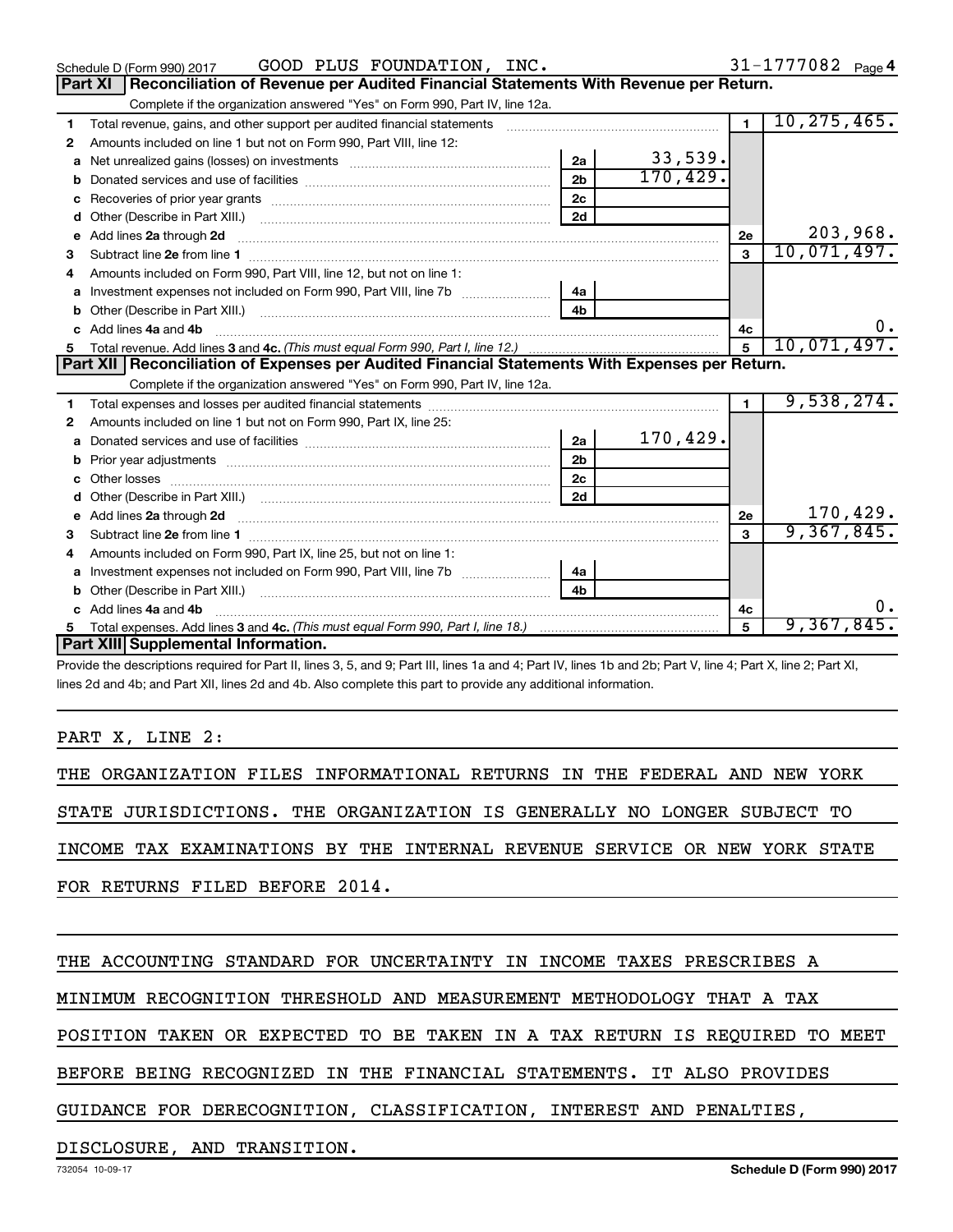THE ORGANIZATION DOES NOT EXPECT A SIGNIFICANT INCREASE OR DECREASE TO THE TOTAL AMOUNTS OF UNRECOGNIZED TAX POSITIONS DURING THE YEAR ENDED DECEMBER 31, 2017. HOWEVER, THE ORGANIZATION MAY BE SUBJECT TO AUDIT BY TAX AUTHORITIES. THE ORGANIZATION BELIEVES THAT IT HAS APPROPRIATE SUPPORT FOR THE POSITIONS TAKEN ON ITS TAX RETURNS. NONETHELESS, THE AMOUNTS ULTIMATELY PAID, IF ANY, UPON RESOLUTION OF THE ISSUES RAISED BY THE TAXING AUTHORITIES MAY DIFFER MATERIALLY FROM THE AMOUNTS ACCRUED FOR EACH YEAR. MANAGEMENT BELIEVES THAT ITS NONPROFIT STATUS WOULD BE SUSTAINED UPON EXAMINATION.

SHOULD THERE BE INTEREST ON UNDERPAYMENTS OF INCOME TAX, THE ORGANIZATION WOULD CLASSIFY IT AS "INTEREST EXPENSE." THE ORGANIZATION WOULD CLASSIFY PENALTIES IN CONNECTION WITH UNDERPAYMENTS OF INCOME TAX AS "OTHER EXPENSE."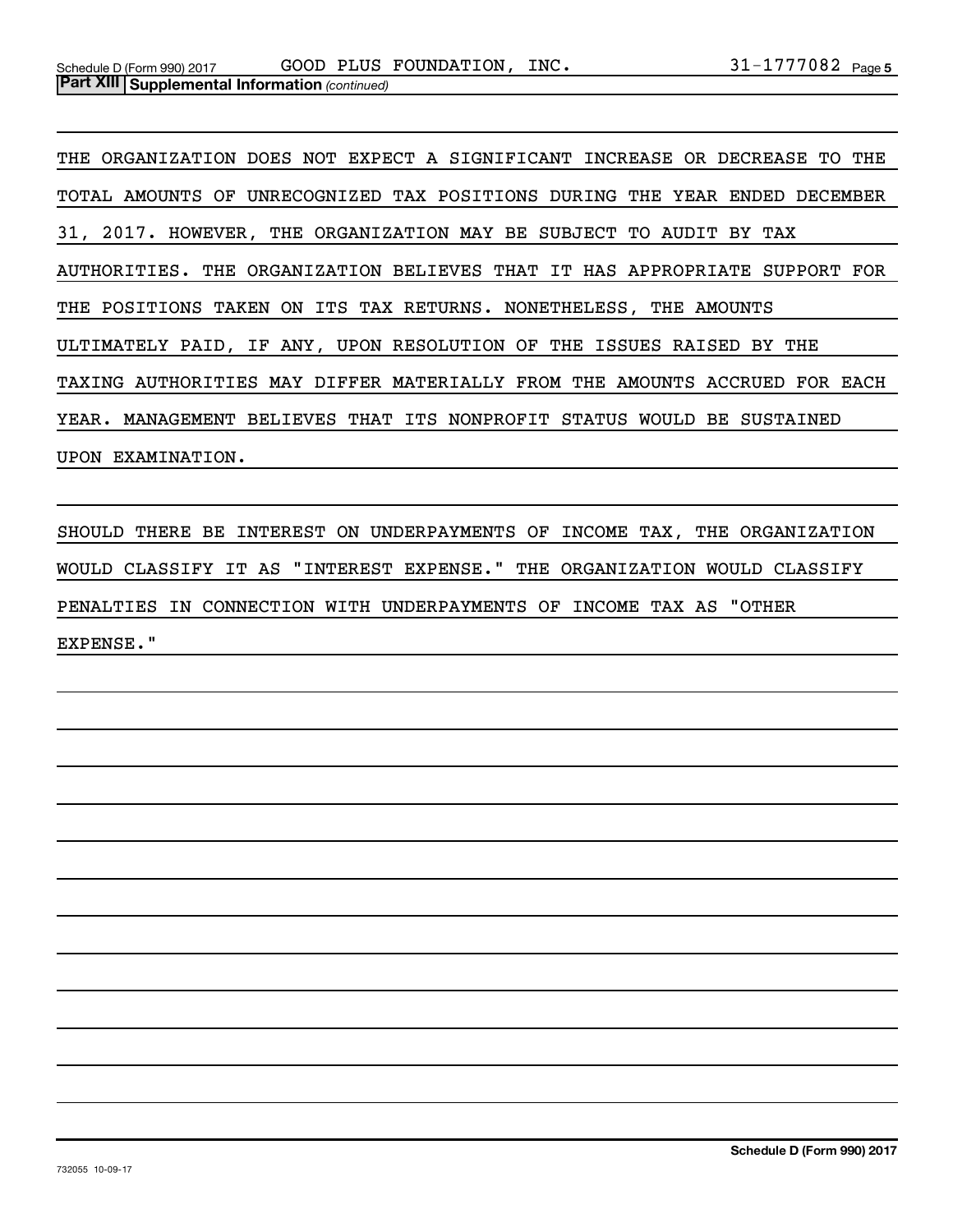| <b>SCHEDULE G</b><br>(Form 990 or 990-EZ)<br>Department of the Treasury<br>Internal Revenue Service                                                                                                                                                                                                                                                                                                                                                                                                                                                                                                                                                                                                                                                                                                                                              | <b>Supplemental Information Regarding Fundraising or Gaming Activities</b><br>Complete if the organization answered "Yes" on Form 990, Part IV, line 17, 18, or 19, or if the<br>organization entered more than \$15,000 on Form 990-EZ, line 6a.<br>Attach to Form 990 or Form 990-EZ.<br>$\triangleright$ Go to www.irs.gov/Form990 for the latest instructions. |                            |                                              |                                      |  |                                                                            | OMB No. 1545-0047<br><b>Open to Public</b><br>Inspection |
|--------------------------------------------------------------------------------------------------------------------------------------------------------------------------------------------------------------------------------------------------------------------------------------------------------------------------------------------------------------------------------------------------------------------------------------------------------------------------------------------------------------------------------------------------------------------------------------------------------------------------------------------------------------------------------------------------------------------------------------------------------------------------------------------------------------------------------------------------|--------------------------------------------------------------------------------------------------------------------------------------------------------------------------------------------------------------------------------------------------------------------------------------------------------------------------------------------------------------------|----------------------------|----------------------------------------------|--------------------------------------|--|----------------------------------------------------------------------------|----------------------------------------------------------|
| Name of the organization                                                                                                                                                                                                                                                                                                                                                                                                                                                                                                                                                                                                                                                                                                                                                                                                                         | GOOD PLUS FOUNDATION, INC.                                                                                                                                                                                                                                                                                                                                         |                            |                                              |                                      |  | 31-1777082                                                                 | <b>Employer identification number</b>                    |
| Part I<br>required to complete this part.                                                                                                                                                                                                                                                                                                                                                                                                                                                                                                                                                                                                                                                                                                                                                                                                        | Fundraising Activities. Complete if the organization answered "Yes" on Form 990, Part IV, line 17. Form 990-EZ filers are not                                                                                                                                                                                                                                      |                            |                                              |                                      |  |                                                                            |                                                          |
| 1 Indicate whether the organization raised funds through any of the following activities. Check all that apply.<br>Mail solicitations<br>Solicitation of non-government grants<br>e<br>a<br>Internet and email solicitations<br>f<br>Solicitation of government grants<br>b<br>Phone solicitations<br>Special fundraising events<br>g<br>с<br>In-person solicitations<br>d<br>2 a Did the organization have a written or oral agreement with any individual (including officers, directors, trustees, or<br>Yes<br><b>No</b><br>key employees listed in Form 990, Part VII) or entity in connection with professional fundraising services?<br><b>b</b> If "Yes," list the 10 highest paid individuals or entities (fundraisers) pursuant to agreements under which the fundraiser is to be<br>compensated at least \$5,000 by the organization. |                                                                                                                                                                                                                                                                                                                                                                    |                            |                                              |                                      |  |                                                                            |                                                          |
| (i) Name and address of individual<br>or entity (fundraiser)                                                                                                                                                                                                                                                                                                                                                                                                                                                                                                                                                                                                                                                                                                                                                                                     | (ii) Activity                                                                                                                                                                                                                                                                                                                                                      | fundraiser<br>have custody | (iii) Did<br>or control of<br>contributions? | (iv) Gross receipts<br>from activity |  | (v) Amount paid<br>to (or retained by)<br>fundraiser<br>listed in col. (i) | (vi) Amount paid<br>to (or retained by)<br>organization  |
|                                                                                                                                                                                                                                                                                                                                                                                                                                                                                                                                                                                                                                                                                                                                                                                                                                                  |                                                                                                                                                                                                                                                                                                                                                                    | Yes                        | No.                                          |                                      |  |                                                                            |                                                          |
|                                                                                                                                                                                                                                                                                                                                                                                                                                                                                                                                                                                                                                                                                                                                                                                                                                                  |                                                                                                                                                                                                                                                                                                                                                                    |                            |                                              |                                      |  |                                                                            |                                                          |
|                                                                                                                                                                                                                                                                                                                                                                                                                                                                                                                                                                                                                                                                                                                                                                                                                                                  |                                                                                                                                                                                                                                                                                                                                                                    |                            |                                              |                                      |  |                                                                            |                                                          |
|                                                                                                                                                                                                                                                                                                                                                                                                                                                                                                                                                                                                                                                                                                                                                                                                                                                  |                                                                                                                                                                                                                                                                                                                                                                    |                            |                                              |                                      |  |                                                                            |                                                          |
|                                                                                                                                                                                                                                                                                                                                                                                                                                                                                                                                                                                                                                                                                                                                                                                                                                                  |                                                                                                                                                                                                                                                                                                                                                                    |                            |                                              |                                      |  |                                                                            |                                                          |
|                                                                                                                                                                                                                                                                                                                                                                                                                                                                                                                                                                                                                                                                                                                                                                                                                                                  |                                                                                                                                                                                                                                                                                                                                                                    |                            |                                              |                                      |  |                                                                            |                                                          |
|                                                                                                                                                                                                                                                                                                                                                                                                                                                                                                                                                                                                                                                                                                                                                                                                                                                  |                                                                                                                                                                                                                                                                                                                                                                    |                            |                                              |                                      |  |                                                                            |                                                          |
|                                                                                                                                                                                                                                                                                                                                                                                                                                                                                                                                                                                                                                                                                                                                                                                                                                                  |                                                                                                                                                                                                                                                                                                                                                                    |                            |                                              |                                      |  |                                                                            |                                                          |
|                                                                                                                                                                                                                                                                                                                                                                                                                                                                                                                                                                                                                                                                                                                                                                                                                                                  |                                                                                                                                                                                                                                                                                                                                                                    |                            |                                              |                                      |  |                                                                            |                                                          |
|                                                                                                                                                                                                                                                                                                                                                                                                                                                                                                                                                                                                                                                                                                                                                                                                                                                  |                                                                                                                                                                                                                                                                                                                                                                    |                            |                                              |                                      |  |                                                                            |                                                          |
| Total                                                                                                                                                                                                                                                                                                                                                                                                                                                                                                                                                                                                                                                                                                                                                                                                                                            |                                                                                                                                                                                                                                                                                                                                                                    |                            |                                              |                                      |  |                                                                            |                                                          |
| 3 List all states in which the organization is registered or licensed to solicit contributions or has been notified it is exempt from registration<br>or licensing.                                                                                                                                                                                                                                                                                                                                                                                                                                                                                                                                                                                                                                                                              |                                                                                                                                                                                                                                                                                                                                                                    |                            |                                              |                                      |  |                                                                            |                                                          |
|                                                                                                                                                                                                                                                                                                                                                                                                                                                                                                                                                                                                                                                                                                                                                                                                                                                  |                                                                                                                                                                                                                                                                                                                                                                    |                            |                                              |                                      |  |                                                                            |                                                          |
|                                                                                                                                                                                                                                                                                                                                                                                                                                                                                                                                                                                                                                                                                                                                                                                                                                                  |                                                                                                                                                                                                                                                                                                                                                                    |                            |                                              |                                      |  |                                                                            |                                                          |
|                                                                                                                                                                                                                                                                                                                                                                                                                                                                                                                                                                                                                                                                                                                                                                                                                                                  |                                                                                                                                                                                                                                                                                                                                                                    |                            |                                              |                                      |  |                                                                            |                                                          |

**For Paperwork Reduction Act Notice, see the Instructions for Form 990 or 990-EZ. Schedule G (Form 990 or 990-EZ) 2017** LHA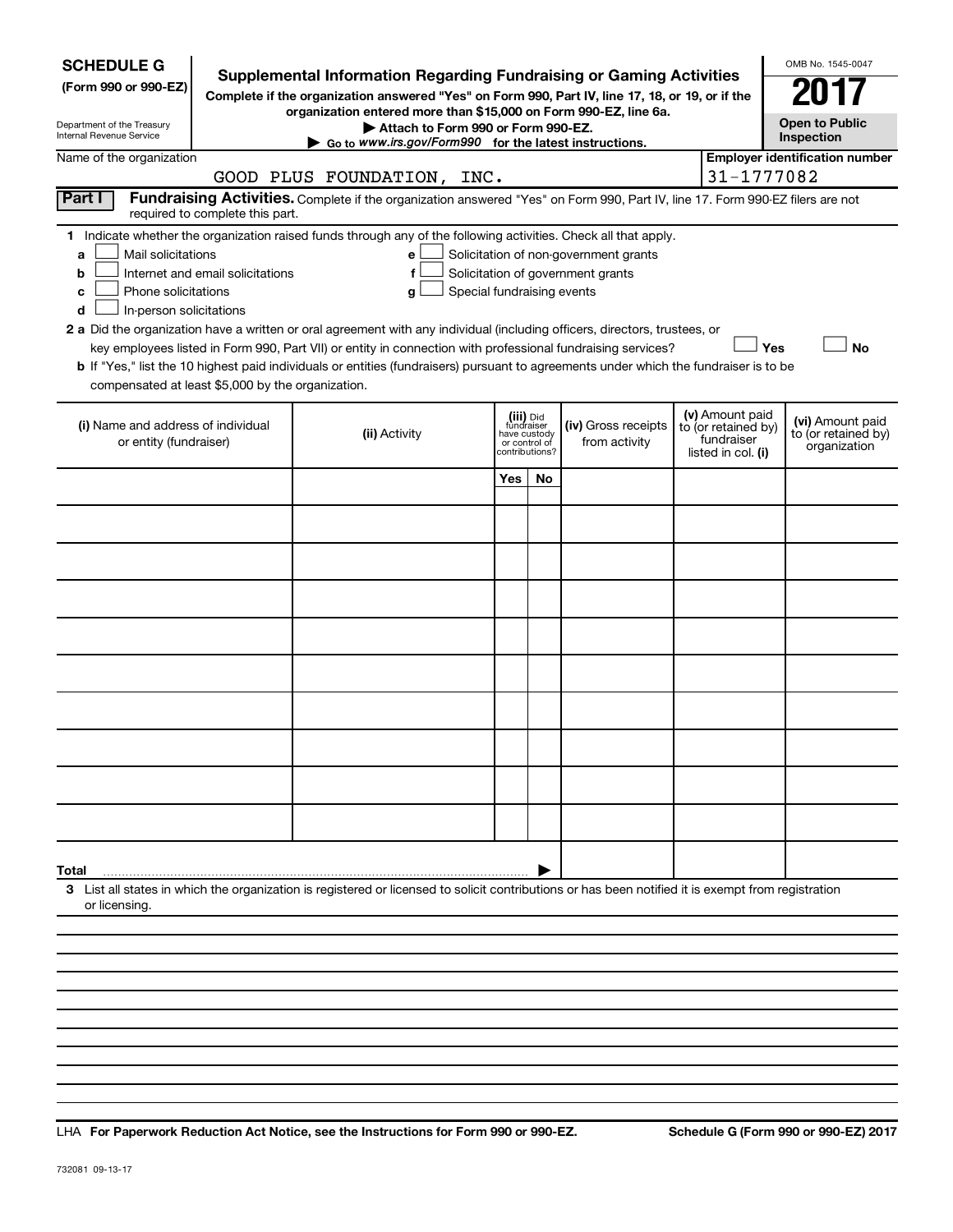Part II | Fundraising Events. Complete if the organization answered "Yes" on Form 990, Part IV, line 18, or reported more than \$15,000

|                        |             | of fundraising event contributions and gross income on Form 990-EZ, lines 1 and 6b. List events with gross receipts greater than \$5,000. |                       |                                                  |                  |                                                     |
|------------------------|-------------|-------------------------------------------------------------------------------------------------------------------------------------------|-----------------------|--------------------------------------------------|------------------|-----------------------------------------------------|
|                        |             |                                                                                                                                           | (a) Event $#1$        | $(b)$ Event #2<br>NY SUMMER                      | (c) Other events | (d) Total events<br>(add col. (a) through           |
|                        |             |                                                                                                                                           | NY BASH               | DINNER                                           | 3                | col. (c)                                            |
|                        |             |                                                                                                                                           | (event type)          | (event type)                                     | (total number)   |                                                     |
| Revenue                | 1.          |                                                                                                                                           | 606,099.              | 490,052.                                         | 313,995.         | 1,410,146.                                          |
|                        |             |                                                                                                                                           | 488,270.              | 378,303.                                         | 252, 493.        | 1,119,066.                                          |
|                        | 3           | Gross income (line 1 minus line 2)                                                                                                        | 117,829.              | 111,749.                                         | 61,502.          | 291,080.                                            |
|                        |             |                                                                                                                                           |                       |                                                  |                  |                                                     |
|                        | 5           |                                                                                                                                           |                       |                                                  |                  |                                                     |
|                        | 6           |                                                                                                                                           | 33,973.               | 14,567.                                          | 30,785.          | 79,325.                                             |
| <b>Direct Expenses</b> | $7^{\circ}$ | Food and beverages                                                                                                                        | 55,773.               | 79,036.                                          | 6, 299.          | 141,108.                                            |
|                        | 8           |                                                                                                                                           | 765.                  | 4,100.                                           | 1,626.           | 6,491.                                              |
|                        | 9           |                                                                                                                                           | $\overline{27,318}$ . | 14,047.                                          | 22,791.          | 64, 156.                                            |
|                        |             | 10 Direct expense summary. Add lines 4 through 9 in column (d)                                                                            |                       |                                                  |                  | 291,080.                                            |
|                        |             | 11 Net income summary. Subtract line 10 from line 3, column (d)                                                                           |                       |                                                  |                  | $\overline{0}$ .                                    |
| Part III               |             | Gaming. Complete if the organization answered "Yes" on Form 990, Part IV, line 19, or reported more than                                  |                       |                                                  |                  |                                                     |
|                        |             | \$15,000 on Form 990-EZ, line 6a.                                                                                                         |                       |                                                  |                  |                                                     |
| Revenue                |             |                                                                                                                                           | (a) Bingo             | (b) Pull tabs/instant<br>bingo/progressive bingo | (c) Other gaming | (d) Total gaming (add<br>col. (a) through col. (c)) |
|                        |             |                                                                                                                                           |                       |                                                  |                  |                                                     |
|                        |             |                                                                                                                                           |                       |                                                  |                  |                                                     |
|                        |             |                                                                                                                                           |                       |                                                  |                  |                                                     |
| Direct Expenses        |             |                                                                                                                                           |                       |                                                  |                  |                                                     |
|                        |             |                                                                                                                                           |                       |                                                  |                  |                                                     |
|                        |             |                                                                                                                                           |                       |                                                  |                  |                                                     |
|                        |             |                                                                                                                                           | <b>Yes</b><br>%       | Yes<br>%                                         | Yes<br>%         |                                                     |
|                        | 6.          | Volunteer labor                                                                                                                           | No                    | No                                               | No               |                                                     |
|                        |             |                                                                                                                                           |                       |                                                  |                  |                                                     |

**8** Net gaming income summary. Subtract line 7 from line 1, column (d)

| <b>9</b> Enter the state(s) in which the organization conducts gaming activities:    |            |    |
|--------------------------------------------------------------------------------------|------------|----|
| a Is the organization licensed to conduct gaming activities in each of these states? | <b>Yes</b> | No |
| <b>b</b> If "No," explain:                                                           |            |    |

|

**10 a Yes No** Were any of the organization's gaming licenses revoked, suspended, or terminated during the tax year? ~~~~~~~~~ † † **b** If "Yes," explain:

**7** Direct expense summary. Add lines 2 through 5 in column (d) ~~~~~~~~~~~~~~~~~~~~~~~~ |

732082 09-13-17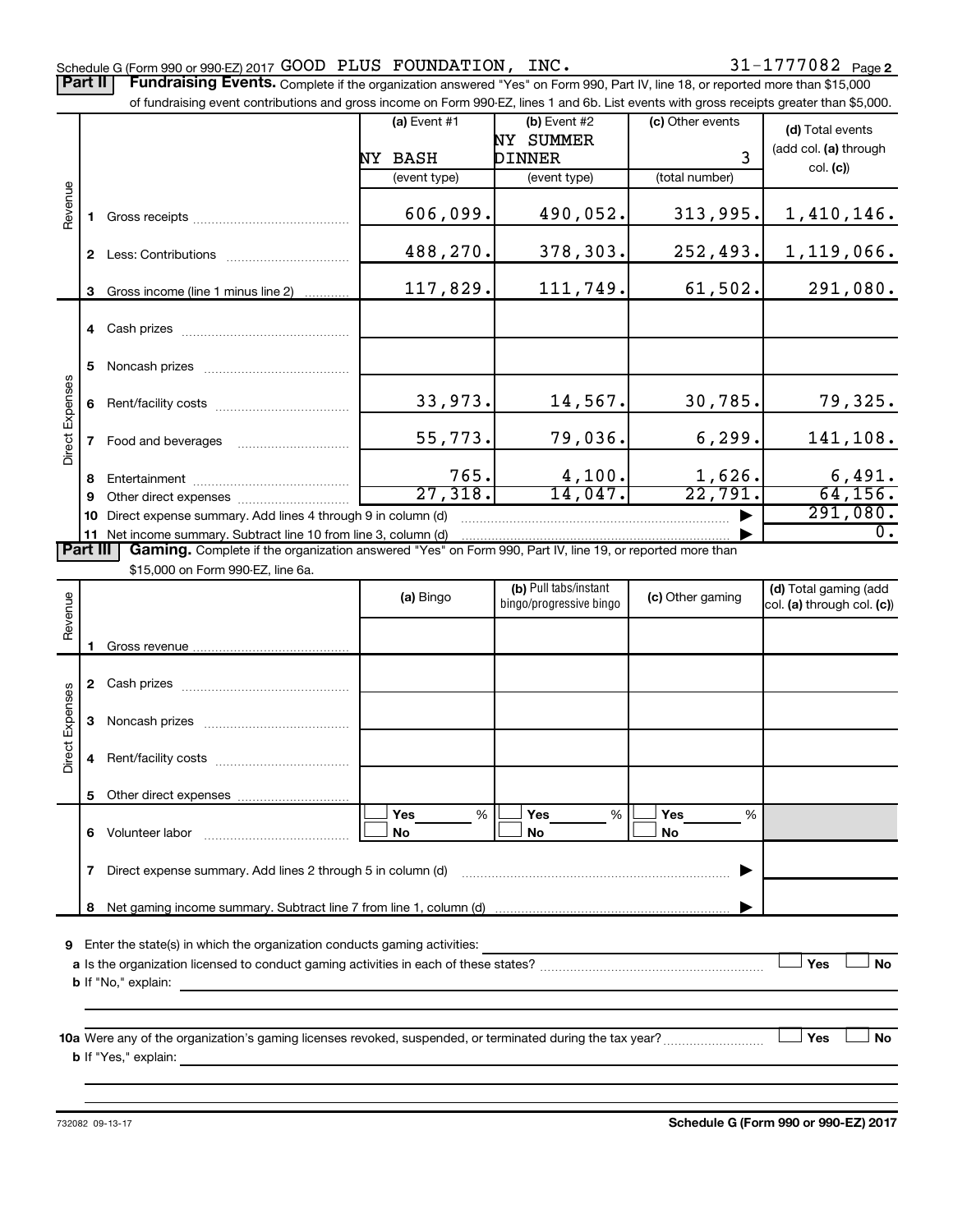| Schedule G (Form 990 or 990-EZ) 2017 GOOD PLUS FOUNDATION, $INC.$                                                                                                                                                                                            |                 |     | 31-1777082 $_{Page 3}$ |
|--------------------------------------------------------------------------------------------------------------------------------------------------------------------------------------------------------------------------------------------------------------|-----------------|-----|------------------------|
|                                                                                                                                                                                                                                                              |                 | Yes | No                     |
| 12 Is the organization a grantor, beneficiary or trustee of a trust, or a member of a partnership or other entity formed                                                                                                                                     |                 |     |                        |
|                                                                                                                                                                                                                                                              |                 | Yes | No                     |
| 13 Indicate the percentage of gaming activity conducted in:                                                                                                                                                                                                  |                 |     |                        |
|                                                                                                                                                                                                                                                              | 13а             |     | %                      |
| <b>b</b> An outside facility <i>www.communicality www.communicality.communicality www.communicality www.communicality.communicality www.communicality.com</i>                                                                                                | 13 <sub>b</sub> |     | %                      |
| 14 Enter the name and address of the person who prepares the organization's gaming/special events books and records:                                                                                                                                         |                 |     |                        |
|                                                                                                                                                                                                                                                              |                 |     |                        |
|                                                                                                                                                                                                                                                              |                 |     |                        |
| 15a Does the organization have a contract with a third party from whom the organization receives gaming revenue?                                                                                                                                             |                 | Yes | <b>No</b>              |
|                                                                                                                                                                                                                                                              |                 |     |                        |
| of gaming revenue retained by the third party $\triangleright$ \$                                                                                                                                                                                            |                 |     |                        |
| c If "Yes," enter name and address of the third party:                                                                                                                                                                                                       |                 |     |                        |
|                                                                                                                                                                                                                                                              |                 |     |                        |
|                                                                                                                                                                                                                                                              |                 |     |                        |
| 16 Gaming manager information:                                                                                                                                                                                                                               |                 |     |                        |
| Name $\blacktriangleright$<br><u> 1989 - Johann Barn, mars and de Branch Barn, mars and de Branch Barn, mars and de Branch Barn, mars and de Br</u>                                                                                                          |                 |     |                        |
| Gaming manager compensation > \$                                                                                                                                                                                                                             |                 |     |                        |
|                                                                                                                                                                                                                                                              |                 |     |                        |
|                                                                                                                                                                                                                                                              |                 |     |                        |
|                                                                                                                                                                                                                                                              |                 |     |                        |
| Director/officer<br>Employee<br>Independent contractor                                                                                                                                                                                                       |                 |     |                        |
| <b>17</b> Mandatory distributions:                                                                                                                                                                                                                           |                 |     |                        |
| a Is the organization required under state law to make charitable distributions from the gaming proceeds to                                                                                                                                                  |                 |     |                        |
|                                                                                                                                                                                                                                                              |                 |     | $\Box$ Yes $\Box$ No   |
| <b>b</b> Enter the amount of distributions required under state law to be distributed to other exempt organizations or spent in the                                                                                                                          |                 |     |                        |
| organization's own exempt activities during the tax year $\triangleright$ \$                                                                                                                                                                                 |                 |     |                        |
| <b>Part IV</b><br>Supplemental Information. Provide the explanations required by Part I, line 2b, columns (iii) and (v); and Part III, lines 9, 9b, 10b, 15b,<br>15c, 16, and 17b, as applicable. Also provide any additional information. See instructions. |                 |     |                        |
|                                                                                                                                                                                                                                                              |                 |     |                        |
|                                                                                                                                                                                                                                                              |                 |     |                        |
|                                                                                                                                                                                                                                                              |                 |     |                        |
|                                                                                                                                                                                                                                                              |                 |     |                        |
|                                                                                                                                                                                                                                                              |                 |     |                        |
|                                                                                                                                                                                                                                                              |                 |     |                        |
|                                                                                                                                                                                                                                                              |                 |     |                        |
|                                                                                                                                                                                                                                                              |                 |     |                        |
|                                                                                                                                                                                                                                                              |                 |     |                        |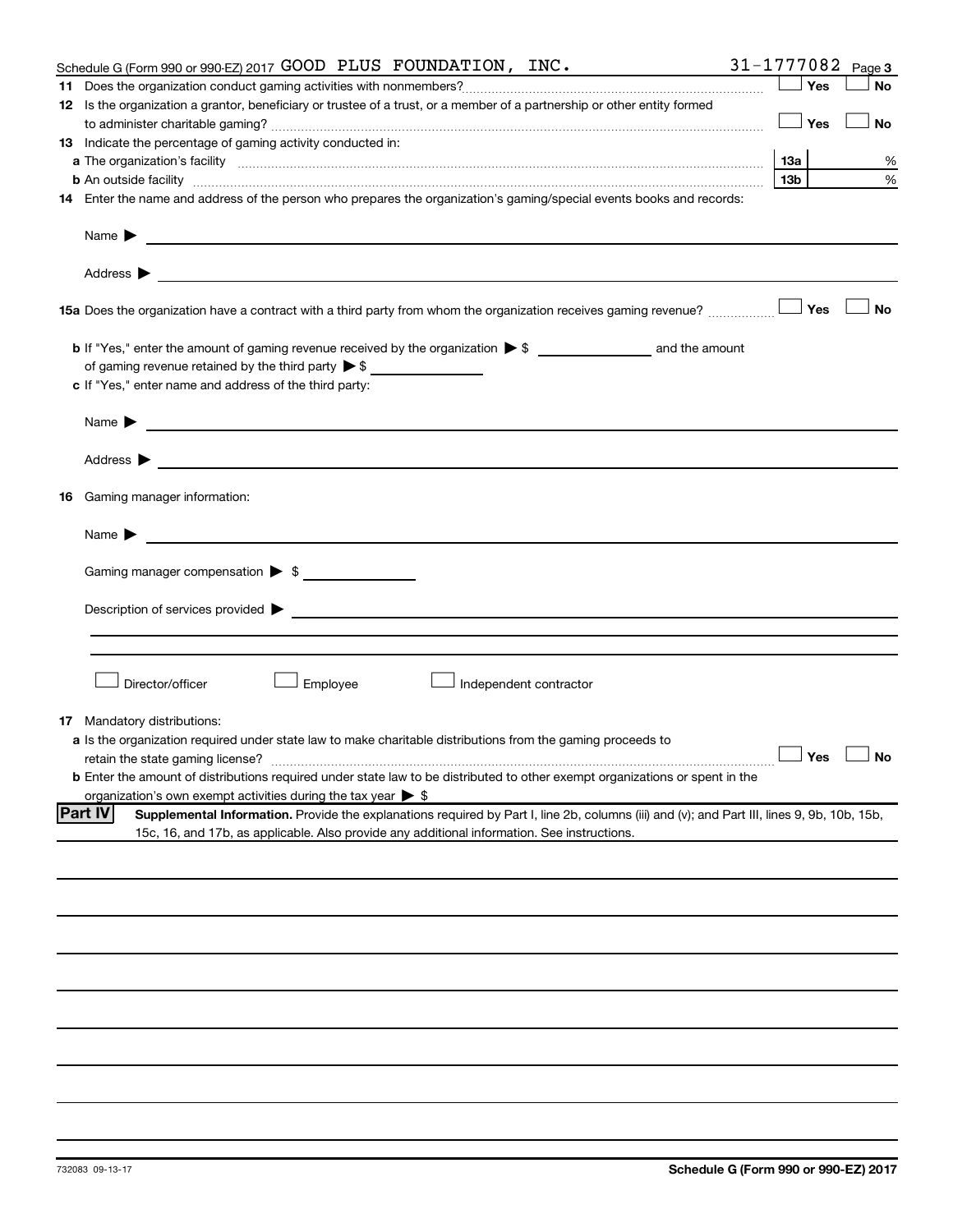| ۰  |
|----|
| -  |
|    |
| ł, |
|    |
| ۰  |
|    |
|    |
|    |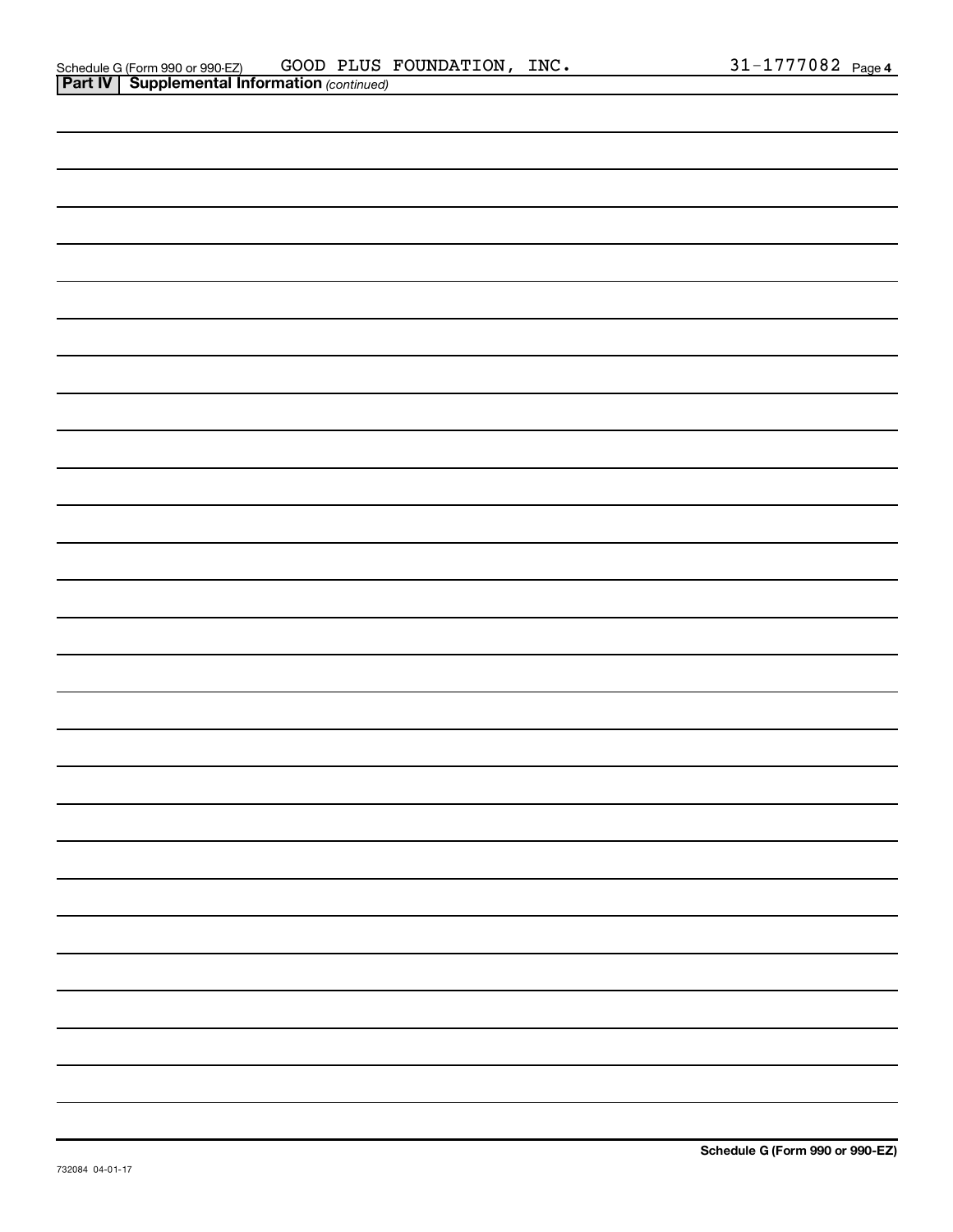| <b>SCHEDULE I</b><br>(Form 990)                                                                                                                                                                                                                                                                                |                                                                                   | <b>Grants and Other Assistance to Organizations,</b><br>Governments, and Individuals in the United States<br>Complete if the organization answered "Yes" on Form 990, Part IV, line 21 or 22. |                             |                                         |                                                                |                                          | OMB No. 1545-0047<br>2017                                                                                |  |  |  |  |  |  |
|----------------------------------------------------------------------------------------------------------------------------------------------------------------------------------------------------------------------------------------------------------------------------------------------------------------|-----------------------------------------------------------------------------------|-----------------------------------------------------------------------------------------------------------------------------------------------------------------------------------------------|-----------------------------|-----------------------------------------|----------------------------------------------------------------|------------------------------------------|----------------------------------------------------------------------------------------------------------|--|--|--|--|--|--|
| Attach to Form 990.<br><b>Open to Public</b><br>Department of the Treasury<br>Internal Revenue Service<br>Inspection<br>Go to www.irs.gov/Form990 for the latest information.                                                                                                                                  |                                                                                   |                                                                                                                                                                                               |                             |                                         |                                                                |                                          |                                                                                                          |  |  |  |  |  |  |
| Name of the organization                                                                                                                                                                                                                                                                                       | <b>Employer identification number</b><br>31-1777082<br>GOOD PLUS FOUNDATION, INC. |                                                                                                                                                                                               |                             |                                         |                                                                |                                          |                                                                                                          |  |  |  |  |  |  |
| Part I                                                                                                                                                                                                                                                                                                         | <b>General Information on Grants and Assistance</b>                               |                                                                                                                                                                                               |                             |                                         |                                                                |                                          |                                                                                                          |  |  |  |  |  |  |
| Does the organization maintain records to substantiate the amount of the grants or assistance, the grantees' eligibility for the grants or assistance, and the selection<br>$\mathbf{1}$<br>Describe in Part IV the organization's procedures for monitoring the use of grant funds in the United States.<br>2 |                                                                                   |                                                                                                                                                                                               |                             |                                         |                                                                |                                          | $\boxed{\text{X}}$ Yes<br>l No                                                                           |  |  |  |  |  |  |
| Part II<br>Grants and Other Assistance to Domestic Organizations and Domestic Governments. Complete if the organization answered "Yes" on Form 990, Part IV, line 21, for any                                                                                                                                  |                                                                                   |                                                                                                                                                                                               |                             |                                         |                                                                |                                          |                                                                                                          |  |  |  |  |  |  |
| recipient that received more than \$5,000. Part II can be duplicated if additional space is needed                                                                                                                                                                                                             |                                                                                   |                                                                                                                                                                                               |                             |                                         |                                                                |                                          |                                                                                                          |  |  |  |  |  |  |
| <b>1 (a)</b> Name and address of organization<br>or government                                                                                                                                                                                                                                                 | $(b)$ EIN                                                                         | (c) IRC section<br>(if applicable)                                                                                                                                                            | (d) Amount of<br>cash grant | (e) Amount of<br>non-cash<br>assistance | (f) Method of<br>valuation (book,<br>FMV, appraisal,<br>other) | (g) Description of<br>noncash assistance | (h) Purpose of grant<br>or assistance                                                                    |  |  |  |  |  |  |
| RIVER FUND NEW YORK, INC.<br>89-11 LEFFERTS BLVD<br>RICHMOND HILL, NY 11419                                                                                                                                                                                                                                    | $11 - 3450363$                                                                    | 501(C)(3)                                                                                                                                                                                     | $\mathbf{0}$ .              | 1,747,364.FMV                           |                                                                | HOUSEHOLD GOODS                          | TO PROVIDE ESSENTIAL<br>CLOTHING, PRODUCTS AND<br>GEAR FOR INFANTS AND<br>YOUNG CHILDREN IN NEED.        |  |  |  |  |  |  |
| SHELTER PARTNERSHIP<br>5600 RICKENBACKER ROAD<br>BELL, CA 90201                                                                                                                                                                                                                                                | 95-3976214                                                                        | 501(C)(3)                                                                                                                                                                                     | $\mathbf{0}$ .              | 763.334.FMV                             |                                                                | HOUSEHOLD GOODS                          | TO PROVIDE ESSENTIAL<br>CLOTHING, PRODUCTS AND<br>GEAR FOR INFANTS AND<br>YOUNG CHILDREN IN NEED.        |  |  |  |  |  |  |
| <b>AVANCE HOUSTON</b><br>4281 DACOMA ST.<br>HOUSTON, TX 77092                                                                                                                                                                                                                                                  | 91-1780562                                                                        | 501(C)(3)                                                                                                                                                                                     | $\mathbf{0}$ .              | 483.108.FMV                             |                                                                | HOUSEHOLD GOODS                          | TO PROVIDE ESSENTIAL<br>CLOTHING, PRODUCTS AND<br>GEAR FOR INFANTS AND<br>YOUNG CHILDREN IN NEED,        |  |  |  |  |  |  |
| SCO FAMILY OF SERVICES<br>1 ALEXANDER PLACE<br>GLEN COVE, NY 11542                                                                                                                                                                                                                                             | 11-2777066                                                                        | 501(C)(3)                                                                                                                                                                                     | 0.                          | 258,101.FMV                             |                                                                | HOUSEHOLD GOODS                          | TO PROVIDE ESSENTIAL<br>CLOTHING, PRODUCTS AND<br>GEAR FOR INFANTS AND<br>YOUNG CHILDREN IN NEED.        |  |  |  |  |  |  |
| EISNER PEDIATRIC & FAMILY MEDICAL<br>CENTER - 1530 S OLIVE ST - LOS<br>ANGELES, CA 90015                                                                                                                                                                                                                       | 95-1690966                                                                        | 501(C)(3)                                                                                                                                                                                     | $\mathbf{0}$ .              | 238,040.FMV                             |                                                                | HOUSEHOLD GOODS                          | TO PROVIDE ESSENTIAL<br>CLOTHING, PRODUCTS AND<br>GEAR FOR INFANTS AND<br>YOUNG CHILDREN IN NEED,        |  |  |  |  |  |  |
| NY CITY HEALTH AND HOSPITALS<br>CORPORATION - 160 WATER STREET.<br>6TH FLOOR - NEW YORK, NY 10038                                                                                                                                                                                                              | 13-2655001                                                                        | 501(C)(3)                                                                                                                                                                                     | $\mathbf{0}$ .              | 201.381.FMV                             |                                                                | <b>HOUSEHOLD GOODS</b>                   | TO PROVIDE ESSENTIAL<br>CLOTHING, PRODUCTS AND<br>GEAR FOR INFANTS AND<br>YOUNG CHILDREN IN NEED.<br>66. |  |  |  |  |  |  |
| Enter total number of section $501(c)(3)$ and government organizations listed in the line 1 table<br>2<br>3<br>Enter total number of other organizations listed in the line 1 table                                                                                                                            |                                                                                   |                                                                                                                                                                                               |                             |                                         |                                                                |                                          |                                                                                                          |  |  |  |  |  |  |

**For Paperwork Reduction Act Notice, see the Instructions for Form 990. Schedule I (Form 990) (2017)** LHA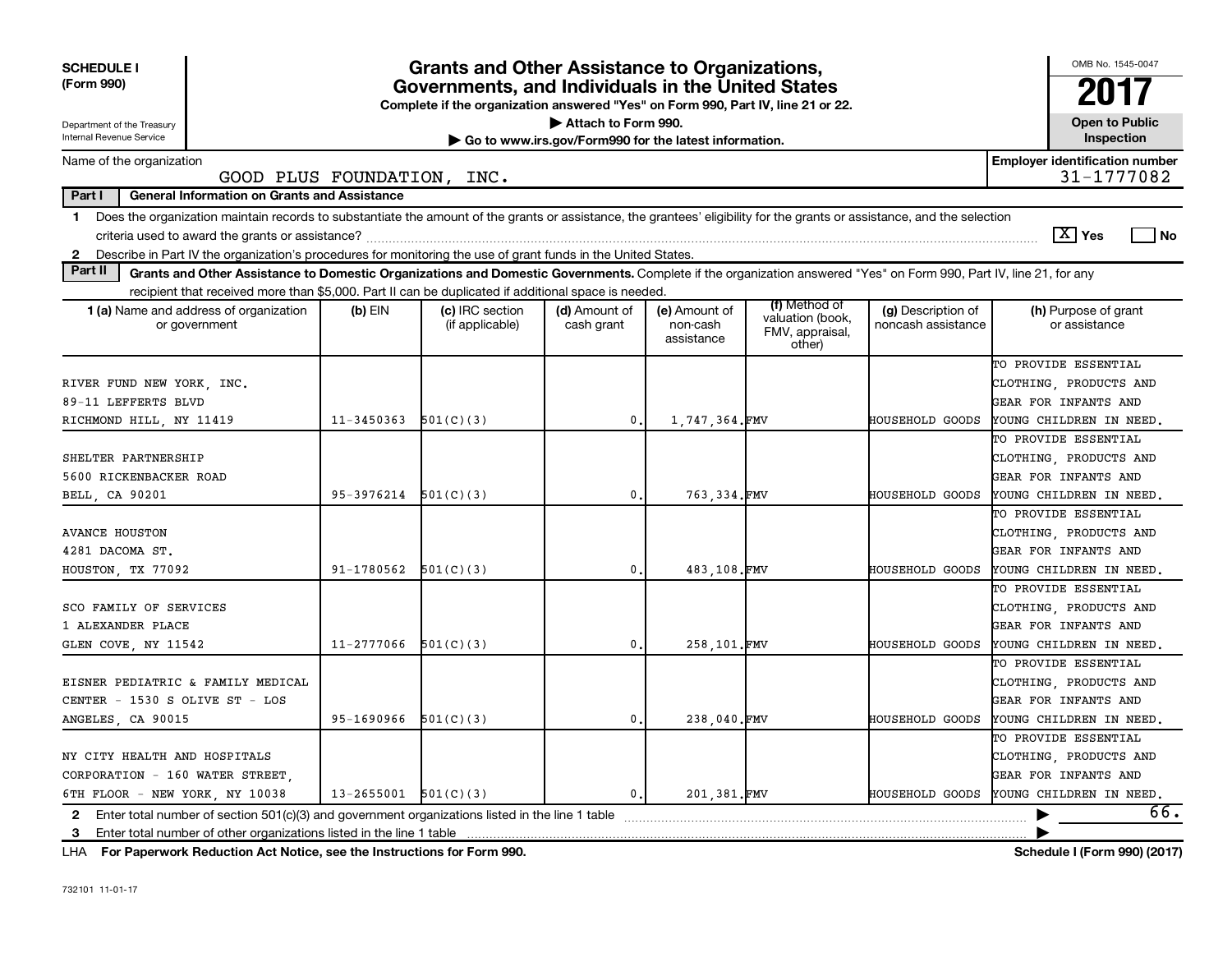organization or government

| TO PROVIDE ESSENTIAL<br>WORLD HARVEST LA<br>CLOTHING, PRODUCTS AND<br>3100 VENICE BLVD<br>GEAR FOR INFANTS AND<br>39-2064653<br>501(C)(3)<br>186,795.FMV<br>HOUSEHOLD GOODS<br>$\mathsf{0}$ .<br>YOUNG CHILDREN IN NEED.<br>TO PROVIDE ESSENTIAL<br>CLOTHING, PRODUCTS AND<br>2121 W. TEMPLE STREET<br>GEAR FOR INFANTS AND<br>95-1641424<br>501(C)(3)<br>177,963.FMV<br>LOS ANGELES, CA 90026<br>0.<br>HOUSEHOLD GOODS<br>YOUNG CHILDREN IN NEED.<br>TO PROVIDE ESSENTIAL<br>SAFE HORIZON, INC.<br>CLOTHING, PRODUCTS AND<br>2 LAFAYETTE STREET, 3RD FLOOR<br>GEAR FOR INFANTS AND<br>173,012.FMV<br>13-2946970<br>501(C)(3)<br>NEW YORK, NY 10007<br>0.<br>HOUSEHOLD GOODS<br>YOUNG CHILDREN IN NEED.<br>WOMEN'S HOUSING AND ECONOMIC<br>TO PROVIDE ESSENTIAL<br>DEVELOPMENT CORPORATION (WHEDCO) -<br>CLOTHING, PRODUCTS AND<br>50 E 168TH STREET - BRONX, NY<br>GEAR FOR INFANTS AND<br>11-3099604<br>146,528.FMV<br>501(C)(3)<br>0,<br>HOUSEHOLD GOODS<br>YOUNG CHILDREN IN NEED.<br>LOS ANGELES COUNTY DEPARTMENT OF<br>TO PROVIDE ESSENTIAL<br>PUBLIC HEALTH - 600 S.<br>CLOTHING, PRODUCTS AND<br>COMMONWEALTH AVE. STE. #800 - LOS<br><b>GEAR FOR INFANTS AND</b><br>95-6000927<br>501(C)(3)<br>142,438.FMV<br>0.<br>HOUSEHOLD GOODS<br>YOUNG CHILDREN IN NEED.<br>ANGELES, CA 90005<br>HIGHLAND PARK COMMUNITY<br>TO PROVIDE ESSENTIAL<br>DEVELOPMENT CORPORATION - 2730<br>CLOTHING, PRODUCTS AND<br>ATLANTIC AVENUE, 1ST FLOOR -<br>GEAR FOR INFANTS AND<br>501(C)(3)<br>126,268.FMV<br>11-3462888<br>HOUSEHOLD GOODS<br>BROOKLYN, NY 11207<br>0.<br>YOUNG CHILDREN IN NEED.<br>TO PROVIDE ESSENTIAL<br>VISITING NURSE SERVICE OF NEW YORK<br>CLOTHING, PRODUCTS AND<br>5 PENN PLAZA 12TH FLOOR<br>GEAR FOR INFANTS AND<br>123,541.FMV<br>13-3189926<br>501(C)(3)<br>HOUSEHOLD GOODS<br>YOUNG CHILDREN IN NEED.<br>NEW YORK, NY 10001<br>0.<br>TO PROVIDE ESSENTIAL<br>EL NIDO FAMILY CENTERS<br>CLOTHING, PRODUCTS AND<br><b>GEAR FOR INFANTS AND</b><br>120,042.FMV<br>95-3186429<br>501(C)(3)<br>0.<br>HOUSEHOLD GOODS<br>MISSION HILLS, CA 91345<br>YOUNG CHILDREN IN NEED.<br>SHELTERING ARMS (FORMERLY<br>TO PROVIDE ESSENTIAL<br>EPISCOPAL SOCIAL SERVICES OF NEW<br>CLOTHING, PRODUCTS AND<br>YORK) - 305 7TH AVENUE - NEW YORK<br><b>GEAR FOR INFANTS AND</b><br>$13-3709095$ $501(C)(3)$<br>119,355.FMV<br>NY 10001<br>0.<br>HOUSEHOLD GOODS<br>YOUNG CHILDREN IN NEED. |                              |  | assistance | (book, FMV,<br>appraisal, other) |  |
|-----------------------------------------------------------------------------------------------------------------------------------------------------------------------------------------------------------------------------------------------------------------------------------------------------------------------------------------------------------------------------------------------------------------------------------------------------------------------------------------------------------------------------------------------------------------------------------------------------------------------------------------------------------------------------------------------------------------------------------------------------------------------------------------------------------------------------------------------------------------------------------------------------------------------------------------------------------------------------------------------------------------------------------------------------------------------------------------------------------------------------------------------------------------------------------------------------------------------------------------------------------------------------------------------------------------------------------------------------------------------------------------------------------------------------------------------------------------------------------------------------------------------------------------------------------------------------------------------------------------------------------------------------------------------------------------------------------------------------------------------------------------------------------------------------------------------------------------------------------------------------------------------------------------------------------------------------------------------------------------------------------------------------------------------------------------------------------------------------------------------------------------------------------------------------------------------------------------------------------------------------------------------------------------------------------------------------------------------------------------------------------------------|------------------------------|--|------------|----------------------------------|--|
|                                                                                                                                                                                                                                                                                                                                                                                                                                                                                                                                                                                                                                                                                                                                                                                                                                                                                                                                                                                                                                                                                                                                                                                                                                                                                                                                                                                                                                                                                                                                                                                                                                                                                                                                                                                                                                                                                                                                                                                                                                                                                                                                                                                                                                                                                                                                                                                               |                              |  |            |                                  |  |
|                                                                                                                                                                                                                                                                                                                                                                                                                                                                                                                                                                                                                                                                                                                                                                                                                                                                                                                                                                                                                                                                                                                                                                                                                                                                                                                                                                                                                                                                                                                                                                                                                                                                                                                                                                                                                                                                                                                                                                                                                                                                                                                                                                                                                                                                                                                                                                                               |                              |  |            |                                  |  |
|                                                                                                                                                                                                                                                                                                                                                                                                                                                                                                                                                                                                                                                                                                                                                                                                                                                                                                                                                                                                                                                                                                                                                                                                                                                                                                                                                                                                                                                                                                                                                                                                                                                                                                                                                                                                                                                                                                                                                                                                                                                                                                                                                                                                                                                                                                                                                                                               |                              |  |            |                                  |  |
|                                                                                                                                                                                                                                                                                                                                                                                                                                                                                                                                                                                                                                                                                                                                                                                                                                                                                                                                                                                                                                                                                                                                                                                                                                                                                                                                                                                                                                                                                                                                                                                                                                                                                                                                                                                                                                                                                                                                                                                                                                                                                                                                                                                                                                                                                                                                                                                               | LOS ANGELES, CA 90019        |  |            |                                  |  |
|                                                                                                                                                                                                                                                                                                                                                                                                                                                                                                                                                                                                                                                                                                                                                                                                                                                                                                                                                                                                                                                                                                                                                                                                                                                                                                                                                                                                                                                                                                                                                                                                                                                                                                                                                                                                                                                                                                                                                                                                                                                                                                                                                                                                                                                                                                                                                                                               |                              |  |            |                                  |  |
|                                                                                                                                                                                                                                                                                                                                                                                                                                                                                                                                                                                                                                                                                                                                                                                                                                                                                                                                                                                                                                                                                                                                                                                                                                                                                                                                                                                                                                                                                                                                                                                                                                                                                                                                                                                                                                                                                                                                                                                                                                                                                                                                                                                                                                                                                                                                                                                               | CHILDREN'S INSTITUTE, INC.   |  |            |                                  |  |
|                                                                                                                                                                                                                                                                                                                                                                                                                                                                                                                                                                                                                                                                                                                                                                                                                                                                                                                                                                                                                                                                                                                                                                                                                                                                                                                                                                                                                                                                                                                                                                                                                                                                                                                                                                                                                                                                                                                                                                                                                                                                                                                                                                                                                                                                                                                                                                                               |                              |  |            |                                  |  |
|                                                                                                                                                                                                                                                                                                                                                                                                                                                                                                                                                                                                                                                                                                                                                                                                                                                                                                                                                                                                                                                                                                                                                                                                                                                                                                                                                                                                                                                                                                                                                                                                                                                                                                                                                                                                                                                                                                                                                                                                                                                                                                                                                                                                                                                                                                                                                                                               |                              |  |            |                                  |  |
|                                                                                                                                                                                                                                                                                                                                                                                                                                                                                                                                                                                                                                                                                                                                                                                                                                                                                                                                                                                                                                                                                                                                                                                                                                                                                                                                                                                                                                                                                                                                                                                                                                                                                                                                                                                                                                                                                                                                                                                                                                                                                                                                                                                                                                                                                                                                                                                               |                              |  |            |                                  |  |
|                                                                                                                                                                                                                                                                                                                                                                                                                                                                                                                                                                                                                                                                                                                                                                                                                                                                                                                                                                                                                                                                                                                                                                                                                                                                                                                                                                                                                                                                                                                                                                                                                                                                                                                                                                                                                                                                                                                                                                                                                                                                                                                                                                                                                                                                                                                                                                                               |                              |  |            |                                  |  |
|                                                                                                                                                                                                                                                                                                                                                                                                                                                                                                                                                                                                                                                                                                                                                                                                                                                                                                                                                                                                                                                                                                                                                                                                                                                                                                                                                                                                                                                                                                                                                                                                                                                                                                                                                                                                                                                                                                                                                                                                                                                                                                                                                                                                                                                                                                                                                                                               |                              |  |            |                                  |  |
|                                                                                                                                                                                                                                                                                                                                                                                                                                                                                                                                                                                                                                                                                                                                                                                                                                                                                                                                                                                                                                                                                                                                                                                                                                                                                                                                                                                                                                                                                                                                                                                                                                                                                                                                                                                                                                                                                                                                                                                                                                                                                                                                                                                                                                                                                                                                                                                               |                              |  |            |                                  |  |
|                                                                                                                                                                                                                                                                                                                                                                                                                                                                                                                                                                                                                                                                                                                                                                                                                                                                                                                                                                                                                                                                                                                                                                                                                                                                                                                                                                                                                                                                                                                                                                                                                                                                                                                                                                                                                                                                                                                                                                                                                                                                                                                                                                                                                                                                                                                                                                                               |                              |  |            |                                  |  |
|                                                                                                                                                                                                                                                                                                                                                                                                                                                                                                                                                                                                                                                                                                                                                                                                                                                                                                                                                                                                                                                                                                                                                                                                                                                                                                                                                                                                                                                                                                                                                                                                                                                                                                                                                                                                                                                                                                                                                                                                                                                                                                                                                                                                                                                                                                                                                                                               |                              |  |            |                                  |  |
|                                                                                                                                                                                                                                                                                                                                                                                                                                                                                                                                                                                                                                                                                                                                                                                                                                                                                                                                                                                                                                                                                                                                                                                                                                                                                                                                                                                                                                                                                                                                                                                                                                                                                                                                                                                                                                                                                                                                                                                                                                                                                                                                                                                                                                                                                                                                                                                               |                              |  |            |                                  |  |
|                                                                                                                                                                                                                                                                                                                                                                                                                                                                                                                                                                                                                                                                                                                                                                                                                                                                                                                                                                                                                                                                                                                                                                                                                                                                                                                                                                                                                                                                                                                                                                                                                                                                                                                                                                                                                                                                                                                                                                                                                                                                                                                                                                                                                                                                                                                                                                                               | 10452                        |  |            |                                  |  |
|                                                                                                                                                                                                                                                                                                                                                                                                                                                                                                                                                                                                                                                                                                                                                                                                                                                                                                                                                                                                                                                                                                                                                                                                                                                                                                                                                                                                                                                                                                                                                                                                                                                                                                                                                                                                                                                                                                                                                                                                                                                                                                                                                                                                                                                                                                                                                                                               |                              |  |            |                                  |  |
|                                                                                                                                                                                                                                                                                                                                                                                                                                                                                                                                                                                                                                                                                                                                                                                                                                                                                                                                                                                                                                                                                                                                                                                                                                                                                                                                                                                                                                                                                                                                                                                                                                                                                                                                                                                                                                                                                                                                                                                                                                                                                                                                                                                                                                                                                                                                                                                               |                              |  |            |                                  |  |
|                                                                                                                                                                                                                                                                                                                                                                                                                                                                                                                                                                                                                                                                                                                                                                                                                                                                                                                                                                                                                                                                                                                                                                                                                                                                                                                                                                                                                                                                                                                                                                                                                                                                                                                                                                                                                                                                                                                                                                                                                                                                                                                                                                                                                                                                                                                                                                                               |                              |  |            |                                  |  |
|                                                                                                                                                                                                                                                                                                                                                                                                                                                                                                                                                                                                                                                                                                                                                                                                                                                                                                                                                                                                                                                                                                                                                                                                                                                                                                                                                                                                                                                                                                                                                                                                                                                                                                                                                                                                                                                                                                                                                                                                                                                                                                                                                                                                                                                                                                                                                                                               |                              |  |            |                                  |  |
|                                                                                                                                                                                                                                                                                                                                                                                                                                                                                                                                                                                                                                                                                                                                                                                                                                                                                                                                                                                                                                                                                                                                                                                                                                                                                                                                                                                                                                                                                                                                                                                                                                                                                                                                                                                                                                                                                                                                                                                                                                                                                                                                                                                                                                                                                                                                                                                               |                              |  |            |                                  |  |
|                                                                                                                                                                                                                                                                                                                                                                                                                                                                                                                                                                                                                                                                                                                                                                                                                                                                                                                                                                                                                                                                                                                                                                                                                                                                                                                                                                                                                                                                                                                                                                                                                                                                                                                                                                                                                                                                                                                                                                                                                                                                                                                                                                                                                                                                                                                                                                                               |                              |  |            |                                  |  |
|                                                                                                                                                                                                                                                                                                                                                                                                                                                                                                                                                                                                                                                                                                                                                                                                                                                                                                                                                                                                                                                                                                                                                                                                                                                                                                                                                                                                                                                                                                                                                                                                                                                                                                                                                                                                                                                                                                                                                                                                                                                                                                                                                                                                                                                                                                                                                                                               |                              |  |            |                                  |  |
|                                                                                                                                                                                                                                                                                                                                                                                                                                                                                                                                                                                                                                                                                                                                                                                                                                                                                                                                                                                                                                                                                                                                                                                                                                                                                                                                                                                                                                                                                                                                                                                                                                                                                                                                                                                                                                                                                                                                                                                                                                                                                                                                                                                                                                                                                                                                                                                               |                              |  |            |                                  |  |
|                                                                                                                                                                                                                                                                                                                                                                                                                                                                                                                                                                                                                                                                                                                                                                                                                                                                                                                                                                                                                                                                                                                                                                                                                                                                                                                                                                                                                                                                                                                                                                                                                                                                                                                                                                                                                                                                                                                                                                                                                                                                                                                                                                                                                                                                                                                                                                                               |                              |  |            |                                  |  |
|                                                                                                                                                                                                                                                                                                                                                                                                                                                                                                                                                                                                                                                                                                                                                                                                                                                                                                                                                                                                                                                                                                                                                                                                                                                                                                                                                                                                                                                                                                                                                                                                                                                                                                                                                                                                                                                                                                                                                                                                                                                                                                                                                                                                                                                                                                                                                                                               |                              |  |            |                                  |  |
|                                                                                                                                                                                                                                                                                                                                                                                                                                                                                                                                                                                                                                                                                                                                                                                                                                                                                                                                                                                                                                                                                                                                                                                                                                                                                                                                                                                                                                                                                                                                                                                                                                                                                                                                                                                                                                                                                                                                                                                                                                                                                                                                                                                                                                                                                                                                                                                               |                              |  |            |                                  |  |
|                                                                                                                                                                                                                                                                                                                                                                                                                                                                                                                                                                                                                                                                                                                                                                                                                                                                                                                                                                                                                                                                                                                                                                                                                                                                                                                                                                                                                                                                                                                                                                                                                                                                                                                                                                                                                                                                                                                                                                                                                                                                                                                                                                                                                                                                                                                                                                                               |                              |  |            |                                  |  |
|                                                                                                                                                                                                                                                                                                                                                                                                                                                                                                                                                                                                                                                                                                                                                                                                                                                                                                                                                                                                                                                                                                                                                                                                                                                                                                                                                                                                                                                                                                                                                                                                                                                                                                                                                                                                                                                                                                                                                                                                                                                                                                                                                                                                                                                                                                                                                                                               |                              |  |            |                                  |  |
|                                                                                                                                                                                                                                                                                                                                                                                                                                                                                                                                                                                                                                                                                                                                                                                                                                                                                                                                                                                                                                                                                                                                                                                                                                                                                                                                                                                                                                                                                                                                                                                                                                                                                                                                                                                                                                                                                                                                                                                                                                                                                                                                                                                                                                                                                                                                                                                               |                              |  |            |                                  |  |
|                                                                                                                                                                                                                                                                                                                                                                                                                                                                                                                                                                                                                                                                                                                                                                                                                                                                                                                                                                                                                                                                                                                                                                                                                                                                                                                                                                                                                                                                                                                                                                                                                                                                                                                                                                                                                                                                                                                                                                                                                                                                                                                                                                                                                                                                                                                                                                                               | 10200 SEPULVEDA BLVD STE 350 |  |            |                                  |  |
|                                                                                                                                                                                                                                                                                                                                                                                                                                                                                                                                                                                                                                                                                                                                                                                                                                                                                                                                                                                                                                                                                                                                                                                                                                                                                                                                                                                                                                                                                                                                                                                                                                                                                                                                                                                                                                                                                                                                                                                                                                                                                                                                                                                                                                                                                                                                                                                               |                              |  |            |                                  |  |
|                                                                                                                                                                                                                                                                                                                                                                                                                                                                                                                                                                                                                                                                                                                                                                                                                                                                                                                                                                                                                                                                                                                                                                                                                                                                                                                                                                                                                                                                                                                                                                                                                                                                                                                                                                                                                                                                                                                                                                                                                                                                                                                                                                                                                                                                                                                                                                                               |                              |  |            |                                  |  |
|                                                                                                                                                                                                                                                                                                                                                                                                                                                                                                                                                                                                                                                                                                                                                                                                                                                                                                                                                                                                                                                                                                                                                                                                                                                                                                                                                                                                                                                                                                                                                                                                                                                                                                                                                                                                                                                                                                                                                                                                                                                                                                                                                                                                                                                                                                                                                                                               |                              |  |            |                                  |  |
|                                                                                                                                                                                                                                                                                                                                                                                                                                                                                                                                                                                                                                                                                                                                                                                                                                                                                                                                                                                                                                                                                                                                                                                                                                                                                                                                                                                                                                                                                                                                                                                                                                                                                                                                                                                                                                                                                                                                                                                                                                                                                                                                                                                                                                                                                                                                                                                               |                              |  |            |                                  |  |
|                                                                                                                                                                                                                                                                                                                                                                                                                                                                                                                                                                                                                                                                                                                                                                                                                                                                                                                                                                                                                                                                                                                                                                                                                                                                                                                                                                                                                                                                                                                                                                                                                                                                                                                                                                                                                                                                                                                                                                                                                                                                                                                                                                                                                                                                                                                                                                                               |                              |  |            |                                  |  |

Part II | Continuation of Grants and Other Assistance to Governments and Organizations in the United States (Schedule I (Form 990), Part II.)

if applicable

 $(b)$  EIN  $(c)$  IRC section

**(a) (b) (c) (d) (e) (f) (g) (h)** Name and address of

(d) Amount of cash grant

 Amount of non-cash

 Method of valuation

(g) Description of non-cash assistance

**Schedule I (Form 990)**

(h) Purpose of grant or assistance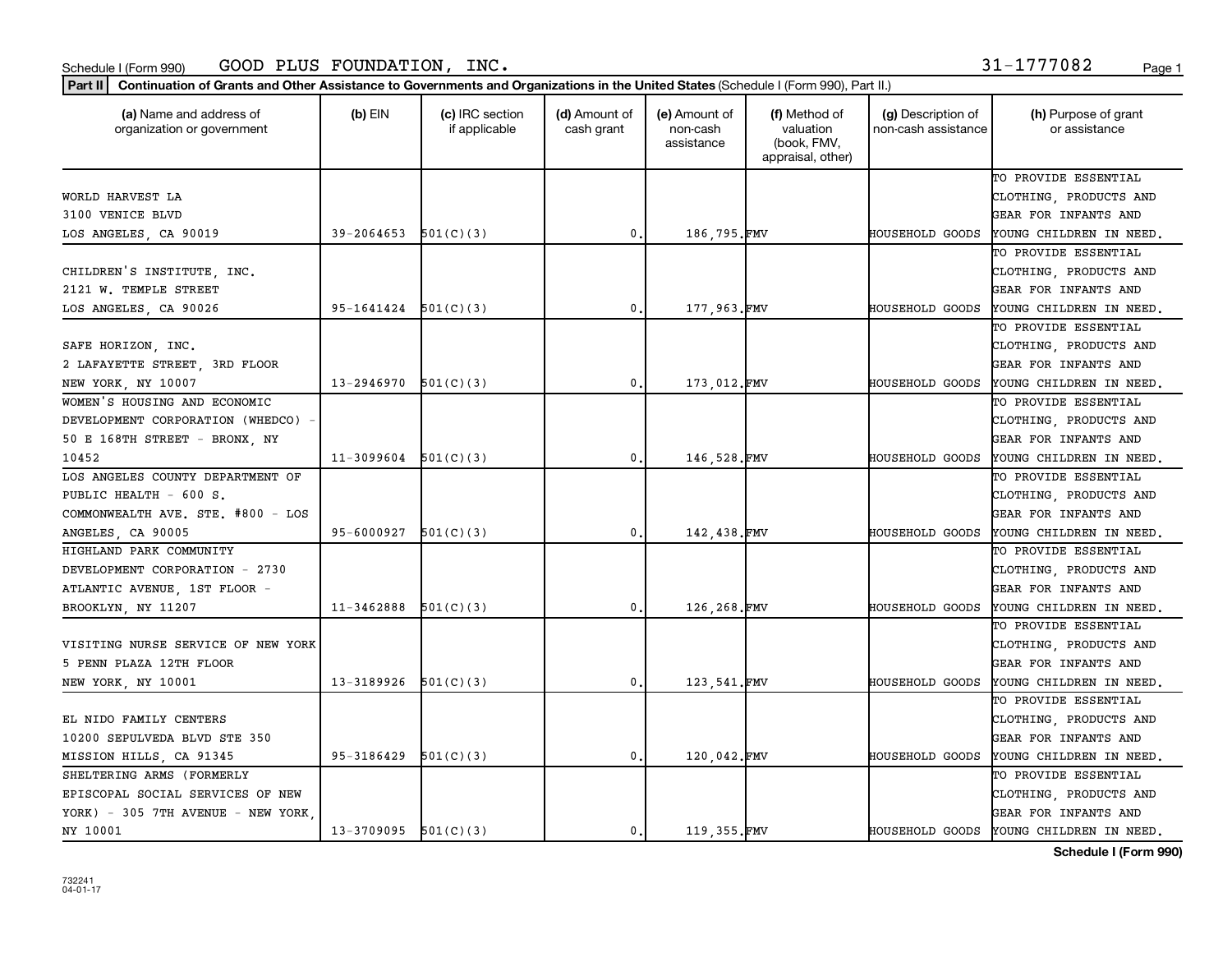Part II | Continuation of Grants and Other Assistance to Governments and Organizations in the United States (Schedule I (Form 990), Part II.)

| (a) Name and address of<br>organization or government | $(b)$ EIN  | (c) IRC section<br>if applicable | (d) Amount of<br>cash grant | (e) Amount of<br>non-cash<br>assistance | (f) Method of<br>valuation<br>(book, FMV,<br>appraisal, other) | (g) Description of<br>non-cash assistance | (h) Purpose of grant<br>or assistance   |
|-------------------------------------------------------|------------|----------------------------------|-----------------------------|-----------------------------------------|----------------------------------------------------------------|-------------------------------------------|-----------------------------------------|
|                                                       |            |                                  |                             |                                         |                                                                |                                           | TO PROVIDE ESSENTIAL                    |
| CRADLES TO CRAYONS                                    |            |                                  |                             |                                         |                                                                |                                           | CLOTHING, PRODUCTS AND                  |
| 155 NORTH BEACON STREET                               |            |                                  |                             |                                         |                                                                |                                           | GEAR FOR INFANTS AND                    |
| BOSTON, MA 02135                                      | 04-3584367 | 501(C)(3)                        | 0.                          | 119,008.FMV                             |                                                                | HOUSEHOLD GOODS                           | YOUNG CHILDREN IN NEED.                 |
|                                                       |            |                                  |                             |                                         |                                                                |                                           | TO PROVIDE ESSENTIAL                    |
| COMMUNITY INITIATIVES INC.                            |            |                                  |                             |                                         |                                                                |                                           | CLOTHING, PRODUCTS AND                  |
| 354 PINE STREET, SUITE 700                            |            |                                  |                             |                                         |                                                                |                                           | GEAR FOR INFANTS AND                    |
| SAN FRANCISCO, CA 94104                               | 94-3255070 | 501(C)(3)                        | 0.                          | 107,101.FMV                             |                                                                | HOUSEHOLD GOODS                           | YOUNG CHILDREN IN NEED,                 |
|                                                       |            |                                  |                             |                                         |                                                                |                                           | TO PROVIDE ESSENTIAL                    |
| NEPPERHAN COMMUNITY CENTER                            |            |                                  |                             |                                         |                                                                |                                           | CLOTHING, PRODUCTS AND                  |
| 342 WARBURTON AVE                                     |            |                                  |                             |                                         |                                                                |                                           | GEAR FOR INFANTS AND                    |
| YONKERS, NY 10701                                     | 13-1876350 | 501(C)(3)                        | 0.                          | 98,571.FMV                              |                                                                | HOUSEHOLD GOODS                           | YOUNG CHILDREN IN NEED,                 |
| UNITED STATES CATHOLIC CONFERENCE                     |            |                                  |                             |                                         |                                                                |                                           | TO PROVIDE ESSENTIAL                    |
| LITTLE SISTERS ASSUMPTION FAMILY                      |            |                                  |                             |                                         |                                                                |                                           | CLOTHING, PRODUCTS AND                  |
| HEALTH S - 333 E 115TH STREET -                       |            |                                  |                             |                                         |                                                                |                                           | GEAR FOR INFANTS AND                    |
| NEW YORK, NY 10029                                    | 13-2867881 | 501(C)(3)                        | 0.                          | 93,686.FMV                              |                                                                | HOUSEHOLD GOODS                           | YOUNG CHILDREN IN NEED,                 |
|                                                       |            |                                  |                             |                                         |                                                                |                                           | TO PROVIDE ESSENTIAL                    |
| STRIVE INTERNATIONAL, INC.                            |            |                                  |                             |                                         |                                                                |                                           | CLOTHING, PRODUCTS AND                  |
| 240 EAST 123RD ST, 3RD FL                             |            |                                  |                             |                                         |                                                                |                                           | GEAR FOR INFANTS AND                    |
| NEW YORK, NY 10035                                    | 13-3255679 | 501(C)(3)                        | 0.                          | 92,759.FMV                              |                                                                | HOUSEHOLD GOODS                           | YOUNG CHILDREN IN NEED,                 |
|                                                       |            |                                  |                             |                                         |                                                                |                                           | TO PROVIDE ESSENTIAL                    |
| WEECYCLE                                              |            |                                  |                             |                                         |                                                                |                                           | CLOTHING, PRODUCTS AND                  |
| 789 SHERMAN STREET SUITE 250                          |            |                                  |                             |                                         |                                                                |                                           | GEAR FOR INFANTS AND                    |
| DENVER, CO 80203                                      | 84-1493585 | 501(C)(3)                        | $\mathbf 0$ .               | 79,357.FMV                              |                                                                | HOUSEHOLD GOODS                           | YOUNG CHILDREN IN NEED,                 |
|                                                       |            |                                  |                             |                                         |                                                                |                                           | TO PROVIDE ESSENTIAL                    |
| YOUTH POLICY INSTITUTE                                |            |                                  |                             |                                         |                                                                |                                           | CLOTHING, PRODUCTS AND                  |
| 634 S. SPRING STREET, 10TH FL                         |            |                                  |                             |                                         |                                                                |                                           | GEAR FOR INFANTS AND                    |
| LOS ANGELES, CA 90014                                 | 52-1278339 | 501(C)(3)                        | 0.                          | 79,119.FMV                              |                                                                | HOUSEHOLD GOODS                           | YOUNG CHILDREN IN NEED,                 |
|                                                       |            |                                  |                             |                                         |                                                                |                                           | TO PROVIDE ESSENTIAL                    |
| ALTAMED HEALTH SERVICES CORP.                         |            |                                  |                             |                                         |                                                                |                                           | CLOTHING, PRODUCTS AND                  |
| 2040 CAMFIELD AVENUE                                  |            |                                  |                             |                                         |                                                                |                                           | GEAR FOR INFANTS AND                    |
| LOS ANGELES, CA 90040                                 | 95-2810095 | 501(C)(3)                        | 0.                          | 73,071.FMV                              |                                                                | HOUSEHOLD GOODS                           | YOUNG CHILDREN IN NEED.                 |
|                                                       |            |                                  |                             |                                         |                                                                |                                           | TO PROVIDE ESSENTIAL                    |
| NEW YORK ASIAN WOMEN'S CENTER,                        |            |                                  |                             |                                         |                                                                |                                           | CLOTHING, PRODUCTS AND                  |
| INC. - 32 BROADWAY, 10TH FLOOR -                      |            |                                  |                             |                                         |                                                                |                                           | GEAR FOR INFANTS AND                    |
| NEW YORK, NY 10004                                    | 13-3286250 | 501(C)(3)                        | 0.                          | 70,165.FMV                              |                                                                |                                           | HOUSEHOLD GOODS YOUNG CHILDREN IN NEED. |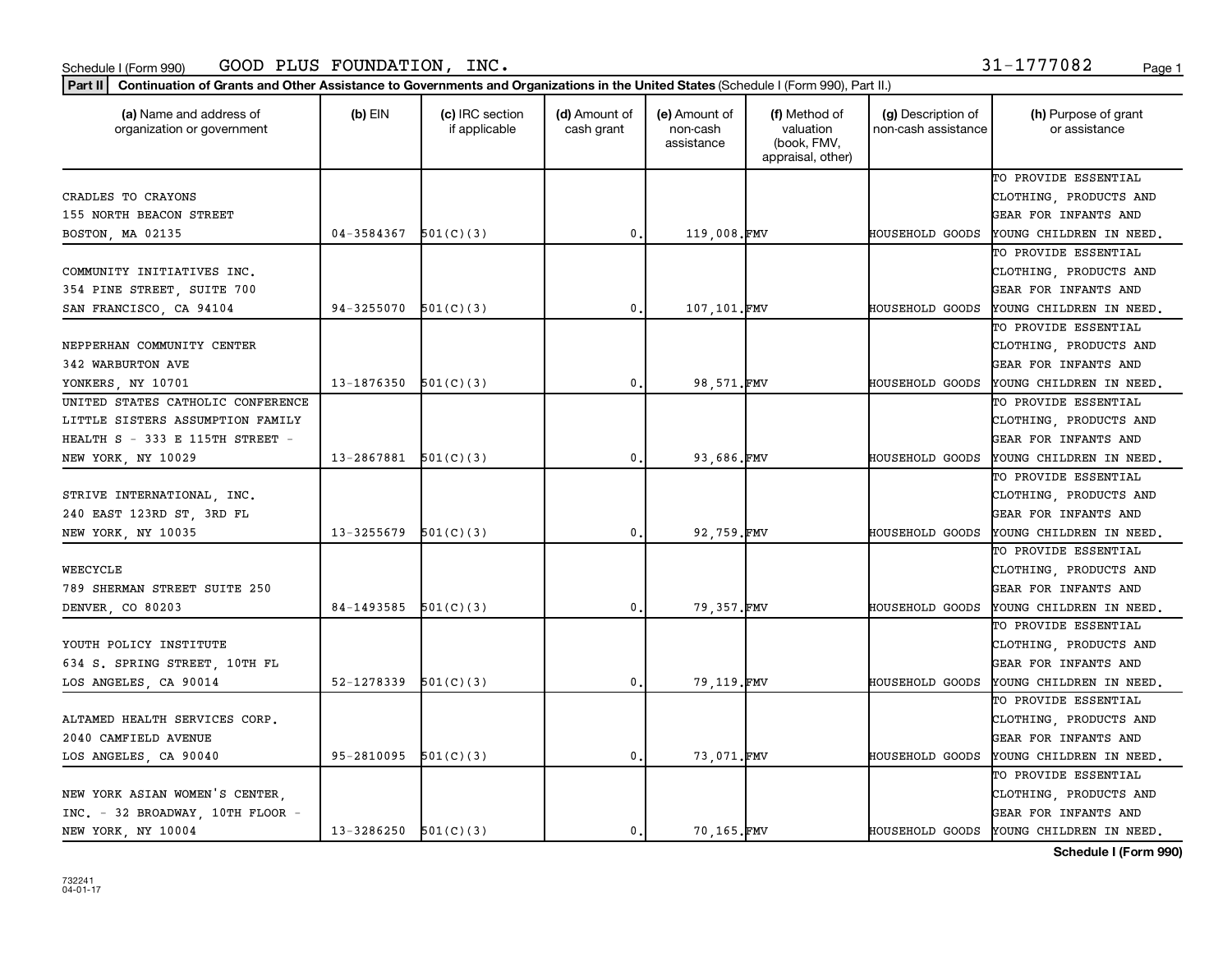#### Schedule I (Form 990) Page 1 GOOD PLUS FOUNDATION, INC. 31-1777082

|--|

| (a) Name and address of<br>organization or government | (b) $EIN$                  | (c) IRC section<br>if applicable | (d) Amount of<br>cash grant | (e) Amount of<br>non-cash<br>assistance | (f) Method of<br>valuation<br>(book, FMV,<br>appraisal, other) | (g) Description of<br>non-cash assistance | (h) Purpose of grant<br>or assistance   |
|-------------------------------------------------------|----------------------------|----------------------------------|-----------------------------|-----------------------------------------|----------------------------------------------------------------|-------------------------------------------|-----------------------------------------|
|                                                       |                            |                                  |                             |                                         |                                                                |                                           | TO PROVIDE ESSENTIAL                    |
| HOPE SUPPLY COMPANY                                   |                            |                                  |                             |                                         |                                                                |                                           | CLOTHING, PRODUCTS AND                  |
| 10480 SHADY TRAIL SUITE 104                           |                            |                                  |                             |                                         |                                                                |                                           | GEAR FOR INFANTS AND                    |
| DALLAS, TX 75220                                      | 75-2284779                 | 501(C)(3)                        | $\mathbf{0}$ .              | 67,265.FMV                              |                                                                | HOUSEHOLD GOODS                           | YOUNG CHILDREN IN NEED.                 |
|                                                       |                            |                                  |                             |                                         |                                                                |                                           | TO PROVIDE ESSENTIAL                    |
| LA FAMILY HOUSING                                     |                            |                                  |                             |                                         |                                                                |                                           | CLOTHING, PRODUCTS AND                  |
| 7843 LANKERSHIM BLVD.                                 |                            |                                  |                             |                                         |                                                                |                                           | GEAR FOR INFANTS AND                    |
| NORTH HOLLYWOOD, CA 91605                             | 95-3920560                 | 501(C)(3)                        | $\mathbf{0}$ .              | 66,194.FMV                              |                                                                | HOUSEHOLD GOODS                           | YOUNG CHILDREN IN NEED,                 |
|                                                       |                            |                                  |                             |                                         |                                                                |                                           | TO PROVIDE ESSENTIAL                    |
| HARLEM CHILDREN'S ZONE, INC.                          |                            |                                  |                             |                                         |                                                                |                                           | CLOTHING, PRODUCTS AND                  |
| 35 E 125TH STREET                                     |                            |                                  |                             |                                         |                                                                |                                           | GEAR FOR INFANTS AND                    |
| NEW YORK, NY 10035                                    | $23 - 7112974$ $501(C)(3)$ |                                  | $\mathbf{0}$ .              | 59,851.FMV                              |                                                                | HOUSEHOLD GOODS                           | YOUNG CHILDREN IN NEED.                 |
|                                                       |                            |                                  |                             |                                         |                                                                |                                           | TO PROVIDE ESSENTIAL                    |
| CITY UNIVERSITY OF NY - LAGUARDIA                     |                            |                                  |                             |                                         |                                                                |                                           | CLOTHING, PRODUCTS AND                  |
| COMM. COLLEGE - 3110 THOMSON AVE                      |                            |                                  |                             |                                         |                                                                |                                           | GEAR FOR INFANTS AND                    |
| LONG ISLAND CITY, NY 11101                            | $11 - 2644089$             | 501(C)(3)                        | 0.                          | 58,717.FMV                              |                                                                | HOUSEHOLD GOODS                           | YOUNG CHILDREN IN NEED.                 |
|                                                       |                            |                                  |                             |                                         |                                                                |                                           | TO PROVIDE ESSENTIAL                    |
| PUBLIC HEALTH SOLUTIONS                               |                            |                                  |                             |                                         |                                                                |                                           | CLOTHING, PRODUCTS AND                  |
| 220 CHURCH STREET                                     |                            |                                  |                             |                                         |                                                                |                                           | GEAR FOR INFANTS AND                    |
| NEW YORK, NY 10013                                    | 13-5669201                 | 501(C)(3)                        | $\mathbf{0}$ .              | 57,146.FMV                              |                                                                | <b>HOUSEHOLD GOODS</b>                    | YOUNG CHILDREN IN NEED.                 |
|                                                       |                            |                                  |                             |                                         |                                                                |                                           | TO PROVIDE ESSENTIAL                    |
| NEW YORK FOUNDLING HOSPITAL                           |                            |                                  |                             |                                         |                                                                |                                           | CLOTHING, PRODUCTS AND                  |
| 590 AVENUE OF THE AMERICAS                            |                            |                                  |                             |                                         |                                                                |                                           | <b>GEAR FOR INFANTS AND</b>             |
| NEW YORK, NY 10011                                    | 13-1624123                 | 501(C)(3)                        | $\mathbf{0}$ .              | 48,702.FMV                              |                                                                | HOUSEHOLD GOODS                           | YOUNG CHILDREN IN NEED.                 |
|                                                       |                            |                                  |                             |                                         |                                                                |                                           | TO PROVIDE ESSENTIAL                    |
| MLK JR. LOS ANGELES HEALTHCARE                        |                            |                                  |                             |                                         |                                                                |                                           | CLOTHING, PRODUCTS AND                  |
| CORPORATION - $1680$ E 120TH ST -                     |                            |                                  |                             |                                         |                                                                |                                           | GEAR FOR INFANTS AND                    |
| LOS ANGELES, CA 90059                                 | 27-4658935                 | 501(C)(3)                        | $\mathbf{0}$ .              | 47,551.FMV                              |                                                                | <b>HOUSEHOLD GOODS</b>                    | YOUNG CHILDREN IN NEED,                 |
|                                                       |                            |                                  |                             |                                         |                                                                |                                           | TO PROVIDE ESSENTIAL                    |
| THE LEGACY CENTER                                     |                            |                                  |                             |                                         |                                                                |                                           | CLOTHING, PRODUCTS AND                  |
| 1633 CENTRE ST                                        |                            |                                  |                             |                                         |                                                                |                                           | GEAR FOR INFANTS AND                    |
| RIDGEWOOD, NY 11385                                   | $27 - 1033434$             | 501(C)(3)                        | $\mathbf{0}$ .              | 44,744.FMV                              |                                                                | <b>HOUSEHOLD GOODS</b>                    | YOUNG CHILDREN IN NEED.                 |
|                                                       |                            |                                  |                             |                                         |                                                                |                                           | TO PROVIDE ESSENTIAL                    |
| KIPP FOUNDATION                                       |                            |                                  |                             |                                         |                                                                |                                           | CLOTHING, PRODUCTS AND                  |
| 135 MAIN STREET                                       |                            |                                  |                             |                                         |                                                                |                                           | GEAR FOR INFANTS AND                    |
| SAN FRANCISCO, CA 94105                               | $94-3362724$ $501(C)(3)$   |                                  | $\mathbf{0}$ .              | 44.006.FMV                              |                                                                |                                           | HOUSEHOLD GOODS YOUNG CHILDREN IN NEED. |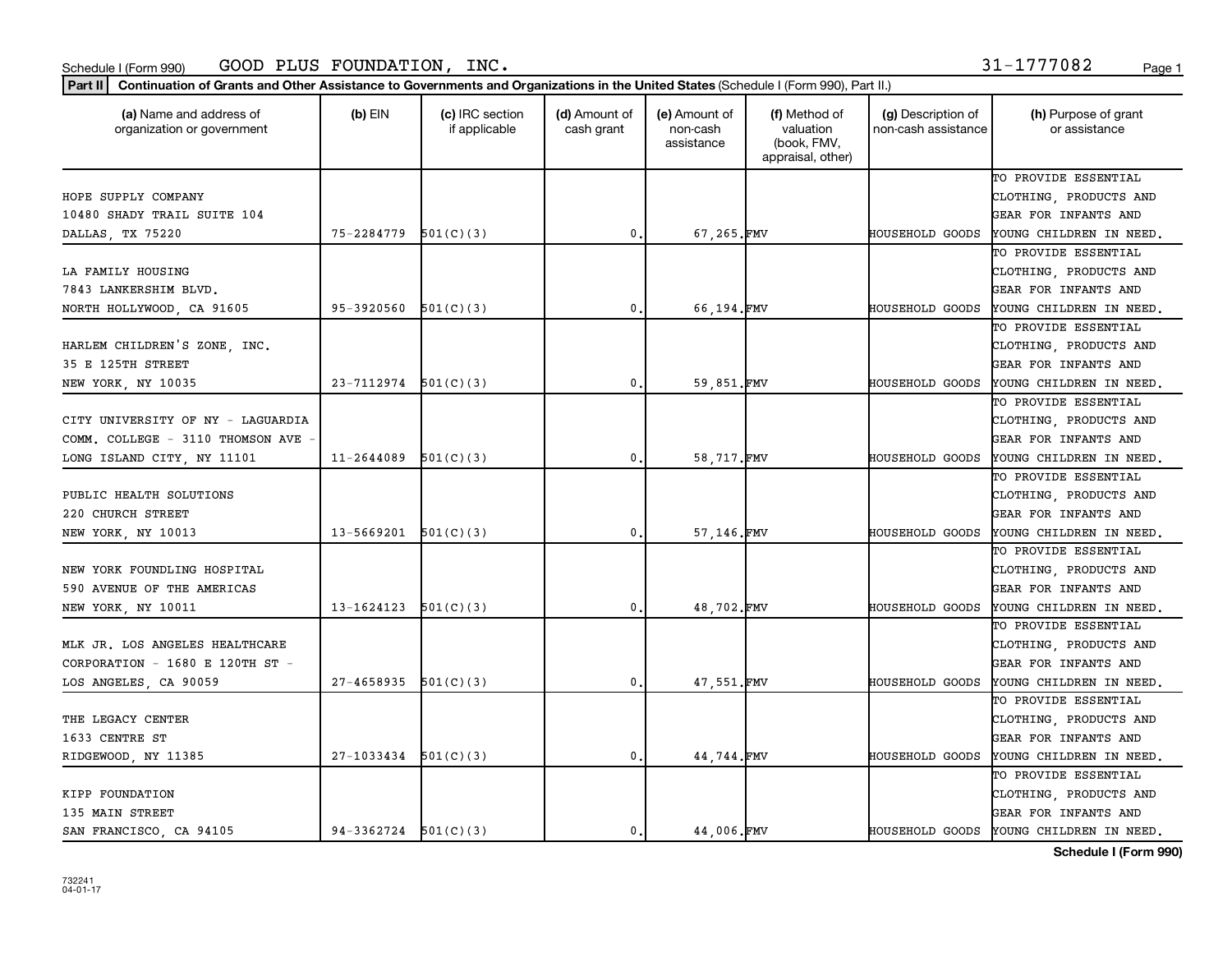#### Schedule I (Form 990) Page 1 GOOD PLUS FOUNDATION, INC. 31-1777082

|  |  | _ |  |
|--|--|---|--|
|  |  |   |  |
|  |  |   |  |
|  |  |   |  |

| (a) Name and address of<br>organization or government | $(b)$ EIN                  | (c) IRC section<br>if applicable | (d) Amount of<br>cash grant | (e) Amount of<br>non-cash<br>assistance | (f) Method of<br>valuation<br>(book, FMV,<br>appraisal, other) | (g) Description of<br>non-cash assistance | (h) Purpose of grant<br>or assistance |
|-------------------------------------------------------|----------------------------|----------------------------------|-----------------------------|-----------------------------------------|----------------------------------------------------------------|-------------------------------------------|---------------------------------------|
|                                                       |                            |                                  |                             |                                         |                                                                |                                           | TO PROVIDE ESSENTIAL                  |
| MONTEFIORE MEDICAL CENTER                             |                            |                                  |                             |                                         |                                                                |                                           | CLOTHING, PRODUCTS AND                |
| 111 EAST 210TH STREET                                 |                            |                                  |                             |                                         |                                                                |                                           | GEAR FOR INFANTS AND                  |
| BRONX, NY 10467                                       | 13-1740114                 | 501(C)(3)                        | $\mathbf 0$ .               | 43,880.FMV                              |                                                                | HOUSEHOLD GOODS                           | YOUNG CHILDREN IN NEED.               |
|                                                       |                            |                                  |                             |                                         |                                                                |                                           | TO PROVIDE ESSENTIAL                  |
| CENTER FOR FAMILY REPRESENTATION                      |                            |                                  |                             |                                         |                                                                |                                           | CLOTHING, PRODUCTS AND                |
| 116 JOHN STREET, 19TH FLOOR                           |                            |                                  |                             |                                         |                                                                |                                           | GEAR FOR INFANTS AND                  |
| NEW YORK, NY 10038                                    | 51-0419496                 | 501(C)(3)                        | $\mathbf{0}$ .              | 43,738.FMV                              |                                                                | HOUSEHOLD GOODS                           | YOUNG CHILDREN IN NEED.               |
|                                                       |                            |                                  |                             |                                         |                                                                |                                           | TO PROVIDE ESSENTIAL                  |
| SPIRITT FAMILY SERVICES                               |                            |                                  |                             |                                         |                                                                |                                           | CLOTHING, PRODUCTS AND                |
| 8000 PAINTER AVE                                      |                            |                                  |                             |                                         |                                                                |                                           | GEAR FOR INFANTS AND                  |
| WHITTIER, CA 90602                                    | 95-2852683                 | 501(C)(3)                        | $\mathbf{0}$ .              | 42,176.FMV                              |                                                                | HOUSEHOLD GOODS                           | YOUNG CHILDREN IN NEED.               |
|                                                       |                            |                                  |                             |                                         |                                                                |                                           | TO PROVIDE ESSENTIAL                  |
| HOMEBOY INDUSTRIES                                    |                            |                                  |                             |                                         |                                                                |                                           | CLOTHING, PRODUCTS AND                |
| 130 W. BRUNO STREET                                   |                            |                                  |                             |                                         |                                                                |                                           | GEAR FOR INFANTS AND                  |
| LOS ANGELES, CA 90012                                 | 95-4800735                 | 501(C)(3)                        | 0,                          | 39,361.FMV                              |                                                                | <b>HOUSEHOLD GOODS</b>                    | YOUNG CHILDREN IN NEED,               |
|                                                       |                            |                                  |                             |                                         |                                                                |                                           | TO PROVIDE ESSENTIAL                  |
| CENTER FOR URBAN FAMILIES                             |                            |                                  |                             |                                         |                                                                |                                           | CLOTHING, PRODUCTS AND                |
| 2201 N MONROE ST                                      |                            |                                  |                             |                                         |                                                                |                                           | GEAR FOR INFANTS AND                  |
| BALTIMORE, MD 21217                                   | 52-2142708                 | 501(C)(3)                        | $\mathbf{0}$ .              | 38,760.FMV                              |                                                                | HOUSEHOLD GOODS                           | YOUNG CHILDREN IN NEED,               |
|                                                       |                            |                                  |                             |                                         |                                                                |                                           | TO PROVIDE ESSENTIAL                  |
| SHIELDS FOR FAMILIES                                  |                            |                                  |                             |                                         |                                                                |                                           | CLOTHING, PRODUCTS AND                |
| PO BOX 59129                                          |                            |                                  |                             |                                         |                                                                |                                           | <b>GEAR FOR INFANTS AND</b>           |
| LOS ANGELES, CA 90059                                 | 95-4336420                 | 501(C)(3)                        | $\mathbf{0}$ .              | 37,416.FMV                              |                                                                | HOUSEHOLD GOODS                           | YOUNG CHILDREN IN NEED.               |
|                                                       |                            |                                  |                             |                                         |                                                                |                                           | TO PROVIDE ESSENTIAL                  |
| FORESTDALE, INC.                                      |                            |                                  |                             |                                         |                                                                |                                           | CLOTHING, PRODUCTS AND                |
| 6735 112TH STREET                                     |                            |                                  |                             |                                         |                                                                |                                           | GEAR FOR INFANTS AND                  |
| FOREST HILLS, NY 11375                                | 11-1631747                 | 501(C)(3)                        | 0.                          | 34,001.FMV                              |                                                                | HOUSEHOLD GOODS                           | YOUNG CHILDREN IN NEED,               |
|                                                       |                            |                                  |                             |                                         |                                                                |                                           | TO PROVIDE ESSENTIAL                  |
| HELPING MAMAS INC.                                    |                            |                                  |                             |                                         |                                                                |                                           | CLOTHING, PRODUCTS AND                |
| 3750 HEWATT CT STE F                                  |                            |                                  |                             |                                         |                                                                |                                           | GEAR FOR INFANTS AND                  |
| SNELLVILLE, GA 30039                                  | 47-1381339                 | 501(C)(3)                        | $\mathbf{0}$ .              | 31,715.FMV                              |                                                                | HOUSEHOLD GOODS                           | YOUNG CHILDREN IN NEED.               |
|                                                       |                            |                                  |                             |                                         |                                                                |                                           | TO PROVIDE ESSENTIAL                  |
| GREAT BEGINNINGS FOR BLACK BABIES                     |                            |                                  |                             |                                         |                                                                |                                           | CLOTHING, PRODUCTS AND                |
| 301 N PRAIRIE AVE STE 515                             |                            |                                  |                             |                                         |                                                                |                                           | GEAR FOR INFANTS AND                  |
| INGLEWOOD, CA 90301                                   | $95 - 4482112$ $501(C)(3)$ |                                  | 0.                          | 31,172.FMV                              |                                                                | HOUSEHOLD GOODS                           | YOUNG CHILDREN IN NEED.               |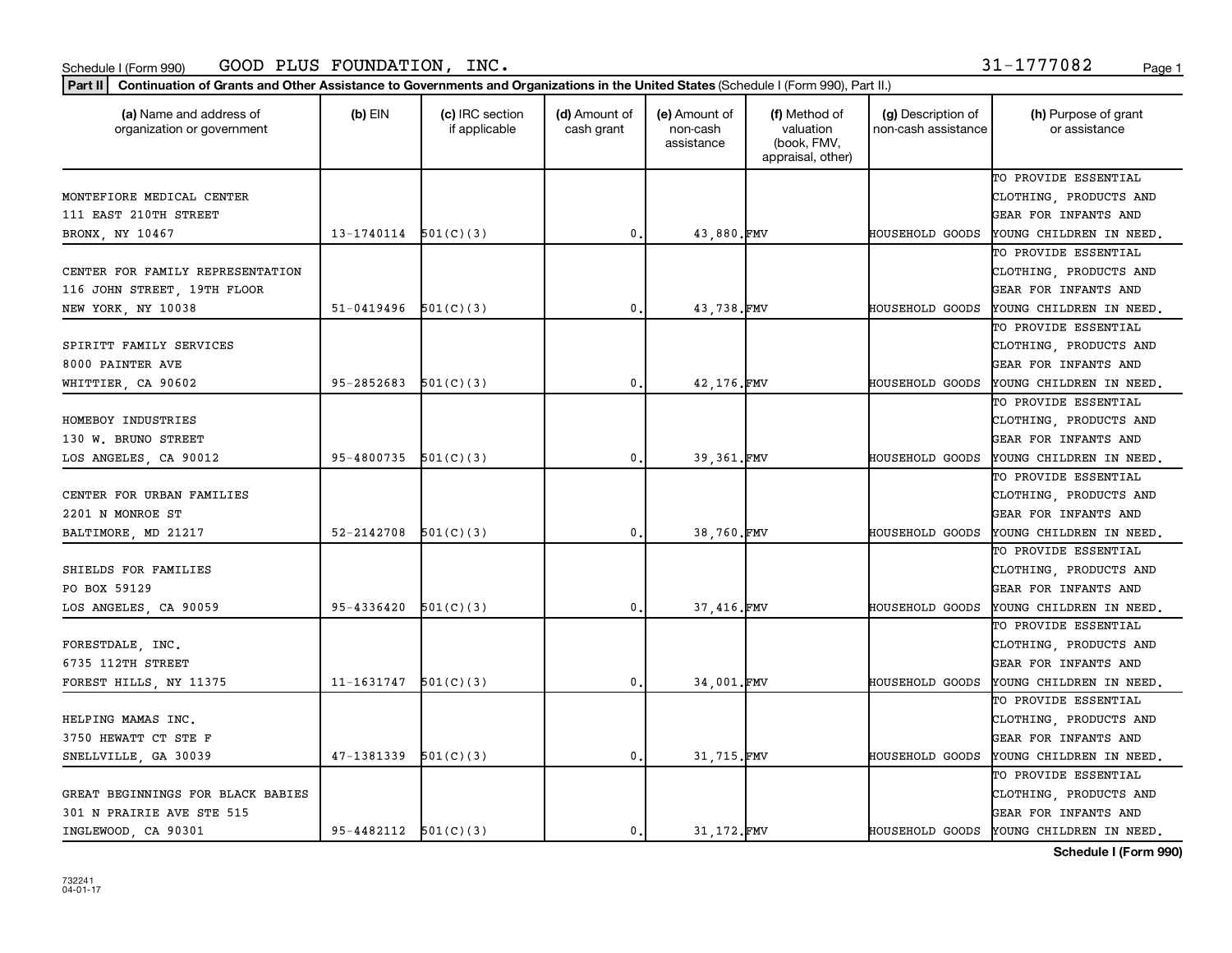Part II | Continuation of Grants and Other Assistance to Governments and Organizations in the United States (Schedule I (Form 990), Part II.)

| (a) Name and address of<br>organization or government | $(b)$ EIN                  | (c) IRC section<br>if applicable | (d) Amount of<br>cash grant | (e) Amount of<br>non-cash<br>assistance | (f) Method of<br>valuation<br>(book, FMV,<br>appraisal, other) | (g) Description of<br>non-cash assistance | (h) Purpose of grant<br>or assistance |
|-------------------------------------------------------|----------------------------|----------------------------------|-----------------------------|-----------------------------------------|----------------------------------------------------------------|-------------------------------------------|---------------------------------------|
|                                                       |                            |                                  |                             |                                         |                                                                |                                           | TO PROVIDE ESSENTIAL                  |
| THE CHILD CENTER OF NY, INC.                          |                            |                                  |                             |                                         |                                                                |                                           | CLOTHING, PRODUCTS AND                |
| 6002 QUEENS BLVD.                                     |                            |                                  |                             |                                         |                                                                |                                           | GEAR FOR INFANTS AND                  |
| WOODSIDE, NY 11377                                    | 11-1733454                 | 501(C)(3)                        | $\mathbf{0}$                | 29,383.FMV                              |                                                                | HOUSEHOLD GOODS                           | YOUNG CHILDREN IN NEED.               |
|                                                       |                            |                                  |                             |                                         |                                                                |                                           | TO PROVIDE ESSENTIAL                  |
| JUNIOR LEAGUE OF BOCA RATON DIAPER                    |                            |                                  |                             |                                         |                                                                |                                           | CLOTHING, PRODUCTS AND                |
| BANK - 261 NW 13TH STREET - BOCA                      |                            |                                  |                             |                                         |                                                                |                                           | GEAR FOR INFANTS AND                  |
| RATON, FL 33432                                       | $23 - 7402731$ $501(C)(3)$ |                                  | $\mathbf{0}$                | 26,744.FMV                              |                                                                | HOUSEHOLD GOODS                           | YOUNG CHILDREN IN NEED.               |
|                                                       |                            |                                  |                             |                                         |                                                                |                                           | TO PROVIDE ESSENTIAL                  |
| LIFT                                                  |                            |                                  |                             |                                         |                                                                |                                           | CLOTHING, PRODUCTS AND                |
| 1620 I STREET NW, SUITE 820                           |                            |                                  |                             |                                         |                                                                |                                           | GEAR FOR INFANTS AND                  |
| WASHINGTON, DC 20006                                  | $52 - 2168409$             | 501(C)(3)                        | $\mathbf{0}$                | 23,958.FMV                              |                                                                | HOUSEHOLD GOODS                           | YOUNG CHILDREN IN NEED.               |
|                                                       |                            |                                  |                             |                                         |                                                                |                                           | TO PROVIDE ESSENTIAL                  |
| VENICE FAMILY CLINIC                                  |                            |                                  |                             |                                         |                                                                |                                           | CLOTHING, PRODUCTS AND                |
| 604 ROSE AVE                                          |                            |                                  |                             |                                         |                                                                |                                           | <b>GEAR FOR INFANTS AND</b>           |
| VENICE, CA 90291                                      | 95-2769432                 | 501(C)(3)                        | 0                           | 23,690.FMV                              |                                                                | HOUSEHOLD GOODS                           | YOUNG CHILDREN IN NEED.               |
|                                                       |                            |                                  |                             |                                         |                                                                |                                           | TO PROVIDE ESSENTIAL                  |
| CHILDREN'S HOSPITAL LOS ANGELES                       |                            |                                  |                             |                                         |                                                                |                                           | CLOTHING, PRODUCTS AND                |
| 4650 SUNSET BLVD.                                     |                            |                                  |                             |                                         |                                                                |                                           | <b>GEAR FOR INFANTS AND</b>           |
| LOS ANGELES, CA 90027                                 | 95-1690977                 | 501(C)(3)                        | 0                           | 23,603.FMV                              |                                                                | HOUSEHOLD GOODS                           | YOUNG CHILDREN IN NEED.               |
|                                                       |                            |                                  |                             |                                         |                                                                |                                           | TO PROVIDE ESSENTIAL                  |
| WESTSIDE BABY                                         |                            |                                  |                             |                                         |                                                                |                                           | CLOTHING, PRODUCTS AND                |
| 10002 14TH AVE SW                                     |                            |                                  |                             |                                         |                                                                |                                           | <b>GEAR FOR INFANTS AND</b>           |
| SEATTLE, WA 98146                                     | 91-2124405                 | 501(C)(3)                        | 0                           | 20,402.FMV                              |                                                                | HOUSEHOLD GOODS                           | YOUNG CHILDREN IN NEED.               |
|                                                       |                            |                                  |                             |                                         |                                                                |                                           | TO PROVIDE ESSENTIAL                  |
| LENOX HILL NEIGHBORHOOD HOUSE,                        |                            |                                  |                             |                                         |                                                                |                                           | CLOTHING, PRODUCTS AND                |
| $INC. - 331 E. 70TH$ STREET - NEW                     |                            |                                  |                             |                                         |                                                                |                                           | GEAR FOR INFANTS AND                  |
| YORK, NY 10021                                        | 13-1628180                 | 501(C)(3)                        | 0                           | 20,094.FMV                              |                                                                | HOUSEHOLD GOODS                           | YOUNG CHILDREN IN NEED.               |
|                                                       |                            |                                  |                             |                                         |                                                                |                                           | TO PROVIDE ESSENTIAL                  |
| TEXAS DIAPER BANK                                     |                            |                                  |                             |                                         |                                                                |                                           | CLOTHING, PRODUCTS AND                |
| 5415 BANDERA RD. #504                                 |                            |                                  |                             |                                         |                                                                |                                           | GEAR FOR INFANTS AND                  |
| SAN ANTONIO, TX 78238                                 | 74-2886380                 | 501(C)(3)                        | $\mathbf{0}$                | 20,045.FMV                              |                                                                | HOUSEHOLD GOODS                           | YOUNG CHILDREN IN NEED.               |
|                                                       |                            |                                  |                             |                                         |                                                                |                                           | TO PROVIDE ESSENTIAL                  |
| ST. ANNE'S                                            |                            |                                  |                             |                                         |                                                                |                                           | CLOTHING, PRODUCTS AND                |
| 155 NORTH OCCIDENTAL BLVD                             |                            |                                  |                             |                                         |                                                                |                                           | GEAR FOR INFANTS AND                  |
| LOS ANGELES, CA 90026                                 | $95-1691306$ $501(C)(3)$   |                                  | 0.                          | 19,189.FMV                              |                                                                | HOUSEHOLD GOODS                           | YOUNG CHILDREN IN NEED,               |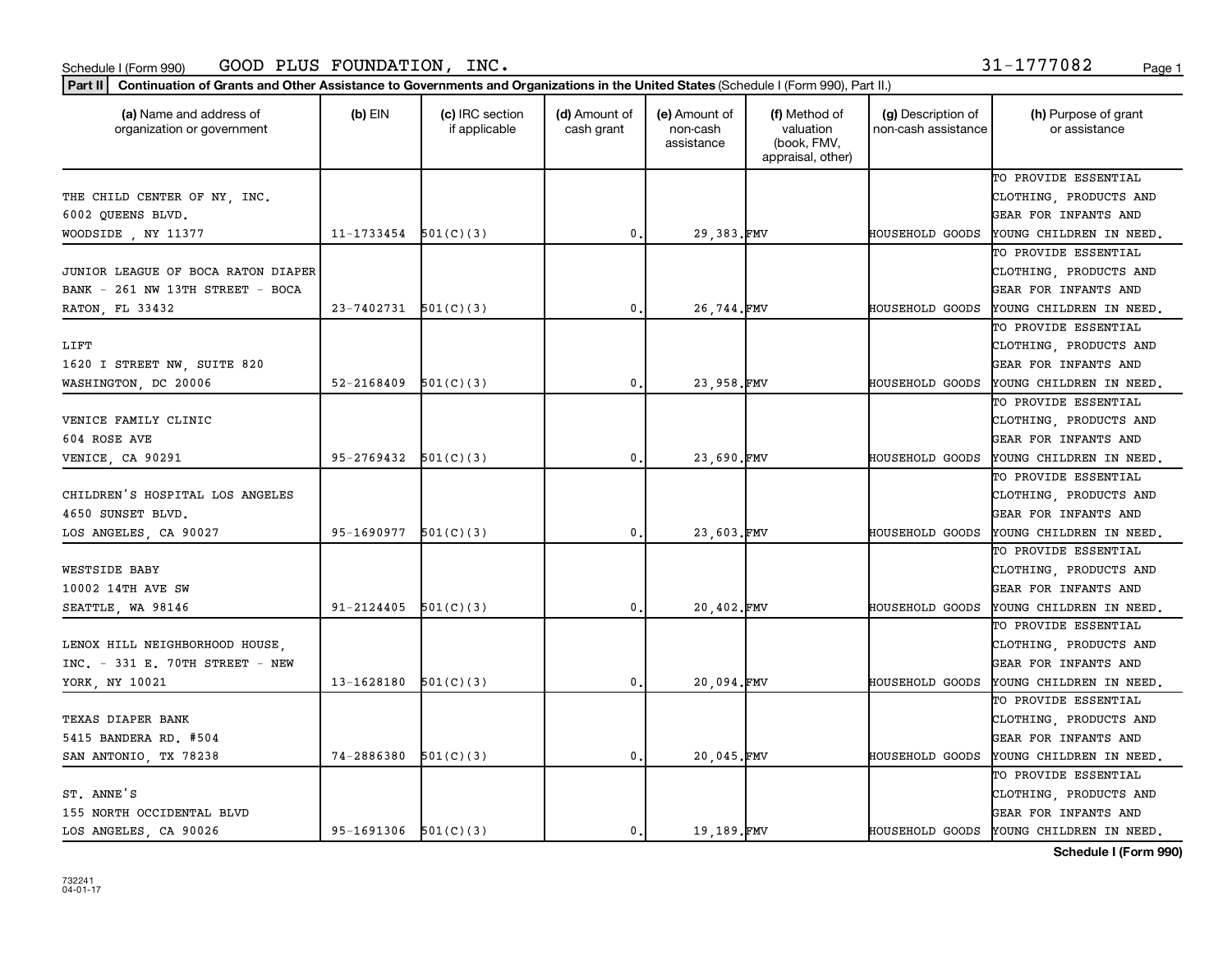| Part II<br>Continuation of Grants and Other Assistance to Governments and Organizations in the United States (Schedule I (Form 990), Part II.) |            |                                  |                             |                                         |                                                                |                                           |                                       |
|------------------------------------------------------------------------------------------------------------------------------------------------|------------|----------------------------------|-----------------------------|-----------------------------------------|----------------------------------------------------------------|-------------------------------------------|---------------------------------------|
| (a) Name and address of<br>organization or government                                                                                          | $(b)$ EIN  | (c) IRC section<br>if applicable | (d) Amount of<br>cash grant | (e) Amount of<br>non-cash<br>assistance | (f) Method of<br>valuation<br>(book, FMV,<br>appraisal, other) | (g) Description of<br>non-cash assistance | (h) Purpose of grant<br>or assistance |
|                                                                                                                                                |            |                                  |                             |                                         |                                                                |                                           | TO PROVIDE ESSENTIAL                  |
| YOUTH JUSTICE COALITION                                                                                                                        |            |                                  |                             |                                         |                                                                |                                           | CLOTHING, PRODUCTS AND                |
| 1137 E REDONDO BLVD                                                                                                                            |            |                                  |                             |                                         |                                                                |                                           | <b>GEAR FOR INFANTS AND</b>           |
| INGLEWOOD, CA 90302                                                                                                                            | 83-0466818 | 501(C)(3)                        | 0                           | 16,479.FMV                              |                                                                | HOUSEHOLD GOODS                           | YOUNG CHILDREN IN NEED.               |
|                                                                                                                                                |            |                                  |                             |                                         |                                                                |                                           | TO PROVIDE ESSENTIAL                  |
| MY FRIEND'S PLACE                                                                                                                              |            |                                  |                             |                                         |                                                                |                                           | CLOTHING, PRODUCTS AND                |
| 5850 HOLLYWOOD BLVD.                                                                                                                           |            |                                  |                             |                                         |                                                                |                                           | <b>GEAR FOR INFANTS AND</b>           |
| HOLLYWOOD, CA 90028                                                                                                                            | 95-4834034 | 501(C)(3)                        | 0                           | 15,763.FMV                              |                                                                | HOUSEHOLD GOODS                           | YOUNG CHILDREN IN NEED.               |
|                                                                                                                                                |            |                                  |                             |                                         |                                                                |                                           | TO PROVIDE ESSENTIAL                  |
| CALIFORNIA HOSPITAL MEDICAL CENTER                                                                                                             |            |                                  |                             |                                         |                                                                |                                           | CLOTHING, PRODUCTS AND                |
| FOUNDATION - 1401 SOUTH GRAND AVE                                                                                                              |            |                                  |                             |                                         |                                                                |                                           | GEAR FOR INFANTS AND                  |
| - LOS ANGELES, CA 90015                                                                                                                        | 95-4000909 | 501(C)(3)                        | 0                           | 15,101.FMV                              |                                                                | HOUSEHOLD GOODS                           | YOUNG CHILDREN IN NEED.               |
|                                                                                                                                                |            |                                  |                             |                                         |                                                                |                                           | TO PROVIDE ESSENTIAL                  |
| FAMILY HOPE                                                                                                                                    |            |                                  |                             |                                         |                                                                |                                           | CLOTHING, PRODUCTS AND                |
| PO BOX 94077                                                                                                                                   |            |                                  |                             |                                         |                                                                |                                           | <b>GEAR FOR INFANTS AND</b>           |
| PASADENA, CA 91107                                                                                                                             | 95-4451243 | 501(C)(3)                        | 0                           | 14,926.FMV                              |                                                                | HOUSEHOLD GOODS                           | YOUNG CHILDREN IN NEED.               |
|                                                                                                                                                |            |                                  |                             |                                         |                                                                |                                           | TO PROVIDE ESSENTIAL                  |
| HARVEST HOME INC.                                                                                                                              |            |                                  |                             |                                         |                                                                |                                           | CLOTHING, PRODUCTS AND                |
| 2118 WILSHIRE BLVD, #358                                                                                                                       |            |                                  |                             |                                         |                                                                |                                           | GEAR FOR INFANTS AND                  |
| SANTA MONICA, CA 90403                                                                                                                         | 95-4079490 | 501(C)(3)                        | 0                           | 11,129.FMV                              |                                                                | HOUSEHOLD GOODS                           | YOUNG CHILDREN IN NEED.               |
|                                                                                                                                                |            |                                  |                             |                                         |                                                                |                                           | TO PROVIDE ESSENTIAL                  |
| TLC FOR THE BLIND                                                                                                                              |            |                                  |                             |                                         |                                                                |                                           | CLOTHING, PRODUCTS AND                |
| 7915 LINDLEY AVENUE                                                                                                                            |            |                                  |                             |                                         |                                                                |                                           | GEAR FOR INFANTS AND                  |
| RESEDA, CA 91335                                                                                                                               | 51-0143029 | 501(C)(3)                        | 0                           | 9,081.FMV                               |                                                                | HOUSEHOLD GOODS                           | YOUNG CHILDREN IN NEED.               |
|                                                                                                                                                |            |                                  |                             |                                         |                                                                |                                           | TO PROVIDE ESSENTIAL                  |
| NYC ADMINISTRATION FOR CHILDREN &                                                                                                              |            |                                  |                             |                                         |                                                                |                                           | CLOTHING, PRODUCTS AND                |
| FAMILIES - 2501 GRAND CONCOURSE -                                                                                                              |            |                                  |                             |                                         |                                                                |                                           | GEAR FOR INFANTS AND                  |
| BRONX, NY 10468                                                                                                                                |            | CITY AGENCY                      | 0                           | 8,646.FMV                               |                                                                | HOUSEHOLD GOODS                           | YOUNG CHILDREN IN NEED.               |
|                                                                                                                                                |            |                                  |                             |                                         |                                                                |                                           | TO PROVIDE ESSENTIAL                  |
| METROPOLITAN COUNCIL ON JEWISH                                                                                                                 |            |                                  |                             |                                         |                                                                |                                           | CLOTHING, PRODUCTS AND                |
|                                                                                                                                                |            |                                  |                             |                                         |                                                                |                                           | <b>GEAR FOR INFANTS AND</b>           |
| POVERTY - 77 WATER STREET, 7TH                                                                                                                 | 13-2738818 | 501(C)(3)                        | 0                           |                                         |                                                                | HOUSEHOLD GOODS                           |                                       |
| FLOOR - NEW YORK, NY 10005                                                                                                                     |            |                                  |                             | 7,854.FMV                               |                                                                |                                           | YOUNG CHILDREN IN NEED.               |
|                                                                                                                                                |            |                                  |                             |                                         |                                                                |                                           | TO PROVIDE ESSENTIAL                  |
| CATHOLIC CHARITIES OF THE                                                                                                                      |            |                                  |                             |                                         |                                                                |                                           | CLOTHING, PRODUCTS AND                |
| ARCHDIOCESE OF NEW YORK - 1011                                                                                                                 |            |                                  |                             |                                         |                                                                |                                           | GEAR FOR INFANTS AND                  |
| FIRST AVE - NEW YORK, NY 10022                                                                                                                 | 13-5562185 | 501(C)(3)                        | $\mathbf 0$ .               | 7,804.FMV                               |                                                                | HOUSEHOLD GOODS                           | YOUNG CHILDREN IN NEED.               |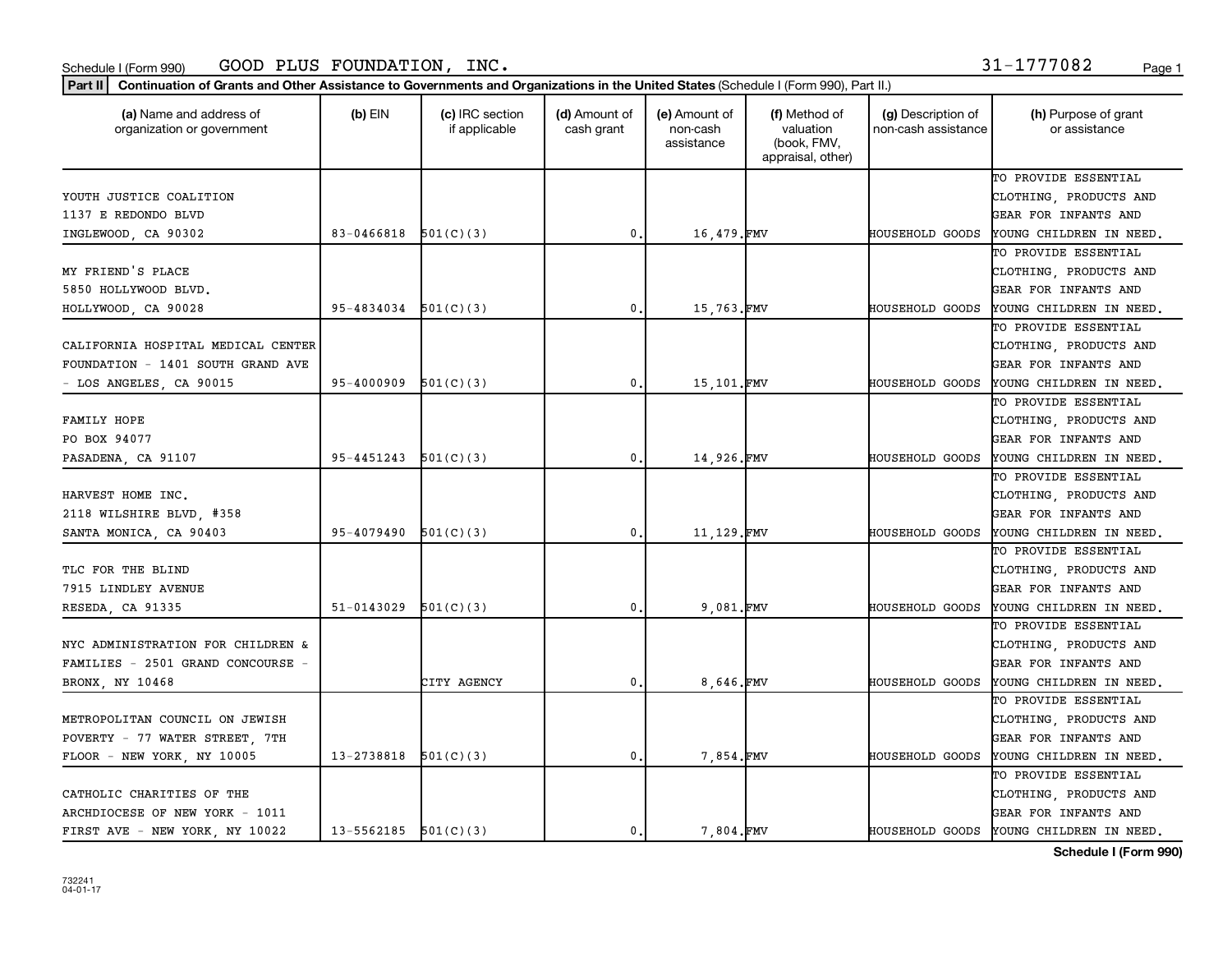Part II | Continuation of Grants and Other Assistance to Governments and Organizations in the United States (Schedule I (Form 990), Part II.)

732241 04-01-17

| (a) Name and address of<br>organization or government | $(b)$ EIN                | (c) IRC section<br>if applicable | (d) Amount of<br>cash grant | (e) Amount of<br>non-cash<br>assistance | (f) Method of<br>valuation<br>(book, FMV,<br>appraisal, other) | (g) Description of<br>non-cash assistance | (h) Purpose of grant<br>or assistance |
|-------------------------------------------------------|--------------------------|----------------------------------|-----------------------------|-----------------------------------------|----------------------------------------------------------------|-------------------------------------------|---------------------------------------|
|                                                       |                          |                                  |                             |                                         |                                                                |                                           | TO PROVIDE ESSENTIAL                  |
| NYU LUTHERAN/LANGONE - BROOKLYN                       |                          |                                  |                             |                                         |                                                                |                                           | CLOTHING, PRODUCTS AND                |
| 5800 3RD AVENUE                                       |                          |                                  |                             |                                         |                                                                |                                           | GEAR FOR INFANTS AND                  |
| BROOKLYN, NY 11220                                    | $20-2508411$ $501(C)(3)$ |                                  | $\mathbf 0$ .               | 6,379.FMV                               |                                                                | HOUSEHOLD GOODS                           | YOUNG CHILDREN IN NEED.               |
|                                                       |                          |                                  |                             |                                         |                                                                |                                           | TO PROVIDE ESSENTIAL                  |
| FRIENDS OUTSIDE LOS ANGELES COUNTY                    |                          |                                  |                             |                                         |                                                                |                                           | CLOTHING, PRODUCTS AND                |
| 261 E COLORADO BLVD                                   |                          |                                  |                             |                                         |                                                                |                                           | GEAR FOR INFANTS AND                  |
| PASADENA, CA 91101                                    | 95-3557032               | 501(C)(3)                        | $\mathbf 0$                 | 4,640.FMV                               |                                                                | HOUSEHOLD GOODS                           | YOUNG CHILDREN IN NEED.               |
|                                                       |                          |                                  |                             |                                         |                                                                |                                           | TO PROVIDE ESSENTIAL                  |
| BAYLOR COLLEGE OF MEDICINE -                          |                          |                                  |                             |                                         |                                                                |                                           | CLOTHING, PRODUCTS AND                |
| HOUSTON NFP - ONE BAYLOR PLAZA MS                     |                          |                                  |                             |                                         |                                                                |                                           | GEAR FOR INFANTS AND                  |
| BCM 204 - HOUSTON, TX 77030                           | 74-1613878               | 501(C)(3)                        | $\mathbf{0}$ .              | 4.397.FMV                               |                                                                | HOUSEHOLD GOODS                           | YOUNG CHILDREN IN NEED.               |
| LA UNIFIED SCHOOL DISTRICT                            |                          |                                  |                             |                                         |                                                                |                                           | TO PROVIDE ESSENTIAL                  |
| HOMELESS EDUCATION - 121 N.                           |                          |                                  |                             |                                         |                                                                |                                           | CLOTHING, PRODUCTS AND                |
| BEAUDRY AVE. - LOS ANGELES, CA                        |                          |                                  |                             |                                         |                                                                |                                           | GEAR FOR INFANTS AND                  |
| 90012                                                 | 95-6001908               | 501(C)(3)                        | $\mathbf{0}$                | 4,238.FMV                               |                                                                | HOUSEHOLD GOODS                           | YOUNG CHILDREN IN NEED.               |
|                                                       |                          |                                  |                             |                                         |                                                                |                                           | TO PROVIDE ESSENTIAL                  |
| AUTHORITY HEALTH - DETROIT NURSE                      |                          |                                  |                             |                                         |                                                                |                                           | CLOTHING, PRODUCTS AND                |
| FAMILY PARTNERSHIP - 3031 W GRAND                     |                          |                                  |                             |                                         |                                                                |                                           | GEAR FOR INFANTS AND                  |
| BLVD - DETROIT, MI 48202                              | $81-0665571$ $501(C)(3)$ |                                  | $\mathfrak{o}$ .            | 3,949.FMV                               |                                                                | HOUSEHOLD GOODS                           | YOUNG CHILDREN IN NEED.               |
|                                                       |                          |                                  |                             |                                         |                                                                |                                           | TO PROVIDE ESSENTIAL                  |
| PARKLAND FOUNDATION                                   |                          |                                  |                             |                                         |                                                                |                                           | CLOTHING, PRODUCTS AND                |
| 1341 W. MOCKINGBIRD LN. SUITE 1100#                   |                          |                                  |                             |                                         |                                                                |                                           | GEAR FOR INFANTS AND                  |
| DALLAS, TX 75247                                      | 75-2089180               | 501(C)(3)                        | 0                           | 3,316.FMV                               |                                                                | HOUSEHOLD GOODS                           | YOUNG CHILDREN IN NEED.               |
|                                                       |                          |                                  |                             |                                         |                                                                |                                           |                                       |
|                                                       |                          |                                  |                             |                                         |                                                                |                                           |                                       |
|                                                       |                          |                                  |                             |                                         |                                                                |                                           |                                       |
|                                                       |                          |                                  |                             |                                         |                                                                |                                           |                                       |
|                                                       |                          |                                  |                             |                                         |                                                                |                                           |                                       |
|                                                       |                          |                                  |                             |                                         |                                                                |                                           |                                       |
|                                                       |                          |                                  |                             |                                         |                                                                |                                           |                                       |
|                                                       |                          |                                  |                             |                                         |                                                                |                                           |                                       |
|                                                       |                          |                                  |                             |                                         |                                                                |                                           |                                       |
|                                                       |                          |                                  |                             |                                         |                                                                |                                           |                                       |
|                                                       |                          |                                  |                             |                                         |                                                                |                                           |                                       |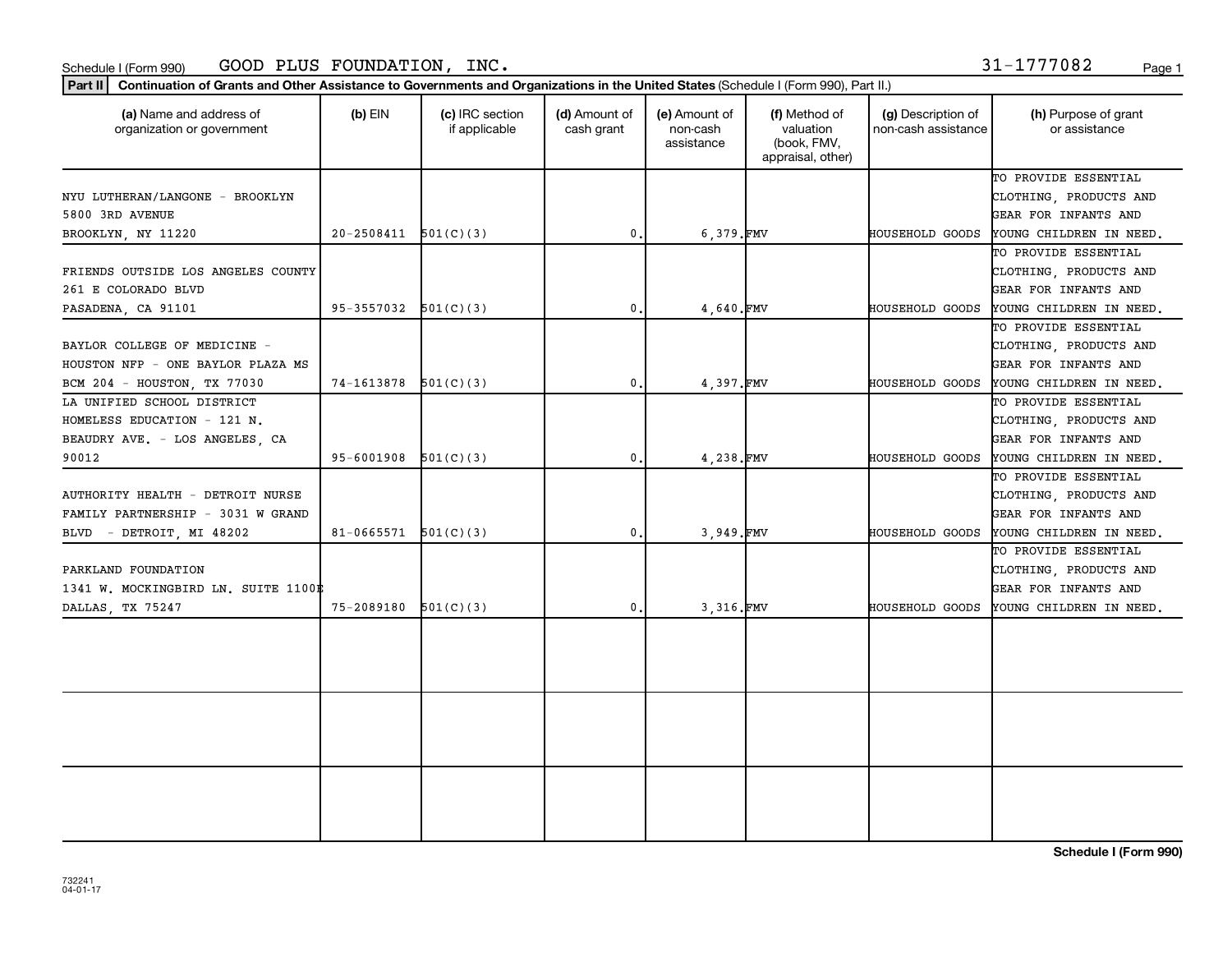| ichedule I (Form 990) (2017) |
|------------------------------|
|------------------------------|

**2**

Part III | Grants and Other Assistance to Domestic Individuals. Complete if the organization answered "Yes" on Form 990, Part IV, line 22. Part III can be duplicated if additional space is needed.

| (a) Type of grant or assistance                                                                                                                      | (b) Number of<br>recipients | (c) Amount of<br>cash grant | (d) Amount of non-<br>cash assistance | (e) Method of valuation<br>(book, FMV, appraisal, other) | (f) Description of noncash assistance |
|------------------------------------------------------------------------------------------------------------------------------------------------------|-----------------------------|-----------------------------|---------------------------------------|----------------------------------------------------------|---------------------------------------|
|                                                                                                                                                      |                             |                             |                                       |                                                          |                                       |
|                                                                                                                                                      |                             |                             |                                       |                                                          |                                       |
|                                                                                                                                                      |                             |                             |                                       |                                                          |                                       |
|                                                                                                                                                      |                             |                             |                                       |                                                          |                                       |
|                                                                                                                                                      |                             |                             |                                       |                                                          |                                       |
|                                                                                                                                                      |                             |                             |                                       |                                                          |                                       |
|                                                                                                                                                      |                             |                             |                                       |                                                          |                                       |
|                                                                                                                                                      |                             |                             |                                       |                                                          |                                       |
|                                                                                                                                                      |                             |                             |                                       |                                                          |                                       |
|                                                                                                                                                      |                             |                             |                                       |                                                          |                                       |
| Supplemental Information. Provide the information required in Part I, line 2; Part III, column (b); and any other additional information.<br>Part IV |                             |                             |                                       |                                                          |                                       |
| PART I, LINE 2:                                                                                                                                      |                             |                             |                                       |                                                          |                                       |
| THE ORGANIZATION REQUIRES EXISTING PARTNERS TO SUBMIT APPLICATIONS FOR                                                                               |                             |                             |                                       |                                                          |                                       |
| THOSE THAT NO LONGER MEET THE ORGANIZATION'S CRITERIA<br>RENEWALS EACH YEAR.                                                                         |                             |                             |                                       |                                                          |                                       |
| ARE NOT RENEWED.<br>IN ADDITION, THE ORGANIZATION INVITES APPROXIMATELY 3 NEW                                                                        |                             |                             |                                       |                                                          |                                       |

PARTNERS TO APPLY TO BECOME PART OF THE NETWORK EACH YEAR. PART OF THE

APPLICATION PROCESS INVOLVES A SITE VISIT BY ORGANIZATION PROGRAM STAFF.

ONCE AN APPLICATION IS ACCEPTED, THE ORGANIZATION COMPLETES A PARTNER

AGREEMENT AND RECEIVES AND REVIEWS THE ORGANIZATION'S PARTNER HANDBOOK,

THEN SUBMITS A STANDARD MONTHLY REQUEST FORM FOR DONATIONS. PARTNERS FILL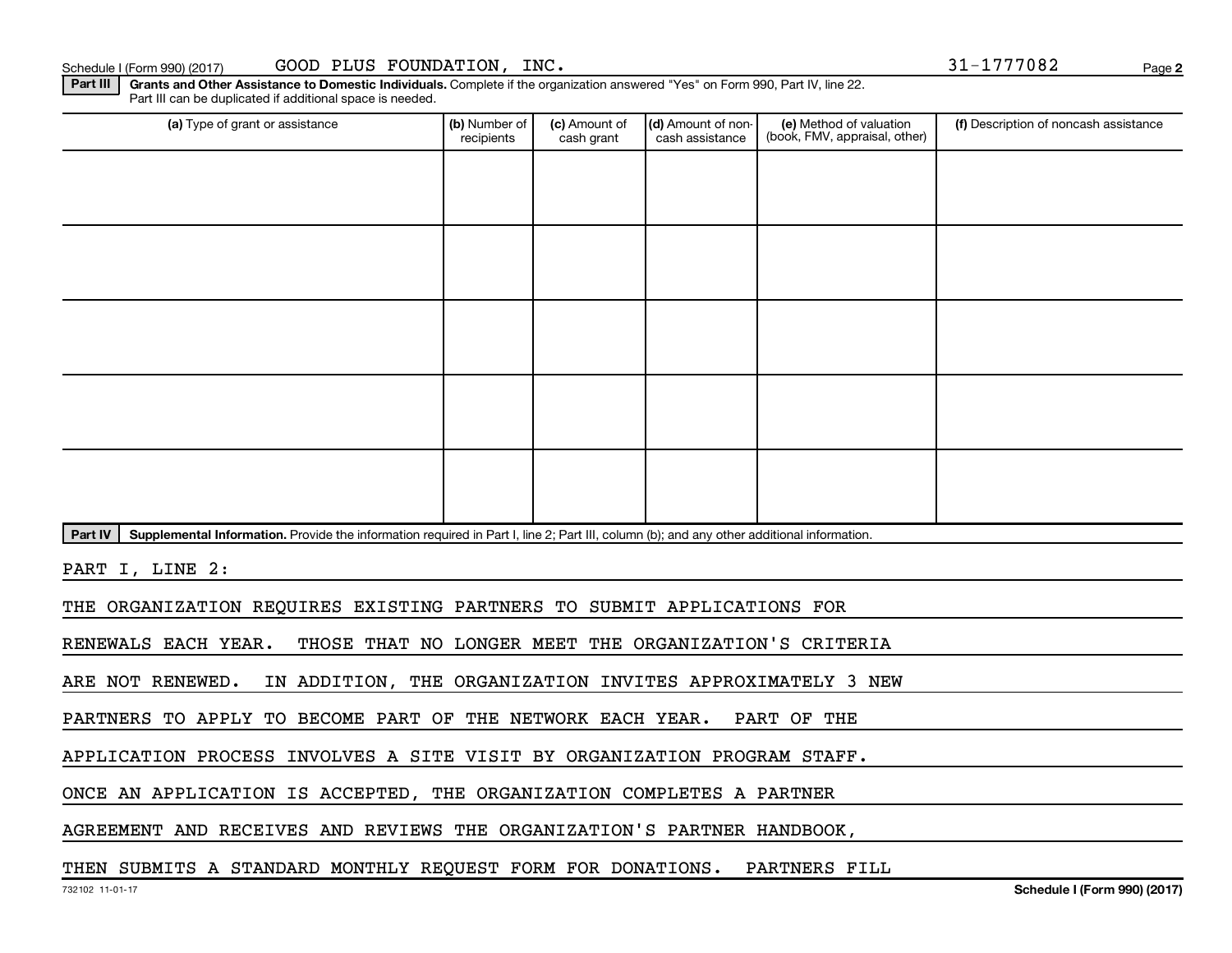| Schedule I (Form 990) GOOD PLUS FOUNDATION, INC.<br><b>Supplemental Information</b><br>Part IV | 31-1777082 Page 2     |
|------------------------------------------------------------------------------------------------|-----------------------|
| IN THESE FORMS BASED ON THEIR CLIENTS' NEEDS; THE ORGANIZATION FILLS                           |                       |
| DONATIONS BASED ON THESE NEEDS. AFTER RECEIVING THE DONATION, THE PARTNER                      |                       |
| REVIEWS A DONATION RECEIPT FORM WHICH THEY FILL OUT AND SIGN. ALL DONATION                     |                       |
| DATA POPULATES A LIVE INVENTORY DATABASE THAT THE TEAM REVIEWS REGULARLY TO                    |                       |
| ENSURE THAT THERE ARE NO OUTLIERS AND TO DETERMINE CHANGES/TRENDS IN                           |                       |
| PARTNERS' NEEDS.<br><u> 1989 - Johann Barn, amerikansk politiker (d. 1989)</u>                 |                       |
|                                                                                                |                       |
|                                                                                                |                       |
|                                                                                                |                       |
|                                                                                                |                       |
|                                                                                                |                       |
|                                                                                                |                       |
|                                                                                                |                       |
|                                                                                                |                       |
|                                                                                                |                       |
|                                                                                                |                       |
|                                                                                                |                       |
|                                                                                                |                       |
|                                                                                                |                       |
|                                                                                                |                       |
|                                                                                                |                       |
|                                                                                                |                       |
|                                                                                                |                       |
|                                                                                                |                       |
|                                                                                                |                       |
|                                                                                                |                       |
|                                                                                                |                       |
| 732291<br>$04 - 01 - 17$                                                                       | Schedule I (Form 990) |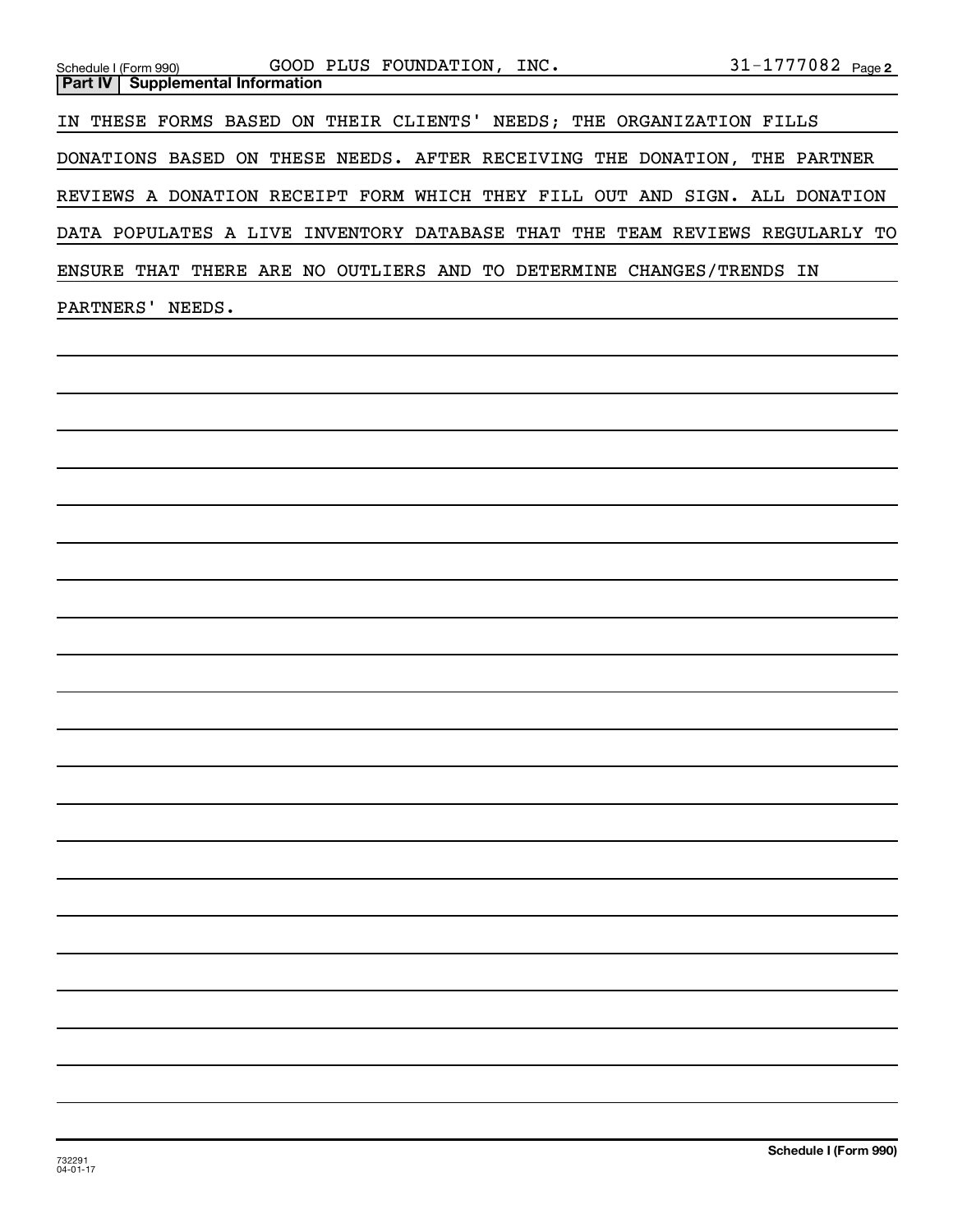|   | <b>Compensation Information</b><br><b>SCHEDULE J</b> |                                                                                                                                  |                                       | OMB No. 1545-0047          |     |                         |  |
|---|------------------------------------------------------|----------------------------------------------------------------------------------------------------------------------------------|---------------------------------------|----------------------------|-----|-------------------------|--|
|   | (Form 990)                                           | For certain Officers, Directors, Trustees, Key Employees, and Highest                                                            |                                       |                            |     |                         |  |
|   |                                                      | <b>Compensated Employees</b>                                                                                                     |                                       |                            |     |                         |  |
|   | Department of the Treasury                           | Complete if the organization answered "Yes" on Form 990, Part IV, line 23.<br>Attach to Form 990.                                |                                       | <b>Open to Public</b>      |     |                         |  |
|   | Internal Revenue Service                             | Go to www.irs.gov/Form990 for instructions and the latest information.                                                           |                                       | Inspection                 |     |                         |  |
|   | Name of the organization                             |                                                                                                                                  | <b>Employer identification number</b> |                            |     |                         |  |
|   |                                                      | GOOD PLUS FOUNDATION, INC.                                                                                                       |                                       | 31-1777082                 |     |                         |  |
|   | Part I                                               | <b>Questions Regarding Compensation</b>                                                                                          |                                       |                            |     |                         |  |
|   |                                                      |                                                                                                                                  |                                       |                            | Yes | No                      |  |
|   |                                                      | <b>1a</b> Check the appropriate box(es) if the organization provided any of the following to or for a person listed on Form 990, |                                       |                            |     |                         |  |
|   |                                                      | Part VII, Section A, line 1a. Complete Part III to provide any relevant information regarding these items.                       |                                       |                            |     |                         |  |
|   | First-class or charter travel                        | Housing allowance or residence for personal use                                                                                  |                                       |                            |     |                         |  |
|   | Travel for companions                                | Payments for business use of personal residence                                                                                  |                                       |                            |     |                         |  |
|   | Tax indemnification and gross-up payments            | Health or social club dues or initiation fees                                                                                    |                                       |                            |     |                         |  |
|   |                                                      | Discretionary spending account<br>Personal services (such as, maid, chauffeur, chef)                                             |                                       |                            |     |                         |  |
|   |                                                      |                                                                                                                                  |                                       |                            |     |                         |  |
|   |                                                      | <b>b</b> If any of the boxes on line 1a are checked, did the organization follow a written policy regarding payment or           |                                       |                            |     |                         |  |
|   |                                                      |                                                                                                                                  |                                       | 1b                         |     |                         |  |
| 2 |                                                      | Did the organization require substantiation prior to reimbursing or allowing expenses incurred by all directors,                 |                                       |                            |     |                         |  |
|   |                                                      |                                                                                                                                  |                                       | $\mathbf{2}$               |     |                         |  |
|   |                                                      |                                                                                                                                  |                                       |                            |     |                         |  |
| з |                                                      | Indicate which, if any, of the following the filing organization used to establish the compensation of the organization's        |                                       |                            |     |                         |  |
|   |                                                      | CEO/Executive Director. Check all that apply. Do not check any boxes for methods used by a related organization to               |                                       |                            |     |                         |  |
|   |                                                      | establish compensation of the CEO/Executive Director, but explain in Part III.                                                   |                                       |                            |     |                         |  |
|   | $ \mathbf{X} $ Compensation committee                | Written employment contract                                                                                                      |                                       |                            |     |                         |  |
|   |                                                      | $ \mathbf{X} $ Compensation survey or study<br>Independent compensation consultant                                               |                                       |                            |     |                         |  |
|   |                                                      | $\mathbf{X}$ Approval by the board or compensation committee<br>Form 990 of other organizations                                  |                                       |                            |     |                         |  |
|   |                                                      |                                                                                                                                  |                                       |                            |     |                         |  |
| 4 |                                                      | During the year, did any person listed on Form 990, Part VII, Section A, line 1a, with respect to the filing                     |                                       |                            |     |                         |  |
|   | organization or a related organization:              |                                                                                                                                  |                                       |                            |     |                         |  |
| а |                                                      | Receive a severance payment or change-of-control payment?                                                                        |                                       | 4a                         |     | x                       |  |
| b |                                                      |                                                                                                                                  |                                       | 4b                         |     | $\overline{\textbf{x}}$ |  |
|   |                                                      |                                                                                                                                  |                                       | 4c                         |     | X                       |  |
|   |                                                      | If "Yes" to any of lines 4a-c, list the persons and provide the applicable amounts for each item in Part III.                    |                                       |                            |     |                         |  |
|   |                                                      |                                                                                                                                  |                                       |                            |     |                         |  |
|   |                                                      | Only section 501(c)(3), 501(c)(4), and 501(c)(29) organizations must complete lines 5-9.                                         |                                       |                            |     |                         |  |
|   |                                                      | For persons listed on Form 990, Part VII, Section A, line 1a, did the organization pay or accrue any compensation                |                                       |                            |     |                         |  |
|   | contingent on the revenues of:                       |                                                                                                                                  |                                       |                            |     |                         |  |
|   |                                                      | a The organization? <b>Process and Construction Construction</b> and The organization?                                           |                                       | 5a                         |     | X                       |  |
|   |                                                      |                                                                                                                                  |                                       | 5b                         |     | х                       |  |
|   |                                                      | If "Yes" on line 5a or 5b, describe in Part III.                                                                                 |                                       |                            |     |                         |  |
|   |                                                      | 6 For persons listed on Form 990, Part VII, Section A, line 1a, did the organization pay or accrue any compensation              |                                       |                            |     |                         |  |
|   | contingent on the net earnings of:                   |                                                                                                                                  |                                       |                            |     |                         |  |
|   |                                                      |                                                                                                                                  |                                       | 6a                         |     | x<br>X                  |  |
|   |                                                      |                                                                                                                                  |                                       | 6b                         |     |                         |  |
|   |                                                      | If "Yes" on line 6a or 6b, describe in Part III.                                                                                 |                                       |                            |     |                         |  |
|   |                                                      | 7 For persons listed on Form 990, Part VII, Section A, line 1a, did the organization provide any nonfixed payments               |                                       |                            |     |                         |  |
|   |                                                      |                                                                                                                                  |                                       | 7                          |     | х                       |  |
| 8 |                                                      | Were any amounts reported on Form 990, Part VII, paid or accrued pursuant to a contract that was subject to the                  |                                       |                            |     |                         |  |
|   |                                                      |                                                                                                                                  |                                       | 8                          |     | х                       |  |
| 9 |                                                      | If "Yes" on line 8, did the organization also follow the rebuttable presumption procedure described in                           |                                       |                            |     |                         |  |
|   |                                                      |                                                                                                                                  |                                       | 9                          |     |                         |  |
|   |                                                      | LHA For Paperwork Reduction Act Notice, see the Instructions for Form 990.                                                       |                                       | Schedule J (Form 990) 2017 |     |                         |  |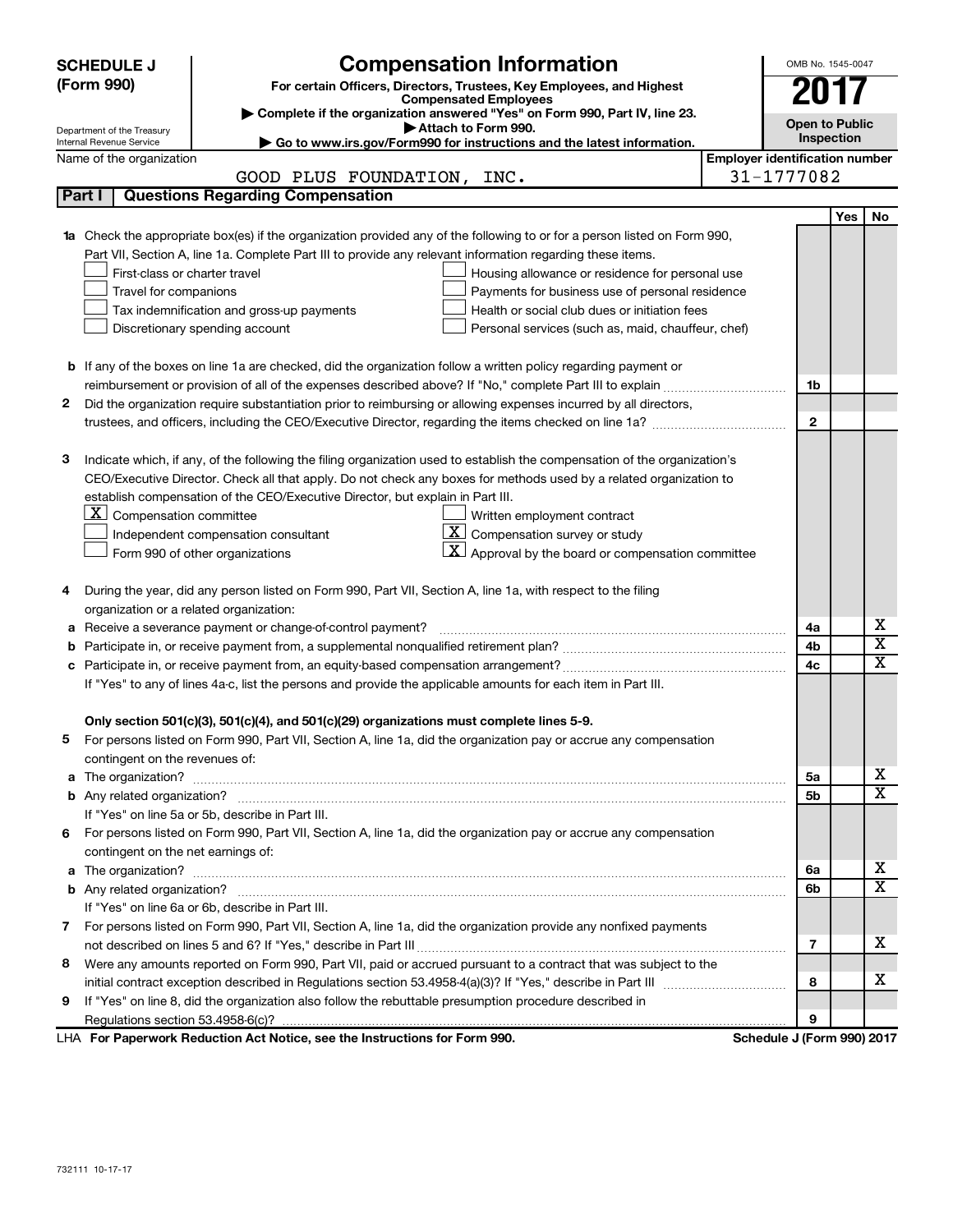### Part II | Officers, Directors, Trustees, Key Employees, and Highest Compensated Employees. Use duplicate copies if additional space is needed.

For each individual whose compensation must be reported on Schedule J, report compensation from the organization on row (i) and from related organizations, described in the instructions, on row (ii). Do not list any individuals that aren't listed on Form 990, Part VII.

Note: The sum of columns (B)(i)-(iii) for each listed individual must equal the total amount of Form 990, Part VII, Section A, line 1a, applicable column (D) and (E) amounts for that individual.

| (A) Name and Title<br>(1) KATHERINE E. SNIDER<br>(i)<br>EXECUTIVE DIRECTOR<br>(ii)<br>(i)<br>(ii)<br>$(\sf{i})$ |                    |                          | (B) Breakdown of W-2 and/or 1099-MISC compensation |                                           | (C) Retirement and<br>other deferred | (D) Nontaxable<br>benefits  | (E) Total of columns<br>$(B)(i)$ - $(D)$ | (F) Compensation<br>in column (B)         |  |
|-----------------------------------------------------------------------------------------------------------------|--------------------|--------------------------|----------------------------------------------------|-------------------------------------------|--------------------------------------|-----------------------------|------------------------------------------|-------------------------------------------|--|
|                                                                                                                 |                    | (i) Base<br>compensation | (ii) Bonus &<br>incentive<br>compensation          | (iii) Other<br>reportable<br>compensation | compensation                         |                             |                                          | reported as deferred<br>on prior Form 990 |  |
|                                                                                                                 |                    | 179,787.                 | 30,000.                                            | $\overline{0}$ .                          | $\overline{0}$ .                     | 28, 324.                    | 238,111.                                 | $\overline{0}$ .                          |  |
|                                                                                                                 |                    | $\overline{0}$ .         | $\overline{0}$ .                                   | $\overline{0}$ .                          | $\overline{\mathfrak{o}}$ .          | $\overline{\mathfrak{o}}$ . | $\overline{\mathfrak{o}}$ .              | $\overline{0}$ .                          |  |
|                                                                                                                 |                    |                          |                                                    |                                           |                                      |                             |                                          |                                           |  |
|                                                                                                                 |                    |                          |                                                    |                                           |                                      |                             |                                          |                                           |  |
|                                                                                                                 |                    |                          |                                                    |                                           |                                      |                             |                                          |                                           |  |
|                                                                                                                 | (ii)               |                          |                                                    |                                           |                                      |                             |                                          |                                           |  |
|                                                                                                                 | $(\sf{i})$         |                          |                                                    |                                           |                                      |                             |                                          |                                           |  |
|                                                                                                                 | (ii)               |                          |                                                    |                                           |                                      |                             |                                          |                                           |  |
|                                                                                                                 | (i)                |                          |                                                    |                                           |                                      |                             |                                          |                                           |  |
|                                                                                                                 | (ii)               |                          |                                                    |                                           |                                      |                             |                                          |                                           |  |
|                                                                                                                 | $(\sf{i})$         |                          |                                                    |                                           |                                      |                             |                                          |                                           |  |
|                                                                                                                 | (ii)               |                          |                                                    |                                           |                                      |                             |                                          |                                           |  |
|                                                                                                                 | $(\sf{i})$         |                          |                                                    |                                           |                                      |                             |                                          |                                           |  |
|                                                                                                                 | (ii)               |                          |                                                    |                                           |                                      |                             |                                          |                                           |  |
|                                                                                                                 | $(\sf{i})$         |                          |                                                    |                                           |                                      |                             |                                          |                                           |  |
|                                                                                                                 | (ii)               |                          |                                                    |                                           |                                      |                             |                                          |                                           |  |
|                                                                                                                 | $(\sf{i})$<br>(ii) |                          |                                                    |                                           |                                      |                             |                                          |                                           |  |
|                                                                                                                 | $(\sf{i})$         |                          |                                                    |                                           |                                      |                             |                                          |                                           |  |
|                                                                                                                 | (i)                |                          |                                                    |                                           |                                      |                             |                                          |                                           |  |
|                                                                                                                 | $(\sf{i})$         |                          |                                                    |                                           |                                      |                             |                                          |                                           |  |
|                                                                                                                 | (ii)               |                          |                                                    |                                           |                                      |                             |                                          |                                           |  |
|                                                                                                                 | $(\sf{i})$         |                          |                                                    |                                           |                                      |                             |                                          |                                           |  |
|                                                                                                                 | (i)                |                          |                                                    |                                           |                                      |                             |                                          |                                           |  |
|                                                                                                                 | $(\sf{i})$         |                          |                                                    |                                           |                                      |                             |                                          |                                           |  |
|                                                                                                                 | (i)                |                          |                                                    |                                           |                                      |                             |                                          |                                           |  |
|                                                                                                                 | $(\sf{i})$         |                          |                                                    |                                           |                                      |                             |                                          |                                           |  |
|                                                                                                                 | (ii)               |                          |                                                    |                                           |                                      |                             |                                          |                                           |  |
|                                                                                                                 | $(\sf{i})$         |                          |                                                    |                                           |                                      |                             |                                          |                                           |  |
|                                                                                                                 | (ii)               |                          |                                                    |                                           |                                      |                             |                                          |                                           |  |
|                                                                                                                 | $(\sf{i})$         |                          |                                                    |                                           |                                      |                             |                                          |                                           |  |
|                                                                                                                 | (ii)               |                          |                                                    |                                           |                                      |                             |                                          |                                           |  |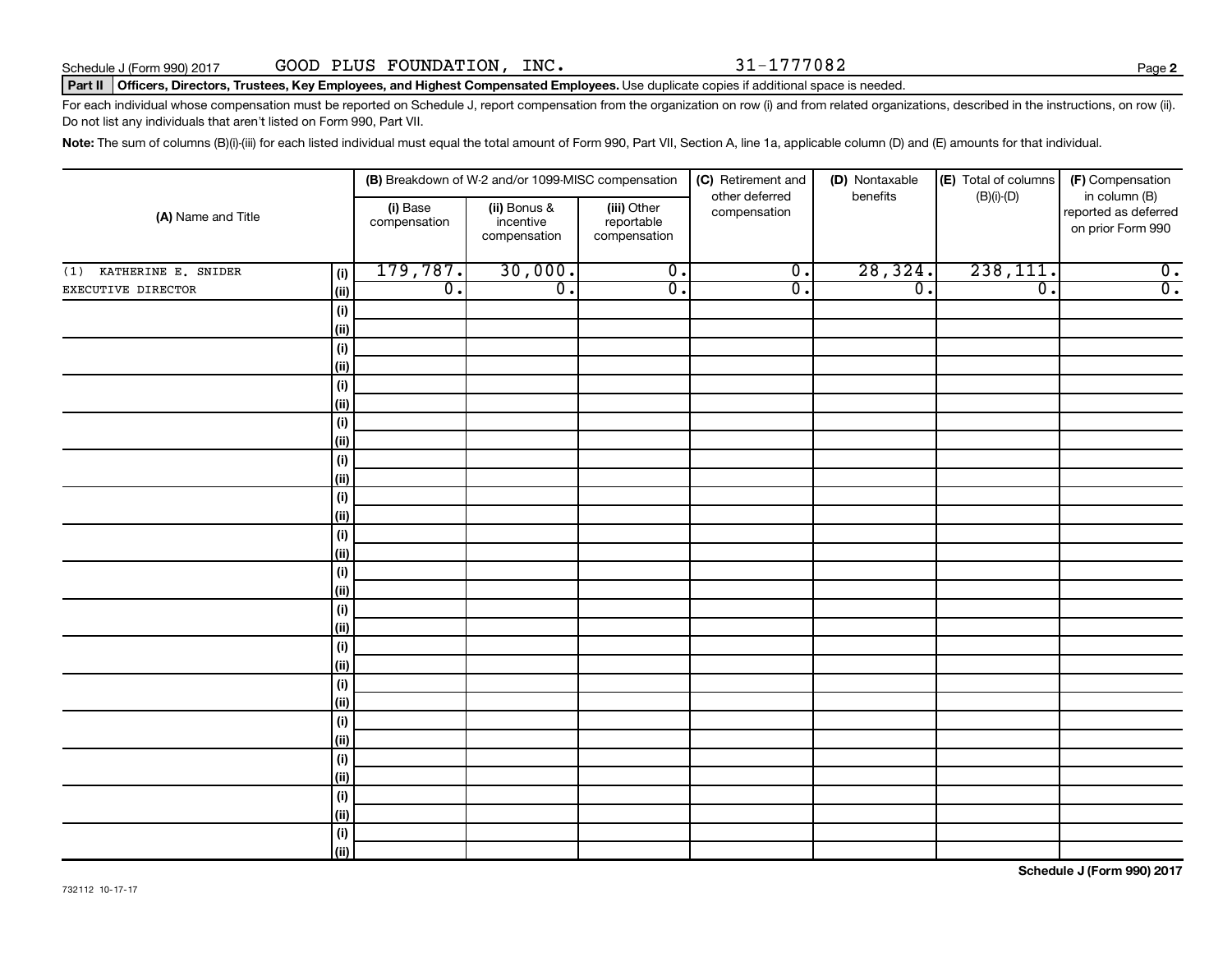### **Part III Supplemental Information**

Provide the information, explanation, or descriptions required for Part I, lines 1a, 1b, 3, 4a, 4b, 4c, 5a, 5b, 6a, 6b, 7, and 8, and for Part II. Also complete this part for any additional information.

PART I, LINE 3:

THE HR COMMITTEE OF THE BOARD OF DIRECTORS REVIEWS THE SALARY AND

PERFORMANCE OF THE EXECUTIVE DIRECTOR EACH YEAR. THE BOARD VOTES ON THE

SALARY OF THE EXECUTIVE DIRECTOR IN A CLOSED SESSION AS PART OF THE BUDGET

APPROVAL PROCESS EACH YEAR. AT THE SAME TIME, THE BOARD APPROVES THE

SALARY ALLOCATIONS FOR THE REST OF THE STAFF. FOR THE EXECUTIVE DIRECTOR'S

SALARY, THE BOARD COMPARES AGAINST COMPARABLES. THE EXECUTIVE DIRECTOR

DOES THE SAME IN DETERMINING HER STAFF'S SALARIES.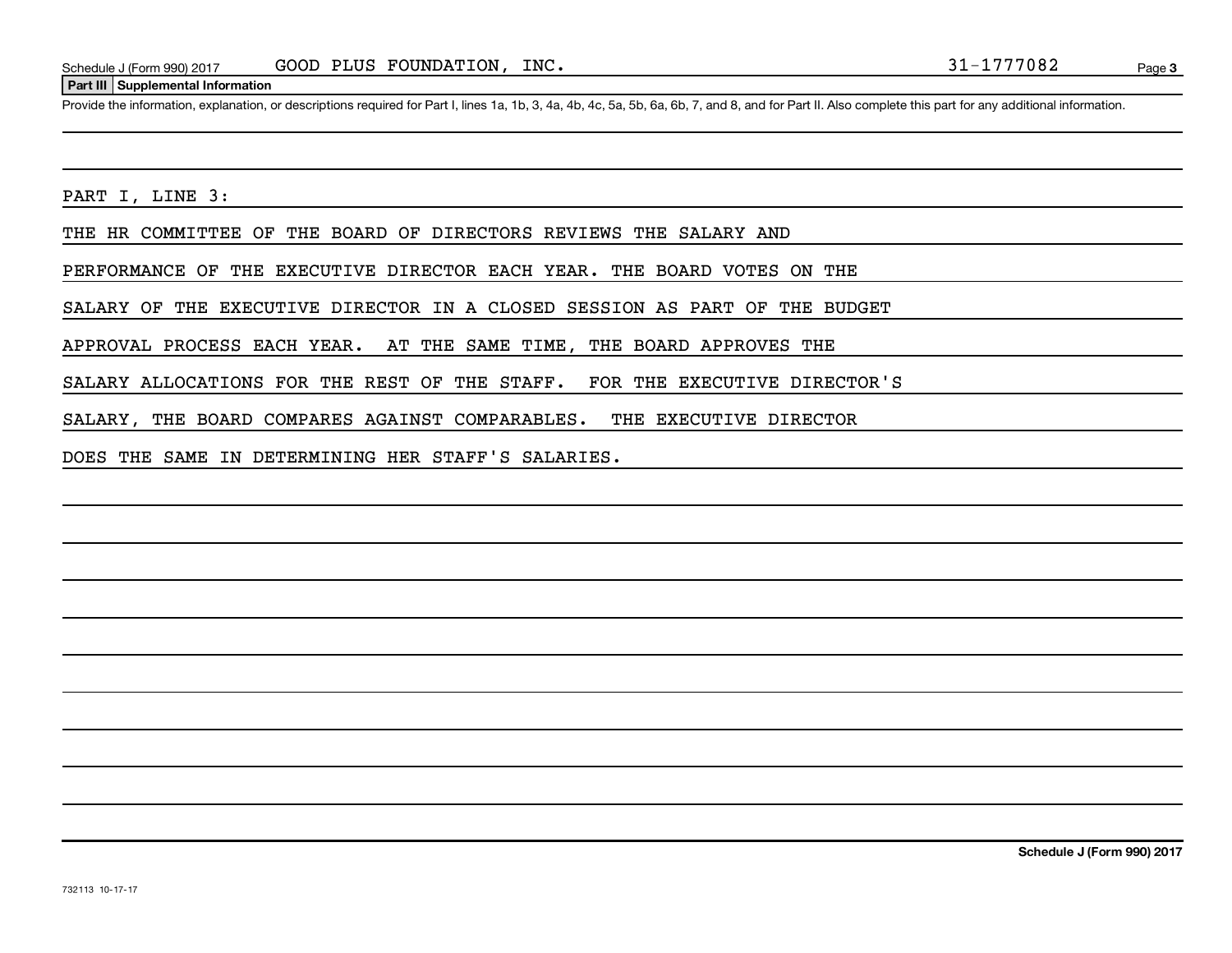| <b>SCHEDULE M</b> |  |
|-------------------|--|
| (Form 990)        |  |

# **Noncash Contributions**

OMB No. 1545-0047

| Department of the Treasury |  |
|----------------------------|--|
| Internal Revenue Service   |  |

◆ Complete if the organizations answered "Yes" on Form 990, Part IV, lines 29 or 30.<br>▶ Complete if the organizations answered "Yes" on Form 990, Part IV, lines 29 or 30. **Attach to Form 990.** J

**Open To Public Inspection**

|  | Name of the organization |
|--|--------------------------|

 **Go to www.irs.gov/Form990 for the latest information.** J

| Name of the organization           |                               |                                      |                                                                                                | <b>Employer identification number</b>                        |
|------------------------------------|-------------------------------|--------------------------------------|------------------------------------------------------------------------------------------------|--------------------------------------------------------------|
| GOOD PLUS FOUNDATION,              |                               | INC.                                 |                                                                                                | 31-1777082                                                   |
| <b>Types of Property</b><br>Part I |                               |                                      |                                                                                                |                                                              |
|                                    | (a)<br>Check if<br>applicable | (b)<br>Number of<br>contributions or | Noncash contribution<br>amounts reported on<br>litems contributed Form 990, Part VIII, line 1g | (d)<br>Method of determining<br>noncash contribution amounts |
| Art - Works of art                 |                               |                                      |                                                                                                |                                                              |
| Art - Historical treasures         |                               |                                      |                                                                                                |                                                              |
| Art - Fractional interests<br>з    |                               |                                      |                                                                                                |                                                              |
| Books and publications<br>4        |                               |                                      |                                                                                                |                                                              |
|                                    | $\overline{\mathbf{x}}$       |                                      | 7 <i>CEC</i> E1 <i>C</i>                                                                       | M                                                            |

|    |                                                                                         | $\mathbf x$ |    | 7,656,516.COMPARATIVE VALUE ME |          |  |
|----|-----------------------------------------------------------------------------------------|-------------|----|--------------------------------|----------|--|
| 5  | Clothing and household goods                                                            |             |    |                                |          |  |
| 6  |                                                                                         |             |    |                                |          |  |
| 7  |                                                                                         |             |    |                                |          |  |
| 8  |                                                                                         |             |    |                                |          |  |
| 9  |                                                                                         |             |    |                                |          |  |
| 10 | Securities - Closely held stock                                                         |             |    |                                |          |  |
| 11 | Securities - Partnership, LLC, or                                                       |             |    |                                |          |  |
|    |                                                                                         |             |    |                                |          |  |
| 12 |                                                                                         |             |    |                                |          |  |
| 13 | Qualified conservation contribution -                                                   |             |    |                                |          |  |
|    |                                                                                         |             |    |                                |          |  |
| 14 | Qualified conservation contribution - Other                                             |             |    |                                |          |  |
| 15 |                                                                                         |             |    |                                |          |  |
| 16 |                                                                                         |             |    |                                |          |  |
| 17 |                                                                                         |             |    |                                |          |  |
| 18 |                                                                                         |             |    |                                |          |  |
| 19 |                                                                                         |             |    |                                |          |  |
| 20 |                                                                                         |             |    |                                |          |  |
| 21 |                                                                                         |             |    |                                |          |  |
| 22 |                                                                                         |             |    |                                |          |  |
| 23 |                                                                                         |             |    |                                |          |  |
| 24 |                                                                                         |             |    |                                |          |  |
| 25 |                                                                                         |             |    |                                |          |  |
| 26 |                                                                                         |             |    |                                |          |  |
| 27 | Other $\blacktriangleright$                                                             |             |    |                                |          |  |
| 28 | Other<br>▶                                                                              |             |    |                                |          |  |
| 29 | Number of Forms 8283 received by the organization during the tax year for contributions |             |    |                                |          |  |
|    | for which the organization completed Form 8283, Part IV, Donee Acknowledgement          |             | 29 |                                |          |  |
|    |                                                                                         |             |    |                                | Yes   No |  |

| 30a        | During the year, did the organization receive by contribution any property reported in Part I, lines 1 through 28, that it |     |  |
|------------|----------------------------------------------------------------------------------------------------------------------------|-----|--|
|            | must hold for at least three years from the date of the initial contribution, and which isn't required to be used for      |     |  |
|            | exempt purposes for the entire holding period?                                                                             | 30a |  |
|            | <b>b</b> If "Yes," describe the arrangement in Part II.                                                                    |     |  |
| 31         | Does the organization have a gift acceptance policy that requires the review of any nonstandard contributions?             | 31  |  |
| 32a        | Does the organization hire or use third parties or related organizations to solicit, process, or sell noncash              |     |  |
|            | contributions?                                                                                                             | 32a |  |
|            | <b>b</b> If "Yes," describe in Part II.                                                                                    |     |  |
| 33         | If the organization didn't report an amount in column (c) for a type of property for which column (a) is checked,          |     |  |
|            | describe in Part II.                                                                                                       |     |  |
| <b>LHA</b> | For Paperwork Reduction Act Notice, see the Instructions for Form 990.<br>Schedule M (Form 990) 2017                       |     |  |

732141 09-07-17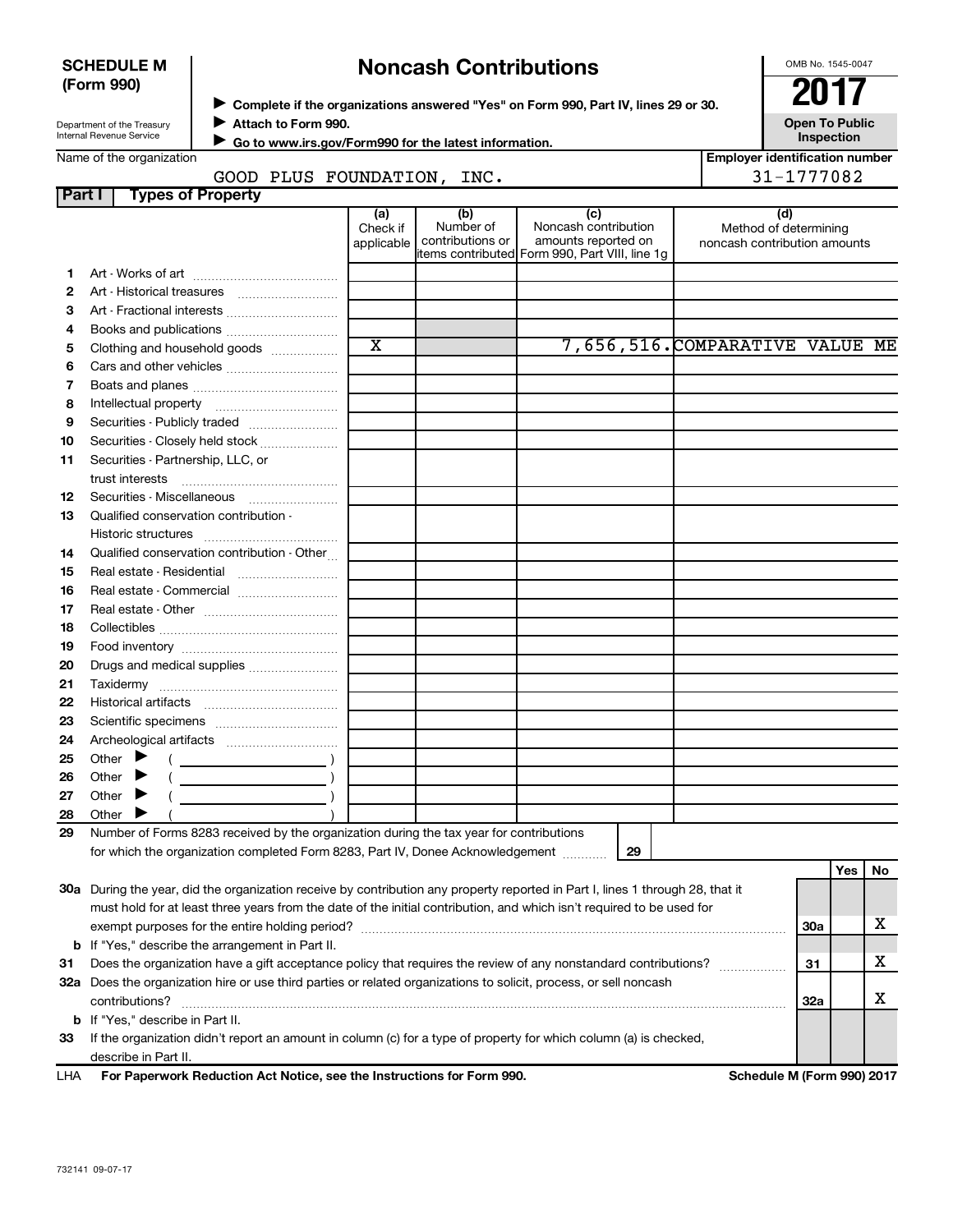**2**

Provide the information required by Part I, lines 30b, 32b, and 33, and whether the organization is reporting in Part I, column (b), the number of contributions, the number of items received, or a combination of both. Also complete this part for any additional information. **Part II Supplemental Information.**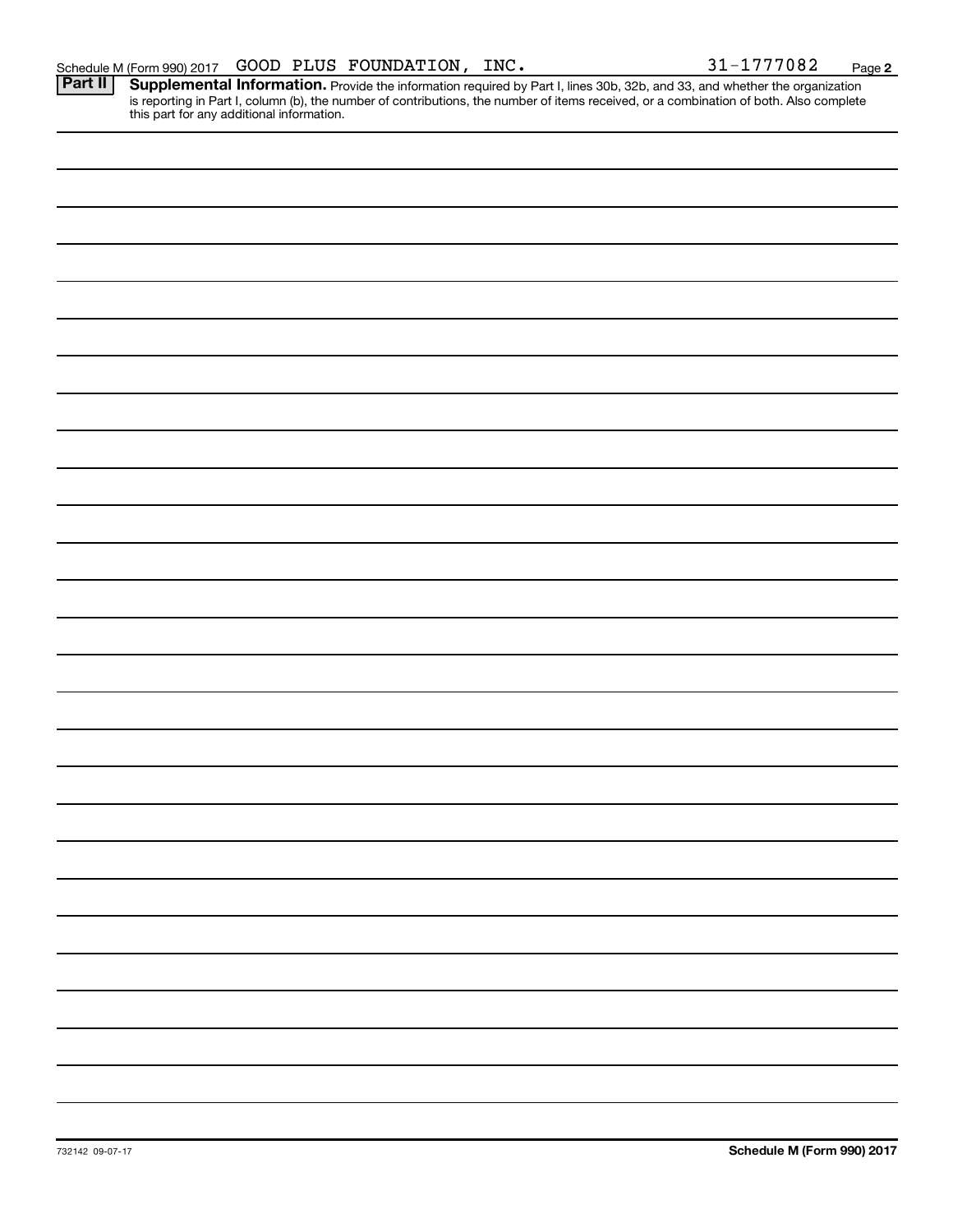Department of the Treasury **(Form 990 or 990-EZ)**

Name of the organization

Internal Revenue Service

**SCHEDULE O Supplemental Information to Form 990 or 990-EZ 2017**<br>(Form 990 or 990-EZ) Complete to provide information for responses to specific questions on

**Complete to provide information for responses to specific questions on Form 990 or 990-EZ or to provide any additional information. | Attach to Form 990 or 990-EZ.**

**| Go to www.irs.gov/Form990 for the latest information.**

GOOD PLUS FOUNDATION, INC.  $\vert$  31-1777082

**Employer identification number**

OMB No. 1545-0047

**Open to Public Inspection**

FORM 990, PART I, LINE 1, DESCRIPTION OF ORGANIZATION MISSION:

NETWORK OF LEADING PROGRAMS TO BREAK THE CYCLE OF FAMILY POVERTY

THROUGH THE POWER OF DONATED GOODS AND TRANSFORMATIONAL SERVICES.

FORM 990, PART III, LINE 4A, PROGRAM SERVICE ACCOMPLISHMENTS:

FATHERHOOD: THE ORGANIZATION PROVIDES CLOTHING, GEAR AND PRODUCTS FOR CHILDREN OF LOW-INCOME FATHERS ENROLLED IN 29 FATHERING PROGRAMS IN LOS ANGELES, NEW YORK CITY, AND BALTIMORE INCLUDING PROJECT FATHERHOOD AT CII, FORESTDALE'S FATHERHOOD PROGRAM, AND CENTER FOR URBAN FAMILIES. THE PROGRAMS HELP FATHERS FEEL EMPOWERED TO EMBRACE FATHERHOOD AND THE RESPONSIBILITIES THAT ACCOMPANY IT AND TO PROVIDE LOW-INCOME DADS THE TOOLS THEY NEED TO KEEP THEIR CHILDREN SAFE AND HEALTHY.

CRISIS INTERVENTION: GOODS ARE DONATED TO PARENTS WHO ARE AT RISK OF FALLING INTO CRISIS OR LOSING CUSTODY OF THEIR CHILDREN DUE TO LOSS OF WORK, HOMELESSNESS, ETC. DONATIONS ARE PAIRED WITH CASE MANAGEMENT, COUNSELING, ADVOCACY, JOB, FINANCIAL LITERACY AND PARENTING WORKSHOPS, AS WELL AS CRISIS INTERVENTION WHEN NECESSARY. SOME OF THE RECIPIENT SITES IN THIS PROGRAM ARE THE RIVER FUND, THE LEGACY CENTER, AND SHELTER PARTNERSHIP.

732211 09-07-17 LHA For Paperwork Reduction Act Notice, see the Instructions for Form 990 or 990-EZ. Schedule O (Form 990 or 990-EZ) (2017) EDUCATION: THE ORGANIZATION PROVIDES MONTHLY DONATIONS OF GOODS TO FAMILIES LIVING IN POVERTY WHO ARE ENROLLED IN EDUCATION PROGRAMS INCLUDING EARLY HEAD START AND HEAD START SITES IN NEW YORK CITY AND LOS ANGELES. DONATIONS INCLUDE DIAPERS, STROLLERS AND CLOTHING FOR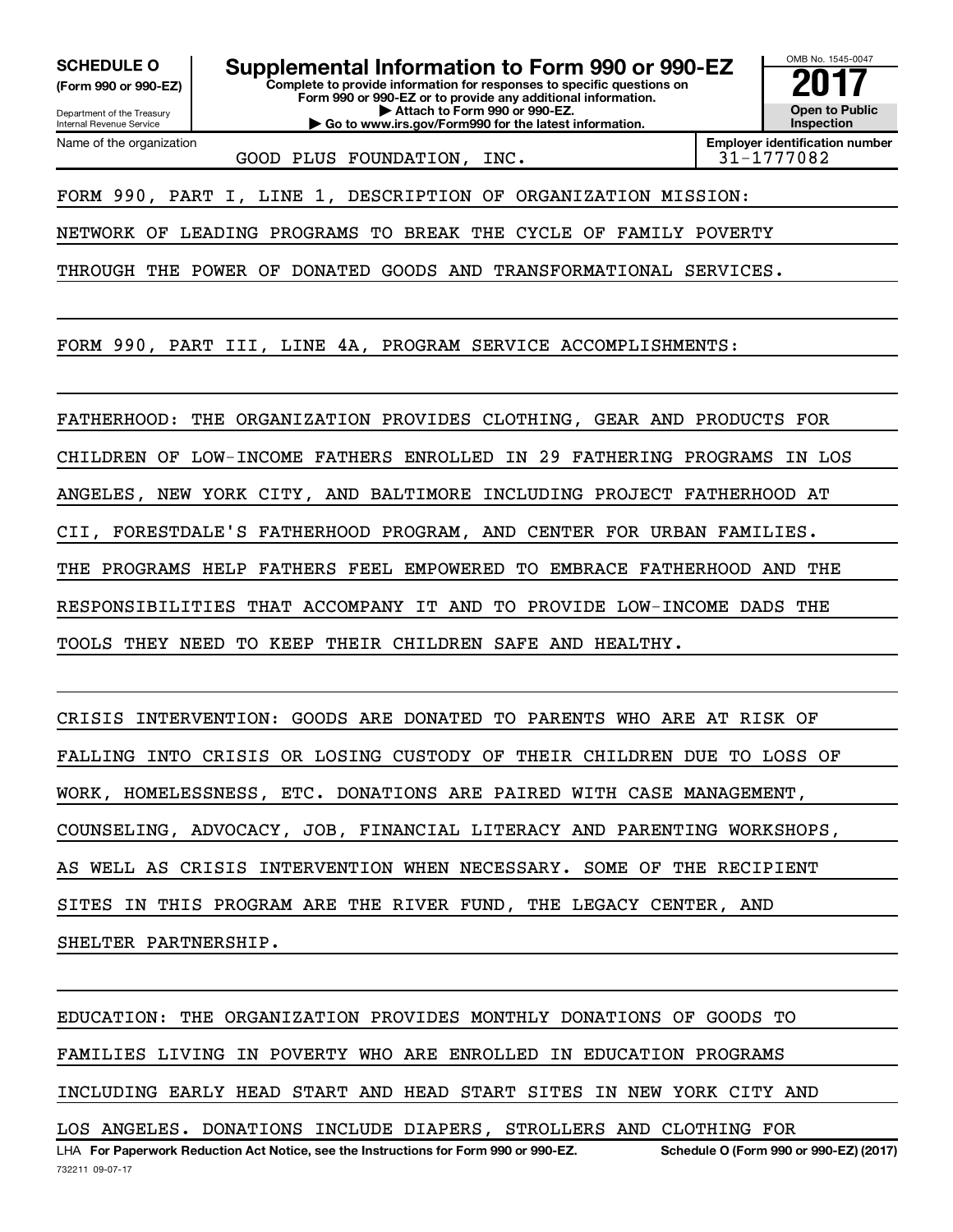Name of the organization

GOOD PLUS FOUNDATION, INC.  $\vert$  31-1777082

CHILDREN.

FAMILY PRESERVATION: THE ORGANIZATION SUPPORTS SELECTED DOMESTIC VIOLENCE SHELTERS SUCH AS WOMANKIND, SAFE HORIZON, AND ELIZABETH HOUSE WHICH HELP PROVIDE SUPPORT, CRISIS INTERVENTION, CASE MANAGEMENT, COUNSELING, LIFE SKILLS, PARENTING, AND JOB READINESS WORKSHOPS, AND SHELTER FOR WOMEN AND CHILDREN ESCAPING ABUSE. THE ORGANIZATION ALSO WORKS WITH OTHER ORGANIZATIONS TRYING TO KEEP FAMILIES IN CRISIS TOGETHER SUCH AS THE CENTER FOR FAMILY REPRESENTATION AND THE NY FOUNDLING HOSPITAL.

FORM 990, PART VI, SECTION A, LINE 2:

MR. ARI SHALAM HAS A FAMILY RELATIONSHIP WITH MS. JESSICA SEINFELD AS HE IS MARRIED TO MS. SEINFELD'S SISTER. MR. SHALAM HAD BEEN A DONOR TO THE ORGANIZATION SINCE 2001 AND WAS ELECTED ONTO THE BOARD TO HELP FILL A GAP IN THE BOARD AS HE HAS SIGNIFCANT EXPERIENCE IN NYC REAL ESTATE.

FORM 990, PART VI, SECTION A, LINE 4:

IN 2017, BABY BUGGY, INC. AMENDED ITS GOVERNING DOCUMENTS TO LEGALLY CHANGE ITS NAME TO GOOD PLUS FOUNDATION(GOOD+), INC. TO MORE ACCURATELY REFLECT THE WORK OF THE ORGANIZATION. WHAT WAS STARTED IN 2001 TO HELP NYC BABIES IN NEED HAD EVOLVED INTO A NATIONAL ORGANIZATION THAT PARTNERS WITH OVER 100 ANTI-POVERTY PROGRAMS ACROSS THE UNITED STATES. BY PAIRING GRANTS OF GOODS WITH THE SERVICES OF ITS PARTNERS, GOOD+ AIMS TO BREAK THE GENERATIONAL CYCLE OF POVERTY BY PROVIDING FOR THE NEEDS OF PARENTS AND THEIR CHILDREN SIMULTANEOUSLY.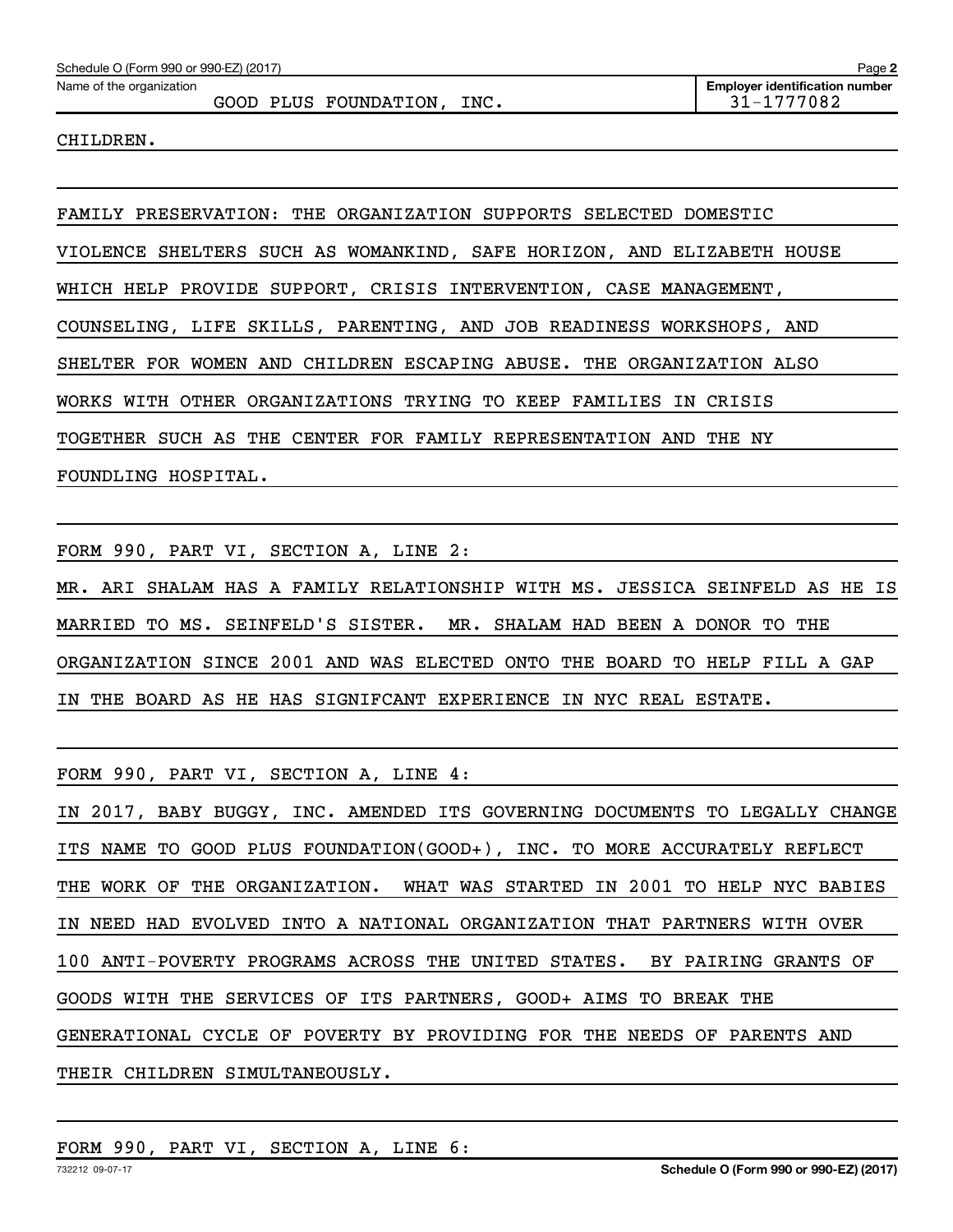| Schedule O (Form 990 or 990-EZ) (2017)                                   | Page 2                                              |  |  |  |
|--------------------------------------------------------------------------|-----------------------------------------------------|--|--|--|
| Name of the organization<br>GOOD PLUS FOUNDATION, INC.                   | <b>Employer identification number</b><br>31-1777082 |  |  |  |
| THE ORGANIZATION'S CERTIFICATE AND BY-LAWS PROVIDE FOR A MEMBERSHIP      |                                                     |  |  |  |
| STRUCTURE WHEREBY ALL OF THE ORGANIZATION'S DIRECTORS ALSO SERVE AS THE  |                                                     |  |  |  |
| ORGANIZATION'S MEMBERS AND WHEREBY THE ORGANIZATION'S MEMBERS HAVE THE   |                                                     |  |  |  |
| ELECT AND REMOVE DIRECTORS AND APPROVE FUNDAMENTAL CORPORATE<br>RIGHT TO |                                                     |  |  |  |
| CHANGES (E.G., MERGER, DISSOLUTION, AMENDMENTS TO THE ORGANIZATION'S     |                                                     |  |  |  |
| GOVERNING DOCUMENTS, ETC.).                                              |                                                     |  |  |  |

FORM 990, PART VI, SECTION A, LINE 7A:

THE ORGANIZATION'S CERTIFICATE AND BY-LAWS PROVIDE FOR A MEMBERSHIP STRUCTURE WHEREBY ALL OF THE ORGANIZATION'S DIRECTORS ALSO SERVE AS THE ORGANIZATION'S MEMBERS AND WHEREBY THE ORGANIZATION'S MEMBERS HAVE THE RIGHT TO ELECT AND REMOVE DIRECTORS AND APPROVE FUNDAMENTAL CORPORATE CHANGES (E.G., MERGER, DISSOLUTION, AMENDMENTS TO THE ORGANIZATION'S GOVERNING DOCUMENTS, ETC.).

FORM 990, PART VI, SECTION B, LINE 11B:

THE COMPLETED FORM 990 IS REVIEWED BY THE EXECUTIVE DIRECTOR AND ACCOUNTING MANAGER AND THEN SENT TO THE ORGANIZATION'S PRESIDENT, SECRETARY, TREASURER AND FINANCE COMMITTEE FOR FINAL REVIEW. THE TREASURER OF THE BOARD OF DIRECTORS UPDATES THE REST OF THE BOARD ON THE PROCESS AND EACH BOARD MEMBER RECEIVES A COPY OF THE FINAL FORM PRIOR TO FILING.

FORM 990, PART VI, SECTION B, LINE 12C:

732212 09-07-17 **Schedule O (Form 990 or 990-EZ) (2017)** THE BOARD OF DIRECTORS RECEIVES THE CONFLICT OF INTEREST POLICY AND ANNUAL CONFLICT OF INTEREST DISCLOSURE STATEMENT PRIOR TO THE ANNUAL (JANUARY) BOARD MEETING. THE SECRETARY REVIEWS THIS POLICY WITH THE BOARD AT THAT MEETING. BOARD MEMBERS ARE INVITED TO ASK QUESTIONS AT THE MEETING AND/OR DISCUSS POTENTIAL CONFLICTS WITH THE SECRETARY AND/OR EXECUTIVE DIRECTOR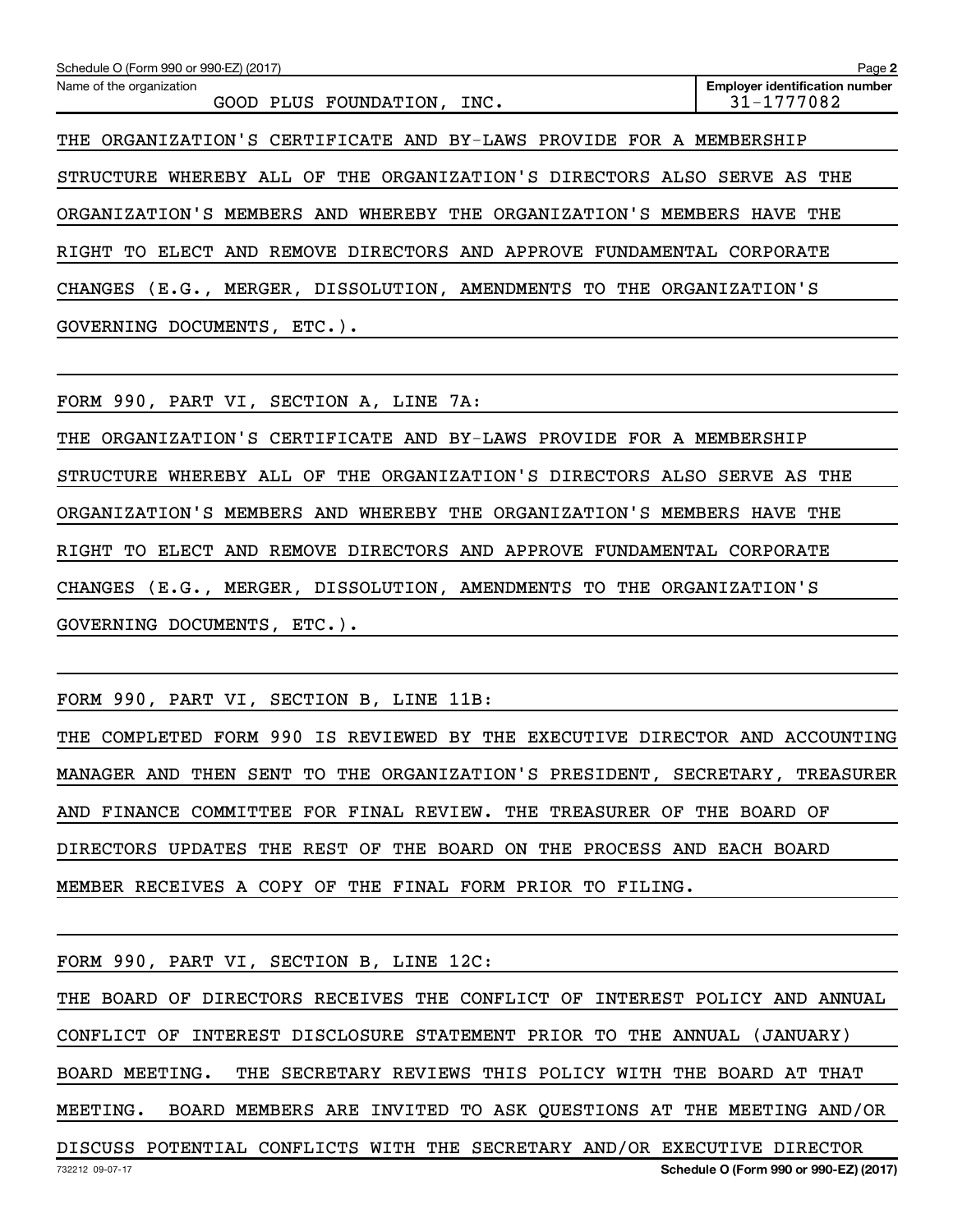| Schedule O (Form 990 or 990-EZ) (2017)                                                              | Page 2                                              |  |  |
|-----------------------------------------------------------------------------------------------------|-----------------------------------------------------|--|--|
| Name of the organization<br>GOOD PLUS FOUNDATION,<br>INC.                                           | <b>Employer identification number</b><br>31-1777082 |  |  |
| ALL DIRECTORS MUST COMPLETE AND SIGN<br>THE MEETING.<br><b>FOLLOWING</b>                            | THE<br>DISCLOSURE                                   |  |  |
| STATEMENT AND SEND<br>IT TO<br>THE<br>EXECUTIVE DIRECTOR WITHIN A MONTH                             | THE<br>OF                                           |  |  |
| MEETING.                                                                                            |                                                     |  |  |
|                                                                                                     |                                                     |  |  |
| FORM 990, PART VI, SECTION B, LINE 15A:                                                             |                                                     |  |  |
| BOARD<br>SALARY AND PERFORMANCE<br>HR COMMITTEE OF<br>THE<br><b>REVIEWS THE</b><br>THE<br>OF<br>THE |                                                     |  |  |
| DIRECTOR EACH YEAR.<br>BOARD VOTES<br>ON<br><b>EXECUTIVE</b><br>THE<br>THE                          | SALARY<br>THE<br>OF                                 |  |  |
| DIRECTOR<br>A CLOSED<br>SESSION AS PART<br>OF<br><b>EXECUTIVE</b><br>IN<br>THE                      | BUDGET<br>APPROVAL                                  |  |  |
| PROCESS<br>EACH YEAR.<br>THE<br>SAME<br>TIME,<br>THE<br>BOARD APPROVES<br>AT                        | THE<br>SALARY                                       |  |  |
| FOR THE EXECUTIVE DIRECTOR'S<br><b>ALLOCATIONS FOR</b><br>THE REST<br>OF<br>THE<br>STAFF.           |                                                     |  |  |

SALARY, THE BOARD COMPARES AGAINST COMPARABLES. THE EXECUTIVE DIRECTOR

DOES THE SAME IN DETERMINING HER STAFF'S SALARIES.

FORM 990, PART VI, LINE 17, LIST OF STATES RECEIVING COPY OF FORM 990: AL,AR,CA,CT,FL,GA,IL,KS,KY,MA,MD,MI,MN,MS,NC,NH,NJ,NM,NY,OK,OR,PA,RI,SC,TN UT,VA,WI,WV,HI

FORM 990, PART VI, SECTION C, LINE 19:

THE ORGANIZATION'S FINANCIAL STATEMENTS AND ITS FORMS 990 SINCE 2001 CAN BE FOUND ON ITS WEBSITE. OTHER DOCUMENTS ARE AVAILABLE UPON REQUEST.

FORM 990, PART XII, LINE 2C

THE PROCESS HAS NOT CHANGED SINCE THE PRIOR YEAR.